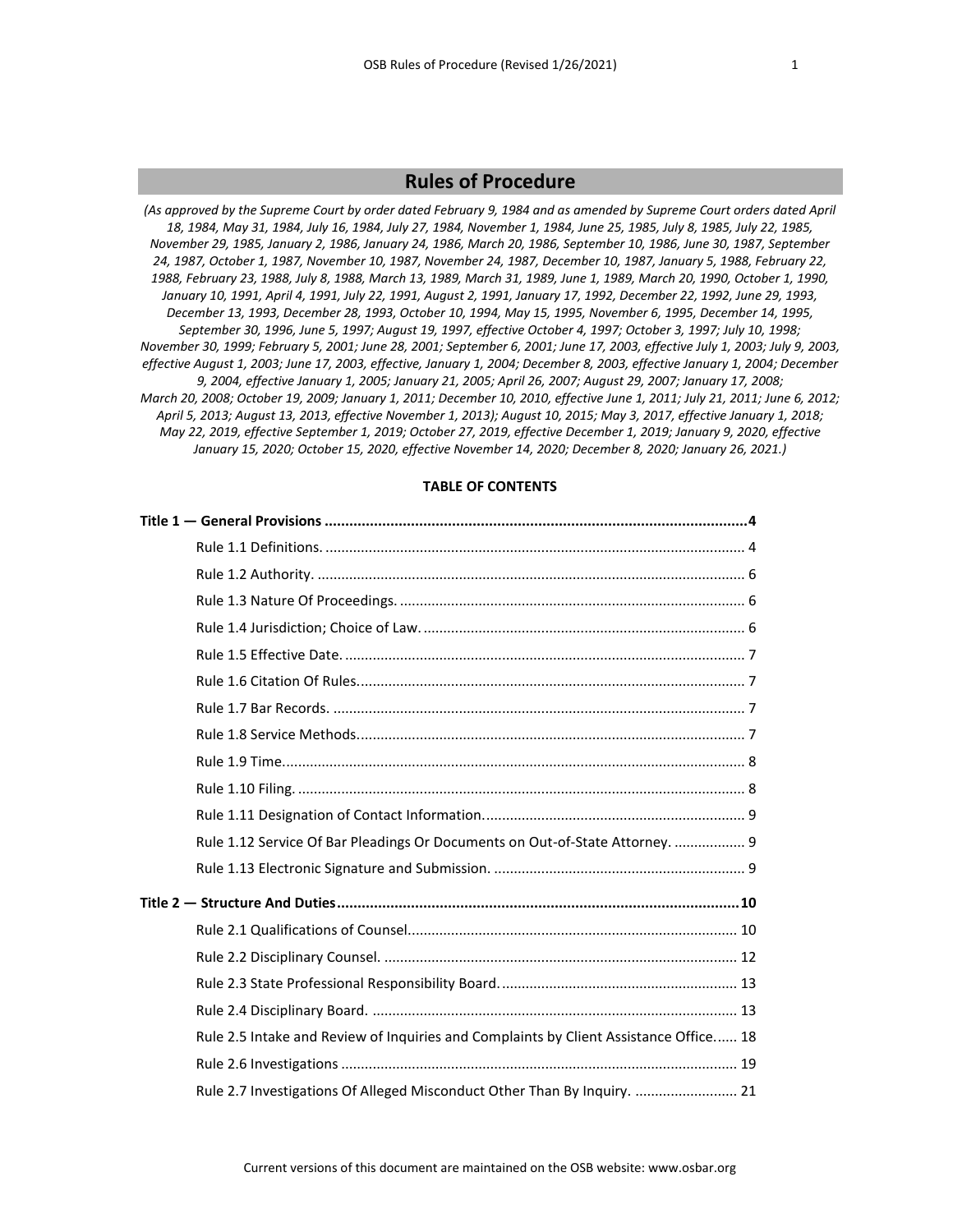| Rule 3.1 Interlocutory Suspension During Pendency Of Disciplinary Proceedings.  23 |  |
|------------------------------------------------------------------------------------|--|
| Rule 3.2 Mental Incompetency Or Addiction - Involuntary Transfer To Inactive       |  |
|                                                                                    |  |
|                                                                                    |  |
|                                                                                    |  |
|                                                                                    |  |
|                                                                                    |  |
|                                                                                    |  |
|                                                                                    |  |
|                                                                                    |  |
|                                                                                    |  |
|                                                                                    |  |
|                                                                                    |  |
| Rule 4.6 Prehearing Issue Narrowing and Settlement Conference; Order.  37          |  |
|                                                                                    |  |
|                                                                                    |  |
|                                                                                    |  |
|                                                                                    |  |
|                                                                                    |  |
|                                                                                    |  |
|                                                                                    |  |
|                                                                                    |  |
|                                                                                    |  |
|                                                                                    |  |
|                                                                                    |  |
|                                                                                    |  |
|                                                                                    |  |
|                                                                                    |  |
|                                                                                    |  |
|                                                                                    |  |
|                                                                                    |  |
|                                                                                    |  |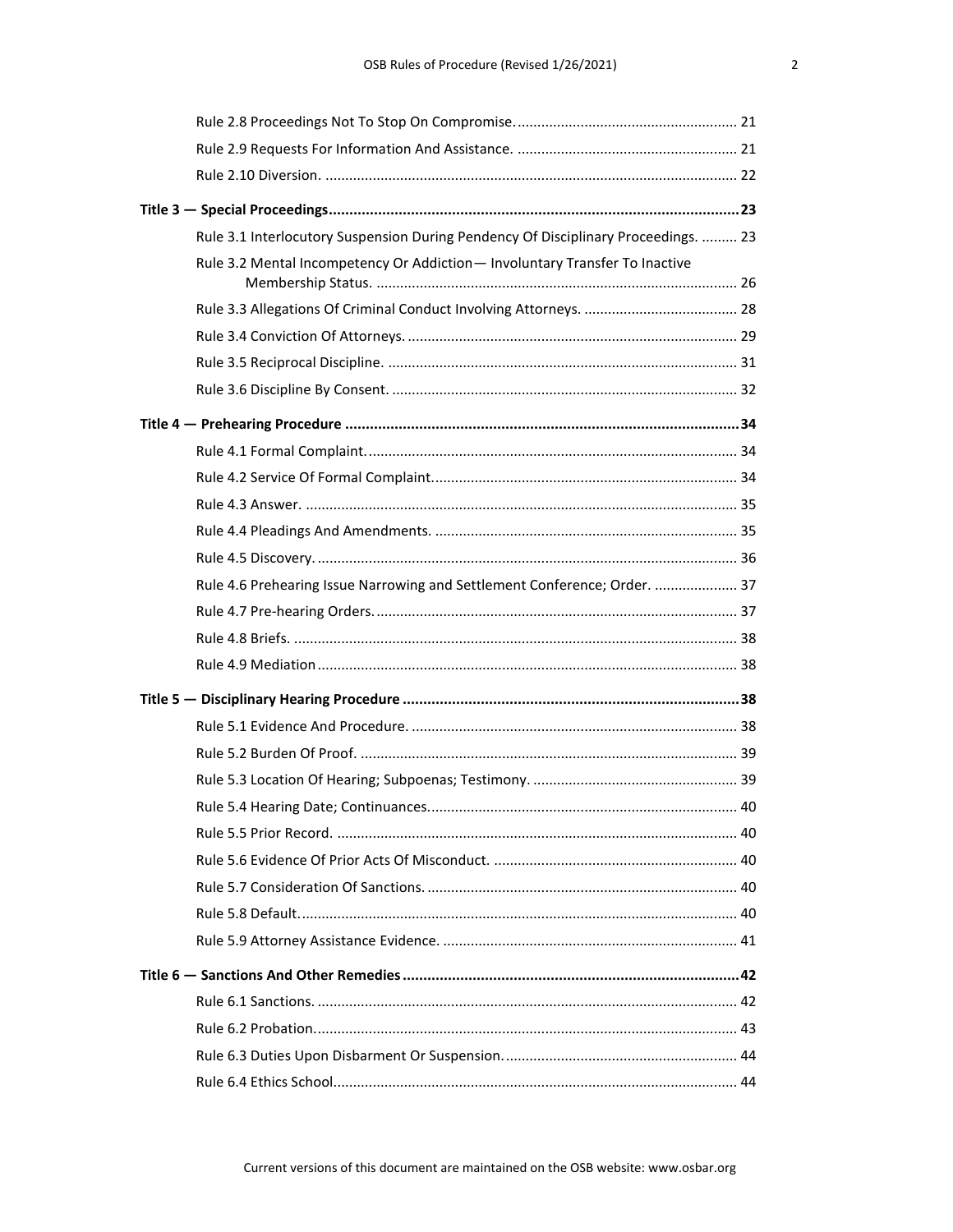| Title 7 - Suspension for Failure to Respond in a Disciplinary Investigation 45                                                                     |    |
|----------------------------------------------------------------------------------------------------------------------------------------------------|----|
|                                                                                                                                                    |    |
|                                                                                                                                                    |    |
|                                                                                                                                                    |    |
|                                                                                                                                                    |    |
|                                                                                                                                                    |    |
| Rule 8.4 Reinstatement - Financial or Trust Account Certification Matters.  50                                                                     |    |
| Rule 8.5 Reinstatement - Noncompliance With Minimum Continuing Legal Education,<br>New Lawyer Mentoring Program or Ethics School Requirements.  51 |    |
|                                                                                                                                                    |    |
|                                                                                                                                                    |    |
|                                                                                                                                                    |    |
|                                                                                                                                                    |    |
|                                                                                                                                                    |    |
|                                                                                                                                                    |    |
|                                                                                                                                                    |    |
|                                                                                                                                                    |    |
|                                                                                                                                                    |    |
|                                                                                                                                                    |    |
|                                                                                                                                                    |    |
|                                                                                                                                                    |    |
|                                                                                                                                                    |    |
|                                                                                                                                                    |    |
| Rule 9.5 Effect of Form A Resignation after November 30, 2019.  55                                                                                 |    |
|                                                                                                                                                    |    |
|                                                                                                                                                    | 56 |
|                                                                                                                                                    |    |
|                                                                                                                                                    |    |
|                                                                                                                                                    |    |
|                                                                                                                                                    |    |
|                                                                                                                                                    |    |
|                                                                                                                                                    |    |
|                                                                                                                                                    |    |
|                                                                                                                                                    |    |
|                                                                                                                                                    |    |
|                                                                                                                                                    |    |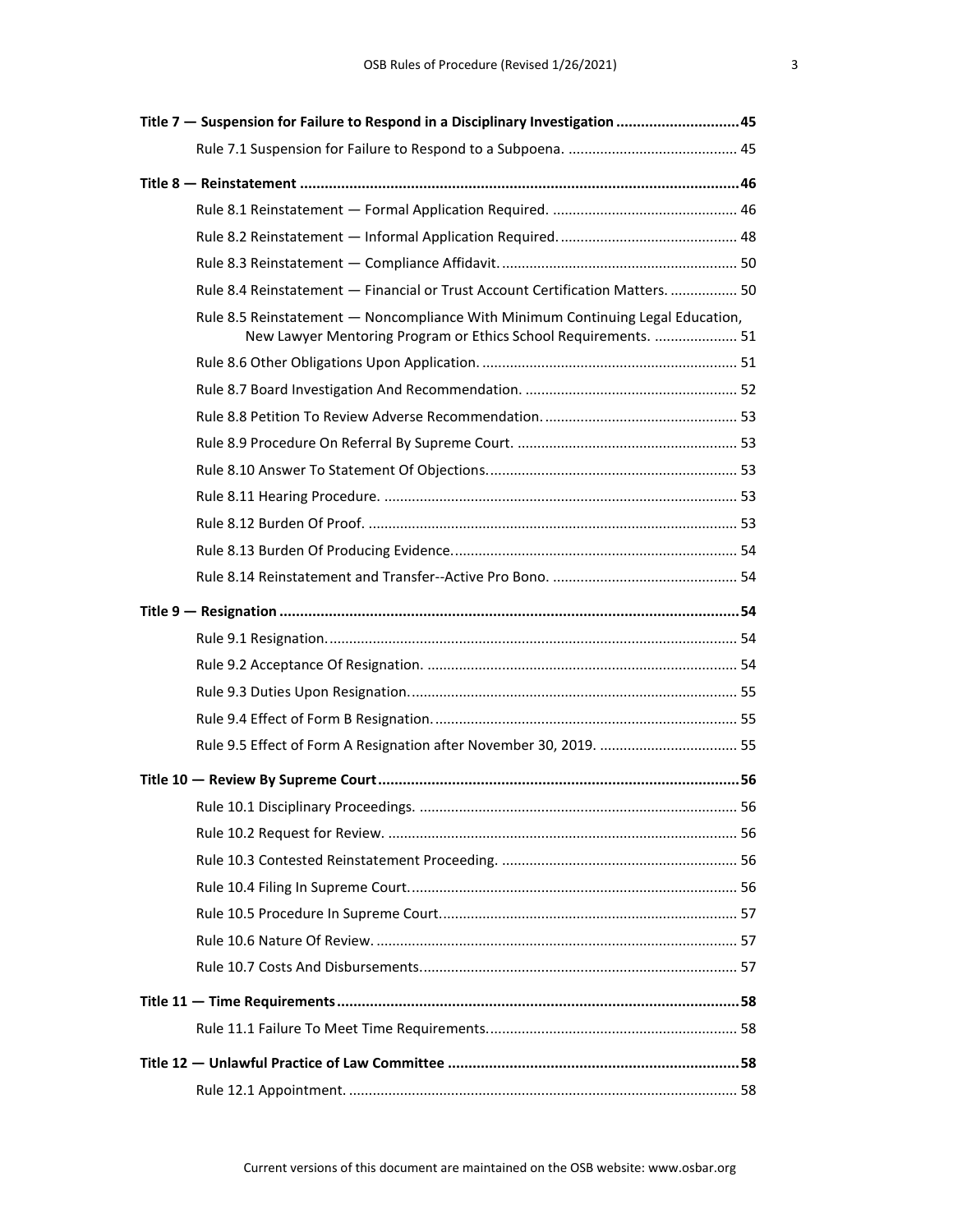# Title 1 — General Provisions

#### **Rule 1.1 Definitions.**

In these rules, unless the context or subject matter requires otherwise:

(a) "Adjudicator" means the Disciplinary Board statewide adjudicator, one or more of whom is appointed by the Supreme Court to chair all trial panels and any attorney appointed to serve in the Adjudicator's role in a particular proceeding pursuant to BR 2.4(e)(14) or BR 2.4(f)(2).

- (b) "Applicant" means an applicant for reinstatement to the practice of law in Oregon.
- (c) "Attorney" means a person who has been admitted to the practice of law in Oregon.
- (d) "Bar" means Oregon State Bar created by the Bar Act.
- (e) "Bar Act" means ORS Chapter 9.
- (f) "Bar Counsel" means counsel appointed by the SPRB or the Board to represent the Bar.
- (g) "BBX" means Board of Bar Examiners appointed by the Supreme Court.
- (h) "Board" means Board of Governors of the Bar.
- (i) "Chief Executive Officer" means the chief administrative employee of the Bar.

(j) "Client Assistance Office" means a department of the Bar that reviews and responds to inquiries from the public about the conduct of attorneys and LPs.

(k) "Complainant" means the person who inquires about the conduct of an attorney or LP through the Client Assistance Office.

(l) "Contested Admission" means a proceeding in which the BBX is objecting to the admission of an applicant to the practice of law after a character review proceeding.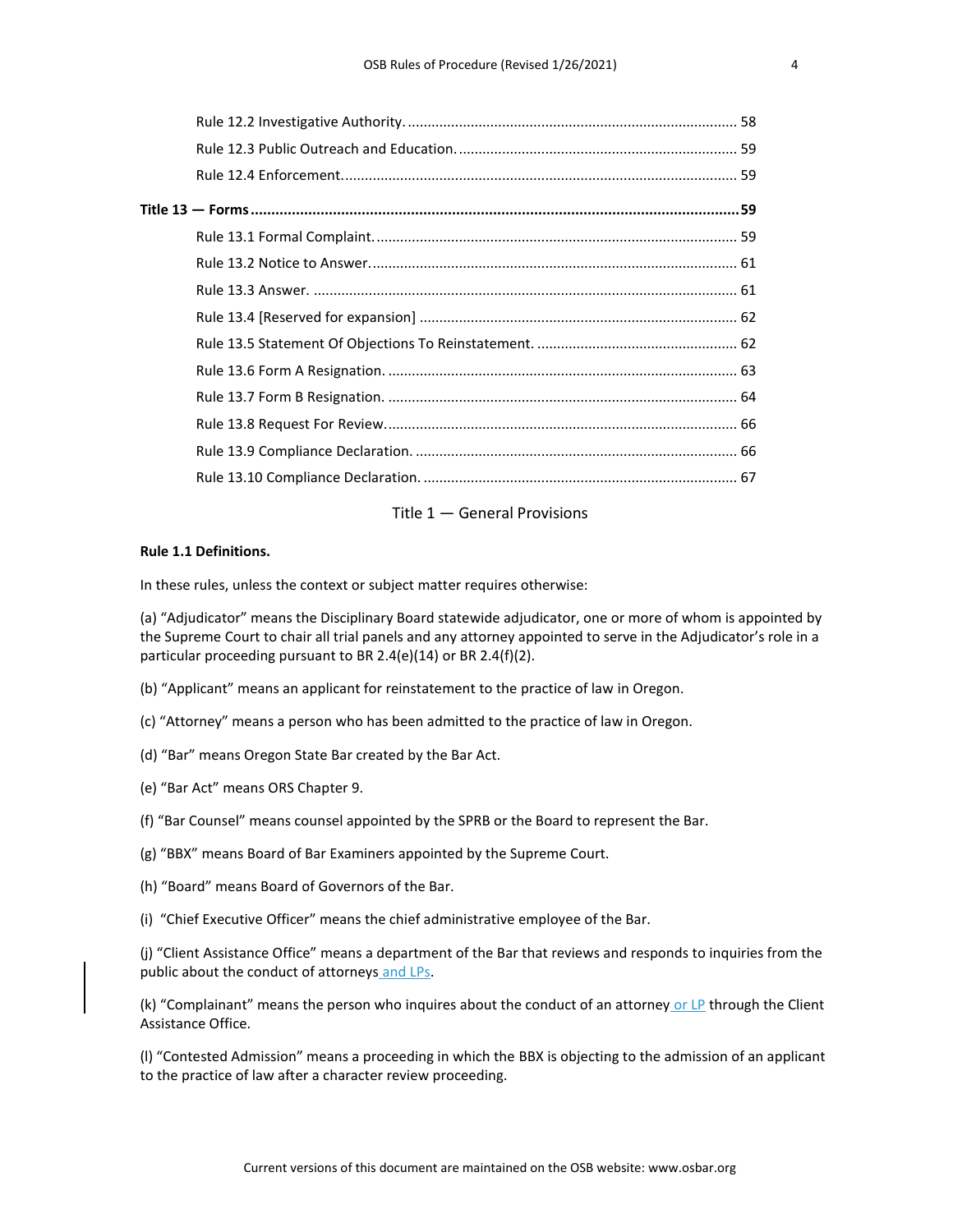(m) "Contested Reinstatement" means a proceeding in which the Bar is objecting to the reinstatement of an attorney or a former attorney or LP or former LP to the practice of law.

(n) "Disciplinary Board" means the board appointed by the Supreme Court to hear and decide disciplinary and contested reinstatement proceedings pursuant to these rules.

(o) "Disciplinary Board Clerk" means the person or persons designated in General Counsel's Office of the Bar to receive and maintain records of disciplinary and reinstatement proceedings on behalf of the Disciplinary Board.

(p) "Disciplinary Counsel" means disciplinary counsel retained or employed by, and in the office of, the Bar and shall include such assistants as are from time to time employed by the Bar to assist disciplinary counsel.

(q) "Disciplinary proceeding" means a proceeding in which the Bar is charging an attorney or  $LP$  with misconduct in a formal complaint.

(r) "Examiner" means a member of the BBX.

(s) "Formal complaint" means the document that initiates a formal lawyer or LP discipline proceeding alleging misconduct and violations of disciplinary rules or statutory provisions.

(t) "General Counsel" means the General Counsel of the Bar.

(u) "Grievance" means an instance of alleged misconduct by an attorney or LP that may be investigated by Disciplinary Counsel.

(v) "Inquiry" means a communication received by the Client Assistance Office pertaining to an attorney or LP that may or may not allege professional misconduct.

(w) "Licensed Paralegal" or "LP" means a person who has been admitted to practice in Oregon under a Licensed Paralegal license.

 $(xw)$  "Misconduct" means any conduct which may or does subject an attorney or LP to discipline under the Bar Act or the rules of professional conduct adopted by the Supreme Court.

 $(y*)$  "Regulatory Counsel" means regulatory counsel retained or employed by, and in the office of, the Bar and shall include such assistants as are from time to time employed by the Bar to assist regulatory counsel.

 $(\frac{ZY}{r})$  "Respondent" means an attorney or LP who is charged with misconduct by the Bar in a formal complaint or who is the subject of proceedings initiated pursuant to BR 3.1, BR 3.2, BR 3.3, BR 3.4, or BR 3.5.

(aaz) "State Court Administrator" means the person who holds the office created pursuant to ORS 8.110.

(bbaa) "Supreme Court" and "court" mean the Oregon Supreme Court.

(ccbb) "SPRB" means State Professional Responsibility Board appointed by the Supreme Court.

 $(dde)$  "Trial Panel" means a three-member panel of the Disciplinary Board.

(eedd) "Unlawful Practice of Law Committee" means the committee appointed by the Supreme Court to carry out the committee's functions on behalf of the Bar pursuant to ORS 9.164.

*(Rule 1.1 amended by Order dated November 10, 1987.) (Rule 1.1(c) amended by Order dated February 23, 1988.) (Rule 1.1(i) and (k) amended by Order dated July 22, 1991.) (Rule 1.1(l) through (w) amended by Order dated June 17, 2003, effective July 1, 2003.) (Rule 1.1(b) and (i) amended by Order dated October 19, 2009.)*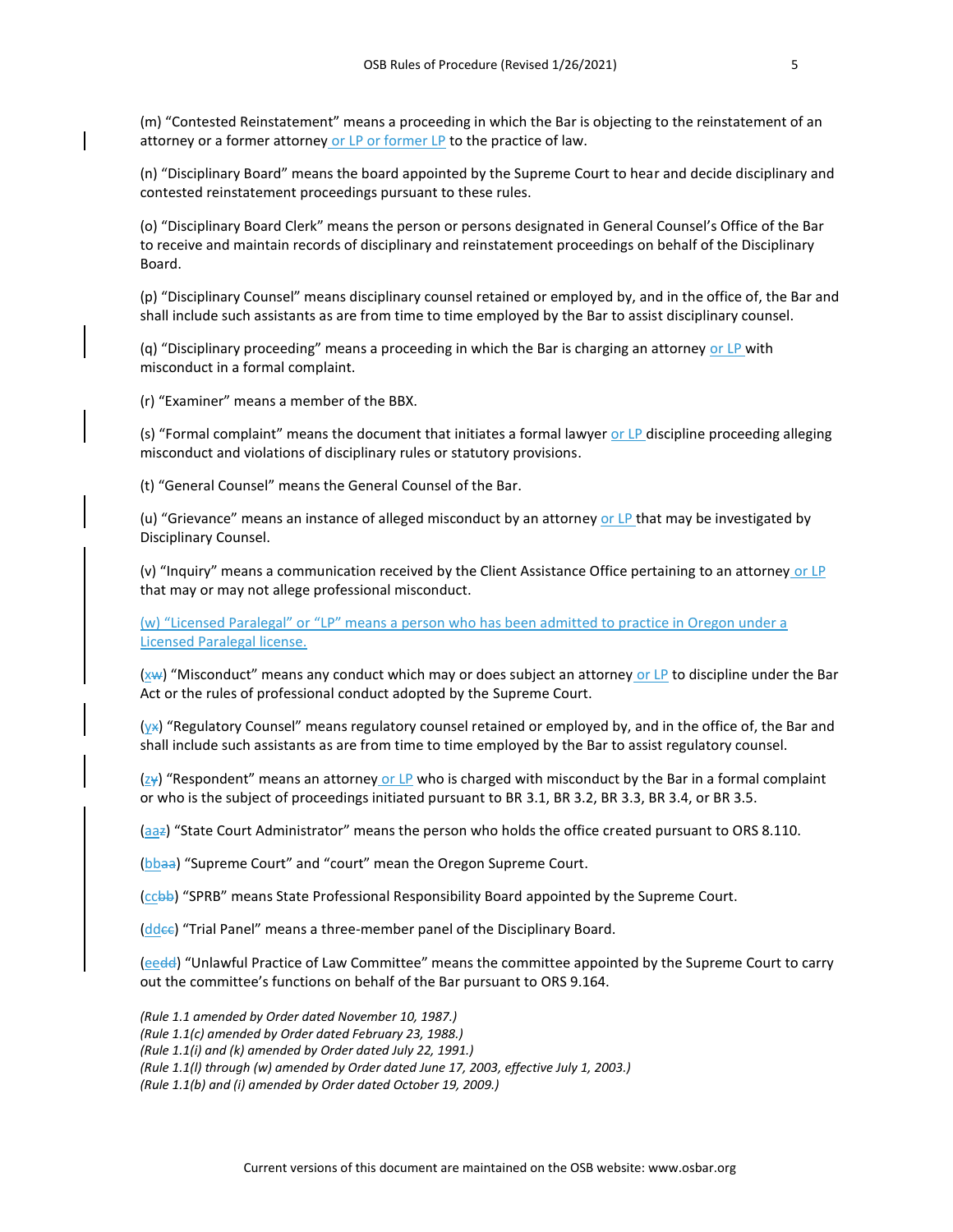*(Former Rule 1.1(a), (p), and (r) deleted; former Rule 1.1(i), (j), (k), (l), (m), (n), (o), (q), (s), (t), (u), (v), and (w) redesignated as Rule 1.1(l), (m), (n), (o), (p), (q), (r), (s), (w), (y), (z), (aa), and (bb); Rule 1.1(q), (s), (z), and (aa) amended; Rule 1.1(a), (i), (j), (k,) (x), and (cc) added by Order dated May 3, 2017, effective January 1, 2018.) (Rule 1.1(a) amended by Order dated May 22, 2019, effective September 1, 2019.) (Rule 1.1(x) added and Rule 1.1 (x), (y), (z), (aa), (bb), and (cc) redesignated as Rule 1.1(y), (z), (aa), (bb), (cc), and (dd) by Order dated December 8, 2020.)*

#### **Rule 1.2 Authority.**

These "Rules of Procedure" are adopted by the Board and approved by the Supreme Court pursuant to ORS 9.005(8) and ORS 9.542, and govern exclusively the proceedings contemplated in these rules except to the extent that specific reference is made herein to other rules or statutes. These rules may be amended or repealed and new rules may be adopted by the Board at any regular meeting or at any special meeting called for that purpose. No amendment, repeal or new rule shall become effective until approved by the Supreme Court.

*(Rule 1.2 amended by Order dated June 5, 1997, effective July 1, 1997.) (Rule 1.2 amended by Order dated May 3, 2017, effective January 1, 2018.)*

#### **Rule 1.3 Nature Of Proceedings.**

Disciplinary and contested reinstatement proceedings are neither civil nor criminal in nature but are sui generis, and are designed as the means to determine whether an attorney or LP should be disciplined for misconduct, or whether an applicant's conduct should preclude the applicant from being reinstated to membership in the Bar.

*(Rule 1.3 amended by Order dated October 19, 2009.)*

#### **Rule 1.4 Jurisdiction; Choice of Law.**

(a) Jurisdiction. An attorney admitted to the practice of law in Oregon, and any attorney specially admitted by a court or agency in Oregon for a particular case, is subject to the Bar Act and these rules, regardless of where the attorney's conduct occurs. An LP is subject to these rules regardless of where the LP's conduct occurred. The Supreme Court's jurisdiction over matters involving the practice of law by an attorney or an LP shall continue whether or not the attorney or LP retains the authority to practice law in Oregon, and regardless of the residence of the attorney or LP. An attorney may be subject to the disciplinary authority of both Oregon and another jurisdiction in which the attorney is admitted for the same conduct.

(b) Choice of Law. In any exercise of the disciplinary authority of Oregon, the rules of professional conduct to be applied shall be as follows:

 $(1)$  For conduct in connection with a proceeding in a court before which an attorney or LP has been admitted to practice, either generally or for purposes of that proceeding, the rules to be applied shall be the rules of the jurisdiction in which the court sits, unless the rules of the court provide otherwise; and

(2) For any other conduct,

(A) If the attorney is licensed to practice only in Oregon, the rules to be applied shall be the Oregon Code of Professional Responsibility and the Bar Act; and

(B) If the attorney is licensed to practice in Oregon and another jurisdiction, the rules to be applied shall be the rules of the jurisdiction in which the attorney principally practices; provided, however, that if particular conduct clearly has its predominant effect in another jurisdiction in which the attorney is licensed to practice, the rules of that jurisdiction shall be applied to that conduct.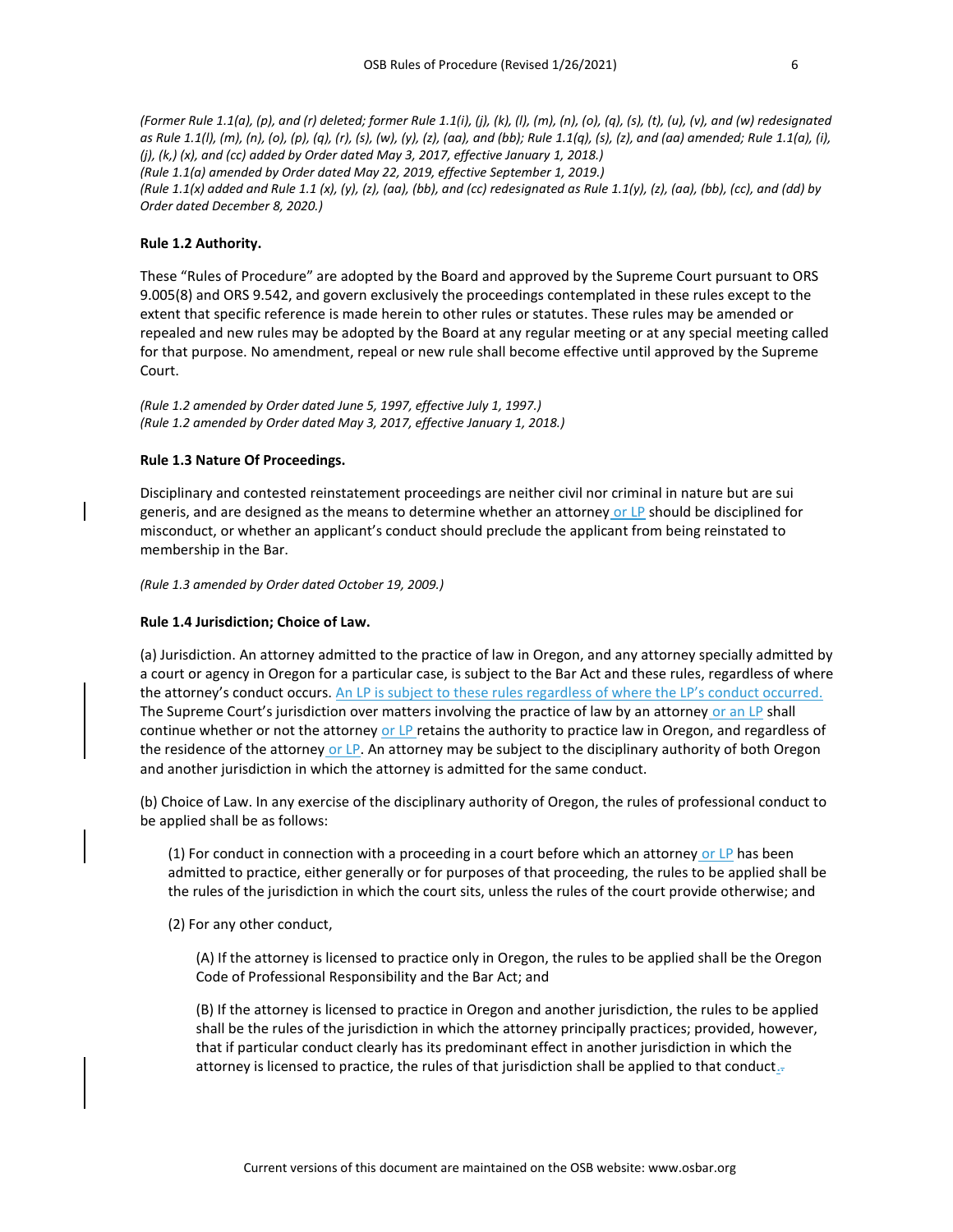(c) Application. The provisions of BR 1.4 apply to conduct occurring on or before December 31, 2004. Conduct occurring on or after January 1, 2005, by an attorney or an LP is governed by Rule of Professional Conduct 8.5.

*(Rule 1.4 amended by Order dated September 30, 1996.) (Rule 1.4(c) added by Order dated April 26, 2007.) (Rule 1.4(c) amended by Order dated May 3, 2017, effective January 1,2018.)*

# **Rule 1.5 Effective Date.**

(a) These rules apply to all disciplinary and contested reinstatement proceedings initiated by the service of a formal complaint or statement of objections on a respondent or an applicant on or after January 1, 1984.

(b) The provisions of BR 1.5(a) apply except to the extent that in the opinion of the Supreme Court their application in a particular matter or proceeding would not be feasible or would work an injustice. In that event, the former or current rule most consistent with the fair and expeditious resolution of the matter or proceeding under consideration shall be applied.

*(Rule 1.5(a) amended by Order dated July 22, 1991.) (Rule 1.5(a) amended by Order dated June 17, 2003, effective July 1, 2003.) (Rule 1.5(a) and (b) amended by Order dated May 3, 2017, effective January 1, 2018.)*

#### **Rule 1.6 Citation Of Rules.**

These Rules of Procedure may be referred to as Bar Rules and cited, for example, as BR 1.1(a).

#### **Rule 1.7 Bar Records.**

(a) Property of Bar. The records of the Bar and of its officers, governors, employees and committees, in contested admission, disciplinary and reinstatement proceedings are the-property of the Bar.

(b) Public Records Status. Except as exempt or protected by law from disclosure, the records of the Bar relating to contested admission, disciplinary, and reinstatement proceedings are available for public inspection.

#### **Rule 1.8 Service Methods.**

(a) Except as provided in Rule 4.2 and Rule 8.9, any pleading or document required under these rules to be served on a respondent, applicant,  $\theta$ <sup>-</sup>attorney, or LP shall be

(1) sent to the respondent, applicant,  $\theta$  attorney, or LP,  $-\theta$  c his or her attorney if the respondent, applicant, or attorney, or LP is represented, by first class mail addressed to the intended recipient at the recipient's last designated business or residence address on file with the Bar, or

(2) served on the respondent, applicant,  $\theta$  attorney, or LP by personal or office service as provided in ORCP 7 D(2)(a)-(c).

(b) Any pleading or document required under these rules to be served on the Bar shall be sent by first class mail addressed to Disciplinary Counsel at the Bar's business address or served by personal or office service as provided in ORCP 7 D(2)(a)-(c).

(c) A copy of any pleading or document served on Bar Disciplinary Counsel shall also be provided to Bar Counsel, if one has been appointed, by first class mail addressed to his or her last designated business address on file with the Bar or by personal or office service as provided in ORCP 7 D(2)(a)-(c).

(d) Service by mail shall be complete on deposit in the mail except as provided in BR 1.12.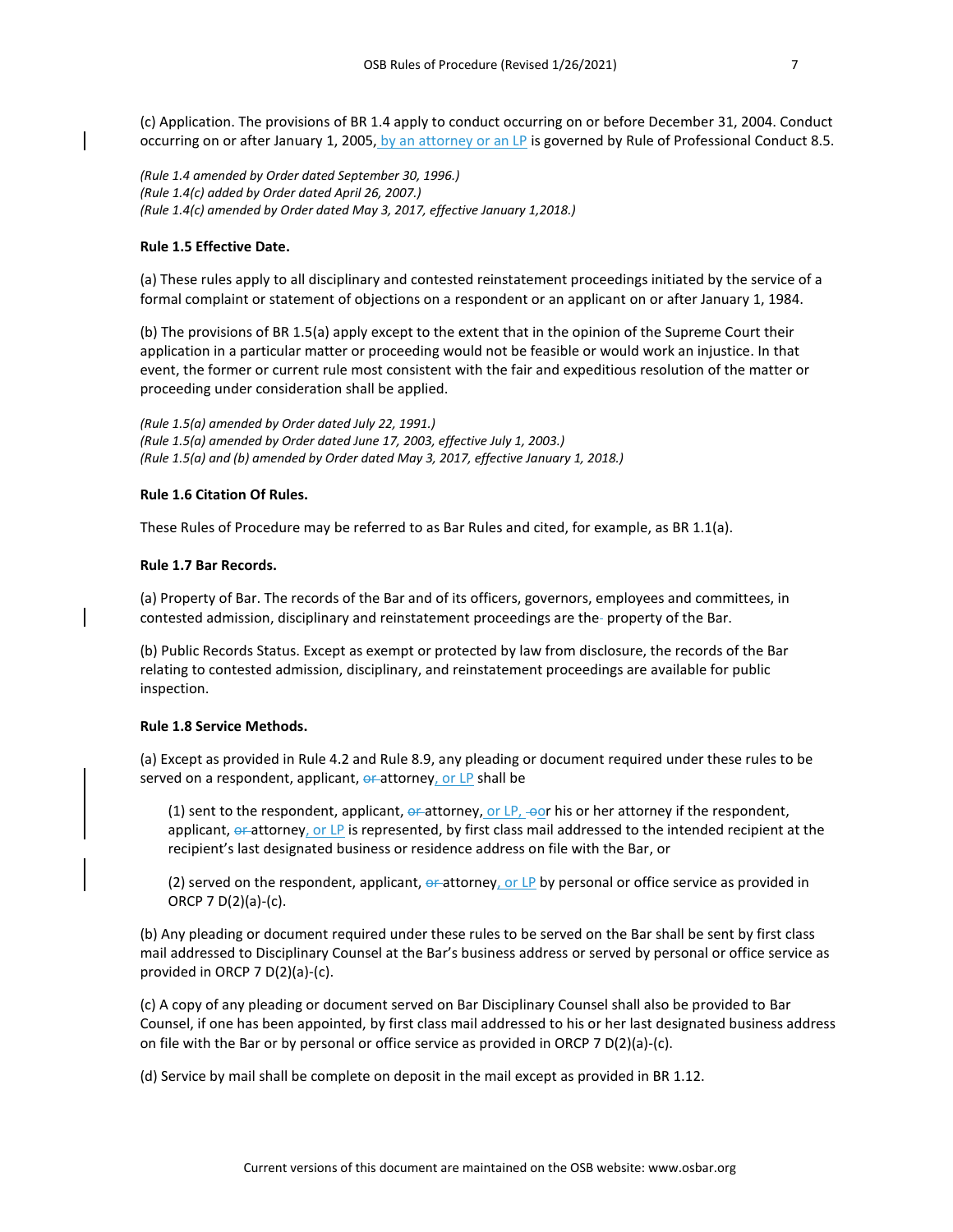(e) The parties may by mutual agreement serve any document other than the formal complaint and answer by email delivery to the email address identified in the Bar's membership records for the respondent, applicant, or attorney, or LP, or his or her attorney if represented.

*(Rule 1.8 amended by Order dated June 30, 1987.) (Rule 1.8(a) amended by Order dated February 23, 1988.) (Rule 1.8(a), (b) and (c) amended by Order dated June 17, 2003, effective July 1, 2003.) (Rule 1.8(d) amended by Order dated April 26, 2007.) (Rule 1.8(a) amended by Order dated August 12, 2013, effective November 1, 2013.) (Rule 1.8(a), (b), (c) amended; Rule 1.8(e) added by Order dated May 3, 2017, effective January 1, 2018.)*

# **Rule 1.9 Time.**

In computing any period of time prescribed or allowed by these rules, the day of the act, event or default from which the designated period of time begins to run shall not be included. The last day of the period so computed shall be included unless it is a Saturday or a legal holiday, in which event the period runs until the end of the next day that is not a Saturday or legal holiday. As used in this rule, "legal holiday" means legal holiday as defined in ORS 187.010 and ORS 187.020.

*(Rule 1.9 amended by Order dated May 3, 2017, effective January 1, 2018.)*

# **Rule 1.10 Filing.**

(a) Any pleading or document to be filed with the Disciplinary Board Clerk shall be delivered in person to the Disciplinary Board Clerk, Oregon State Bar, 16037 S.W. Upper Boones Ferry Road, Tigard, Oregon 97224, or by mail to the Disciplinary Board Clerk, Oregon State Bar, P. O. Box 231935, Tigard, Oregon 97281-1935. Any pleading or document to be filed with the Supreme Court shall be delivered to the State Court Administrator, Appellate Courts Records Section, 1163 State Street, Salem, Oregon 97301-2563, consistently with the requirements of the Oregon Rules of Appellate Procedure, including Chapter 16 (filing and service by electronic means). Any pleading or document to be filed with the Adjudicator or a regional chair shall be delivered to the intended recipient at his or her last designated business or residence address on file with the Bar.

(b) Filing by mail is complete on deposit in the mail in the following circumstances: All pleadings or documents, including requests for review, required to be filed within a prescribed time, if mailed on or before the due date by first class mail through the United States Postal Service.

(c) If filing is not done as provided in subsection (b) of this rule, the filing is not timely unless the pleading or document is actually received by the intended recipient within the time fixed for filing.

(d) A copy of any pleading or document filed under these Rules must also be served by the party or attorney delivering it on other parties to the case. All service copies must include a certificate showing the date of filing. "Parties" for the purposes of this rule shall be the respondent or applicant, or his or her attorney if represented; Disciplinary Counsel; and Bar Counsel, if any.

(e) Proof of service shall appear on or be affixed to any pleading or document filed. Such proof shall be either an acknowledgement of service by the person served or be in the form of a statement of the date of personal delivery or deposit in the mail and the names and addresses of the persons served, certified by the person who has made service.

*(Rule 1.10 amended by Order dated June 30, 1987.) (Rule 1.10(d) amended by Order dated February 23, 1988.) (Rule 1.10(d) amended by Order dated February 5, 2001.) (Rule 1.10(a), (b), (d) and (e) amended by Order dated June 17, 2003, effective July 1, 2003.) (Rule 1.10(a) amended by Order dated April 26, 2007.) (Rule 1.10(a) amended by Order dated March 20, 2008.)*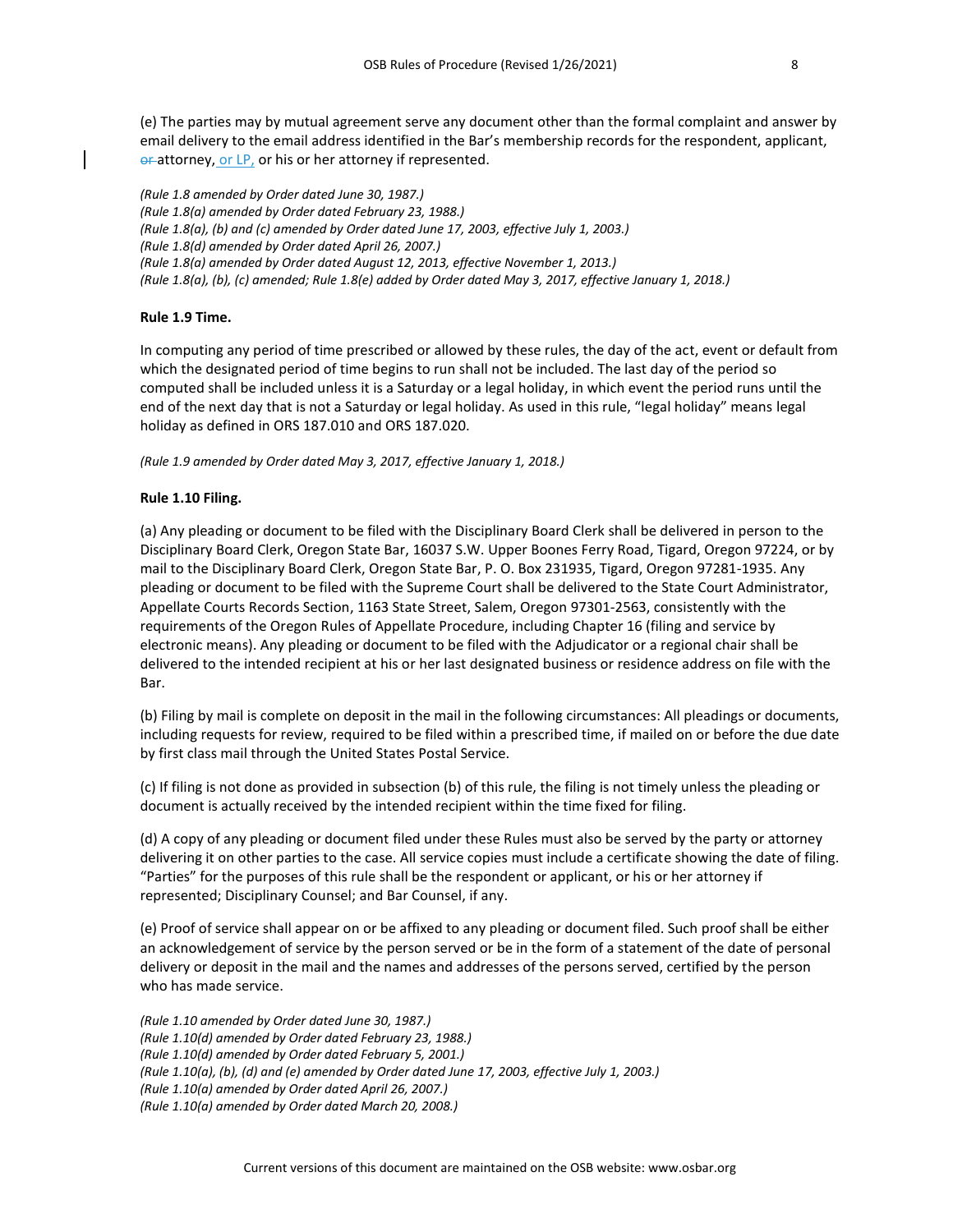*(Rule 1.10(f) added by Order dated October 19, 2009.) (Rule 1.10(a), (b), (c), (d) amended; Rule 1.10(f) deleted by Order dated May 3, 2017, effective January 1, 2018.)*

# **Rule 1.11 Designation of Contact Information.**

(a) All attorneys and LPs must designate, on a form approved by the Bar, a current business address and telephone number, or if no business address is available, a post office or residential address and telephone number. A post office address designation must be accompanied by the county and state in which the lawyer or LP is geographically located.

(b) All attorneys and LPs must also designate an e-mail address for receipt of bar notices and correspondence except (i) attorneys and LPs whose status is retired and (ii) attorneys and LPs for whom reasonable accommodation is required by applicable law.

(c) An attorney or LP seeking an exemption from the e-mail address requirement in paragraph (b)(ii) must submit a written request to the Chief Executive Officer, whose decision on the request will be final.

(d) It is the duty of all attorneys and LPs promptly to notify the Bar in writing of any change in his or her contact information. A new designation is not effective until actually received by the Bar.

*(Rule 1.11 amended by Order dated April 18, 1984, effective June 1, 1984. Amended by Order dated June 30, 1987.) (Rule 1.11(a) and (b) amended by Order dated August 23, 2010, effective January 1, 2011.) (Rule 1.11(a) amended, (b) and (c) added and former (b) now (d) redesignated by Order dated July 21, 2011.) (Rule 1.11(a), (b), (c), and (d) amended by Order dated May 3, 2017, effective January 1, 2018.) (Rule 1.11(a) amended by Order dated January 26, 2021.)*

# **Rule 1.12 Service Of Bar Pleadings Or Documents on Out-of-State Attorney or LP.**

(a) If an attorney or LP, pursuant to BR 1.11, has designated an address that is not located within the State of Oregon, a formal complaint filed under BR 4.1 or a statement of objections filed under BR 8.9 may be:

(1) personally served upon the attorney or LP; or

(2) served on the attorney or LP by certified mail, return receipt requested, to the attorney's or LP's last designated address on file with the Bar, in which case service shall be complete on the date on which the attorney or LP signs a receipt for the mailing.

(b) If service under either BR 1.12(a)(1) or BR 1.12(a)(2) is attempted but cannot be completed, a formal complaint or a statement of objections may be served on the attorney or LP by first class mail to the attorney's or LP's last designated address on file with the Bar, in which case service shall be complete seven days after such mailing. Proof of such service by mail shall be by certificate showing the date of deposit in the mail.

(c) Service of all other pleadings or documents on an attorney or LP who has designated an address that is not located within the State of Oregon shall comply with BR 1.8(a).

*(Rule 1.12 amended by Order dated April 18, 1984, effective June 1, 1984. Amended by Order dated June 30, 1987.) (Rule 1.12 amended by Order dated April 26, 2007.) (Rule 1.12(a) and (c) amended by Order dated May 3, 2017, effective January 1, 2018.)*

# **Rule 1.13 Electronic Signature and Submission.**

(a) For purposes of this rule, "Form" means only a form made available by the Bar on its website for electronic submission to the Bar through the Bar's website and "filer" means the attorney using the Form and self-identified in the completed Form.

(b) As to any Form obtainable or accessible only by means of a login, the use of a filer's login constitutes the signature of the filer for purposes of these rules and for any other purpose for which a signature is required. In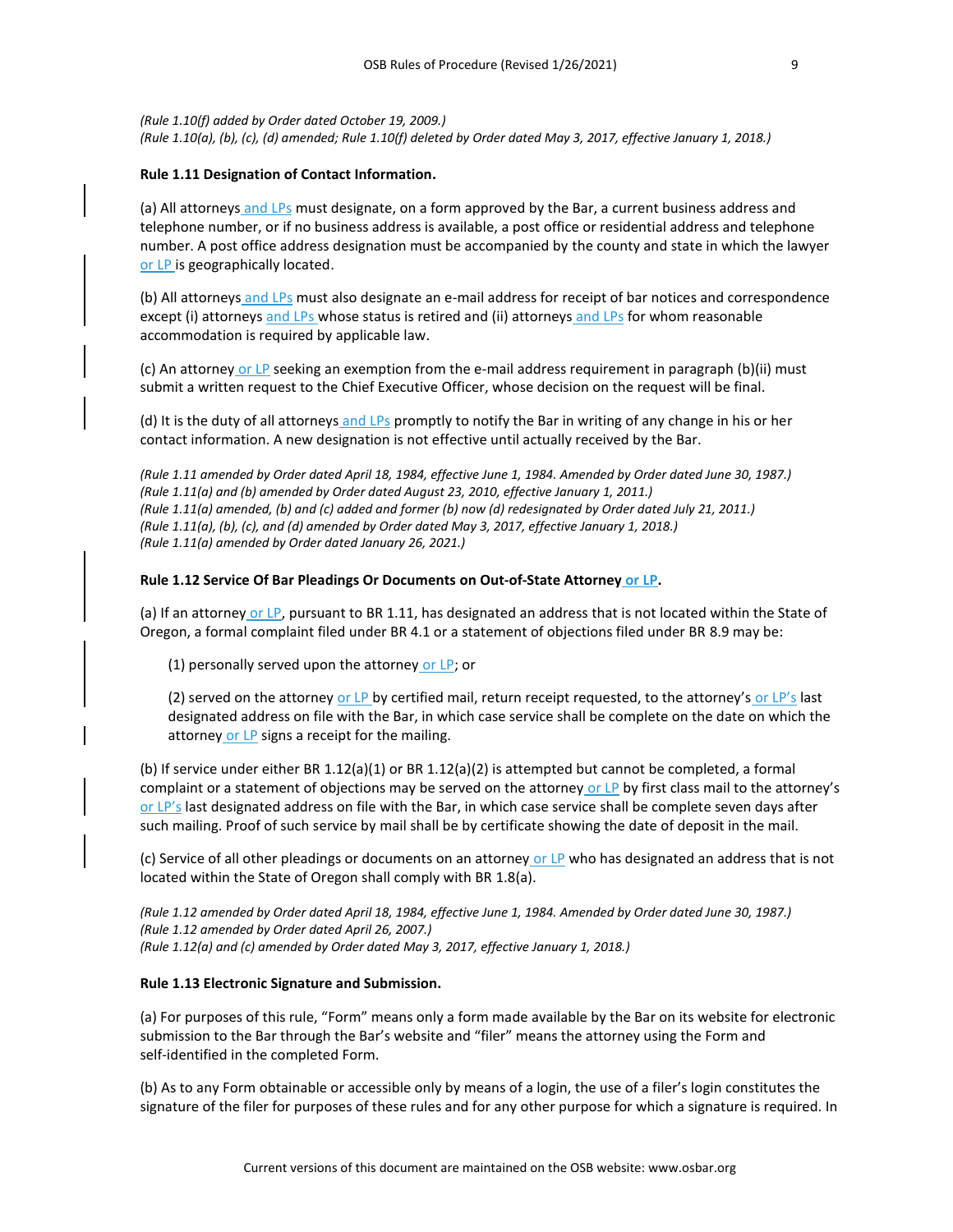lieu of a signature, the document shall include an electronic symbol intended to substitute for the signature, such as a scan of the filer's handwritten signature or a signature block that includes the typed name of the filer proceeded by an "s" in the space where the signature would otherwise appear. Example of a signature block with "s/":

s/ Jane Q. Attorney or LP JANE Q. ATTORNEY or LP OSB #\_\_\_\_\_\_\_\_\_\_\_\_\_\_\_\_\_\_\_\_\_ Email address\_\_\_\_\_\_\_\_\_\_\_\_\_\_\_

(c) When a Form requires a signature under penalty of perjury, in addition to signing and submitting the Form electronically, the filer shall sign a printed version of the Form and retain the signed Form in its original paper form for no less 30 days.

(d) An attorney or LP may submit a Form through the Bar's website at any time, except when the Bar's electronic filing system is temporarily unavailable.

(e) Filing a Form pursuant to this rule shall be deemed complete at the time of electronic submission.

*(Rule 1.13 added by Order dated May 3, 2017, effective January 1, 2018.)*

# Title 2 — Structure And Duties

#### **Rule 2.1 Qualifications of Counsel.**

(a) Definition of Respondent. Notwithstanding BR 1.1(a), for the purposes of this rule, "respondent" means an attorney or LP who is the subject of an allegation of misconduct that is under investigation by the Bar, or who has been charged with misconduct by the Bar in a formal complaint.

(b) Bar Counsel. Any attorney admitted to practice law at least three years in Oregon may serve as Bar Counsel unless the attorney:

(1) currently represents any respondent or applicant;

(2) is a current member of the Disciplinary Board or has a firm member currently serving on the Disciplinary Board;

(3) served as a member of the Disciplinary Board at a time when the formal complaint against the respondent was filed.

(c) Counsel for Respondent. Any attorney admitted to practice law in Oregon may represent a respondent unless the attorney:

(1) is a current member of the Board or the SPRB;

(2) served as a member of the Board or the SPRB at a time when the allegations about which the respondent seeks representation were under investigation by the Bar or were authorized to be charged in a formal complaint;

(3) currently is serving as Bar Counsel;

(4) is a current member of the Disciplinary Board or has a firm member currently serving on the Disciplinary Board;

(5) served as a member of the Disciplinary Board at a time when the formal complaint against the respondent was filed.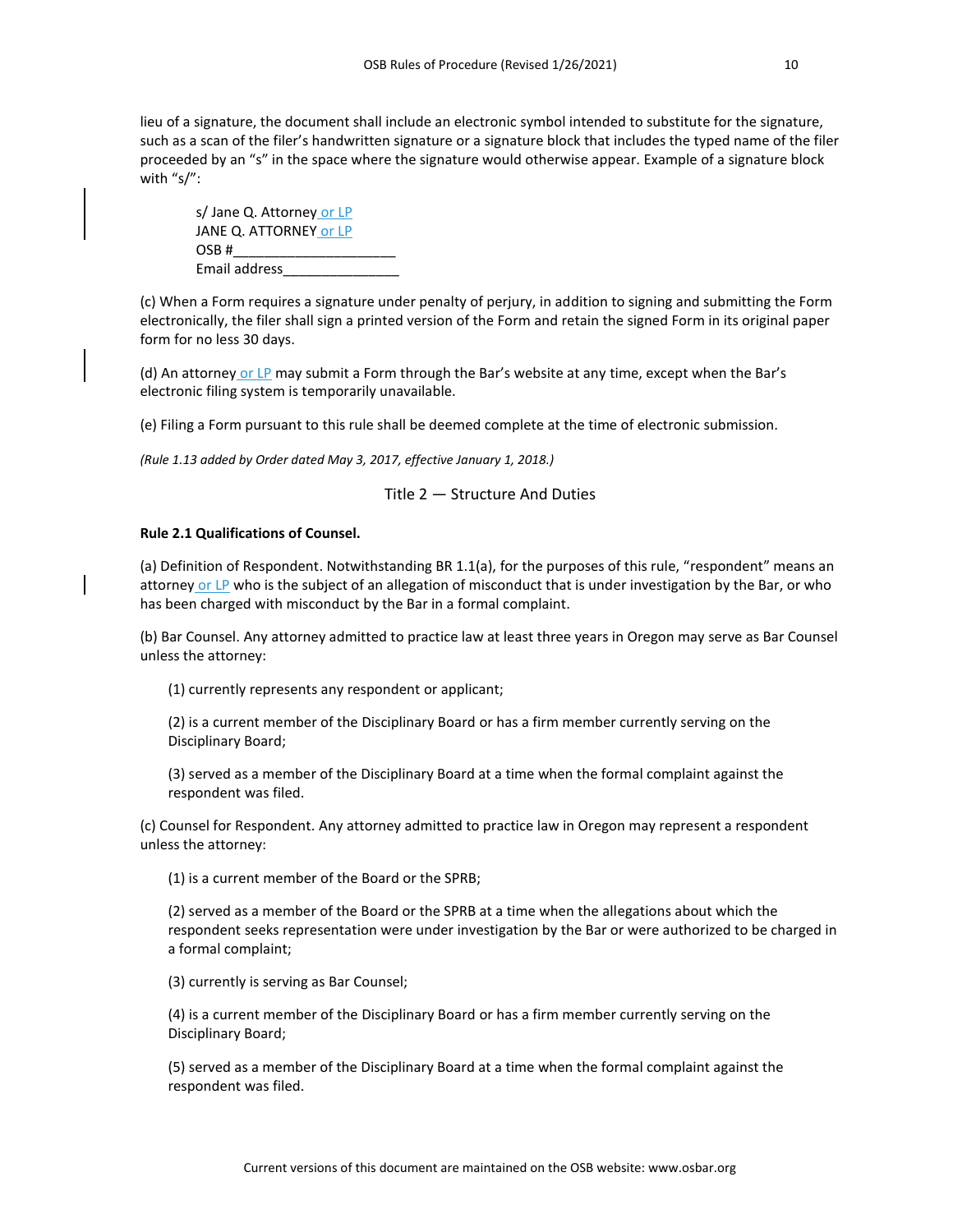(d) Counsel for Applicant. Any attorney admitted to practice law in Oregon may represent an applicant unless the attorney:

(1) is a current member of the Board, the BBX, or the SPRB;

(2) served as a member of the Board, the BBX, or the SPRB at a time when the investigation of the reinstatement application was conducted by the Bar;

(3) currently is serving as Bar Counsel;

(4) is a current member of the Disciplinary Board or has a firm member currently serving on the Disciplinary Board;

(5) served as a member of the Disciplinary Board at a time when the statement of objections against the applicant was filed.

(e) Vicarious Disqualification. The disqualifications contained in BR 2.1(b), (c), and (d) also apply to firm members of the disqualified attorney's firm.

(f) Exceptions to Vicarious Disqualification.

(1) Notwithstanding BR 2.1(b), (c), and (d), an attorney may serve as Bar Counsel or represent a respondent or applicant even though a firm member is currently serving on the Disciplinary Board, provided the firm member recuses himself or herself from participation as a trial panel member or regional chairperson in any matter in which a member of the firm is Bar Counsel or counsel for a respondent or applicant.

(2) Subject to the provisions of RPC 1.7, and notwithstanding the provisions of BR 2.1(b), (c), and (d), an attorney may serve as Bar Counsel or represent a respondent or applicant even though a firm member is currently serving as Bar Counsel or representing a respondent or applicant, provided firm members are not opposing counsel in the same proceeding.

(3) Notwithstanding BR 2.1(b), (c), and (d), an attorney in a Board member's firm may represent a respondent provided the Board member is screened from any form of participation or representation in the matter. To ensure such screening:

(A) The Board member shall prepare and file an affidavit with the Chief Executive Officer attesting that, during the period his or her firm is representing a respondent, the Board member will not participate in any manner in the matter or the representation and will not discuss the matter or representation with any other firm member;

(B) The Board member's firm shall also prepare and file an affidavit with the Chief Executive Officer attesting that all firm members are aware of the requirement that the Board member be screened from participation in or discussion of the matter or representation;

(C) The Board member and firm shall also prepare, at the request of the Chief Executive Officer, a compliance affidavit describing the Board member's and the firm's actual compliance with these undertakings;

(D) The affidavits required under subsections (A) and (B) of this rule shall be filed with the Chief Executive Officer no later than 14 days following the acceptance by a Board member's firm of a respondent as a client, or the date the Board member becomes a member of the Board.

(g) Investigators. Disciplinary Counsel may, from time to time, appoint a suitable person, or persons, to act as an investigator, or investigators, for the Bar with respect to grievances, allegations, or instances of alleged misconduct by attorneys or LPs, and matters of reinstatement of attorneys or LPs. Such investigator or investigators shall perform such duties in relation thereto as may be required by Disciplinary Counsel.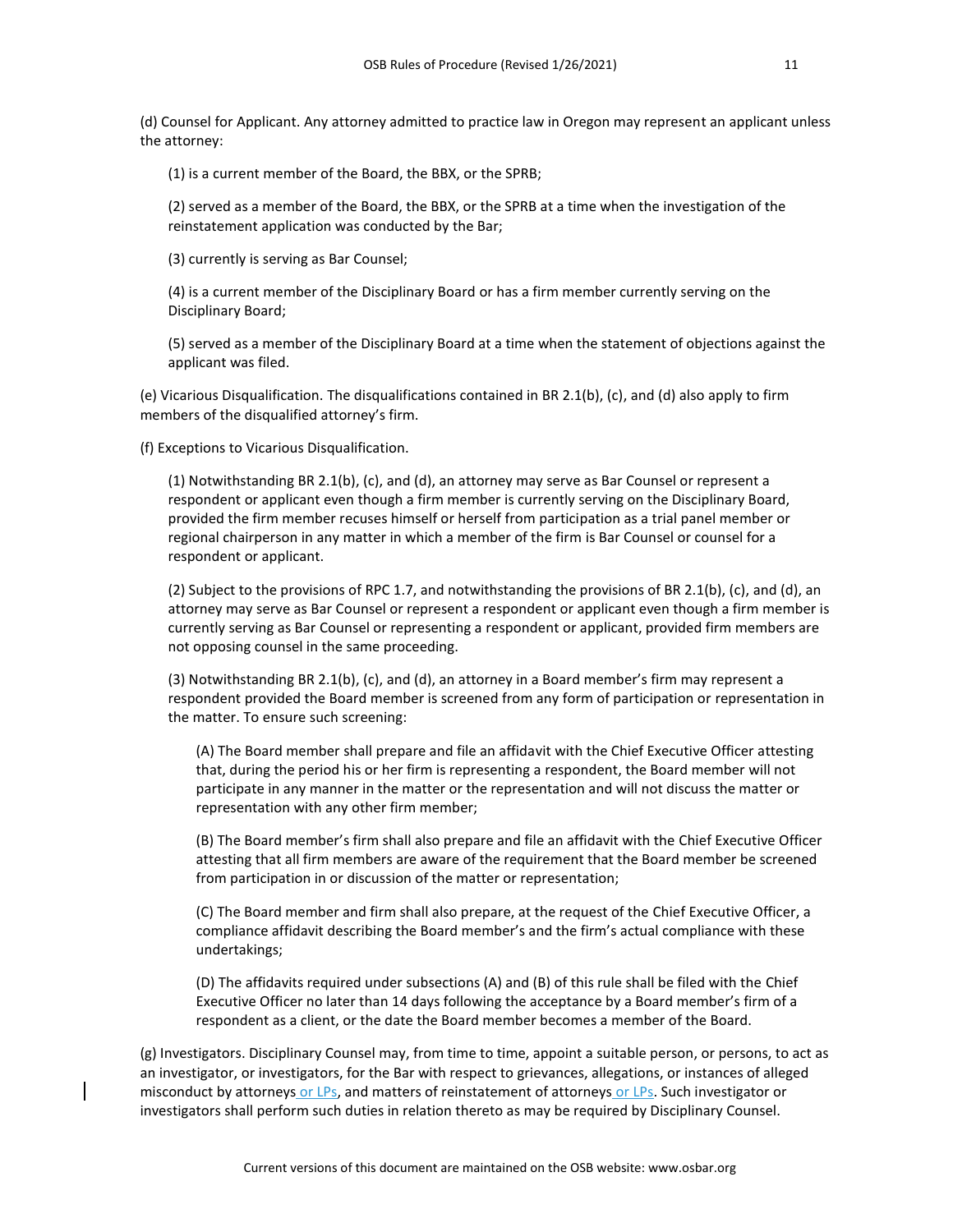*(Rule 2.1(b) amended by Order dated May 31, 1984, July 27, 1984, nunc pro tunc May 31, 1984.) (Rule 2.1 amended by Order dated June 30, 1987.) (Rule 2.1 amended by Order dated October 1, 1990.) (Rule 2.1(d) amended by Order dated November 6, 1995.) (Rule 2.1 deleted and new Rule 2.1 added by Order dated October 3, 1997.) (Rule 2.1(f)(2) amended by Order dated April 26, 2007.) (Rule 2.1(d)(2), 2.1(f)(3), 2.1(f)(3)(A), and 2.1(f)(3)(D) amended by Order dated October 19, 2009.) (Former Rule 2.1(c)(3) and 2.1(c)(4) deleted; former Rule 2.1(c)(5), 2.1(c)(6), and 2.1(c)(7) redesignated Rule 2.1(c)(3), 2.1(c)(4), and 2.1(c)(5); Rule 2.1(a), 2.1(b)(1), 2.1(b)(2), 2.1(b)(3), 2.1(c), 2.1(c)(2), 2.1(c)(3), 2.1(c)(4), 2.1(c)(5), 2.1(d)(4), 2.1(e), 2.1(f)(1), 2.1(f)(2), 2.1(f)(3), 2.1(f)(3)(A), 2.1(f)(3)(B), 2.1(f)(3)(C), and 2.1(f)(3)(D) amended; and Rule 2.1(g) added by Order dated May 3, 2017, effective January 1, 2018.)*

#### **Rule 2.2 Disciplinary Counsel.**

- (a) Appointment. Disciplinary Counsel is retained and employed by the Bar.
- (b) Duties.

(1) Disciplinary Counsel shall review and investigate, as appropriate, allegations or instances of alleged misconduct on the part of attorneys or LPs, including grievances referred by the Client Assistance Office or the General Counsel and matters arising out of notifications from financial institutions that an instrument drawn against an attorney's or  $LP's$  Lawyer Trust Account has been dishonored. Disciplinary Counsel may initiate investigation of the conduct of an attorney or LP in the absence of receipt of a grievance referred by the Client Assistance Office based upon reasonable belief that misconduct has occurred, that an attorney or LP is disabled from continuing to practice law, or that an attorney or LP has abandoned a law practice or died leaving no attorney or LP who has undertaken the responsibility of either managing or winding down the law practice.

(2) Disciplinary Counsel has authority to issue and seek the enforcement of subpoenas to compel the attendance of witnesses, including the attorney or LP being investigated, and the production of books, papers, documents, and other records pertaining to the matter under investigation. Subpoenas issued pursuant to this rule may be enforced by application to any circuit court. The circuit court shall determine what sanction to impose, if any, for noncompliance.

(3) For those grievances not dismissed pursuant to BR 2.6(b), Disciplinary Counsel may, in its discretion, offer diversion pursuant to BR 2.10.

(4) Disciplinary Counsel shall provide advice and counsel to the SPRB on the disposition of all grievances neither dismissed pursuant to BR 2.6(b) nor resolved by diversion pursuant to BR 2.10.

(5) Disciplinary Counsel shall seek, as appropriate, relief provided for in BR 3.1, 3.2, 3.3, 3.4, and 3.5.

(6) Disciplinary Counsel shall prosecute formal proceedings as directed by the SPRB, including any review or other proceeding before the Supreme Court.

(7) Disciplinary Counsel shall represent the Bar in all contested reinstatement proceedings.

(8) Disciplinary Counsel shall represent the Bar before the court in all contested admission proceedings.

#### *(Rule 2.2 amended by Order dated October 19, 2009.)*

*(Former Rule 2.2 deleted; current Rule 2.2 added by Order dated May 3, 2017, effective January 1, 2018.) (Rule 2.2(b)(2) amended by Order dated May 22, 2019, effective September 1, 2019.)*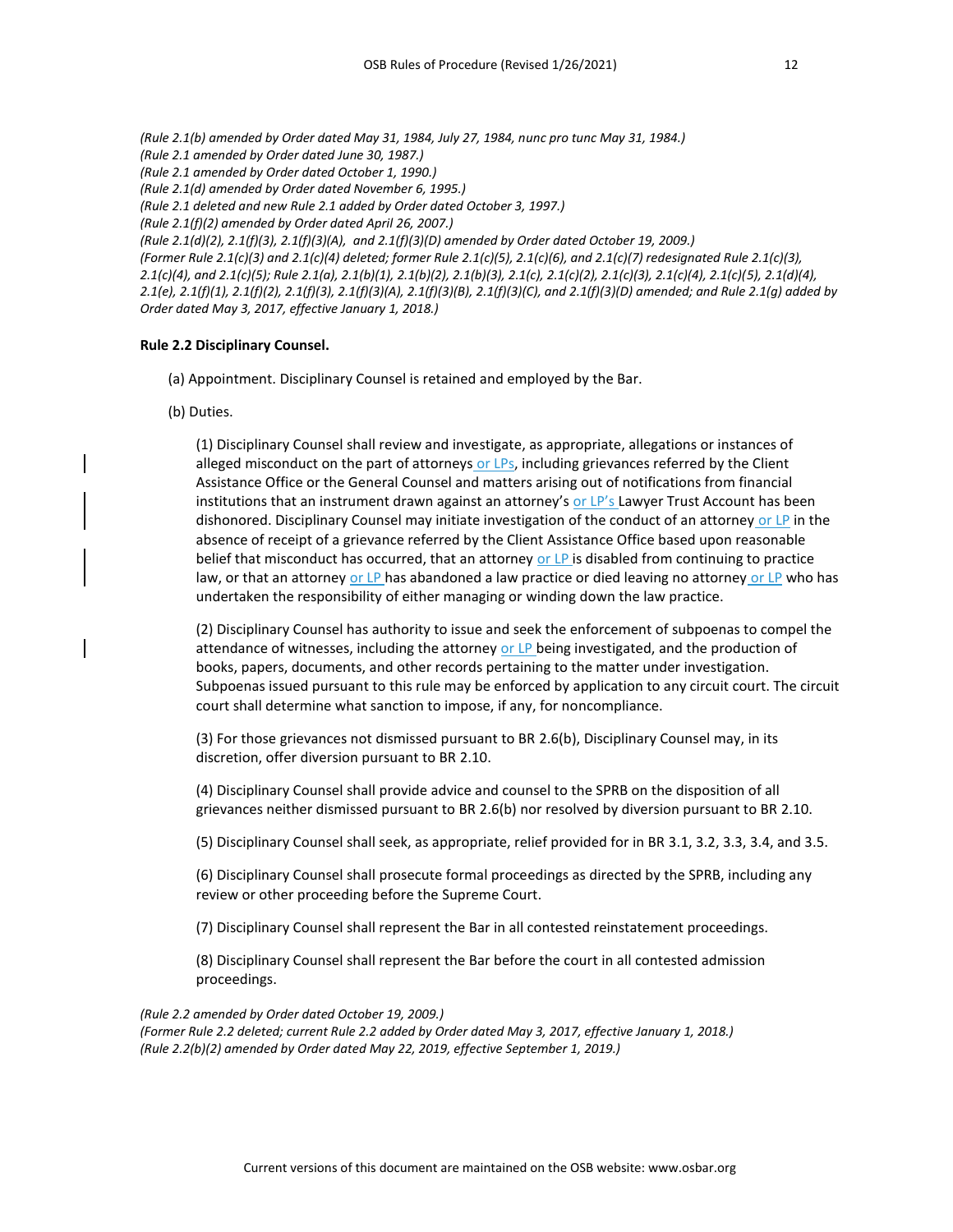# **Rule 2.3 State Professional Responsibility Board.**

(a) Appointment. Members of the SPRB are nominated by the Board and appointed by the Supreme Court. The SPRB shall be composed of eight resident attorneys and two members of the public who are not attorneys. Two attorney members shall be from Board Region 5 and one attorney member shall be from each of the remaining Board regions located within the state of Oregon. The public members shall be at-large appointees. Members of the SPRB shall be appointed for terms of not more than four years and shall serve not more than four years consecutively. Members are eligible for reappointment to a nonconsecutive term not to exceed four years. Each year the Board shall nominate and the court shall appoint one attorney member of the SPRB as chairperson. In the event the chairperson is unable to carry out any responsibility given to him or her by these rules, the chairperson may designate another attorney member of the SPRB to do so.

(b) Duties of SPRB. The SPRB shall supervise the investigation of grievances, allegations, or instances of alleged misconduct on the part of attorneys and LPs and act on such matters as it may deem appropriate. A grievance from a client or other aggrieved person shall not be a prerequisite to the investigation of alleged misconduct by attorneys or LPs or the institution of disciplinary proceedings against any attorney or LP.

# (c) Authority.

(1) The SPRB has the authority to dismiss grievances, allegations, or instances of alleged misconduct against attorneys or LPs; refer matters to Disciplinary Counsel for further investigation; issue admonitions for misconduct; refer attorneys or LPs to the State Lawyers Assistance Committee; direct Disciplinary Counsel to institute disciplinary proceedings against any attorney or LP; or take other action within the discretion granted to the SPRB by these rules.

(2) The SPRB has the authority to adopt rules dealing with the handling of its affairs, subject to the Board's approval.

(d) Resignation and Replacement. The court may remove, at its discretion, or accept the resignation of, any officer or member of the SPRB and appoint a successor who shall serve the unexpired term of the member who is replaced.

*(Rule 2.3(b)(3) amended by Order dated April 4, 1991, effective April 15, 1991.) (Rule 2.3(b)(1) amended by Order dated April 4, 1991, effective October 7, 1991. Amended by Order dated June 5, 1997, effective July 1, 1997. Amended by Order dated February 5, 2001.) (Rule 2.3(b)(1) amended by Order dated June 17, 2003, effective July 1, 2003.) (Rule 2.3(b)(3) amended by Order dated July 9, 2003, effective August 1, 2003.) (Rule 2.3(a) amended by Order dated December 8, 2003, effective January 1, 2004.) (Rule 2.3(b)(1) amended by Order dated August 23, 2010, effective January 1, 2011.) (Former Rule 2.3(a)(1), 2.3(a)(2)(A), 2.3(a)(2)(B), 2.3(a)(2)(C), 2.3(a)(2)(D), 2.3(a)(2)(E), 2.3(a)(2)(F), 2.3(a)(3)(A), 2.3(a)(3)(B), 2.3(a)(3)(C), 2.3(b), 2.3(b)(3)(C), 2.3(b)(3)(D), and 2.3(b)(3)(E) deleted; former Rule 2.3(b)(1), 2.3(b)(2), 2.3(b)(3), 2.3(b)(3)(A), 2.3(b)(3)(B), and 2.3(c) redesignated as Rule 2.3(a), 2.3(b), 2.3(c), 2.3(c)(1), 2.3(c)(2), and 2.3(d) by Order dated May 3, 2017, effective January 1, 2018.)*

# **Rule 2.4 Disciplinary Board.**

(a) Composition. The Supreme Court appoints members of the Disciplinary Board. The Disciplinary Board shall consist of the Adjudicator, 7 regional chairpersons, and 6 additional members for each Board region located within the state of Oregon, except for Region 1 which shall have 9 additional members, Region 5 which shall have 23 additional members, Region 4 which shall have 10 additional members, and Region 6 which shall have 11 additional members. The regional chairpersons shall be attorneys. Each regional panel shall contain 2 members who are not attorneys, except for Region 1 which shall have appointed to it 3 members who are not attorneys, Region 5 which shall have appointed to it 8 members who are not attorneys, and Region 4 and Region 6 which shall have appointed to it 4 members who are not attorneys. The remaining members of the Disciplinary Board, including the Adjudicator, shall be resident attorneys admitted to practice in Oregon for at least 3 years. Except for the Adjudicator, members of each regional panel shall either maintain their principal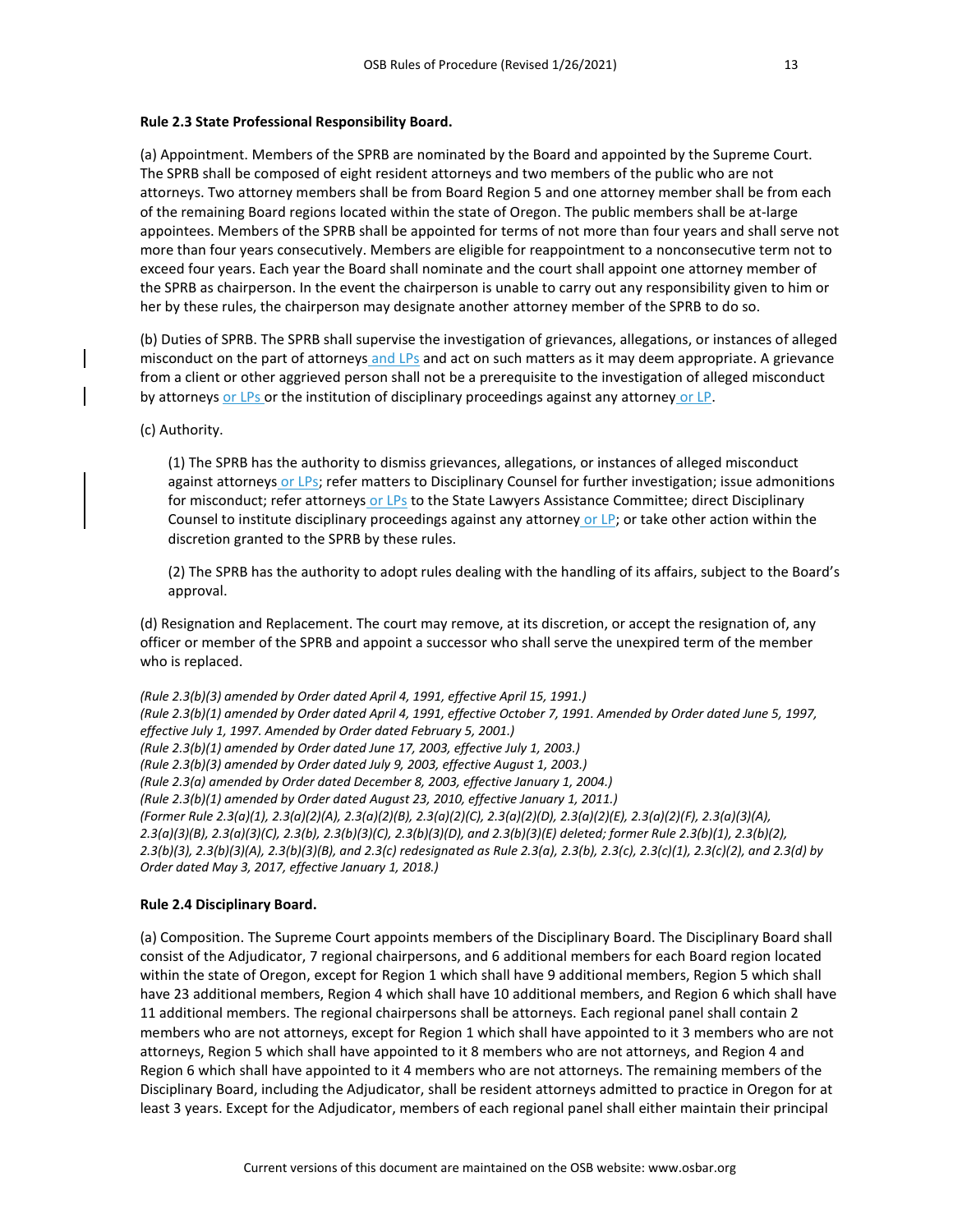office within their respective region or maintain their residence therein. The members of each region shall constitute a regional panel. Trial panels shall consist of the Adjudicator, 1 additional attorney member, and 1 public member, except as provided in BR 2.4(f)(3).

(b) Term.

(1) The Adjudicator shall serve pursuant to appointment of the court. Disciplinary Board members other than the Adjudicator shall serve terms of 3 years and may be reappointed. Regional chairpersons shall serve in that capacity for terms of 1 year, subject to reappointment by the court.

(2) Notwithstanding BR 2.4(a) and 2.4(b)(1), the powers, jurisdiction and authority of Disciplinary Board members other than the Adjudicator shall continue beyond the expiration of their appointment or after their relocation to another region for the time required to complete the cases assigned to them during their term of appointment or prior to their relocation, and until a replacement appointment has been made by the court. The regional chairpersons shall serve until a replacement appointment has been made by the court.

(c) Resignation and Replacement. The court may remove, at its discretion, or accept the resignation of, any member of the Disciplinary Board and appoint a successor. Any person so appointed to serve in a position that has term shall serve the unexpired term of the member who is replaced.

(d) Disqualifications and Suspension of Service.

(1) The disqualifications contained in the Code of Judicial Conduct apply to members of the Disciplinary Board.

(2) The following individuals shall not serve on the Disciplinary Board:

(A) A member of the Board or the SPRB shall not serve on the Disciplinary Board during the member's term of office. This disqualification also precludes an attorney or public member from serving on the Disciplinary Board while any member of his or her firm is serving on the Board or the SPRB.

(B) No member of the Disciplinary Board shall sit on a trial panel with regard to a subject matter considered by the Board or the SPRB while he or she was a member thereof or with regard to subject matter considered by any member of his or her firm while a member of the Board or the SPRB.

(3) A member of the Disciplinary Board against whom charges of misconduct have been approved for filing by the SPRB is suspended from service on the Disciplinary Board until those charges have been resolved by final decision or order. If a Disciplinary Board member is suspended from the practice of law as a result of a final decision or order in a disciplinary proceeding, the member may not resume service on the Disciplinary Board until the member is once again authorized to practice law. For the purposes of this rule, charges of misconduct include authorization by the SPRB to file a formal complaint pursuant to BR 4.1, the determination by the SPRB to admonish an attorney pursuant to BR 2.6(c)(1)(B) or BR 2.6(d)(1)(B) which admonition is thereafter refused by the attorney, Disciplinary Counsel's notification to the court of a criminal conviction pursuant to BR 3.4(a), and Disciplinary Counsel's notification to the court of an attorney's discipline in another jurisdiction pursuant to BR 3.5(a).

(e) Duties of Adjudicator.

(1) The Adjudicator shall coordinate and supervise the activities of the Disciplinary Board.

(2) Unless disqualified after a challenge for cause pursuant to BR 2.4(g), the Adjudicator shall serve as trial panel chairperson for each trial panel adjudicating a formal proceeding, a contested reinstatement proceeding, or a proceeding brought pursuant to BR 3.5; and shall preside in every proceeding brought pursuant to BR 3.1 or 3.4. Upon the stipulation of the Bar and a respondent or applicant, the Adjudicator shall serve as the sole adjudicator in a disciplinary proceeding, a contested reinstatement proceeding, or a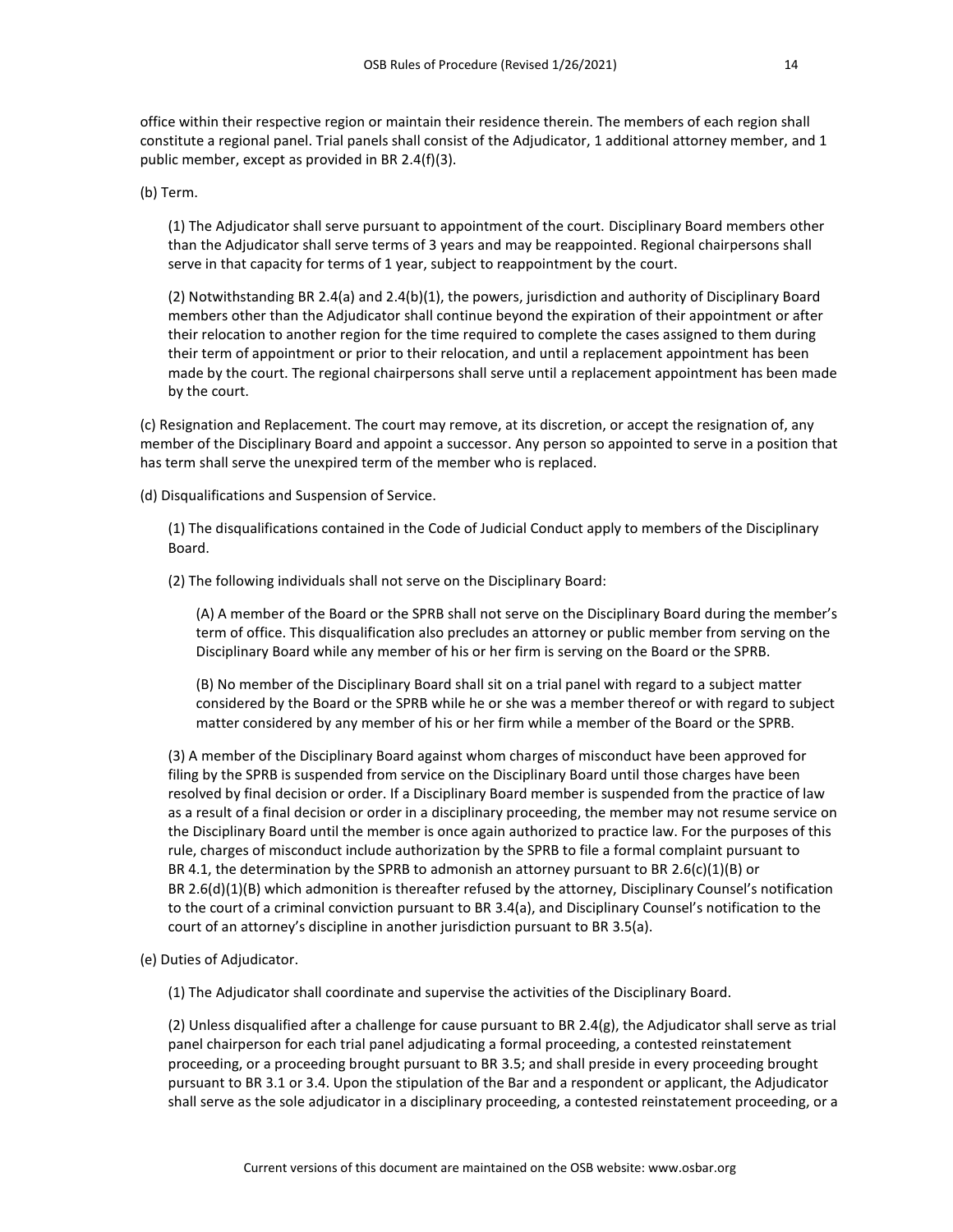proceeding brought pursuant to BR 3.5 and shall have the same duties and authority under these rules as a three-member trial panel. In the event the Adjudicator is disqualified or otherwise unavailable to serve as trial panel chairperson, the regional chairperson shall appoint another attorney member of the Disciplinary Board to serve on the trial panel, with all the duties and responsibilities as the Adjudicator as to that proceeding from the date of appointment forward.

(3) The Adjudicator shall rule on all motions for default filed pursuant to BR 5.8.

(4) The Adjudicator shall determine the timeliness of and, as appropriate, grant or deny peremptory challenges and resolve all challenges for cause to the qualifications of all trial panel members other than the Adjudicator appointed pursuant to BR 2.4(e)(2), BR 2.4(e)(9), and BR 2.4(f).

(5) Upon receipt of written notice from the Disciplinary Board Clerk of a Supreme Court referral pursuant to BR 8.8, the Adjudicator shall appoint an attorney member and a public member from an appropriate region to serve on the trial panel with the Adjudicator. The Adjudicator shall give written notice to Disciplinary Counsel, Bar Counsel, and the applicant of such appointments and a copy of the notice shall be filed with the Disciplinary Board Clerk.

(6) The Adjudicator shall appoint an attorney member of the Disciplinary Board to conduct prehearing conferences as provided in BR 4.6.

(7) The Adjudicator may appoint Disciplinary Board members from any region to conduct prehearing conferences pursuant to BR 4.6, to participate with the Adjudicator in a show cause hearing pursuant to BR 6.2(d), to serve on trial panels to resolve matters submitted to the Disciplinary Board for consideration by the court, or when an insufficient number of members is available within a region for a particular proceeding.

(8) Upon receiving notice from the Disciplinary Board Clerk of a regional chairperson's appointment of an attorney member and a public member pursuant to BR 2.4(f)(1), and upon determining that either no timely challenge pursuant to BR 2.4(g) was filed or that a timely-filed challenge pursuant to BR 2.4(g) has either been denied or resulted in the appointment of a substitute member or members, the Adjudicator shall promptly establish the date and time of hearing pursuant to BR 5.4 and notify, in writing, the Disciplinary Board Clerk and the parties of the date and place of hearing. The Disciplinary Board Clerk shall provide to the trial panel members a copy of the formal complaint or statement of objections and, if one has been filed, the answer of the respondent or applicant.

(9) The Adjudicator shall rule on all questions of procedure and discovery, including such questions that may arise prior to the filing of a formal complaint, except as specifically provided elsewhere in these rules. The Adjudicator may convene the parties or their counsel before the hearing, to discuss the parties' respective estimates of time necessary to present evidence, the availability and scheduling of witnesses, the preparation of trial exhibits, and other issues that may facilitate an efficient hearing. The Adjudicator may thereafter issue an order regarding agreements or rulings made at such prehearing meeting.

(10) The Adjudicator shall convene the trial panel hearing, oversee the orderly conduct of the same and timely file with the Disciplinary Board Clerk the written opinion of the trial panel. In all trial panels in which the Adjudicator is a member of the majority, the Adjudicator shall author the trial panel opinion.

(11) In matters involving final decisions of the Disciplinary Board under BR 10.1, the Adjudicator shall review statements of costs and disbursements and objections thereto and shall fix the amount of actual and necessary costs and disbursements to be recovered by the prevailing party.

(12) The Adjudicator shall preside in all matters involving the filing of a petition for suspension pursuant to BR 7.1.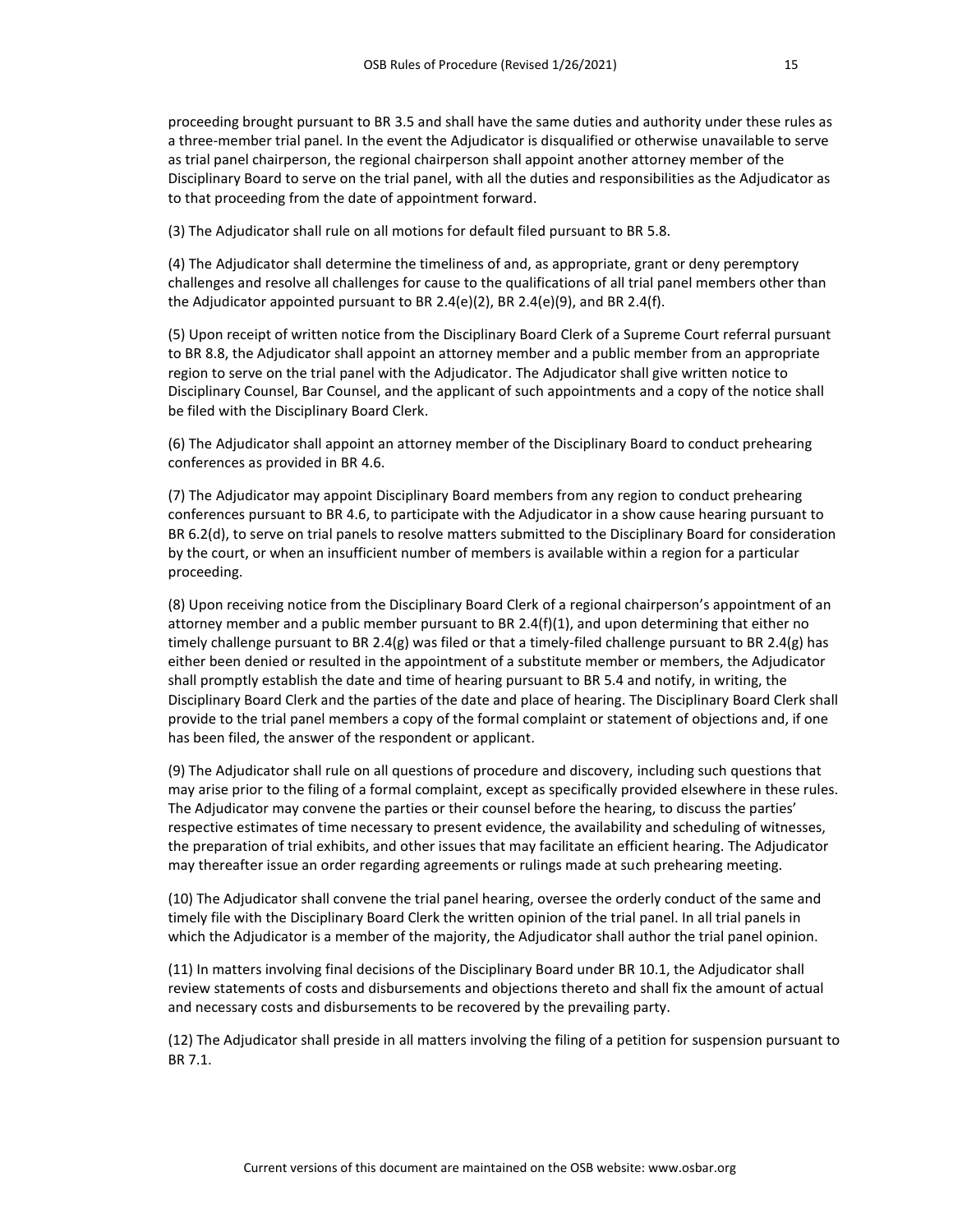(13) Upon appointment by the court, the Adjudicator shall perform the duties of the court set forth in BR 3.2.

(14) In the event of the Adjudicator's unavailability to perform the functions set forth above, and upon written request made by General Counsel, the regional chairperson shall exercise the duties and responsibilities of the Adjudicator during the Adjudicator's unavailability. The regional chairperson's authority under this subsection shall cease upon order of the Adjudicator or the court. Unavailability for the purposes of this rule means the Adjudicator has taken a planned leave of more than 14 days, or is unavailable because of death or then existing physical or mental illness or infirmity.

(f) Duties of Regional Chairperson.

(1) Upon receipt of written notice from Disciplinary Counsel pursuant to BR 4.1(f) or written notice from the Adjudicator pursuant to BR 3.5(g) or 5.8(a), the regional chairperson shall appoint an attorney member and a public member to serve with the Adjudicator on the trial panel from the members of the regional panel. The regional chairperson shall give written notice to Disciplinary Counsel, Bar Counsel, and the respondent of such appointments, and a copy of the notice shall be filed with the Disciplinary Board Clerk. In the event a member is disqualified pursuant to BR 2.4(g) or becomes unavailable to serve, the regional chairperson shall appoint a replacement member, giving written notice of such appointment as is given of initial appointments.

(2) The regional chairperson shall rule on all challenges for cause to the Adjudicator or to any attorney appointed to the role of Adjudicator pursuant to this paragraph brought pursuant to BR 2.4(g). In the event the Adjudicator is disqualified for cause or is otherwise unavailable to chair a trial panel, the regional chairperson shall appoint an attorney member from within the region to serve in place of the Adjudicator who has all the duties and responsibilities of the Adjudicator in that proceeding. In the event no attorney member from within the region is available to serve in place of the Adjudicator, the regional chairperson shall so notify the Disciplinary Board Clerk, who will ask another regional chairperson to appoint an attorney member pursuant to the authority granted the Adjudicator in BR 2.4(e)(9). The attorney member so appointed shall have all the duties and responsibilities of the Adjudicator in that proceeding.

(3) The regional chairperson may serve on trial panels during his or her term of office.

(4) Upon written request from the General Counsel pursuant to BR 2.4(e)(14), the regional chairperson shall exercise the duties and responsibilities of the Adjudicator until such authority is terminated by order of the Adjudicator or the court.

(g) Challenges. The Bar and a respondent or applicant shall be entitled to one peremptory challenge of either the attorney member who is not the Adjudicator or the public member. A peremptory challenge shall be timely if filed in writing within ten days following that member's appointment to the trial panel with the Disciplinary Board Clerk. A challenge for cause as may arise under the Code of Judicial Conduct may be filed by the Bar, the respondent, or an applicant as to any member of the trial panel. A challenge for cause shall state the reason for the challenge and is timely if filed in writing within ten days following the date of the member's appointment to the trial panel or the date the trial panel member discloses to the parties information raising a disqualification issue, whichever is later. For purposes of this paragraph, the Adjudicator is deemed appointed to the trial panel on the same date that the regional chairperson appoints the other two members of the trial panel pursuant to BR 2.4(f)(1). The written ruling on a challenge shall be filed with the Disciplinary Board Clerk, who shall send copies of the ruling to all parties. The Bar and a respondent or applicant may waive a disqualification of a member in the same manner as in the case of a judge under the Code of Judicial Conduct.

(h) Duties of Trial Panel.

(1) Trial. The trial panel to which a disciplinary or contested reinstatement proceeding has been referred has a duty to promptly try the issues.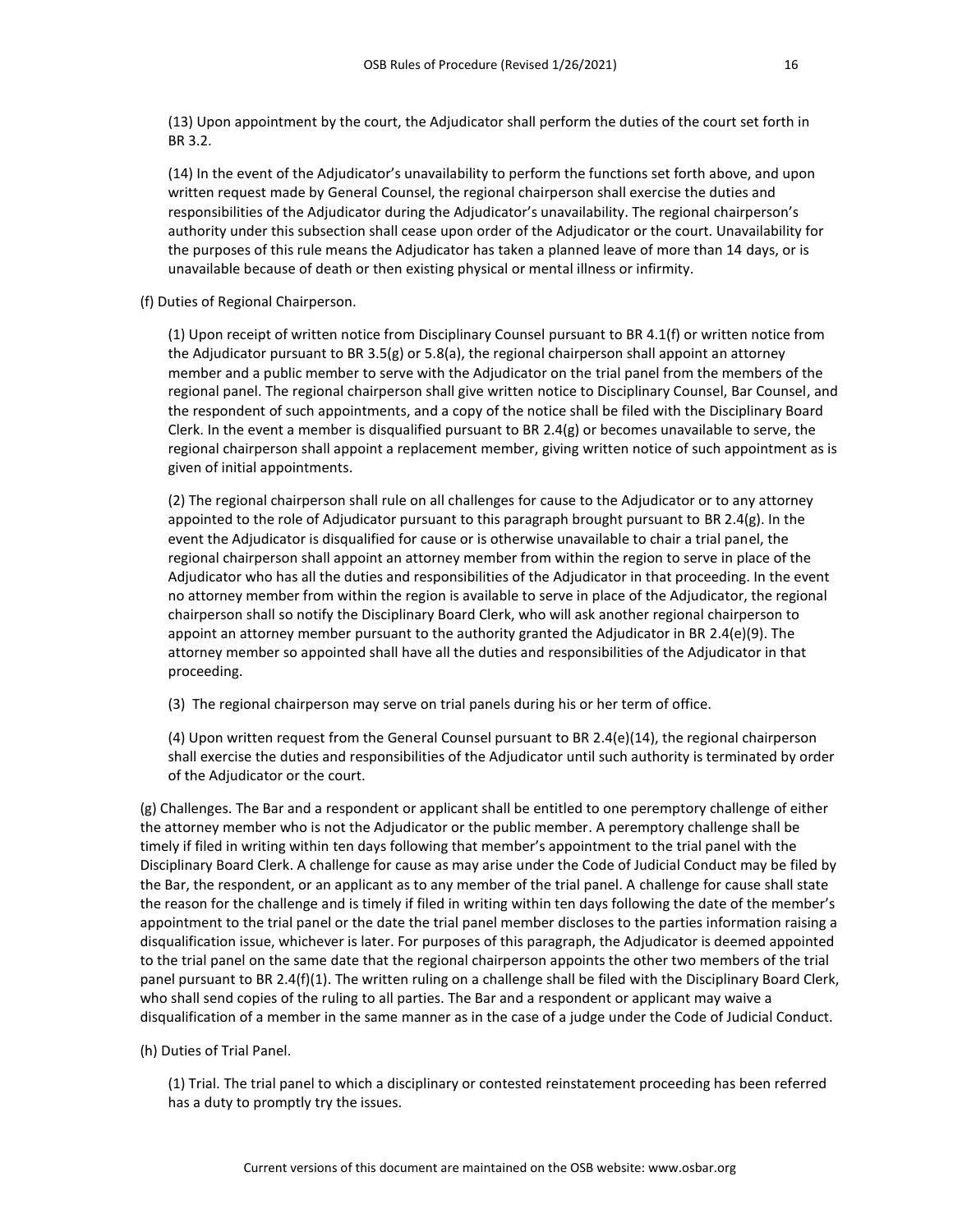(2)

(A) Opinions. The trial panel shall issue a written opinion identifying the concurring members of the trial panel. A dissenting member shall be identified and may file a dissenting opinion attached to the majority opinion. The majority opinion shall include specific findings of fact, conclusions of law, and a disposition. In any matter in which the Adjudicator is not a member of the majority, the other attorney member shall author the trial panel opinion. The Adjudicator shall file the original opinion with the Disciplinary Board Clerk, and the Disciplinary Board Clerk shall send copies to the parties. The opinion shall be filed within 28 days after the conclusion of the hearing, the settlement of the transcript if required under BR 5.3(e), or the filing of briefs if requested by the Adjudicator pursuant to BR 4.8, whichever is later.

(B) Extensions of Time to File Opinions. If the trial panel requires additional time to issue its opinion, the Adjudicator may so notify the parties, indicating the anticipated date by which an opinion shall be issued, not to exceed 90 days after the date originally due. If no opinion has been issued within 90 days after the date originally due, either party may file a motion with the Disciplinary Board, seeking issuance of an opinion. Upon the filing of such a motion, the Adjudicator shall enter an order establishing a date by which the opinion shall be issued, not to exceed 120 days after the date it was originally due. If no opinion has been issued by 120 days after the date originally due, either party may petition the court to enter an order compelling the Disciplinary Board to issue an opinion by a date certain.

(3) Record. The trial panel shall keep a record of all proceedings before it, including a transcript of the proceedings and exhibits offered and received, and shall promptly file the record with the Disciplinary Board Clerk, after the hearing concludes.

(4) Notice. The Disciplinary Board Clerk shall promptly notify the parties of receipt of the trial panel opinion.

(i) Publications.

(1) Disciplinary Counsel shall cause to be prepared, on a periodic basis, a reporter service containing the full text of all Disciplinary Board decisions not reviewed by the court.

(2) Disciplinary Counsel shall have printed in the Bar Bulletin, on a periodic basis, summaries of the court's disciplinary proceeding, contested admission, and contested reinstatement decisions, and summaries of all Disciplinary Board decisions not reviewed by the court.

*(Rule 2.4(a) amended by Order dated January 2, 1986, further amended by Order dated January 24, 1986 effective January 2, 1986, nun pro tunc.)*

```
(Rule 2.4(d)(2) amended by Order dated September 10, 1986, effective September 10, 1986.)
```
*(Rules 2.1, 2.6, 2.7 and 2.8 amended by Order dated June 30, 1987.)*

- *(Rule 2.4(j) amended by Order dated October 1, 1987, effective October 1, 1987.)*
- *(Rule 2.4(f)(1) amended by Order dated February 22, 1988.)*

- *(Rule 2.4(i)(3) amended by Order dated March 20, 1990, effective April 2, 1990.)*
- *(Rule 2.4(a) amended by Order dated January 10, 1991.)*

*(Rule 2.4(d), (e) and (i) amended by Order dated July 22, 1991.)*

*(Rule 2.4(b) amended by Order dated December 22, 1992.)*

*(Rule 2.4(a), (e) and (f) amended by Order dated December 13, 1993.)*

*(Rule 2.4(i)(3) amended by Order dated June 5, 1997, effective July 1, 1997.)*

*(Rule 2.4 (a) amended by Order dated July 10, 1998.)*

*(Rule 2.4(e), (f), (g), (h), (i) and (j) amended by Order dated February 5, 2001.)*

*(Rule 2.4(b)(2) and (i)(2)(a) and (b) amended by Order dated June 28, 2001.)*

*<sup>(</sup>Rule 2.4(d), (h) and (i) amended by Order dated February 23, 1988.)*

*<sup>(</sup>Rule 2.4(e) amended by Order dated March 13, 1989, effective April 1, 1989, corrected June 1, 1989.)*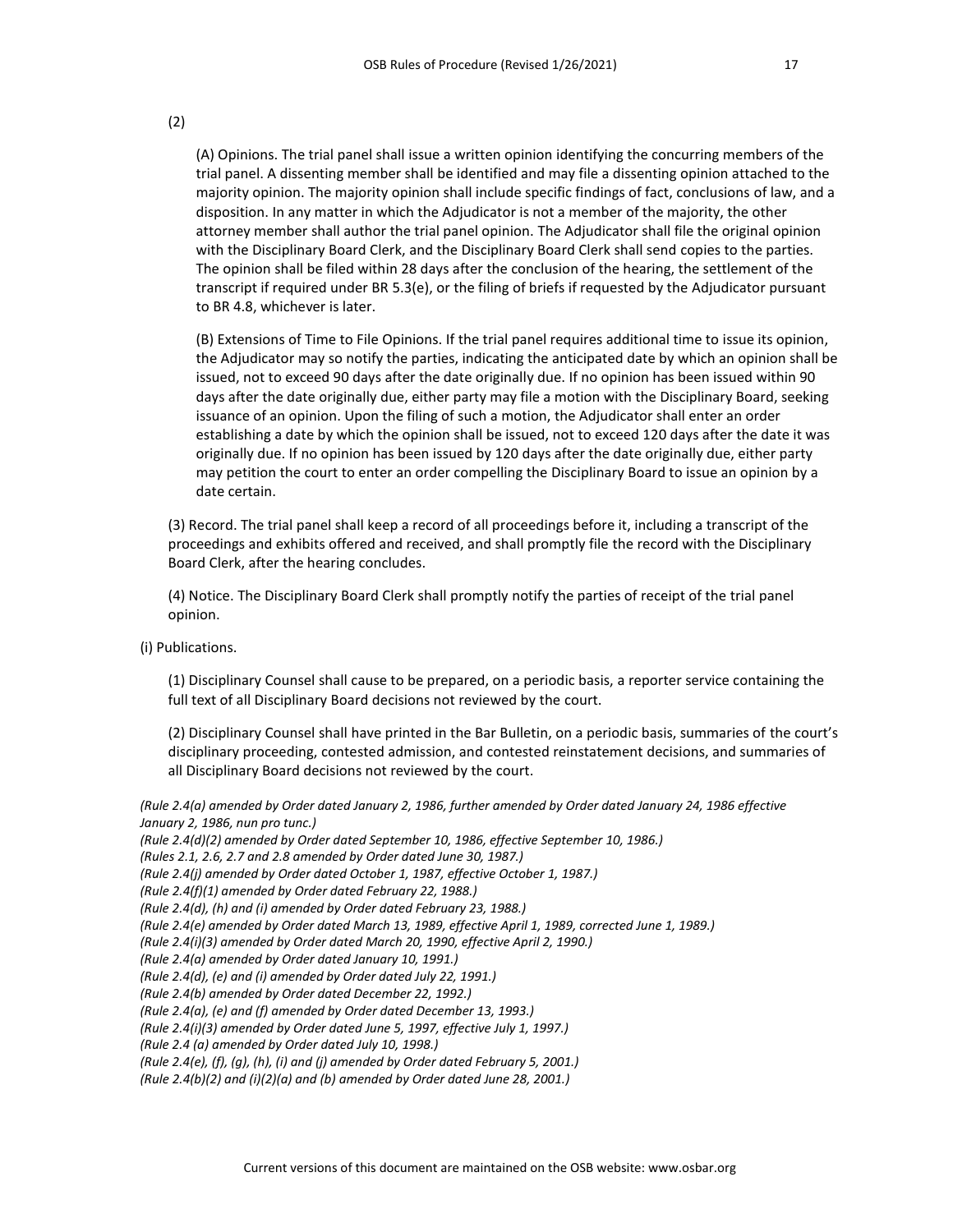*(Rule 2.4(b)(1) and (2);(e)(4); (f)(1); (g); (h); and (i)(2)(a) and (b), (3) and (4) amended by Order dated June 17, 2003, effective July 1, 2003.) (Rule 2.4(d)(3) added by Order dated January 21, 2005.) (Rule 2.4(b)(2) amended by Order dated April 26, 2007.) (Rule 2.4(g) and 2.4(h) amended by Order dated October 19, 2009.) (Rule 2.4(a) amended by Order dated August 23, 2010, effective January 1, 2011.) (Rule 2.4(e)(8) added by Order dated August 12, 2013, effective November 1, 2013.) (Former Rule 2.4(f)(3), 2.4(f)(5), and 2.4(h) deleted; former Rule 2.4(e)(3), 2.4(e)(4), 2.4(e)(5), 2.4(e)(6), 2.4(e)(7), 2.4(e)(8), 2.4(f)(4), 2.4(i), and 2.4(j) redesignated as Rule 2.4(e)(4), 2.4(e)(5), 2.4(e)(6), 2.4(e)(7), 2.4(e)(11), 2.4(e)(12), 2.4(f)(3), 2.4(h), and 2.4(i); Rule 2.4(a), 2.4(b)(1), 2.4(b)(2), 2.4(c), 2.4(d)(1), 2.4(d)(2)(A). 2.4(d)(2)(B), 2.4(d)(3), 2.4(e), 2.4(e)(1), 2.4(e)(2), 2.4(e)(4), 2.4(e)(5), 2.4(e)(6), 2.4(e)(7), 2.4(e)(11), 2.4(e)(12), 2.4(f)(1), 2.4(f)(2), 2.4(h)(1), 2.4(h)(2)(A), 2.4(h)(2)(B), 2.4(h)(3), 2.4(h)(4), 2.4(i)(1), and 2.4(i)(2) amended; Rule 2.4(e)(3), 2.4(e)(8), 2.4(e)(9), and 2.4(e)(10) added by Order dated May 3, 2017, effective January 1, 2018.) (Rule 2.4(e)(8) and 2.4(e)(9) amended; Rule 2.4(e)(13), 2.4(e)(14), and 2.4(f)(4) added by Order dated May 22, 2019, effective September 1, 2019.) (Rule 2.4(a) amended by Order dated October 27, 2019, effective December 1, 2019.) (Rule 2.4(a) amended by Order dated January 9, 2020, effective January 15, 2020.)*

#### **Rule 2.5 Intake and Review of Inquiries and Complaints by Client Assistance Office.**

(a) Client Assistance Office. The Bar shall maintain a Client Assistance Office, separate from that of Disciplinary Counsel. The Client Assistance Office shall, to the extent possible and resources permitting, receive, review, and respond to all inquiries from the public concerning the conduct of attorneys and LPs and may refer inquirers to other resources. The Client Assistance Office will consider inquiries submitted in person, by telephone or by e-mail, -but may require the complainant to submit the matter in writing before taking any action. The Client Assistance Office will determine the manner and extent of review required for the appropriate disposition of any inquiry.

(b) Disposition by Client Assistance Office.

(1) If the Client Assistance Office determines that, even if true, an inquiry does not allege misconduct, it shall dismiss the inquiry with written notice to the complainant and to the attorney or LP named in the inquiry.

(2) If the Client Assistance Office determines, after reviewing the inquiry and any other information deemed relevant, that there is sufficient evidence to support a reasonable belief that misconduct may have occurred, the inquiry shall be referred to Disciplinary Counsel as a grievance. Otherwise, the inquiry shall be dismissed with written notice to the complainant and the attorney or LP.

(3) The Client Assistance Office may, at the request of the complainant, contact the attorney or LP and attempt to assist the parties in resolving the complainant's concerns, but the provision of such assistance does not preclude a referral to Disciplinary Counsel of any matter brought to the attention of the Client Assistance Office.

(c) Review by General Counsel. Any inquiry dismissed by the Client Assistance Office may be reviewed by General Counsel upon written request of the complainant. General Counsel may request additional information from the complainant or the attorney or LP and, after review, shall either affirm the Client Assistance Office dismissal or refer the inquiry to Disciplinary Counsel as a grievance. General Counsel may affirm the dismissal by adopting the reasoning of the Client Assistance Office without additional discussion. The decision of General Counsel is final.

*(Rule 2.5 amended by Order dated January 17, 1992.) (Rule 2.5(g) amended by Order dated October 10, 1994.) (Rule 2.5(c), (f), (g), and (h) amended by Order dated June 5, 1997, effective July 1, 1997.) (Rule 2.5(a), (b), (c), (d), (f), (h) and (i) amended by Order dated February 5, 2001.) (Rule 2.5(a) and (b) added and former Rule 2.5(b) through (i) renumbered 2.6 by Order dated July 9, 2003, effective August 1, 2003.)*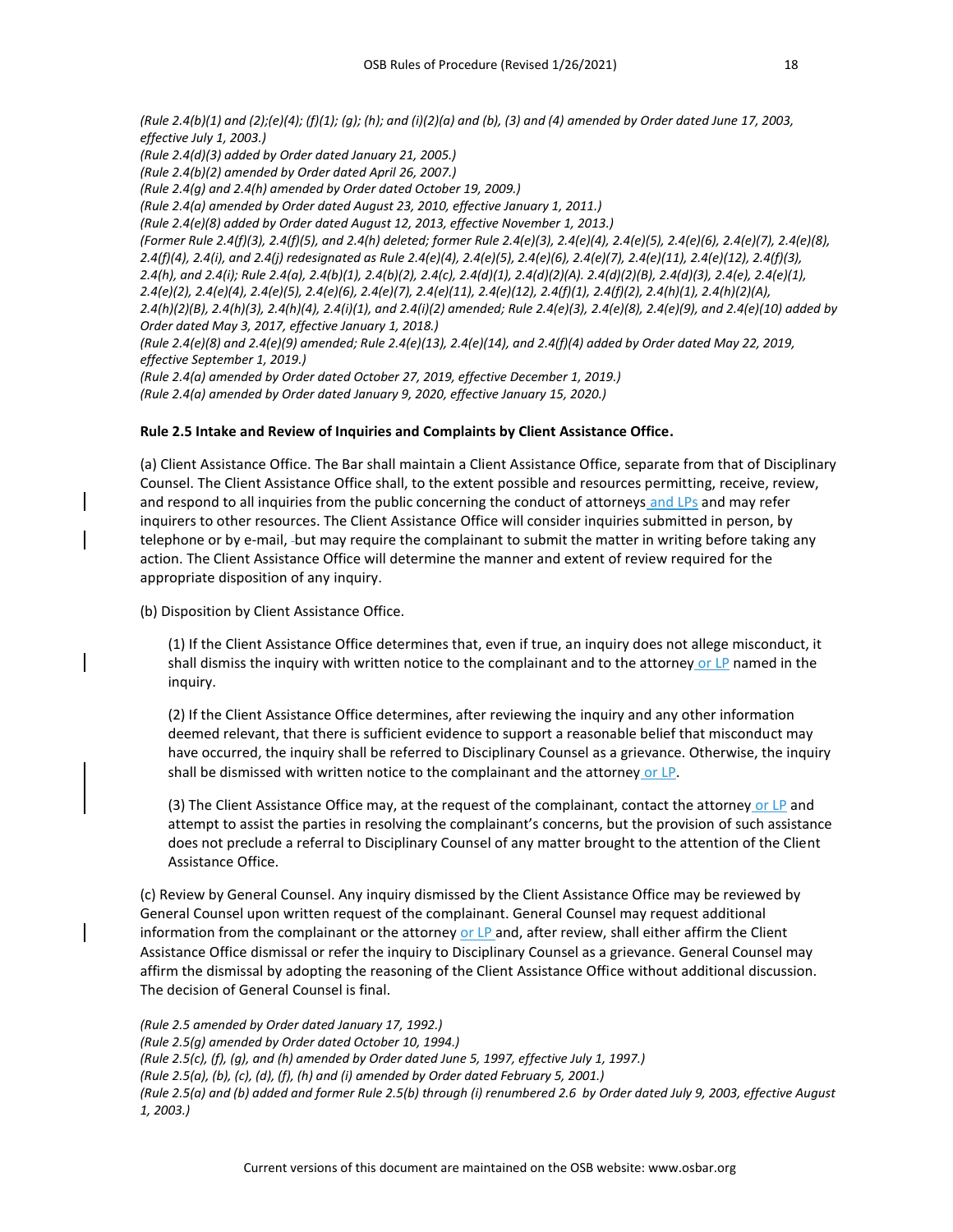*(Rule 2.5(a) and (b) amended and 2.5(c) added by Order dated August 29, 2007.) (Rule 2.5(a), 2.5(b)(1), 2.5(b)(2), and 2.5(c) amended by Order dated May 3, 2017, effective January 1, 2018.) (Rule 2.5(c) amended by Order dated May 22, 2019, effective September 1, 2019.)*

#### **Rule 2.6 Investigations**

(a) Review of Grievance by Disciplinary Counsel.

(1) For grievances referred to Disciplinary Counsel by the Client Assistance Office pursuant to BR 2.5(a)(2), Disciplinary Counsel shall, within 14 days after receipt of the grievance, mail a copy of the grievance to the attorney or LP, if the Client Assistance Office has not already done so, and notify the attorney or LP that he or she must respond to the grievance in writing to Disciplinary Counsel within 21 days of the date Disciplinary Counsel requests such a response. Disciplinary Counsel may grant an extension of time to respond for good cause shown upon the written request of the attorney or LP. An attorney or LP need not respond to the grievance if he or she provided a response to the Client Assistance Office and is notified by Disciplinary Counsel that further information from the attorney or LP is not necessary.

(2) If the attorney or LP fails to respond to Disciplinary Counsel or to provide records requested by Disciplinary Counsel within the time allowed, Disciplinary Counsel may file a petition with the Disciplinary Board to suspend the attorney or LP from the practice of law, pursuant to the procedure set forth in BR 7.1. Notwithstanding the filing of a petition under this rule, Disciplinary Counsel may investigate the grievance.

(3) Disciplinary Counsel may, if appropriate, offer to enter into a diversion agreement with the attorney or LP pursuant to BR 2.10. If Disciplinary Counsel chooses not to offer a diversion agreement to the attorney or LP pursuant to BR 2.10 and does not dismiss the grievance pursuant to BR 2.6(b), Disciplinary Counsel shall refer the grievance to the SPRB at a scheduled meeting.

(b) Dismissal of Grievance by Disciplinary Counsel. If, after considering a grievance, the response of the attorney or LP, and any additional information deemed relevant, Disciplinary Counsel determines that probable cause does not exist to believe misconduct has occurred, Disciplinary Counsel shall dismiss the grievance. Disciplinary Counsel shall notify the complainant and the attorney or LP of the dismissal in writing. A complainant may contest in writing the action taken by Disciplinary Counsel in dismissing his or her grievance, in which case Disciplinary Counsel shall submit a report on the grievance to the SPRB at a scheduled meeting. The SPRB shall thereafter take such action as it deems appropriate.

(c) Review of Grievance by SPRB.

(1) The SPRB shall evaluate a grievance based on the report of Disciplinary Counsel to determine whether probable cause exists to believe misconduct has occurred. The SPRB shall either dismiss the grievance, admonish the attorney or LP, direct Disciplinary Counsel to file a formal complaint by the Bar against the attorney or LP, or take action within the discretion granted to the SPRB by these rules.

(A) If the SPRB determines that probable cause does not exist to believe misconduct has occurred, the SPRB shall dismiss the grievance and Disciplinary Counsel shall notify the complainant and the attorney or LP of the dismissal in writing.

(B) If the SPRB determines that the attorney or LP should be admonished, Disciplinary Counsel shall so notify the attorney or LP within 14 days of the SPRB's meeting. If an attorney or LP refuses to accept the admonition within the time specified by Disciplinary Counsel, Disciplinary Counsel shall file a formal complaint against the attorney or LP on behalf of the bar. Disciplinary Counsel shall notify the complainant in writing of the admonition of the attorney or LP.

(C) If the SPRB determines that the complaint should be investigated further, Disciplinary Counsel shall conduct the investigation and notify the complainant and the attorney or LP in writing of such action.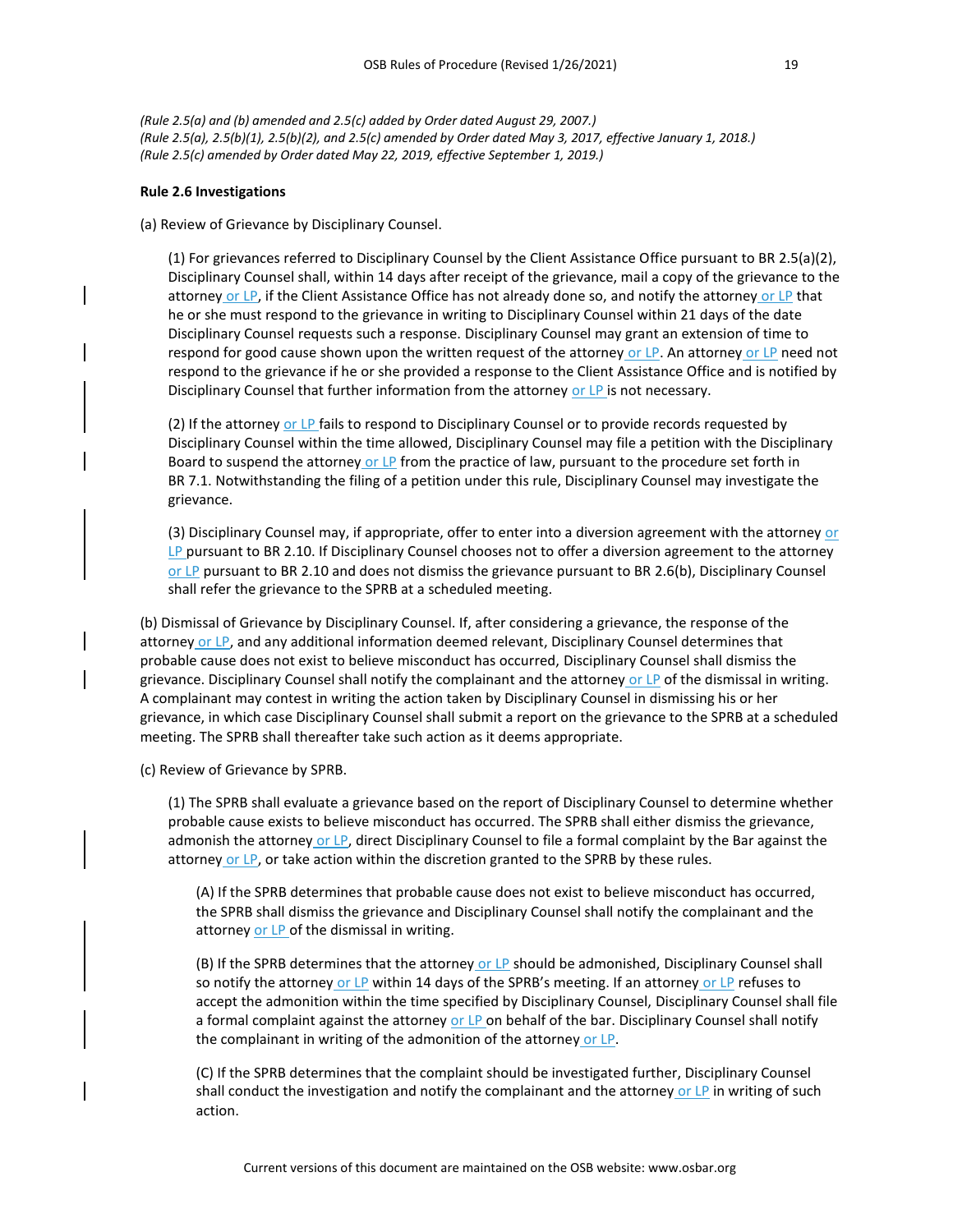(d) Reconsideration; Discretion to Rescind.

(1) An SPRB decision to dismiss a grievance or allegation of misconduct against an attorney or LP shall not preclude reconsideration or further proceedings on such grievance or allegation, if evidence that is not available or submitted at the time of such dismissal justifies, in the judgment of not less than a majority of SPRB, such reconsideration or further proceedings.

(2) The SPRB may rescind a decision to file a formal complaint against an attorney or LP only when, to the satisfaction of a majority of the entire SPRB, good cause exists. Good cause is:

(A) new evidence that would have clearly affected the SPRB's decision to file a formal complaint; or

(B) legal authority, not known to the SPRB at the time of its last consideration of the matter, that establishes that the SPRB's decision to file a formal complaint was incorrect.

(e) Approval of Filing of Formal Complaint.

(1) If the SPRB determines that a formal complaint should be filed against an attorney or  $LP$ , or if an attorney or LP rejects an admonition offered by the SPRB, Disciplinary Counsel may appoint Bar Counsel. Disciplinary Counsel shall notify the attorney or LP and the complainant in writing of such action.

(2) Notwithstanding an SPRB determination that probable cause exists to believe misconduct has occurred, the SPRB shall have the discretion to direct that the Bar take no further action on a grievance or allegation of misconduct if one or more of the following circumstances exist:

(A) the attorney or LP is no longer an active member of the Bar or is not engaged in the practice of law, and is required under BR 8.1 to demonstrate good moral character and general fitness to practice law before resuming active membership status or the practice of law in Oregon;

(B) other disciplinary proceedings are pending that are likely to result in the attorney's or  $LP's$ disbarment;

(C) other disciplinary charges are authorized or pending and the anticipated sanction, should the Bar prevail on those charges, is not likely to be affected by a finding of misconduct in the new matter or on an additional charge; or

(D) formal disciplinary proceedings are impractical in light of the circumstances or the likely outcome of the proceedings.

An exercise of discretion under this rule to take no further action on a grievance or allegation of misconduct shall not preclude further SPRB consideration or proceedings on such grievance or allegation in the future.

(3) Notwithstanding an SPRB determination that probable cause exists to believe misconduct has occurred, the SPRB shall have the discretion to dismiss a grievance or allegation of misconduct if the SPRB, considering the facts and circumstances as a whole, determines that dismissal would further the interests of justice and would not be harmful to the interests of clients or the public. Factors the SPRB may take into account in exercising that discretion include, but are not limited to:

- (A) the attorney's or LP's mental state;
- (B) whether the misconduct is an isolated event or part of a pattern of misconduct;
- (C) the potential or actual injury caused by the attorney's or LP's misconduct;
- (D) whether the attorney or LP fully cooperated in the investigation of the misconduct; and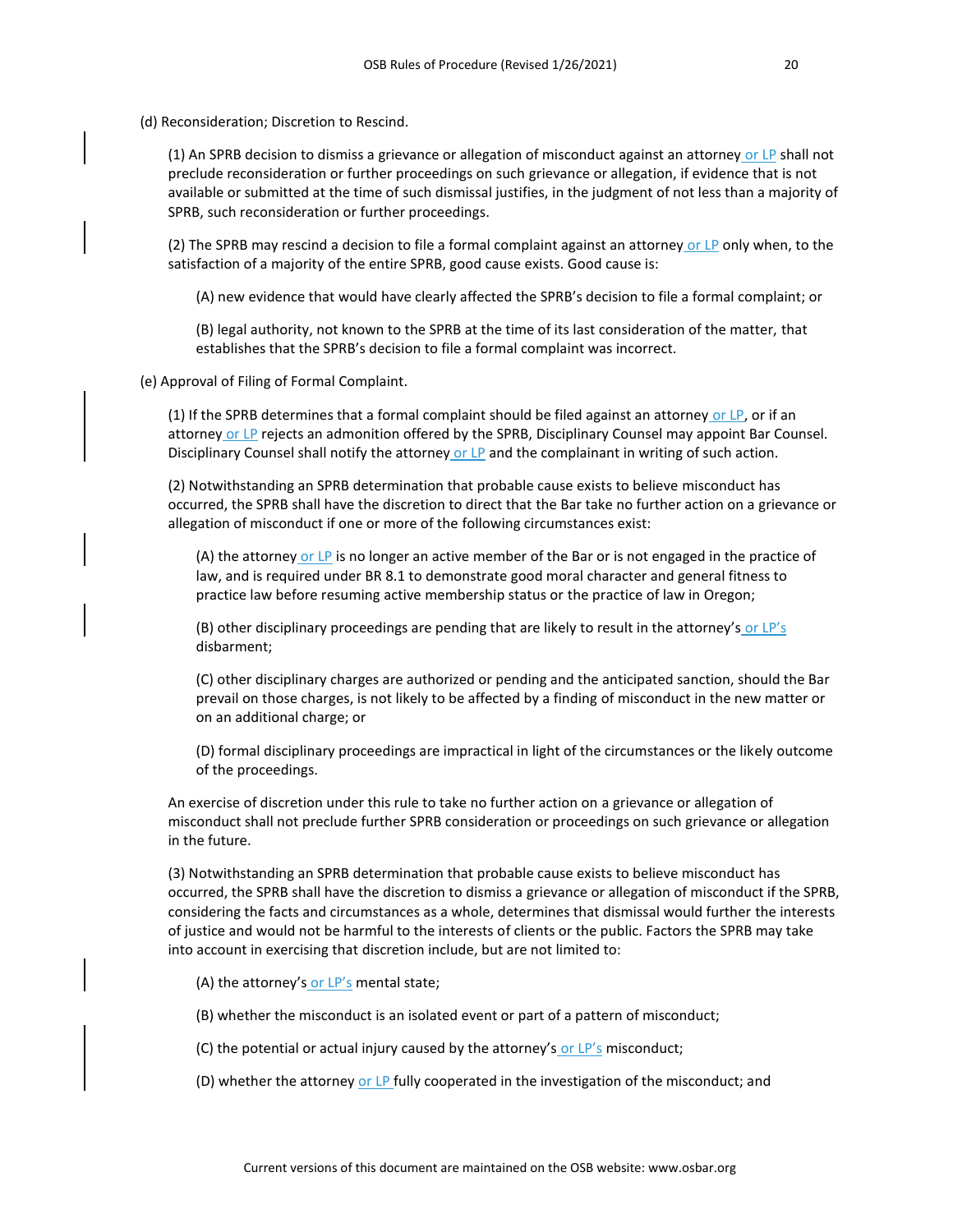$(E)$  whether the attorney or LP previously was admonished or disciplined for misconduct.

Misconduct that adversely reflects on the attorney's or LP's honesty, trustworthiness, or fitness to practice law shall not be subject to dismissal under this rule.

(f) Investigation of Inquiries Involving Disciplinary Counsel, General Counsel, or other Bar agents. Inquiries that allege misconduct concerning Disciplinary Counsel or General Counsel of the Bar, or that Bar Counsel has engaged in misconduct while acting on the Bar's behalf, shall be referred to the chairperson of the SPRB within seven days of their receipt by the Bar.

(1) If the SPRB chairperson determines that probable cause does not exist to believe misconduct has occurred, the SPRB chairperson shall dismiss the inquiry and notify the parties of the dismissal in writing. A complainant may contest the dismissal in writing, in which case the matter shall be submitted to the SPRB at a scheduled meeting. The SPRB shall thereafter take such action as it deems appropriate.

(2) If the SPRB chairperson determines the inquiry should be investigated, the SPRB chairperson may appoint an investigator of his or her choice to investigate the matter and to report on the matter directly to the SPRB. The same procedure shall, as far as practicable, apply to the investigation of such grievances as apply to members of the Bar generally.

```
(Rule 2.6 amended and 2.6(g)(3) added by Order dated July 9, 2003, effective August 1, 2003.)
(Rule 2.6 amended by Order dated December 8, 2003, effective January 1, 2004.)
(Rule 2.6(g)(1) amended by Order dated March 20, 2008.)
(Rule 2.6(f)(2) amended by Order dated October 19, 2009.)
(Rule 2.6(a)(2) amended by Order dated August 12, 2013, effective November 1, 2013.)
(Former Rule 2.6(e), 2.6(f), and 2.6(g) redesignated as 2.6(d), 2.6(e), and 2.6(f); former Rule 2.6(d) deleted; Rule 2.6(a)(3), 
Rule 2.6(e)(2)(A), 2.6(e)(2)(B), 2.6(e)(2)(C), 2.6(e)(2)(D), 2.6(e)(3)(A), 2.6(e)(3)(B), 2.6(e)(3)(C), 2.6(e)(3)(D), and 2.6(e)(3)(E) 
added; and 2.6(a), 2.6(a)(1), 2.6(a)(2), 2.6(b), 2.6(c), 2.6(c)(1), 2.6(c)(1)(A), 2.6(c)(1)(B), 2.6(c)(1)(C), 2.6(d)(1), 2.6(d)(2), 
2.6(d)(2)(A), 2.6(d)(2)(B), 2.6(e), 2.6(e)(1), 2.6(e)(2), 2.6(e)(2)(C), 2.6(e)(3), 2.6(e)(3)(D), 2.6(f), 2.6(f)(1), and 2.6(f)(2) 
amended by Order dated May 3, 2017, effective January 1, 2018.)
```
# **Rule 2.7 Investigations Of Alleged Misconduct Other Than By Inquiry.**

Allegations or instances of alleged misconduct that are brought or come to the attention of the Bar other than through the receipt of a written inquiry shall be evaluated using the procedure specified in BR 2.6 except as that rule may be inapplicable due to the lack of a written grievance or a complainant with whom to communicate.

*(Rule amended and renumbered by Order dated July 9, 2003, effective August 1, 2003.) (Rule 2.7 amended by Order dated May 3, 2017, effective January 1, 2018.)*

# **Rule 2.8 Proceedings Not To Stop On Compromise.**

Neither unwillingness nor neglect of the complainant to pursue a grievance or to participate as a witness, nor settlement, compromise or restitution of any civil claim, shall, in and of itself, justify any failure to undertake or complete the investigation or the formal resolution of a disciplinary or contested reinstatement matter or proceeding.

*(Rule 2.7 amended by Order dated July 22, 1991.) (Rule renumbered by Order dated July 9, 2003, effective August 1, 2003.) (Rule 2.8 amended by Order dated May 3, 2017, effective January 1, 2018.)*

# **Rule 2.9 Requests For Information And Assistance.**

The Bar may request a complainant or applicant to supply and disclose to the investigating authorities of the Bar all documentary and other evidence in his or her possession, and the names and addresses of witnesses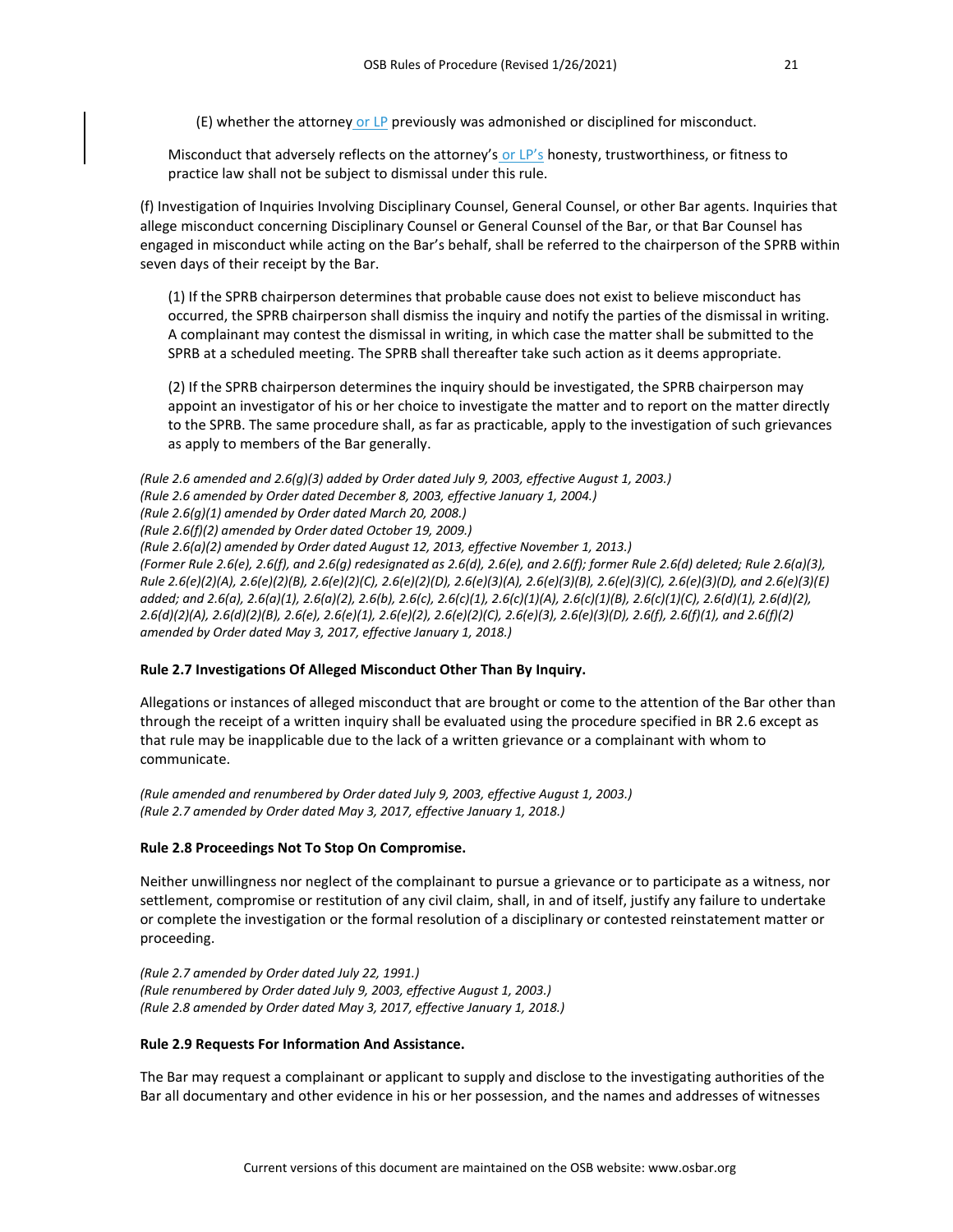relating to his or her inquiry, and may otherwise request the complainant to assist such-investigating authorities in obtaining evidence in support of the facts surrounding his or her inquiry.

*(Rule renumbered by Order dated July 9, 2003, effective August 1, 2003.) (Rule 2.9 amended by Order dated May 3, 2017, effective January 1, 2018.)*

#### **Rule 2.10 Diversion.**

(a) Diversion Offered by Disciplinary Counsel. As an alternative to seeking authority from the SPRB to offer an attorney or LP an admonition or to file a formal complaint, Disciplinary Counsel may offer to the attorney or LP to divert a grievance on the condition that the attorney or LP enter into a diversion agreement in which the attorney or LP agrees to participate in a remedial program as set forth in the agreement. An attorney or LP does not have a right to have a grievance diverted under this rule.

(b) Diversion Eligibility. Disciplinary Counsel may consider diversion of a grievance if:

(1) The misconduct does not involve the misappropriation of funds or property; fraud, dishonesty, deceit or misrepresentation; or the commission of a misdemeanor involving moral turpitude or a felony under Oregon law;

(2) The misconduct appears to be the result of inadequate law office management, chemical dependency, a physical or mental health condition, negligence, or a lack of training, education or other similar circumstance; and

(3) There appears to be a reasonable likelihood that the successful completion of a remedial program will prevent the recurrence of conduct by the attorney or LP similar to that under consideration for diversion.

(c) Offer of Diversion.

(1) If, after investigation, Disciplinary Counsel determines that an attorney or LP may have committed misconduct and that the matter is appropriate for diversion under this rule, Disciplinary Counsel may offer a diversion agreement to the attorney or LP. The attorney or LP has 30 days from the date diversion is offered to accept and enter into the diversion agreement. Disciplinary Counsel may grant an extension of time to the attorney or LP for good cause shown.

(2) An attorney or LP may decline to enter into a diversion agreement, in which case Disciplinary Counsel shall refer the grievance to the SPRB for review pursuant to Rule 2.6.

(d) Diversion Agreement.

(1) A diversion agreement shall require the attorney or  $LP$  to participate in a specified remedial program to address the apparent cause of the misconduct. Such a remedial program may include, but is not limited to: appointment of a diversion supervisor; assistance or training in law office management; chemical dependency treatment; counseling or peer support meetings; oversight by an experienced practicing attorney; voluntary limitation of areas of practice for the period of the diversion agreement; restitution; or a prescribed course of continuing legal education. The attorney or LP shall pay the costs of a remedial program.

(2) A diversion agreement shall require the attorney or LP to stipulate to a set of facts concerning the complaint or allegation of misconduct being diverted and to agree that, in the event the attorney or LP fails to comply with the terms of the diversion agreement, the stipulated facts shall be deemed true in any subsequent disciplinary proceeding.

(3) A diversion agreement may be amended at any time by agreement between Disciplinary Counsel and the attorney or LP. Disciplinary Counsel is not obligated to amend a diversion agreement to incorporate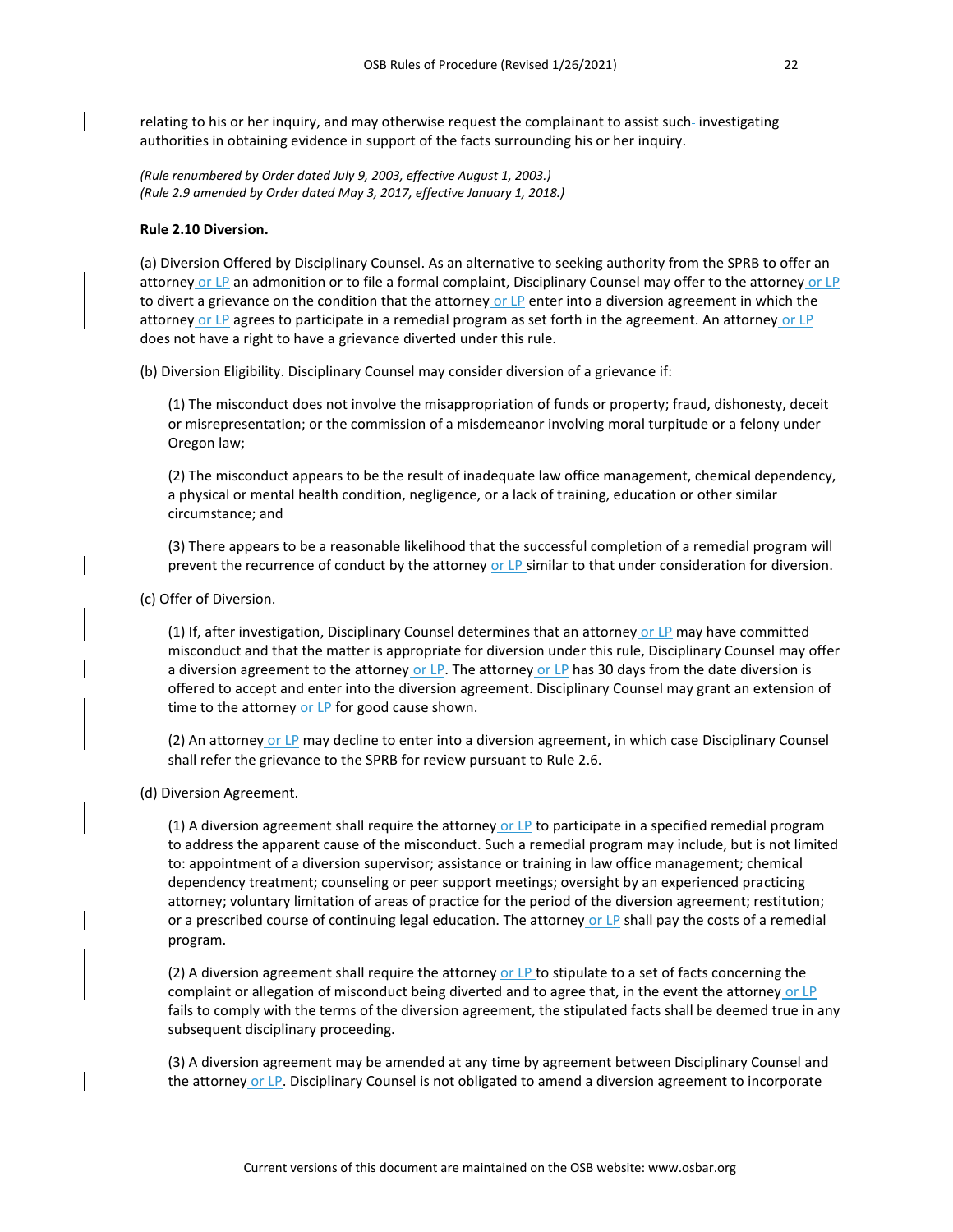additional complaints or allegations of misconduct made against the attorney or LP subsequent to the date of the original agreement.

(4) The term of a diversion agreement shall be no more than 24 months following the date of the last amendment to the agreement.

(5) In a diversion agreement, the attorney or LP shall agree that a diversion supervisor, treatment provider or any other person to whom the attorney or LP has been referred pursuant to the remedial program specified in the agreement shall report to Disciplinary Counsel any failure by the attorney or LP to comply with the terms of the agreement.

(6) If a diversion agreement is entered into between Disciplinary Counsel and the attorney or LP, Disciplinary Counsel shall so notify the complainant in writing.

(e) Compliance and Disposition.

(1) If it appears to Disciplinary Counsel that an attorney or LP has failed to comply with the terms of a diversion agreement and Disciplinary Counsel determines that the allegation of noncompliance, if true, warrants the termination of the diversion agreement, Disciplinary Counsel shall provide the attorney or LP an opportunity to be heard, through written submission, concerning the alleged noncompliance. Thereafter, Disciplinary Counsel shall determine whether to terminate the diversion agreement and, if so, shall refer the matter to the SPRB for review pursuant to BR 2.6.

(2) If an attorney or LP fulfills the terms of a diversion agreement, Disciplinary Counsel thereafter shall dismiss the grievance with written notice to the complainant and the attorney or LP. The dismissal of a grievance after diversion shall not be considered a prior disciplinary offense in any subsequent proceeding against the attorney or LP.

(f) Public Records Status. The Bar shall treat records relating to a grievance diverted under this rule, a diversion agreement, or a remedial program as official records of the Bar, subject to the Oregon Public Records Law and also subject to any applicable exemption.

*(Rule 2.10 added by Order dated July 9, 2003, effective August 1, 2003.) (Rule 2.10(a), 2.10(c)(2), and 2.10(d)(4) amended by Order dated October 19, 2009.) (Rule 2.10(a), 2.10(b), 2.10(c)(1), 2.10(c)(2), 2.10(d)(1), 2.10(d)(2), 2.10(d)(3), 2.10(d)(6), 2.10(e)(1), 2.10(e)(2), and 2.10(f) amended by Order dated May 3, 2017, effective January 1, 2018.)*

Title 3 — Special Proceedings

#### **Rule 3.1 Interlocutory Suspension During Pendency Of Disciplinary Proceedings.**

(a) Petition for Interlocutory Suspension. At any time after Disciplinary Counsel has determined probable cause exists that an attorney or LP has engaged in misconduct, has evidence sufficient to establish a probable violation of one or more rules of professional conduct or the Bar Act, and reasonably believes that clients or others will suffer immediate and irreparable harm by the continued practice of law by the attorney or LP, Disciplinary Counsel shall petition the Adjudicator for an order for interlocutory suspension of the attorney's or LP's license to practice law pending the outcome of the disciplinary proceeding.

(b) Contents of Petition; Notice to Answer; Service. A petition for the suspension of an attorney or LP under this rule shall set forth the acts and violations of the rules of professional conduct or statutes submitted by the Bar, together with an explanation of why interlocutory suspension is warranted under BR 3.1(a). If a formal complaint has been filed against the attorney or LP, a copy shall be attached. The petition may be supported by documents or affidavits. The notice to answer shall provide that an answer to the petition must be filed with the Disciplinary Board Clerk within 14 days of service and that, absent the timely filing of an answer with the Disciplinary Board Clerk, the relief sought can be obtained. Disciplinary Counsel shall file the petition with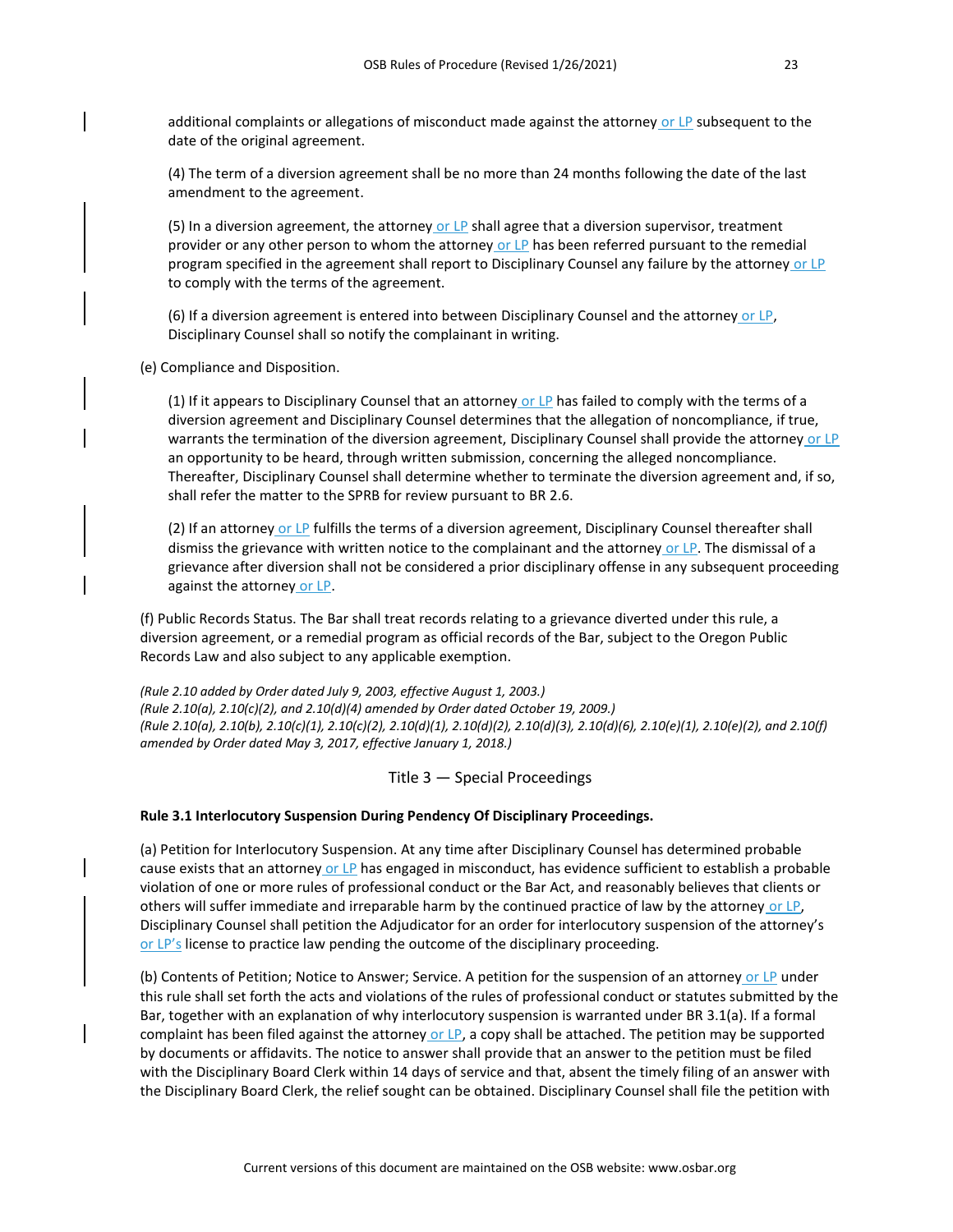the Disciplinary Board Clerk and shall serve a copy, along with the notice of answer, on the attorney or LP pursuant to BR 1.8.

(c) Answer by Attorney or LP. The attorney or LP shall file an answer to the Bar's petition with the Disciplinary Board Clerk within 14 days of service. The attorney or LP shall mail a copy of the answer to Disciplinary Counsel and file proof of mailing with the Disciplinary Board Clerk.

(d) Default; Entry of Order. The failure of the attorney or LP to answer the Bar's petition within the time provided in BR 3.1(c) constitutes a waiver of the attorney's or LP's right to contest the Bar's petition, and all factual allegations contained in the petition shall be deemed true. Not earlier than 14 days after service of the petition and in the absence of an answer filed by the attorney or LP named in the petition, the Adjudicator shall review the sufficiency of the petition. If the petition establishes a probable violation of one or more rules of professional conduct or the Bar Act, and a reasonable belief that clients or others will suffer immediate or irreparable harm by the continued practice of law by the attorney or LP, the Adjudicator shall enter an appropriate interlocutory order suspending the attorney's or LP's license to practice law until further order of the Adjudicator or the Supreme Court. The Disciplinary Board Clerk shall send copies of the order to the parties.

(e) Answer filed; Setting hearing on interlocutory suspension. Upon the timely filing of the attorney's or LP's answer pursuant to BR 3.1(c), the Adjudicator shall hold a hearing on the Bar's petition not less than 30 days nor more than 60 days after the date the answer is filed. The Disciplinary Board Clerk shall promptly notify Disciplinary Counsel and the attorney or LP named in the petition of the date, time, and location of the hearing. The hearing shall take place consistently with BR 5.3(a), (b), (c), and (d). At the hearing, the Bar must prove by clear and convincing evidence that one or more rules of professional conduct or provision of the Bar Act has been violated by the attorney or LP named in the petition and that clients or others will suffer immediate or irreparable harm by the continued practice of law by the attorney or LP. Proof that clients or others will suffer immediate or irreparable harm by the continued practice of law by the attorney or LP may include, but is not limited to, establishing within the preceding 12-month period:

(1) theft or conversion of funds held by the attorney or  $LP$  in any fiduciary capacity, including but not limited to funds that should have been maintained in a lawyer or  $LP$  trust account;

(2) three or more instances of failure to appear in court on behalf of a client notwithstanding having notice of the setting; or

(3) abandoning a practice with no provision of new location or contact information to 3 or more clients.

If the attorney or LP, having been notified of the date, time, and location of the hearing, fails to appear, the Adjudicator may enter an order finding the attorney or LP in default, deeming the allegations contained in the petition to be true, proceed on the basis of that default consistent with BR 3.1(d), and enter an appropriate order. The Disciplinary Board Clerk shall send copies of the order to the parties.

(f) Order of Adjudicator; Suspension; Restrictions on Trust Account; Notice to Clients; Custodian; Other Orders. The Adjudicator, upon the record pursuant to BR 3.1(d) or after the hearing provided in 3.1(e), shall enter an appropriate order. If the Adjudicator grants the Bar's petition and interlocutorily suspends the attorney's or LP's license to practice law, the order of suspension shall state an effective date. The suspension shall remain in effect until further order of the Adjudicator or the court. The Adjudicator may enter such other orders as appropriate to protect the interests of the suspended attorney or LP, the suspended attorney's or LP's clients, and the public, including, but not limited to:

(1) an order that, when served upon a financial institution, serves as an injunction prohibiting withdrawals from the attorney's or LP's trust account or accounts except in accordance with restrictions set forth in the Adjudicator's order.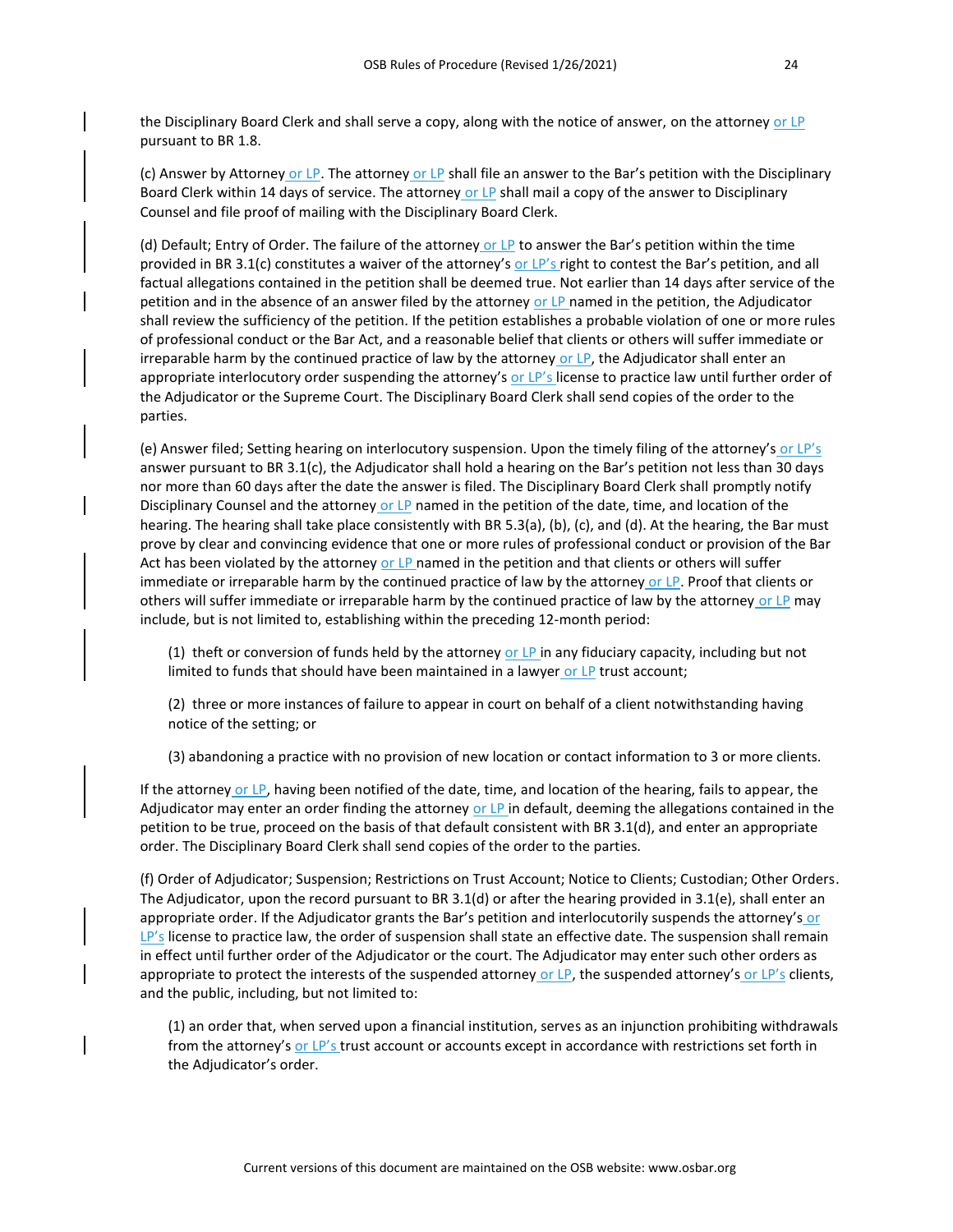(2) an order directing the attorney or LP to notify current clients and any affected courts of the attorney's or LP's suspension; and to take such steps as are necessary to deliver client property, withdraw from pending matters, and refund any unearned fees.

(3) an order appointing another attorney or  $LP$  as custodian to take possession of and inventory the files of the suspended attorney or LP and take such further action as necessary to protect the interests of the suspended attorney's or LP's clients. Any attorney or LP so appointed by the court shall not disclose any information contained in any file without the consent of the affected client, except as is necessary to carry out the order of the Adjudicator.

The Disciplinary Board Clerk shall send copies of the order to the parties.

(g) Costs and Expenses. The Adjudicator may direct that the costs and expenses associated with any proceeding under this rule be allowed to the prevailing party. The procedure for the recovery of such costs shall be governed by BR 10.7 as practicable.

(h) Duties of Attorney or LP. An attorney suspended from practice under this rule shall comply with the requirements of BR 6.3(a) and (b). An attorney or LP whose suspension under this rule exceeds 6 months must comply with BR 8.1 to be reinstated. An attorney or LP whose suspension under this rule is 6 months or less must comply with BR 8.2 in order to be reinstated.

(i) Application of Other Rules. Except as specifically provided herein, Title 4, Title 5, and Title 6 of the Rules of Procedure do not apply to proceedings brought pursuant to BR 3.1.

(j) Accelerated Proceedings Following Interlocutory Suspension. When an attorney or LP has been interlocutorily suspended by order entered pursuant to BR 3.1(f), the related formal complaint filed by the Bar shall thereafter proceed and be determined as an accelerated case, without unnecessary delay. The interlocutory suspension shall expire 45 days after date of entry, unless the SPRB authorizes the filing of a formal complaint against the attorney or  $LP$  for one or more acts described in the petition as a basis for seeking the interlocutory petition. Unless extended by stipulation of the Bar and the attorney or LP, and approved by the Adjudicator, the further order contemplated by BR 3.1(f) shall be entered not later than 270 days following the entry of the order of interlocutory suspension, subject to continuance for an additional period not to exceed 90 days upon motion filed by the Bar, served upon the attorney or LP, and granted by the Adjudicator.

(k) Supreme Court Review. No later than 14 days after the entry of an order pursuant to BR 3.1(f), Disciplinary Counsel or the attorney or LP who is the subject of an order entered pursuant to BR 3.1(f) may request the Supreme Court to review the Adjudicator's order, including conducting a *de novo* review on the record, on an expedited basis. Unless otherwise ordered by the court, an interlocutory order of suspension, if entered, shall remain in effect until the court issues its decision.

(l) Termination of Interlocutory Suspension. In the event the further order of the court contemplated by BR 3.1(f) is not entered within the time provided by BR 3.1(j), the order of interlocutory suspension shall automatically terminate without prejudice to any pending or further disciplinary proceeding against the attorney.

*(Rule 3.1(h) amended by letter dated December 10, 1987.) (Rule 3.1 amended by Order dated February 23, 1988.) (Rule 3.1(f) amended by Order dated March 13, 1989, effective April 1, 1989, corrected June 1, 1989.) (Rule 3.1(a) and (g) amended by Order dated May 15, 1995.) (Rule 3.1(g)(3) added and 3.1(h)-3.1(j) amended by Order dated October 19, 2009.) (Former Rule 3.1(d), 3.1(f), 3.1(g) and 3.1(g)(1) deleted; former Rule 3.1(c), 3.1(e), 3.1(g)(2), 3.1(g)(3), 3.1(h), 3.1(i), and 3.1(j) redesignated 3.1(e), 3.1(f), 3.1(f)(1), 3.1(f)(3), 3.1(g), 3.1(j), and 3.1(l); Rule 3.1(c), 3.1(d), 3.1(e)(1), 3.1(e)(2), 3.1(e)(3), 3.1(f)(2), 3.1(h), 3.1(i), and 3.1(k) added; and Rule 3.1(a), 3.1(b), 3.1(e), 3.1(f), 3.1(f)(1), 3.1(f)(3), 3.1 (g), 3.1(j), and 3.1(l) amended by Order dated May 3, 2017, effective January 1, 2018.)*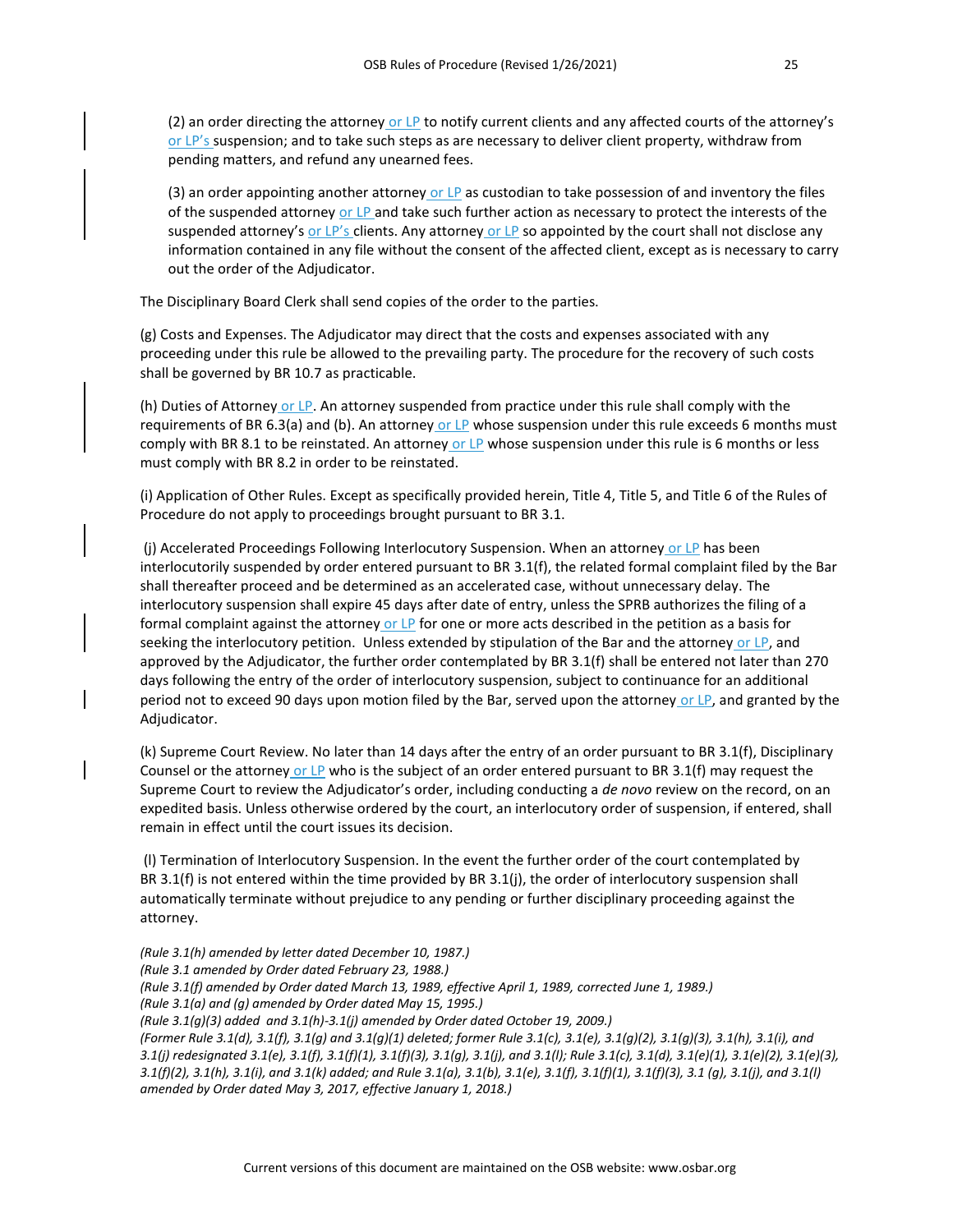(a) Summary Transfer to Inactive Status.

(1) The Supreme Court may summarily order, upon ex parte application by the Bar, that an attorney or  $LP$ be placed on inactive membership status until reinstated by the court if the attorney or LP has been adjudged by a court of competent jurisdiction to be mentally ill or incapacitated.

(2) A copy of the order shall be personally served on the attorney or LP in the same manner as provided by the Oregon Rules of Civil Procedure for service of summons and mailed to his or her guardian, conservator and attorney of record in any guardianship or conservatorship proceeding.

(b) Petition by Bar.

(1) The Bar may petition the court to determine whether an attorney or LP is disabled from continuing to practice law due to:

- (A) a personality disorder; or
- (B) mental infirmity or illness; or
- (C) diminished capacity; or
- (D) addiction to drugs, narcotics or intoxicants.

The Bar's petition shall be mailed to the attorney or LP and to his or her guardian, conservator, and attorney of record in any guardianship or conservatorship proceeding.

(2)

(A) On the filing of such a petition, the court may take or direct such action as it deems necessary or proper to determine whether an attorney or LP is disabled. Such action may include, but is not limited to, examination of such attorney or LP by the qualified experts as the court shall designate.

(B) A copy of an order requiring an attorney or  $LP$  to appear, for examination or otherwise, shall be mailed by the State Court Administrator to the attorney or LP and to his or her guardian, conservator and attorney of record in any guardianship or conservatorship proceeding and to Disciplinary Counsel.

(C) In the event of a failure by the attorney or LP to appear at the appointed time and place for examination, the court may place the attorney or LP on inactive membership status until further order of the court.

(D) If, upon consideration of the reports of the designated experts or otherwise, the court finds that probable cause exists that the attorney or LP is disabled under the criteria set forth in BR 3.2(b)(1) from continuing to practice law, the court may order the attorney or LP-to appear before the court or its designee to show cause why the attorney or LP should not be placed by the court on inactive membership status until reinstated by the court. The State Court Administrator shall mail such a show cause order to the attorney or  $LP$  and his or her guardian, conservator and attorney of record in any guardianship or conservatorship proceeding and to Disciplinary Counsel.

(E) After any show cause hearing as the court deems appropriate, if the court finds that the attorney or LP is disabled from continuing to practice law, the court may order the attorney or LP placed on inactive membership status. The State Court Administrator shall mail a copy of an order placing the attorney or LP on inactive membership status to the attorney or LP and his or her guardian,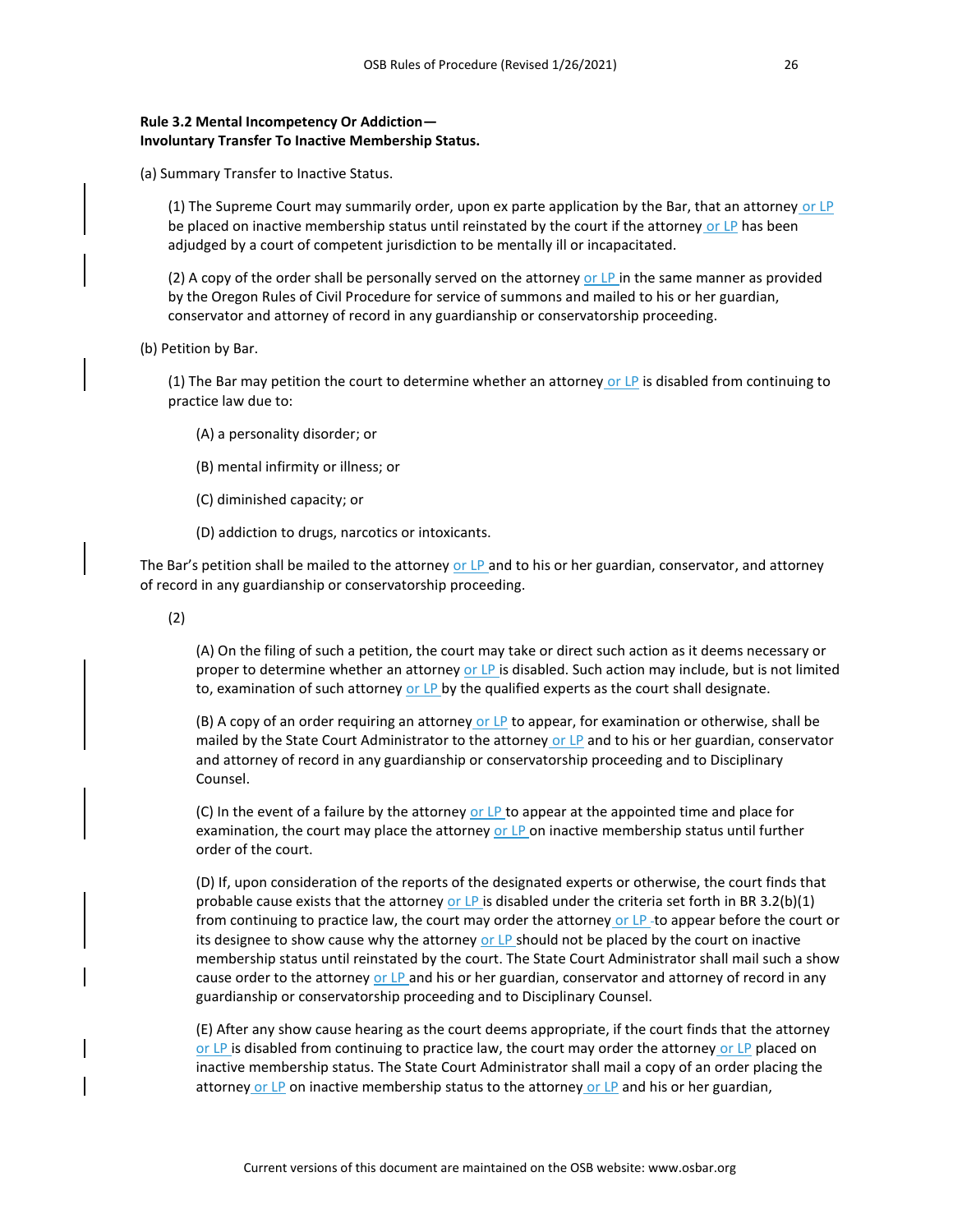conservator, and attorney of record in any guardianship or conservatorship proceeding, and to Disciplinary Counsel.

(3) Any disciplinary investigation or proceeding pending against an attorney or  $LP$  placed by the court on inactive membership status under this rule shall be suspended and held in abeyance until further order of the court.

(c) Disability During Disciplinary Proceedings.

(1) The court may order that an attorney or  $LP$  be placed on inactive membership status until reinstated by the court if, during the course of a disciplinary investigation or disciplinary proceeding, the attorney or  $LP$  files a petition with the court, with notice to Disciplinary Counsel, alleging that he or she is disabled from understanding the nature of the proceeding against him or her, assisting and cooperating with his or her attorney, or from participating in his or her defense due to:

(A) a personality disorder; or

- (B) mental infirmity or illness; or
- (C) diminished capacity; or
- (D) addiction to drugs, narcotics or intoxicants.

(2) The court shall take or direct such action as it deems necessary or proper as provided in BR 3.2(b) to determine if the attorney or LP is disabled.

(3) The State Court Administrator shall mail a copy of the court's order to Disciplinary Counsel, Bar Counsel, and the attorney or LP and his or her guardian, conservator, and attorney of record in any guardianship or conservatorship proceeding, and the attorney of record in the Bar's disciplinary proceeding.

(4) Any disciplinary investigation or proceeding against an attorney or  $LP$  who the court places on inactive membership status under this rule shall be suspended and held in abeyance until further order by the court.

(5) If the court determines that the attorney or LP is not disabled under the criteria set forth in BR 3.2(c)(1), it may take such action as it deems necessary or proper, including the issuance of an order that any disciplinary investigation or proceeding against the attorney or LP that is pending or held in abeyance be continued or resumed.

(d) Appointment of Attorney. In any proceeding under this rule, the court may, on such notice as the court shall direct, appoint an attorney or attorneys to represent the attorney or LP if he or she is without representation.

(e) Custodians. In any proceeding under this rule, the court may, on such notice as the court shall direct, appoint an attorney or attorneys to inventory the files of the attorney or LP and to take such action as seems necessary to protect the interests of his or her clients. Any attorney so appointed by the court shall not disclose any information contained in any file without the consent of the affected client, except as is necessary to carry out the order of the court.

(f) Costs and Expenses. The court may direct that the costs and expenses associated with any proceeding under this rule be paid by the attorney or LP, or his or her estate, including compensation fixed by the court to be paid to any attorney or medical expert appointed under this rule. The court may order such hearings as it deems necessary or proper to determine the costs and expenses to be paid under this rule.

(g) Waiver of Privilege.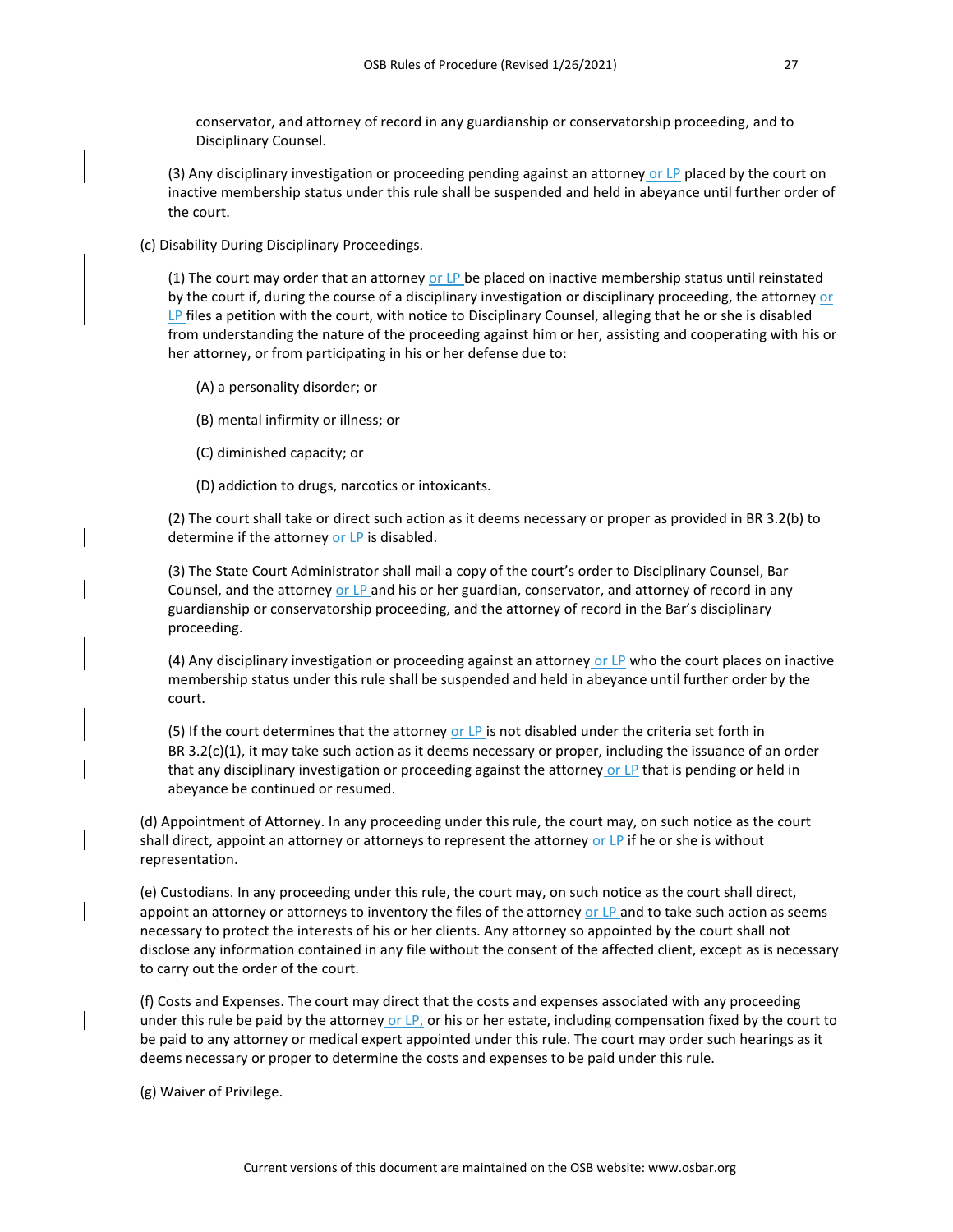(1) Under this rule, an attorney's or LP's claim of disability in a disciplinary investigation or disciplinary proceeding, or the filing of an application for reinstatement as an active member by an attorney or LP placed on inactive membership status under this rule for disability, shall be deemed a waiver of any privilege existing between the attorney or LP and any doctor or hospital treating him or her during the period of the alleged disability.

(2) The attorney or LP shall, in his or her claim of disability or in his or her application for reinstatement, disclose the name of every doctor or hospital by whom he or she has been treated during his or her disability or since his or her placement on inactive membership status and shall furnish written consent to divulge all such information and all such doctor and hospital records as the Bar or the court may request.

(h) Application of Other Rules.

(1) The Rules of Procedure that apply to the resolution of a formal complaint or statement of objections do not apply to transfers from active to inactive membership status under BR 3.2. The placement of an attorney or LP on inactive membership status under BR 3.2 does not preclude the Bar from filing a formal complaint against the attorney or LP. An attorney or LP placed on inactive membership status under BR 3.2 must comply with the applicable provisions of Title 8 of these rules to obtain reinstatement to active membership status.

(2)

(A) An attorney or LP transferred to inactive status under this rule shall not practice law after the effective date of the transfer. This rule shall not preclude the attorney or LP from providing information on the facts of a case and its status to a succeeding attorney or LP, and such information shall be provided on request.

(B) An attorney or LP transferred to inactive status under this rule shall immediately take all reasonable steps to avoid foreseeable prejudice to any client and to comply with all applicable laws and disciplinary rules.

(C) Notwithstanding BR 3.2(b)(3) and BR 3.2(c)(4), Disciplinary Counsel may petition the court to hold an attorney or LP transferred to inactive status under this rule in contempt for failing to comply with the provisions of BR 3.2(h)(2)(i) and (ii). The court may order the attorney or LP to appear and show cause, if any, why the attorney or LP should not be held in contempt of court and sanctioned accordingly.

(i) At the direction of the court, the duties of the court set forth in this rule may be fulfilled by the Adjudicator. In such instances the duties of the State Court Administrator shall be performed by the Disciplinary Board Clerk.

*(Rule 3.2(h) amended by Order dated March 13, 1989, effective April 1, 1989, corrected June 1, 1989.) (Former Rule 3.2(b)(1)(i), 3.2(b)(1)(ii), 3.2(b)(1)(iii), 3.2(b)(1)(iv), 3.2(c)(1)(i), 3.2(c)(1)(ii), 3.2(c)(1)(iii), 3.2(c)(1)(iv), (c)(4), 3.2(h)(2)(i), 3.2(h)(2)(ii), and 3.2(h)(2)(iii) redesignated as Rule 3.2(b)(1)(A), 3.2(b)(1)(B), 3.2(b)(1)(C), 3.2(b)(1)(D), 3.2(c)(1)(A), 3.2(c)(1)(B), 3.2(c)(1)(C), 3.2(c)(1)(D), 3.2(c)(5), 3.2(h)(2)(A), 3.2(h)(2)(B), and 3.2(h)(2)(C); Rule 3.2(c)(4) added; and Rule 3.2(a)(2), 3.2(b), 3.2(b)(1)(C), 3.2(b)(2)(A), 3.2(b)(2)(D), 3.2(b)(2)(E), 3.2(b)(3), 3.2(c)(1), 3.2(c)(1)(C), 3.2(c)(2), 3.2(c)(3), 3.2(c)(5), 3.2(g)(1), 3.2(g)(2), 3.2(h)(1), 3.2(h)(2)(A), 3.2(h)(2)(B), and 3.2(h)(2)(C) amended by Order dated May 3, 2017, effective January 1, 2018.)*

*(Rule 3.2(a)(2) amended and Rule 3.2(h)(2)(C)(i) added by Order dated May 22, 2019, effective September 1, 2019.)*

#### **Rule 3.3 Allegations Of Criminal Conduct Involving Attorneys or LPs.**

(a) If the SPRB directs the filing of a formal complaint that alleges acts involving the possible commission of a crime that do not appear to have been the subject of a criminal prosecution, Disciplinary Counsel shall report the possible crime to the appropriate investigatory authority.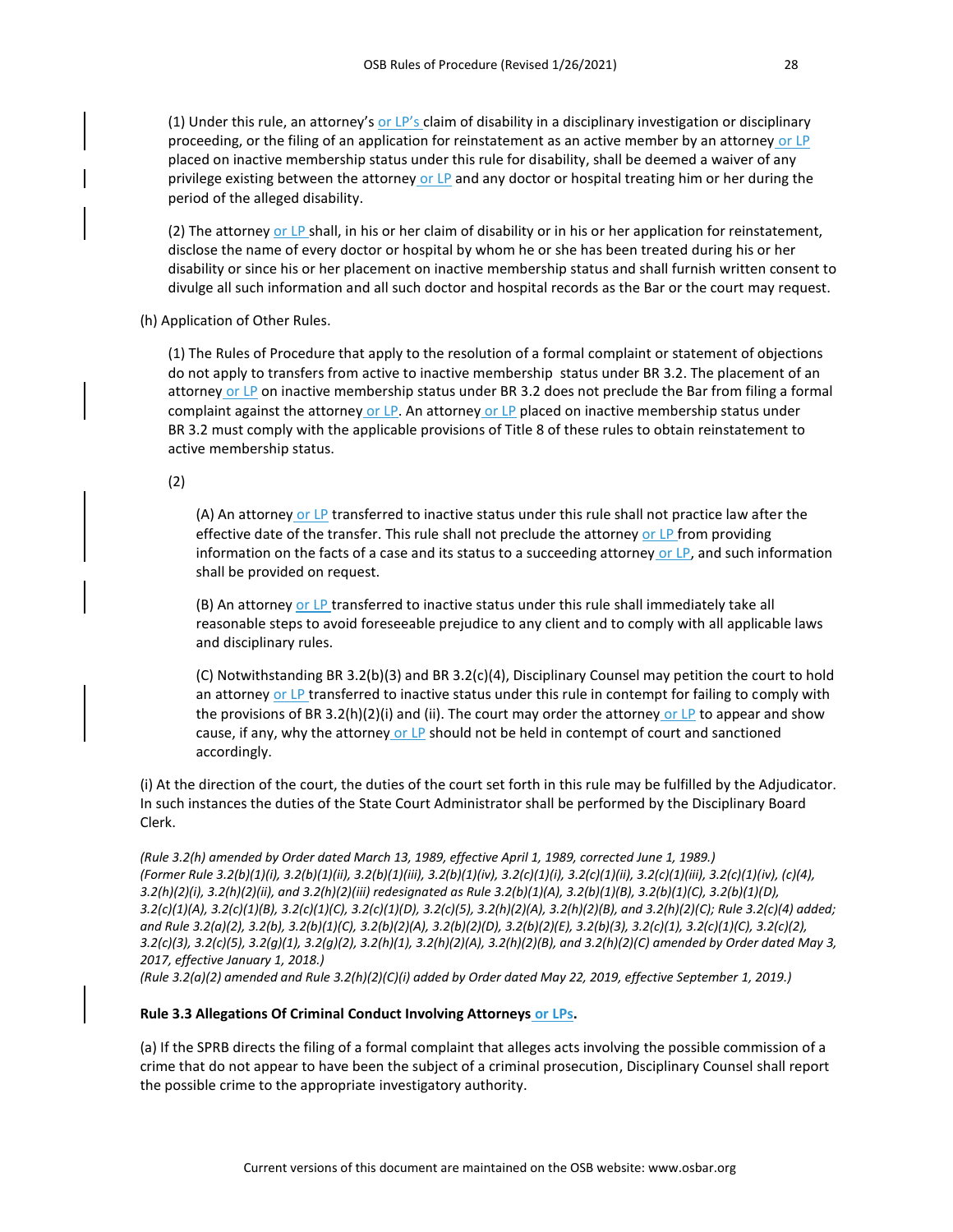*(Rule 3.3 amended by Order dated March 31, 1989.) (Rule 3.3(a) and 3.3(b) amended by Order dated May 3, 2017, effective January 1, 2018.)*

#### **Rule 3.4 Conviction Of Attorneys or LPs.**

(a) Petition for Interlocutory Suspension; Notice to Answer. Upon learning that an attorney or LP has been convicted in any jurisdiction of an offense that is a misdemeanor that may involve moral turpitude, a felony under the laws of this state, or a crime punishable by death or imprisonment under the laws of the United States and determining that immediate and irreparable harm to the attorney's or LP's clients or the public is likely to result if a suspension of the attorney's or LP's license to practice law is not ordered, Disciplinary Counsel shall petition the Disciplinary Board to interlocutorily suspend the attorney's or LP's-license to practice law. The petition shall describe the conviction and explain the basis upon Disciplinary Counsel believes that immediate and irreparable harm to the attorney's or LP's clients or the public is likely to result if a suspension is not ordered. The petition shall include a copy of the documents that show the conviction and may be supported by documents or affidavits. A "conviction" for purposes of this rule shall be considered to have occurred upon entry of a plea of guilty or no contest or upon entry of a finding or verdict of guilty. The notice to answer shall provide that an answer to the petition must be filed with the Disciplinary Board Clerk within 14 days of service and that, absent the timely filing of an answer with the Disciplinary Board Clerk, the relief sought can be obtained. Disciplinary Counsel shall file the petition with the Disciplinary Board Clerk and shall serve a copy, along with the notice to answer, on the attorney or LP pursuant to BR 1.8.

(b) Answer by Attorney or LP. The attorney or LP shall file an answer to the Bar's petition with the Disciplinary Board Clerk within 14 days of service. The attorney or LP shall mail a copy of the answer to Disciplinary Counsel and file proof of mailing with the Disciplinary Board Clerk.

(c) Default; Entry of Order. The failure of the attorney or LP to answer the Bar's petition within the time provided in BR 3.4(b) constitutes a waiver of the attorney's or LP's right to contest the Bar's petition, and all factual allegations contained in the petition shall be deemed true. Not earlier than 14 days after service of the petition and in the absence of an answer filed by the attorney or LP named in the petition, the Adjudicator shall review the sufficiency of the petition. If the petition establishes the attorney's or LP's conviction of a category of offense described in BR 3.4(a) and a reasonable belief that clients or others will suffer immediate or irreparable harm by the attorney's or LP's continued practice of law, the Adjudicator shall enter an appropriate interlocutory order suspending the attorney's or LP's license to practice law until further order of the Adjudicator or the Supreme Court. The Disciplinary Board Clerk shall send copies of the order to the parties.

(d) Answer filed; Setting hearing on interlocutory suspension. Upon the timely filing of the attorney's or LP's answer pursuant to BR 3.4(b), the Adjudicator shall hold a hearing on the Bar's petition not less than 30 days nor more than 60 days after the date the answer is filed. The Disciplinary Board Clerk shall promptly notify Disciplinary Counsel and the attorney or LP of the date, time, and location of the hearing. The hearing shall take place consistently with BR 5.3(a), (b), (c), and (d). At the hearing, the Bar must prove by clear and convincing evidence that the attorney or LP has been convicted of a category of offense described in BR 3.4(a) and that clients or others will suffer immediate or irreparable harm by the attorney's or LP's continued practice of law. Proof that clients or others will suffer immediate or irreparable harm by the attorney's or LP's continued practice of law may include, but is not limited to, establishing that a period of incarceration was imposed on the attorney or LP as a result of the conviction. If the attorney or LP, having been notified of the date, time, and location of the hearing, fails to appear, the Adjudicator may enter an order finding the attorney or LP in default, deeming the allegations contained in the petition to be true, proceed on the basis of that default consistent with BR 3.4(c), and enter an appropriate order.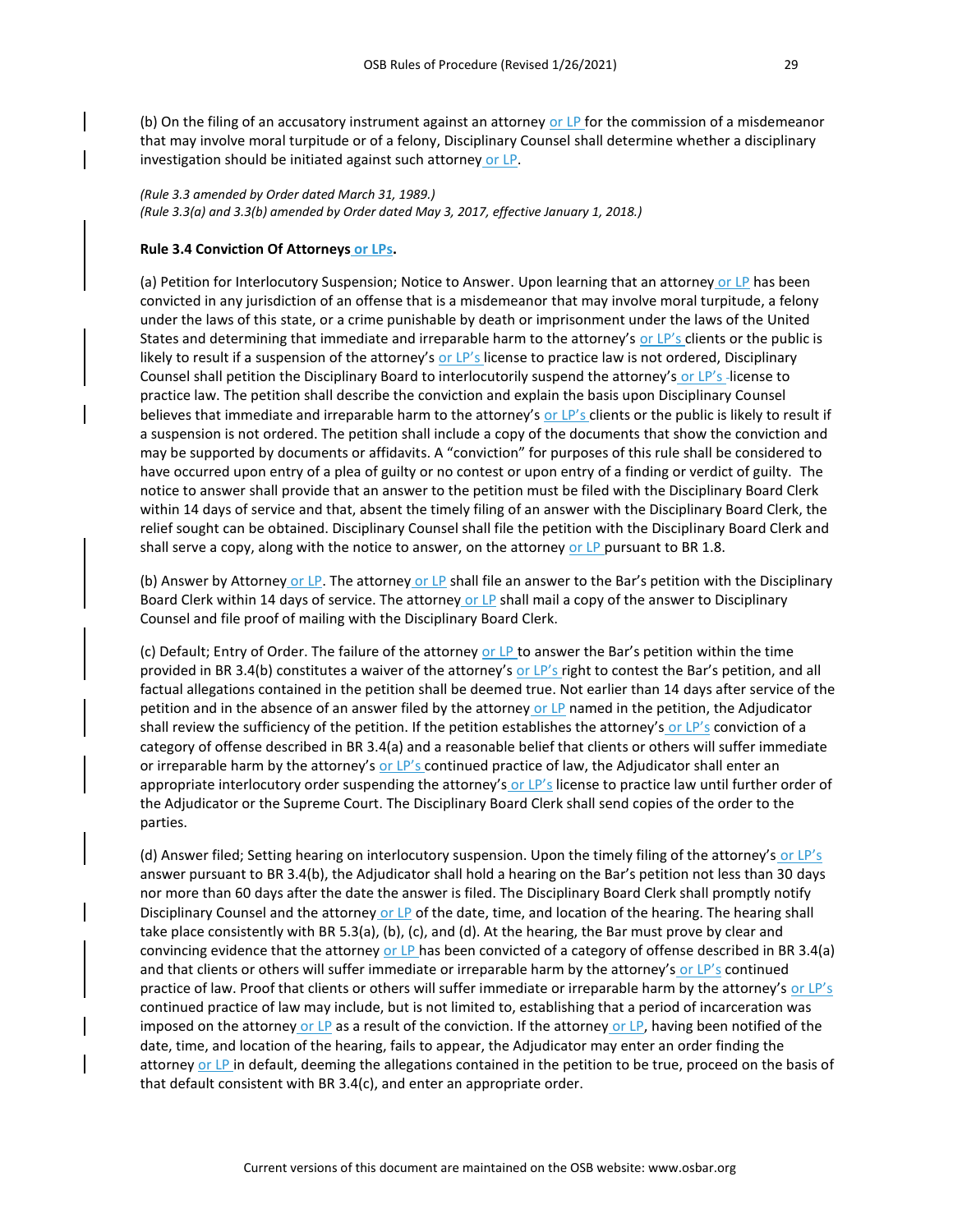(e) Order of Adjudicator; Suspension; Restrictions on Trust Account; Notice to Clients; Custodian; Other Orders. The Adjudicator, upon the record pursuant to BR 3.4(c) or after the hearing provided in BR 3.4(d), shall enter an appropriate order. If the Adjudicator grants the Bar's petition and interlocutorily suspends the attorney's or LP's license to practice law, the order of suspension shall state an effective date. The suspension shall remain in effect until further order of the Adjudicator or the court. The Adjudicator may enter such other orders as appropriate to protect the interests of the suspended attorney or LP, the suspended attorney's or LP's clients, and the public, including, but not limited to:

(1) an order that, when served upon a financial institution, serves as an injunction prohibiting withdrawals from the attorney's or LP's trust account or accounts except in accordance with restrictions set forth in the Adjudicator's order.

(2) an order directing the attorney or LP to notify current clients and any affected courts of the attorney's or LP's suspension; and to take such steps as are necessary to deliver client property, withdraw from pending matters, and refund any unearned fees.

(3) an order appointing an attorney as custodian to take possession of and inventory the files of the suspended attorney or LP and take such further action as necessary to protect the interests of the suspended attorney's or LP's clients. Any attorney so appointed by the Adjudicator shall not disclose any information contained in any file without the consent of the affected client, except as is necessary to carry out the order of the Adjudicator.

The Disciplinary Board Clerk shall send copies of the order to the parties.

(f) Costs and Expenses. The Adjudicator may direct that the costs and expenses associated with any proceeding under this rule be allowed to the prevailing party. The procedure for the recovery of such costs shall be governed by BR 10.7 as practicable.

(g) Duties of Attorney or LP. An attorney or LP suspended from practice under this rule shall comply with the requirements of BR 6.3(a), (b), and (c). An attorney or LP whose suspension under thus rule exceeds 6 months must comply with BR 8.1 to be reinstated. An attorney or LP whose suspension under this rule is 6 months or less must comply with BR 8.2 to be reinstated.

(h) Application of Other Rules. Except as specifically provided herein, Title 4, Title 5, and Title 6 of the Rules of Procedure do not apply to proceedings brought pursuant to BR 3.4.

(i) Supreme Court Review. No later than 14 days of the entry of an order pursuant to BR 3.4(e), Disciplinary Counsel or the attorney or LP who is the subject of an order entered pursuant to BR 3.4(e) may request the Supreme Court to review the Adjudicator's order, including conducting a *de novo* review on the record, on an expedited basis. Unless otherwise ordered by the court, an interlocutory order of suspension, if entered, shall remain in effect until the court issues its decision.

(j) Independent Charges. Whether or not interlocutory suspension is sought pursuant to BR 3.4(a), the SPRB may direct Disciplinary Counsel to file a formal complaint against the attorney or LP based upon the fact of the attorney's or LP's conviction or the underlying conduct.

(k) Relief From Suspension. If an attorney's or  $LP's$  conviction is reversed on appeal, and such reversal is not subject to further appeal or review, or the attorney or LP has been granted a new trial and the order granting a new trial has become final, any suspension or discipline previously ordered based solely on the conviction shall be vacated upon the Disciplinary Board's receipt of the judgment of reversal or order granting the attorney or LP a new trial. Reversal of the attorney's or LP's conviction on appeal or the granting of a new trial does not require the termination of any disciplinary proceeding based upon the same facts which gave rise to the conviction.

*(Rule 3.4(d) amended by Order dated March 13, 1989, effective April 1, 1989.) (Rule 3.4(e) amended by Order dated February 5, 2001. Amended by Order dated June 17, 2003, effective July 1, 2003.)*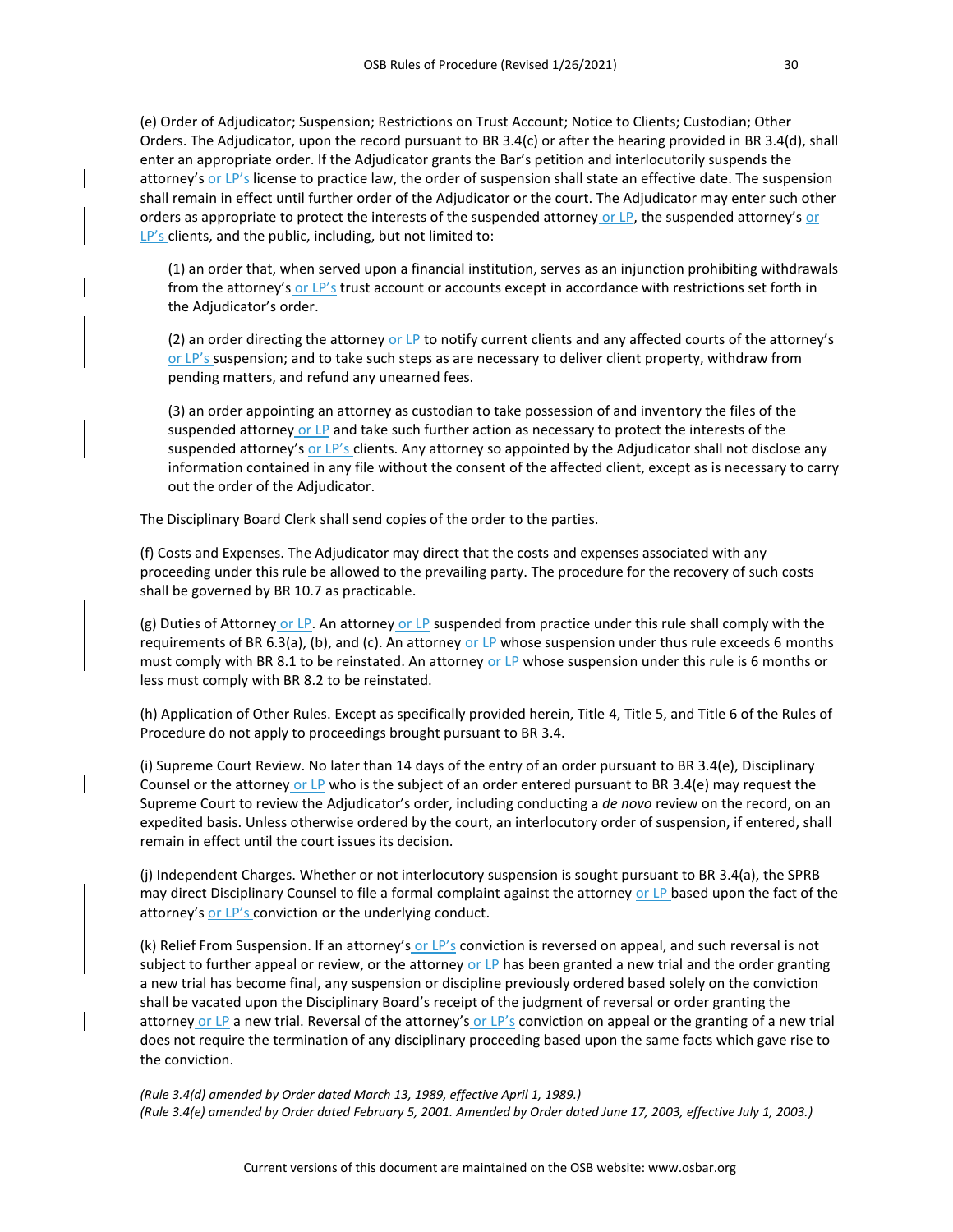#### *(Rule 3.4(e) amended by Order dated October 19, 2009.)*

*(Former Rule 3.4(d), 3.4(e), 3.4(g), and 3.4(h) deleted; former Rule 3.4(f) and 3.4(i) redesignated as 3.4(j) and 3.4(k); Rule 3.4(d), 3.4(e), 3.4(f), 3.4(g), 3.4(h), and 3.4(i) added; Rule 3.4(a), 3.4(b), 3.4(c), 3.4(j), and 3.4(k) amended by Order dated May 3, 2017, effective January 1, 2018.)*

#### **Rule 3.5 Reciprocal Discipline.**

(a) Petition; Notice to Answer. Upon learning that an attorney or LP has been disciplined for misconduct in another jurisdiction not predicated upon a prior discipline of the attorney or LP pursuant to these rules, Disciplinary Counsel shall file with the Disciplinary Board Clerk a petition seeking reciprocal discipline of the attorney or LP. The petition shall include a copy of the judgment, order, or determination of discipline in the other jurisdiction; may be supported by other documents or affidavits; and shall contain a recommendation as to the imposition of discipline in Oregon, based on the discipline in the jurisdiction whose action is reported, and such other information as the Bar deems appropriate. A plea of no contest, a stipulation for discipline, or a resignation while formal charges are pending is considered a judgment or order of discipline for the purposes of this rule. If the Bar seeks imposition of a sanction greater than that imposed in the other jurisdiction, it shall state with specificity the sanction sought and provide applicable legal authority to support its position. The notice to answer shall provide that an answer to the petition must be filed with the Disciplinary Board Clerk within 21 days of service and that, absent the timely filing of an answer with the Disciplinary Board Clerk, the relief sought can be obtained. Disciplinary Counsel shall file the petition with the Disciplinary Board Clerk and shall serve a copy, along with the notice to answer, on the attorney or LP pursuant to BR 1.8.

(b) Order of Judgment; Sufficient Evidence of Misconduct; Rebuttable Presumption. A copy of the judgment, order, or determination of discipline shall be sufficient evidence for the purposes of this rule that the attorney or LP committed the misconduct on which the other jurisdiction's discipline was based. There is a rebuttable presumption that the sanction to be imposed shall be equivalent, to the extent reasonably practicable, to the sanction imposed in the other jurisdiction.

(c) Answer of Attorney or LP. The attorney or LP has 21 days from service to file with the Disciplinary Board an answer addressing whether:

(1) The procedure in the jurisdiction which disciplined the attorney or LP was so lacking in notice or opportunity to be heard as to constitute a deprivation of due process;

(2) The conduct for which the attorney or LP was disciplined in the other jurisdiction is conduct that should subject the attorney or LP to discipline in Oregon; and

(3) The imposition of a sanction equivalent to the sanction imposed in the other jurisdiction would result in grave injustice or be offensive to public policy.

The attorney or LP shall mail a copy of his or her answer to Disciplinary Counsel and file proof of mailing with the Disciplinary Board Clerk.

(d) Default; Hearing. If no answer is timely filed, the Adjudicator may proceed to the entry of an appropriate judgment based upon review of the record. If an answer is timely filed that asserts a defense pursuant to BR 3.5(c)(1), (2), or (3), the Adjudicator, in his or her discretion, based upon a review of the petition, answer, and any supporting documents filed by either the Bar or the attorney or LP, may either determine on the basis of the record whether the attorney or LP should be disciplined in Oregon for misconduct in another jurisdiction and if so, in what manner, or may determine that testimony will be taken solely on the issues set forth in the answer pertaining to BR 3.5(c)(1), (2), and (3). The Adjudicator shall enter an appropriate order. The Disciplinary Board Clerk shall send copies of the order to the parties. The Adjudicator's decision shall be subject to review by the Supreme Court, as authorized in Title 10 of these rules. On review by the court, the sanction imposed in the other jurisdiction may be a factor for consideration but does not operate as a rebuttable presumption.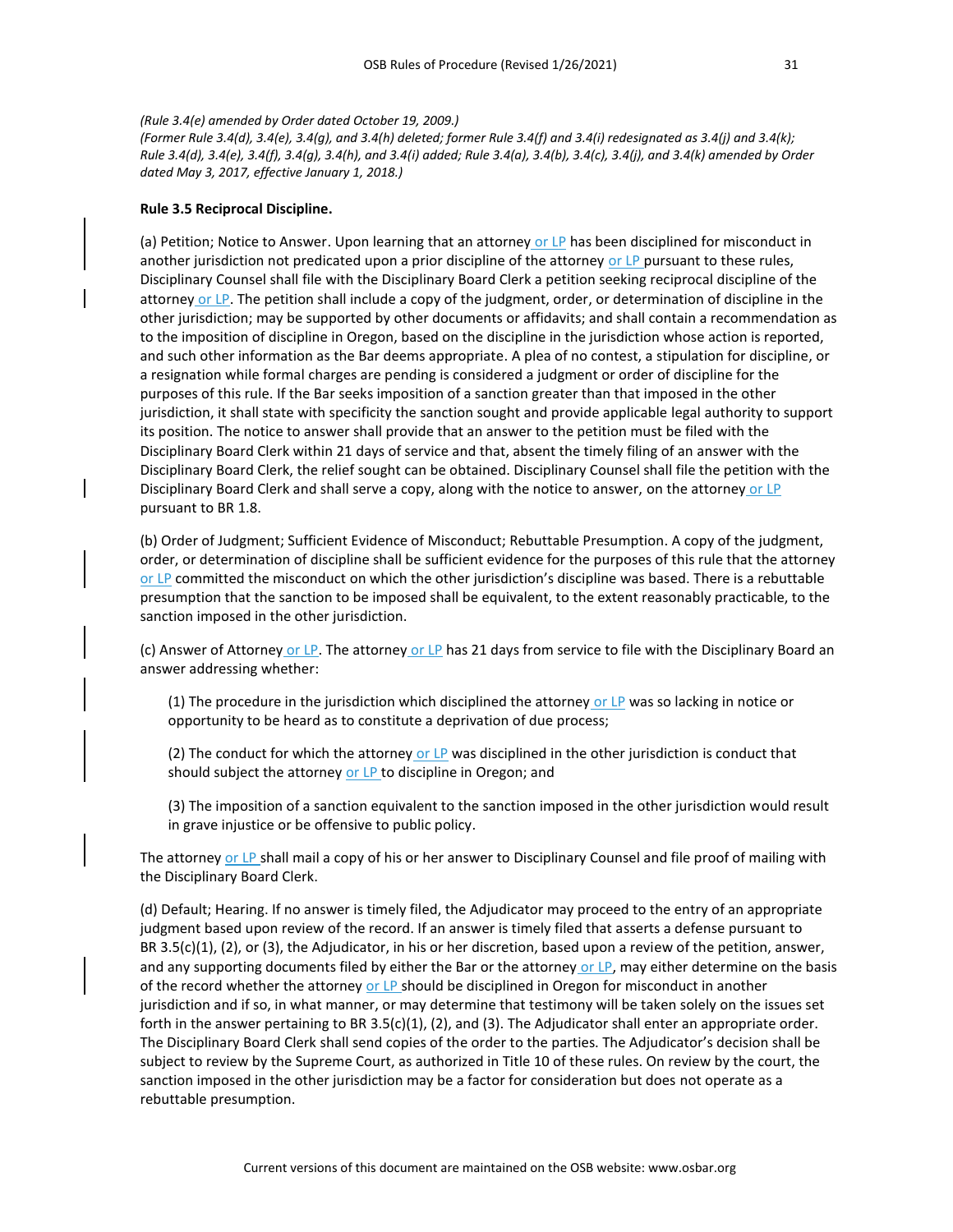(e) Burden of Proof. The attorney or LP has the burden of proving in any hearing held pursuant to BR 3.5(f) that due process of law was not afforded the attorney or  $LP$  in the other jurisdiction.

(f) Hearing by Trial Panel; Review by Supreme Court. If the Adjudicator decides to take testimony pursuant to BR 3.5(e), the Adjudicator shall request the regional chairperson to appoint an attorney member and a public member to serve on the trial panel. Upon receiving notice from the Disciplinary Board Clerk of a regional chairperson's appointment of an attorney member and a public member pursuant to BR 2.4(f)(1), and upon determining that either no timely challenge pursuant to BR 2.4(g) was filed or that a timely filed challenge pursuant to BR 2.4(g) has either been denied or resulted in the appointment of a substitute member or members, the Adjudicator shall promptly establish the date and place of the evidentiary hearing no less than 21 days and no more than 42 days thereafter. BR 5.1 and BR 5.3 apply to the evidentiary hearing. The trial panel shall make a decision concerning the issues submitted to it. The Disciplinary Board Clerk shall send copies of the order to the parties. The trial panel's decision shall be subject to review by the Supreme Court as authorized in Title 10 of these rules. On review by the court, the sanction imposed in the other jurisdiction may be a factor for consideration but does not operate as a rebuttable presumption.

(g) Application of Other Rules. Except as specifically provided herein, Title 4, Title 5, and Title 6 of the Rules of Procedure do not apply to proceedings brought pursuant to BR 3.5.

(h) Suspension or Disbarment. An attorney or LP suspended or disbarred under this rule shall comply with the requirements of BR 6.3(a), (b), and (c).

(i) Reinstatement Rules Apply. The rules on reinstatement apply to attorneys or LPs suspended or disbarred pursuant to the procedure set forth in BR 3.5(d), (e), and (f).

(j) Independent Charges. Nothing in this rule precludes the Bar from filing a formal complaint against an attorney or LP for misconduct in any jurisdiction.

*(Rule 3.5 amended by Order dated July 16, 1984, effective August 1, 1984.)*

*(Rule 3.5(h) amended by Order dated March 13, 1989, effective April 1, 1989.)*

*(Rule 3.5(e) amended by Order dated February 5, 2001. Amended by Order dated June 17, 2003, effective July 1, 2003.) (Former Rule 3.5(d) deleted; former Rule 3.5(e), 3.5(f), and 3.5(g) redesignated 3.5(d), 3.5(e), and 3.5(f); Rule 3.5(c)(3) and 3.5(g) added; Rule 3.5(a), 3.5(b), 3.5(c), 3.5(c)(1). 3.5(c)(2), 3.5(d), 3.5(e), 3.5(f), 3.5(h), 3.5(i), and 3.5(j) amended by Order dated May 3, 2017, effective January 1, 2018.)*

*(Rule 3.5(e) amended by Order dated May 22, 2019, effective September 1, 2019.)*

#### **Rule 3.6 Discipline By Consent.**

(a) Application. Any allegation of misconduct that is neither dismissed nor disposed of pursuant to BR 2.10 may be disposed of by a no contest plea, or by a stipulation for discipline, entered into at any time after the SPRB finds probable cause that misconduct has occurred.

(b) No Contest Plea. A plea of no contest to all causes or any cause of a formal complaint, or to allegations of misconduct if a formal complaint has not been filed, shall be verified by the respondent and shall include:

(1) A statement that the respondent freely and voluntarily make the plea;

(2) A statement that the respondent does not desire to defend against the formal complaint or any designated cause thereof, or against an allegation of misconduct not yet pled;

(3) A statement that the respondent agrees to accept a designated form of discipline in exchange for the no contest plea; and

(4) A statement of the respondent's prior record of reprimand, suspension or disbarment, or absence of such record.

(c) Stipulation for Discipline. A stipulation for discipline shall be verified by the respondent and shall include: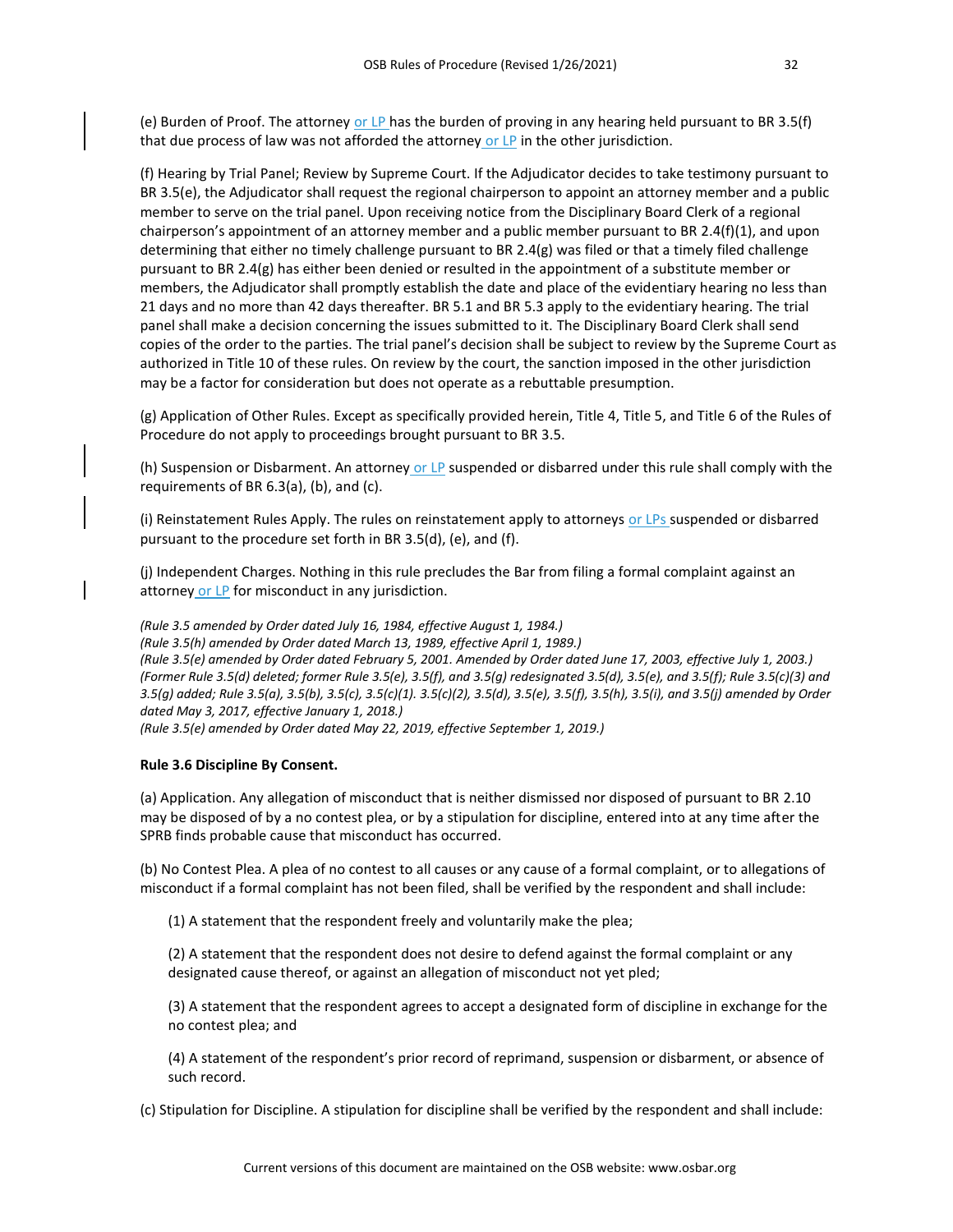(1) A statement that the respondent has freely and voluntarily entered into the stipulation;

(2) A statement that explains the particular facts and violations to which the Bar and the respondent are stipulating;

(3) A statement that the respondent agrees to accept a designated form of discipline in exchange for the stipulation; and

(4) A statement of the respondent's prior record of reprimand, suspension or disbarment, or absence of such record.

(d) Approval of SPRB. Pleas of no contest and stipulations shall be approved as to form by Disciplinary Counsel and approved in substance by the chairperson of the SPRB or a member of the SPRB designated by the chairperson. If the plea or stipulation is acceptable to the respondent and the SPRB chairperson or designated member, and if the full term of the discipline agreed upon does not exceed a 6-month suspension, Disciplinary Counsel shall submit it to the Disciplinary Board Clerk for review by the Adjudicator, acting on behalf of the Disciplinary Board. Otherwise, Disciplinary Counsel shall file the stipulation with the State Court Administrator for review by the Supreme Court.

(e) Review by Adjudicator or Supreme Court. The Adjudicator or the court, as the case may be, shall review the plea or stipulation. If the Adjudicator approves the plea or stipulation, an order shall be issued so stating and filed with the Disciplinary Board Clerk, and the Clerk shall provide copies to Disciplinary Counsel and the respondent. If the court approves the plea or stipulation, an order shall be issued so stating. If the plea or stipulation is rejected by the Adjudicator or the court, it may not be used as evidence of misconduct against the respondent in the pending or in any subsequent disciplinary proceeding.

(f) Costs. In matters submitted under this rule that are resolved by a decision of the Disciplinary Board, the Bar may file a cost bill with the Disciplinary Board Clerk within 21 days of the filing of the decision of the Disciplinary Board. The Bar must serve a copy of the cost bill on the respondent pursuant to BR 1.8. To contest the Bar's statement of costs, the respondent must file an objection supported by a declaration under penalty of perjury with the Disciplinary Board Clerk within 7 days from the date of service. The respondent shall mail a copy of the objection to Disciplinary Counsel and file proof of mailing with the Disciplinary Board Clerk. If the matter is resolved by a decision of the court, the Bar's cost bill and the respondent's objections must be filed with the court within the same time period, accompanied by proof of service on the other party. The Adjudicator or the court, as the case may be, may fix the amount of the Bar's actual and necessary costs and disbursements incurred in the proceeding to be paid by the respondent.

(g) Supplementing Record. If the Adjudicator or the court concludes that facts are not set forth in sufficient detail to enable forming an opinion as to the propriety of the discipline agreed upon, the Adjudicator or the court may request that additional stipulated facts be submitted or may disapprove the plea or stipulation.

(h) Confidentiality. A plea or stipulation prepared for the Adjudicator or the court's consideration shall not be subject to public disclosure:

- (1) prior to Adjudicator or court approval of the plea or stipulation; or
- (2) if rejected by the Adjudicator or court.

*(Rule 3.6(d) and (e) amended by Order dated February 23, 1988.) (Rule 3.6(d) amended by Order dated December 13, 1993. Amended by Order dated June 5, 1997, effective July 1, 1997.) (Rule 3.6(a), (b), (d) and (e) amended by Order dated February 5, 2001.) (Rule 3.6(d), (e) and (f) amended by Order dated June 17, 2003, effective July 1, 2003.) (Former Rule 3.6(b)(i), 3.6(b)(ii), 3.6(b)(iii), 3.6(b)(iv), 3.6(c)(i), 3.6(c)(ii), 3.6(c)(iii), 3.6(c)(iv), and 3.6(h) redesignated as Rule 3.6(b)(1), 3.6(b)(2), 3.6(b)(3), 3.6(b)(4), 3.6(c)(1), 3.6(c)(2), 3.6(c)(3), 3.6(c)(4), 3.6(h)(1), and 3.6(h)(2); Rule 3.6(a), 3.6(b), 3.6(b)(1), 3.6(b)(2), 3.6(b)(3), 3.6(b)(4), 3.6(c), 3.6(c)(1), 3.6(c)(2), 3.6(c)(3), 3.6(c)(4), 3.6(d), 3.6(e), 3.6(f), 3.6(g), 3.6(h), 3.6(h)(1), and 3.6(h)(2) amended by Order dated May 3, 2017, effective January 1, 2018.)*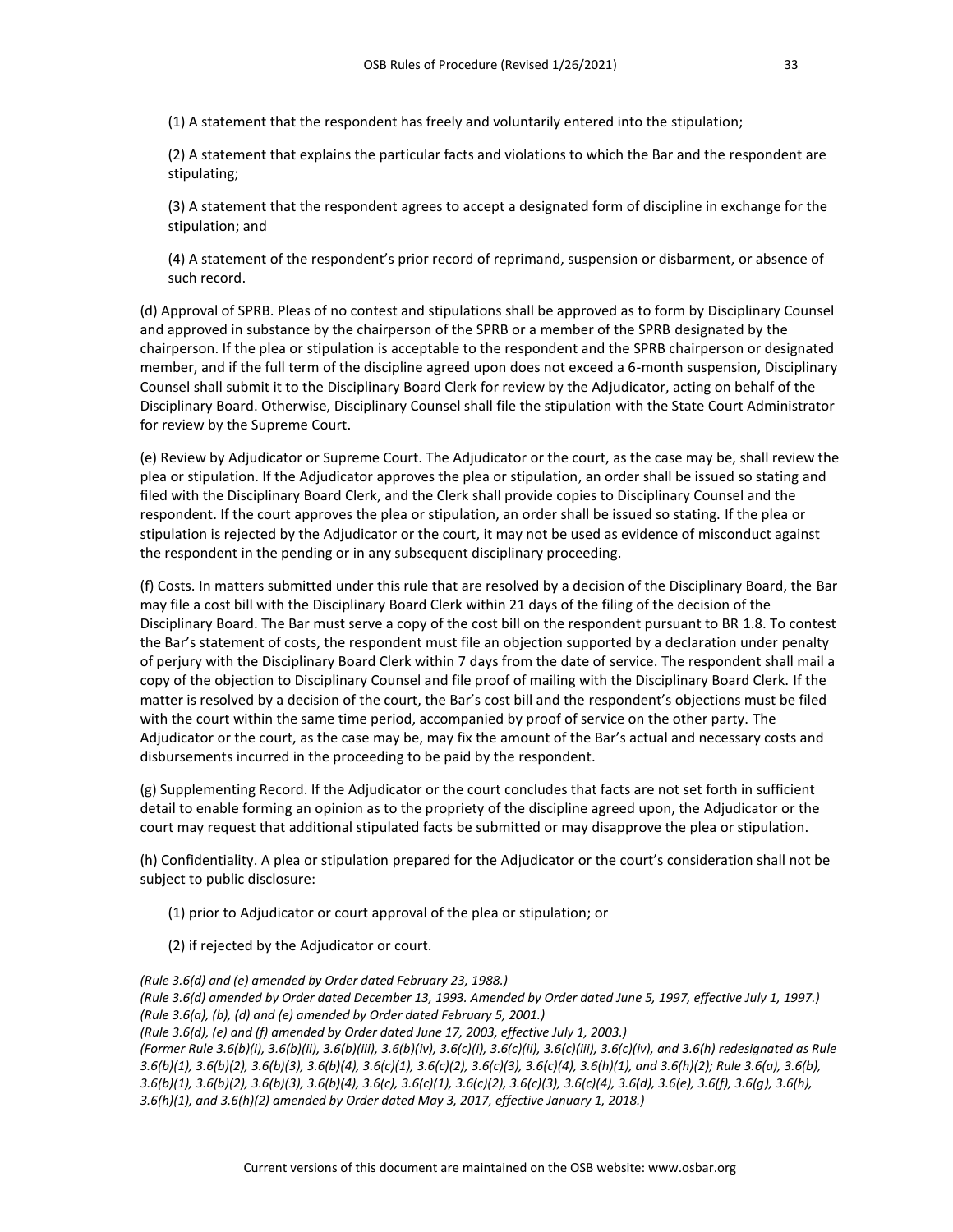# Title 4 — Prehearing Procedure

# **Rule 4.1 Formal Complaint.**

(a) Designation of Counsel and Region. If the SPRB determines that probable cause exists to believe an attorney or LP has engaged in misconduct and that formal proceedings are warranted, it shall refer the matter to Disciplinary Counsel with instructions to file a formal complaint against the attorney or LP, who then becomes the respondent. Disciplinary Counsel, being so advised, may appoint Bar Counsel.

(b) Filing. Disciplinary Counsel shall prepare and file with the Disciplinary Board Clerk a formal complaint against the respondent on behalf of the Bar. The formal complaint shall be in substantially the form set forth in BR 13.1.

(c) Substance of Formal Complaint. A formal complaint shall be signed by Disciplinary Counsel, or his or her designee, and shall set forth succinctly the acts or omissions of the respondent, including the specific statutes or rules of professional conduct violated, so as to enable the respondent to know the nature of the charge or charges against the respondent. When more than one act or transaction is relied upon, the allegations shall be separately stated and numbered. The formal complaint need not be verified.

(d) Amendment of Formal Complaint. Disciplinary Counsel may amend the formal complaint on behalf of the Bar subject to the requirements of BR 4.4(b) as to any grievance the SPRB has instructed Disciplinary Counsel to file a formal complaint pursuant to BR 4.1(a) and BR 4.1(e).

(e) Consolidation of Charges and Proceedings. The Bar, at the SPRB's direction, may consolidate in a formal complaint two or more causes of complaint against the same attorney or LP or attorneys or LPs, but shall file a separate formal complaint against each respondent. The findings and conclusions thereon may be either joint or separate, as the trial panel, in its discretion, may determine. The Bar, at the discretion of the SPRB, may also consolidate formal complaints against two or more attorneys or LPs for hearing before one trial panel.

(f) Appointment of Trial Panel. Within 30 days following respondent's timely filing of an answer pursuant to BR 4.3, Disciplinary Counsel shall file a request with the Disciplinary Board Clerk that the regional chairperson appoint an attorney and a public member to serve on the trial panel with the Adjudicator.

*(Rule 4.1(a) amended by Order dated January 5, 1988. Amended by Order dated June 5, 1997, effective July 1, 1997.) (Rule 4.1(b) amended by Order dated February 23, 1988.) (Rule 4.1(a) and (c) amended by Order dated February 5, 2001.) (Rule 4.1(b) amended by Order dated June 17, 2003, effective July 1, 2003.) (Former Rule 4.1(d) redesignated as Rule 4.1(e); Rule 4.1(a), 4.1(b), 4.1(c) and 4.1(e) amended; Rule 4.1(d) and 4.1(f) added by Order dated May 3, 2017, effective January 1, 2018.)*

# **Rule 4.2 Service Of Formal Complaint.**

(a) Manner of Service of Formal Complaint. A copy of the formal complaint, accompanied by a notice to file an answer within 14 days, may be personally served on the respondent or as otherwise permitted by BR 1.12. The notice to answer shall be in substantially the form set forth in BR 13.2.

(b) Alternative Service of Formal Complaint. The Bar may request the Adjudicator to authorize the service of a formal complaint and notice to answer on the respondent pursuant to ORCP 7 D(6).

(c) Proof of Service of Complaint. Proof of personal service shall be made in the same manner as in a case pending in a circuit court.

(d) Service of Amended Formal Complaint. An amended formal complaint may be served by mail, provided the original formal complaint was served on the respondent in the manner provided by BR 4.2(a) or (b).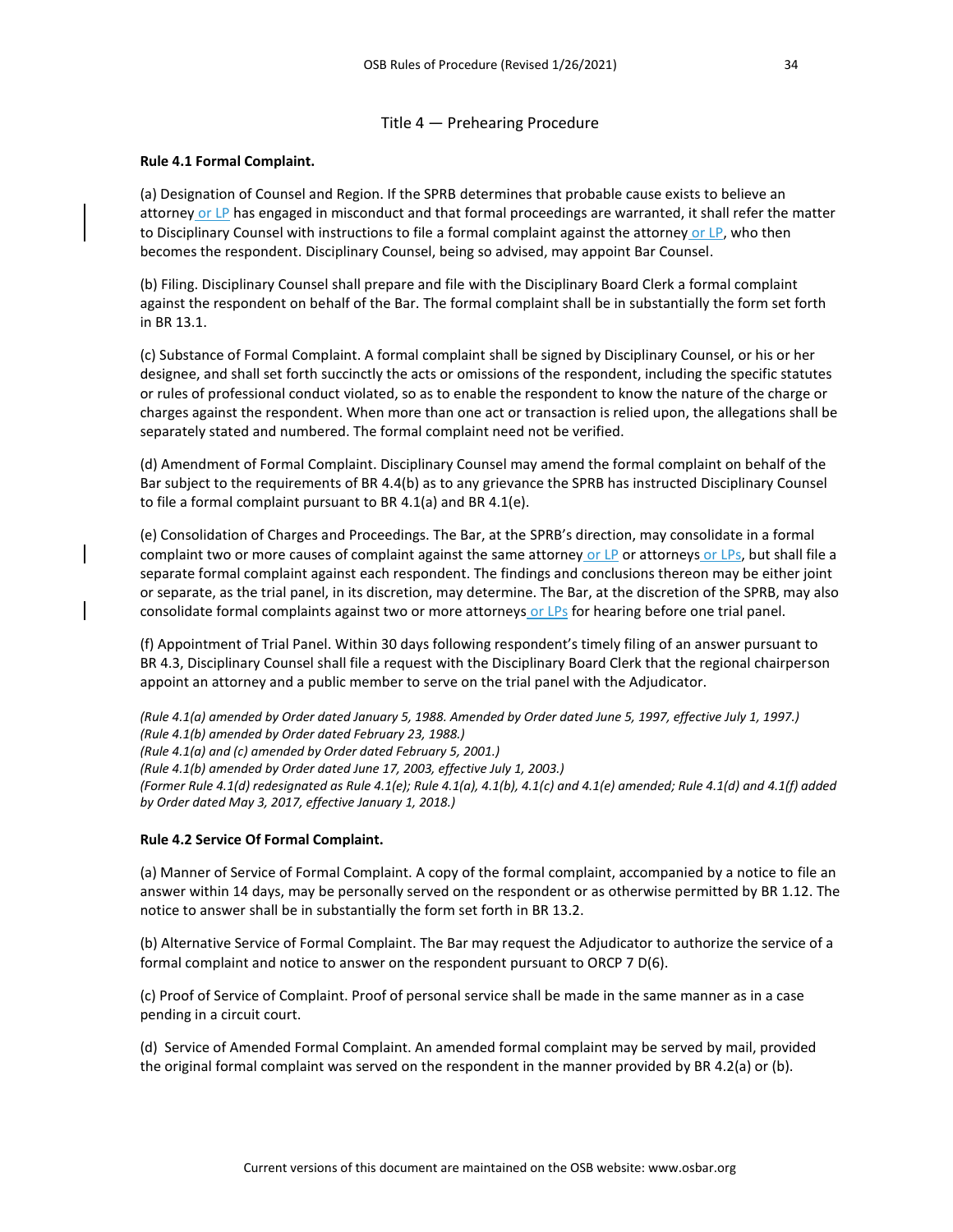(e) Disregard of Error. Failure to comply with any provision of this rule or BR 1.12 shall not affect the validity of service if the respondent received actual notice of the substance and pendency of the disciplinary proceedings.

*(Rule 4.2 amended by Order dated June 30, 1987.) (Rule 4.2(d) added by Order dated February 5, 2001.) (Rule 4.2(a) amended by Order dated April 26, 2007.) (Rule 4.2(a), 4.2(b), 4.2(d), and 4.2(e) amended by Order dated May 3, 2017, effective January 1, 2018.)*

# **Rule 4.3 Answer.**

(a) Time to Answer. The respondent shall answer the formal complaint within 14 days of service of the formal complaint.

(b) Extensions. The respondent may, in writing, request an extension of time to file his or her answer from the Adjudicator. The request for extension must be received by the Adjudicator within the time the respondent is required to file an answer. The Adjudicator shall respond to the request in writing and shall file a copy of the response with the Disciplinary Board Clerk.

(c) Form of Answer. The respondent's answer shall be responsive to the formal complaint filed. General denials are not allowed. The answer shall be substantially in the form set forth in BR 13.3 and shall be supported by a declaration under penalty of perjury by the respondent. The original shall be filed with the Disciplinary Board Clerk with proof of service on Disciplinary Counsel.

*(Rule 4.3(b) and (c) amended by Order dated February 5, 2001.) (Rule 4.3(b) and (d) amended by Order dated June 17, 2003, effective July 1, 2003.) (Former Rule 4.3(c) deleted; former Rule 4.3(d) redesignated as Rule 4.3(c); Rule 4.3(a), 4.3(b), and 4.3(c) amended by Order dated May 3, 2017, effective January 1, 2018.)*

# **Rule 4.4 Pleadings And Amendments.**

(a) Pleadings. The only permissible pleadings shall be a formal complaint and an answer, and amendments thereto, except for a motion to require a formal complaint to comply with BR 4.1(c) and an answer to comply with BR 4.3(c).

(b) Amendments.

(1) Disciplinary Counsel may amend a formal complaint at any time after filing, subject to any limitation that may be imposed by the Adjudicator as to timing or content in any prehearing order entered pursuant to BR 4.7, in amplification of the original charges, to add new charges, or to withdraw charges. If an amendment is made, the respondent shall file an answer to the amended formal complaint within 14 days of service. Upon request by respondent for good cause shown, the Adjudicator may give the respondent a reasonable time to procure evidence and to prepare to meet the matters raised by the amended formal complaint.

(2) The respondent may amend an answer at any time after filing, subject to any limitations that may be imposed by the Adjudicator as to timing or content in any prehearing order entered pursuant to BR 4.7. If an answer is amended, the Bar shall be given a reasonable time, set by the Adjudicator, to procure evidence and to prepare to meet the matters raised by the amended answer.

(c) Adjudicator Authority. Upon application of either the Bar or the respondent, the Adjudicator may extend the time for filing any pleading or for filing any document required or permitted to be submitted to the trial panel, except as otherwise provided in these rules.

#### *(Rule 4.4(b) amended by Order dated February 5, 2001.)*

*(Rule 4.4(b)(1) and 4.4(b)(2) amended; Rule 4.4(c) added by Order dated May 3, 2017, effective January 1, 2018.)*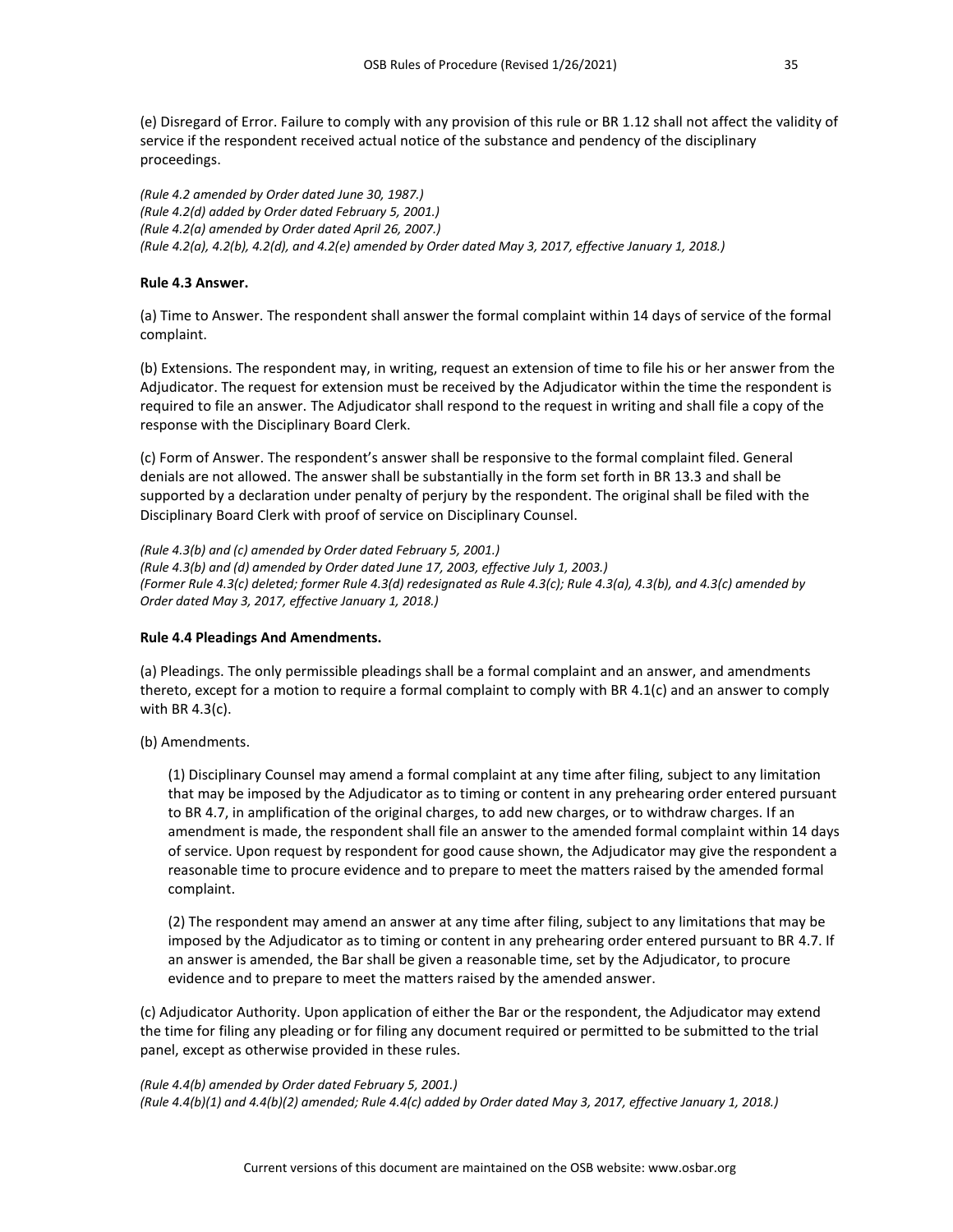*(Rule 4.4(a) and 4.4(b)(1) amended by Order dated May 22, 2019, effective September 1, 2019.)*

#### **Rule 4.5 Discovery.**

(a) General. Discovery in disciplinary proceedings is intended to promote identification of issues and a prompt and fair hearing on the charges. Discovery shall be conducted expeditiously by the parties, and shall be completed within 14 days prior to the date of hearing, unless the Adjudicator extends the time for good cause shown.

#### (b) Permitted Discovery.

(1) Requests for admission, requests for production of documents, and depositions may be utilized in disciplinary proceedings.

(2) The manner of taking depositions shall conform as nearly as practicable to the procedure set forth in the Oregon Rules of Civil Procedure. Subpoenas may be issued when necessary by the Adjudicator, Bar Counsel, Disciplinary Counsel, the respondent or his or her attorney of record. Depositions may be taken any time after service of the formal complaint.

(3) Transcripts of depositions in disciplinary proceedings shall comply with the Oregon Rules of Appellate Procedure as to form. A person who is deposed may request at the time of deposition to examine the person's transcribed testimony. In such case, the procedure set forth in the Oregon Rules of Civil Procedure shall be followed as practicable.

(4) The manner of making requests for the production of documents shall conform as nearly as practicable to the procedure set forth in the Oregon Rules of Civil Procedure. Requests for production may be served any time after service of the formal -complaint with responses due within 21 days.

(5) The manner of making requests for admission shall conform as nearly as practicable to the procedure set forth in the Oregon Rules of Civil Procedure. Requests for admission may be served any time after service of the formal complaint with responses due within 21 days.

(c) Discovery Procedure. The Adjudicator shall resolve all discovery questions. Discovery motions, including motions for limitation of discovery, shall be in writing. All such motions, and any responses, shall be filed with the Disciplinary Board Clerk with proof of service on the other party. The Bar or the respondent has 7 days from the filing of a motion in which to file a response, unless the Adjudicator shortens the time for good cause shown. Upon expiration of the time for response, the Adjudicator shall promptly rule on the motion, with or without argument at the Adjudicator's discretion. Argument on any motion may be heard by conference telephone call. The Adjudicator shall file rulings on discovery motions with the Disciplinary Board Clerk, and the Clerk shall mail copies to the parties.

(d) Limitations on Discovery. In the exercise of his or her discretion, the Adjudicator shall impose such terms or limitations on the exercise of discovery as may appear necessary to prevent undue delay or expense in bringing the matter to hearing and to promote the interests of justice.

(e) Discovery Sanctions. For failure to provide discovery as required under BR 4.5, the Adjudicator may make such rulings as are just, including, but not limited to, the following:

(1) A ruling that the matters regarding which the ruling was made or any other designated fact are taken to be established for the purposes of the proceeding in accordance with the claim of the party obtaining the ruling; or

(2) A ruling refusing to allow the disobedient party to support or oppose designated claims or defenses, or prohibiting the disobedient party from introducing designated matters in evidence.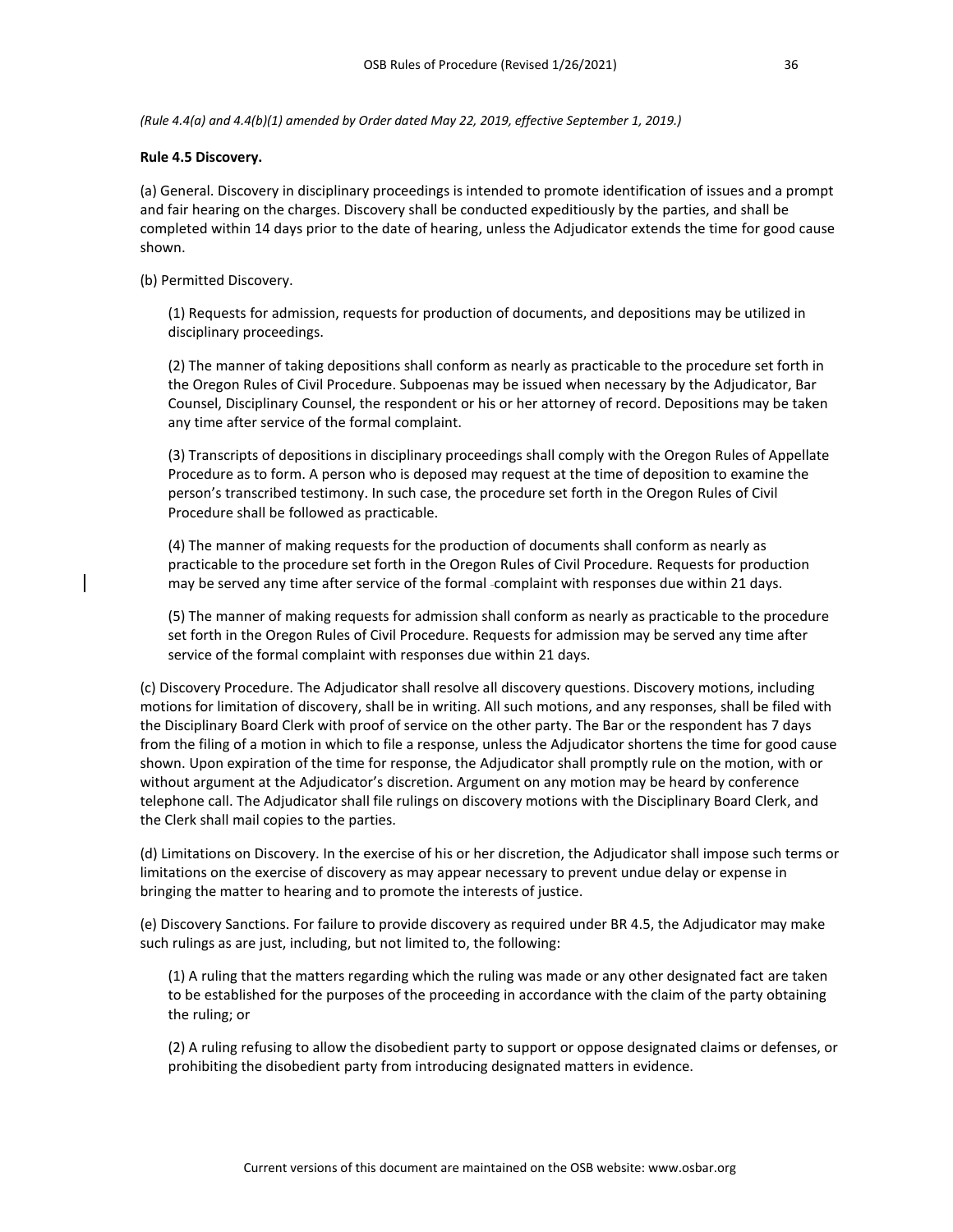Any witness who testifies falsely, fails to appear when subpoenaed, or fails to produce any documents pursuant to subpoena is subject to the same orders and penalties to which a witness before a circuit court is subject. Subpoenas issued pursuant to this rule may be enforced by application of the Bar or the respondent to any circuit court. The circuit court shall determine what sanction to impose, if any, for noncompliance.

(f) Rulings Interlocutory. Discovery rulings are interlocutory.

*(Rule 4.5(c) amended by Order dated February 23, 1988. Rule 4.5(b) amended by Order April 4, 1991, effective April 15, 1991.)*

*(Rule 4.5(a) and (c) amended by Order dated February 5, 2001.) (Rule 4.5(c) amended by Order dated June 17, 2003, effective July 1, 2003.) (Rule 4.5(a), 4.5(b)(2), 4.5(b)(3), 4.5(c), 4.5(d), 4.5(e), 4.5(e)(1), and 4.5(e)(2) amended by Order dated May 3, 2017, effective January 1, 2018.)*

# **Rule 4.6 Prehearing Issue Narrowing and Settlement Conference; Order.**

(a) Within 28 days of written notice that the Adjudicator has set the date and place of the trial panel hearing pursuant to BR 2.4(e)(8), either party may file with the Disciplinary Board Clerk a request for a single prehearing issue narrowing and settlement conference pursuant to this rule. Upon notification from the Disciplinary Board Clerk that a timely request for a BR 4.6 conference has been filed, the Adjudicator shall appoint a member of the Disciplinary Board to serve as the presiding member and conduct the BR 4.6 conference. A conference shall be held no later than 21 days before the scheduled hearing date and shall not exceed one business day in length. The respondent, counsel for the respondent, if any, and Disciplinary Counsel must attend. The purpose of the conference is to narrow factual and legal issues in dispute for trial and to facilitate discussion regarding discipline by consent under BR 3.6, if appropriate. Except for those facts admitted and denied in the prehearing order, under BR 4.7, no oral or written statements or admissions made at or in connection with the prehearing conference shall be admitted as evidence in this or any subsequent Bar disciplinary proceeding. No member of the trial panel appointed in the proceeding shall conduct or participate in the prehearing conference.

(b) At the conclusion of the BR 4.6 conference, the presiding member shall enter an order setting forth agreed and disputed facts and elements of the violations alleged. In the absence of any agreement, the presiding member shall enter an order indicating that the BR 4.6 conference was held and that no agreements resulted. The presiding member shall file the order with the Disciplinary Board Clerk, with copies sent by the Disciplinary Board Clerk to the parties. Agreed facts shall be deemed admitted and need not be proven at the hearing before the trial panel.

# *(Rule 4.6 added by Order dated December 13, 1993.)*

*(Rule 4.6 amended by Order dated November 6, 1995. amended by Order dated June 17, 2003, effective July 1, 2003.) (Former Rule 4.6 redesignated Rule 4.6(a); Rule 4.6(a) amended; and Rule 4.6(b) added by Order dated May 3, 2017, effective January 1, 2018.)*

# **Rule 4.7 Pre-hearing Orders.**

(a) At any time after the Adjudicator has set the time and place of the trial panel hearing pursuant to BR 2.4(e)(8) the Adjudicator may schedule and convene a prehearing conference that may be conducted by telephone or in person and shall be attended by the respondent, respondent's counsel, if any, and Disciplinary Counsel, upon notice sent by the Disciplinary Board Clerk not less than 14 days prior to the scheduled date and time. Such prehearing conference is intended to facilitate the efficient conduct of the proceeding and may include discussing the parties' respective estimates of time necessary to present evidence, the availability and scheduling of witnesses, and the preparation of trial exhibits; and the scheduling of pleading amendment and discovery deadlines.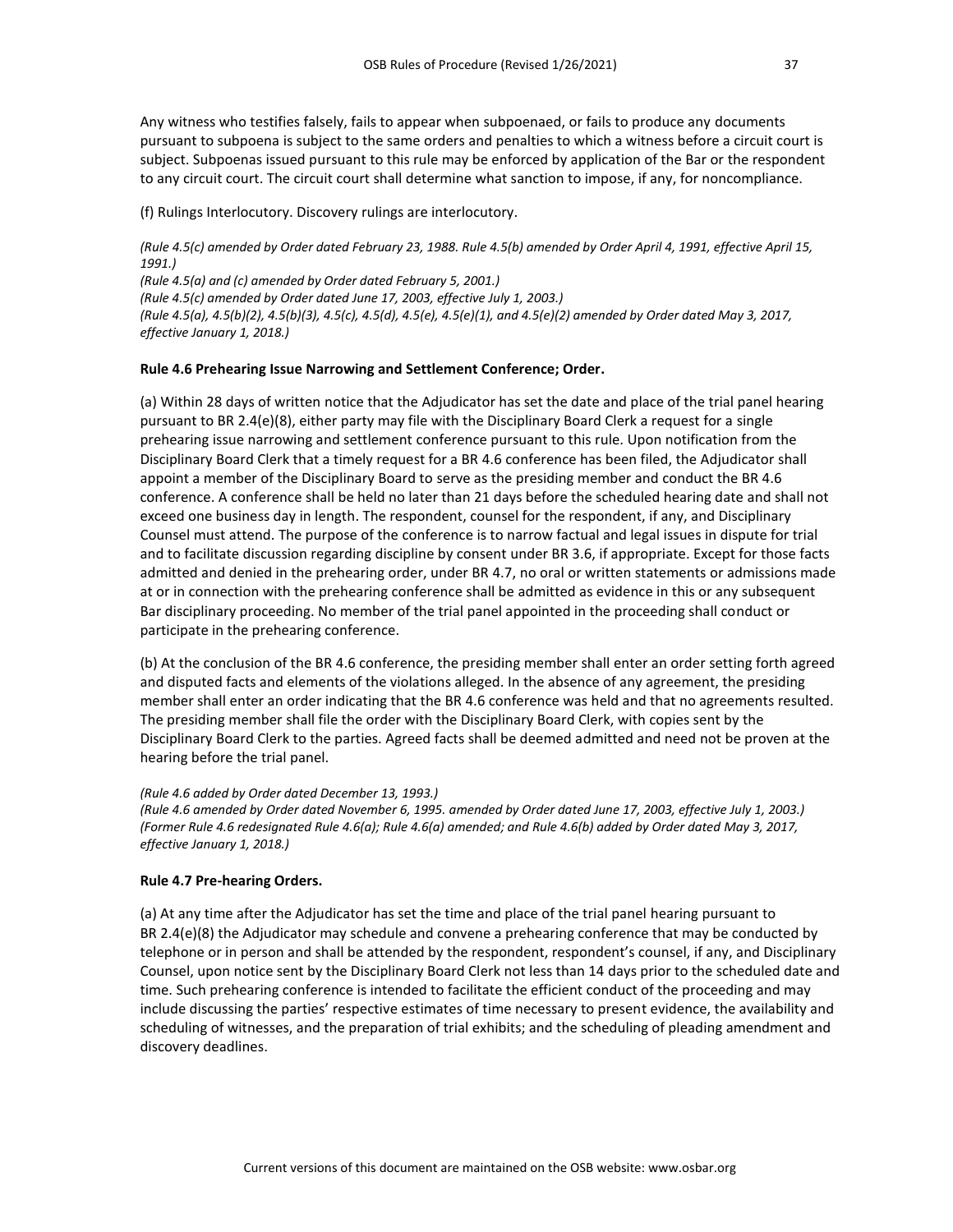(b) At the conclusion of a prehearing conference, the Adjudicator shall enter an order setting forth all matters discussed and addressed, including any deadlines imposed. The Adjudicator shall file the order with the Disciplinary Board Clerk, and the Disciplinary Board Clerk shall send copies to the parties.

*(Rule 4.7 added by Order dated December 13, 1993.) (Rule 4.7 amended by Order dated November 6, 1995. Amended by Order dated June 17, 2003, effective July 1, 2003.) (Former Rule 4.7 redesignated as Rule 4.7(b); Rule 4.7(a) added; and Rule 4.7(b) amended by Order dated May 3, 2017, effective January 1, 2018.) (Rule 4.7(a) amended by Order dated May 22, 2019, effective September 1, 2019.)*

# **Rule 4.8 Briefs.**

Briefs, if any, shall be filed with the Disciplinary Board Clerk with copies served on the trial panel no later than 7 days prior to the hearing. Where new or additional issues have arisen, the Adjudicator may grant 7 days additional time for the filing of briefs on those issues.

*(Rule 4.8 (former Rule 2.4(i)(2)) amended by Order dated February 5, 2001. Amended by Order dated June 17, 2003, effective July 1, 2003.) (Rule 4.8 amended by Order dated May 3, 2017, effective January 1, 2018.)*

# **Rule 4.9 Mediation**

(a) Mediation. The parties may employ the services of a mediator, other than a member of the Disciplinary Board, to determine the potential for, and to assist the parties in negotiating a settlement of issues in dispute. Mediation is voluntary; both parties must agree to participate in the mediation. The SPRB shall decide for the Bar whether to mediate.

(b) Time of Mediation. Mediation may occur at any time after the filing of the formal complaint, provided that the mediation shall not delay a hearing before a trial panel scheduled in accordance with BR 5.4. After a trial panel issues a written opinion in the proceeding pursuant to BR 2.4(i)(2), mediation may occur only if authorized by the Adjudicator.

(c) Discipline by Consent. A stipulation for discipline or no contest plea negotiated through mediation is subject to approval by the SPRB, and the Disciplinary Board or the Supreme Court, as the case may be, as set forth in BR 3.6, before it is effective.

(d) Costs. The expense of mediation shall be shared equally by the parties unless the parties agree otherwise.

(e) Confidentiality. Mediation communications, as defined in ORS 36.110, are confidential and may not be disclosed or admitted as evidence in subsequent adjudicatory proceedings, except as provided by ORS 36.226.

*(Rule 4.9 added by Order dated June 17, 2003, effective July 1, 2003.) (Rule 4.9(a) and (e) amended by Order dated April 26, 2007.) (Rule 4.9(a), 4.9(b) and 4.9(d) amended by Order dated May 3, 2017, effective January 1, 2018.)*

Title 5 — Disciplinary Hearing Procedure

# **Rule 5.1 Evidence And Procedure.**

(a) Rules of Evidence. Trial panels may admit and give effect to evidence that possesses probative value commonly accepted by reasonably prudent persons in the conduct of their affairs. Incompetent, irrelevant, immaterial, and unduly repetitious evidence should be excluded at any hearing conducted pursuant to these rules.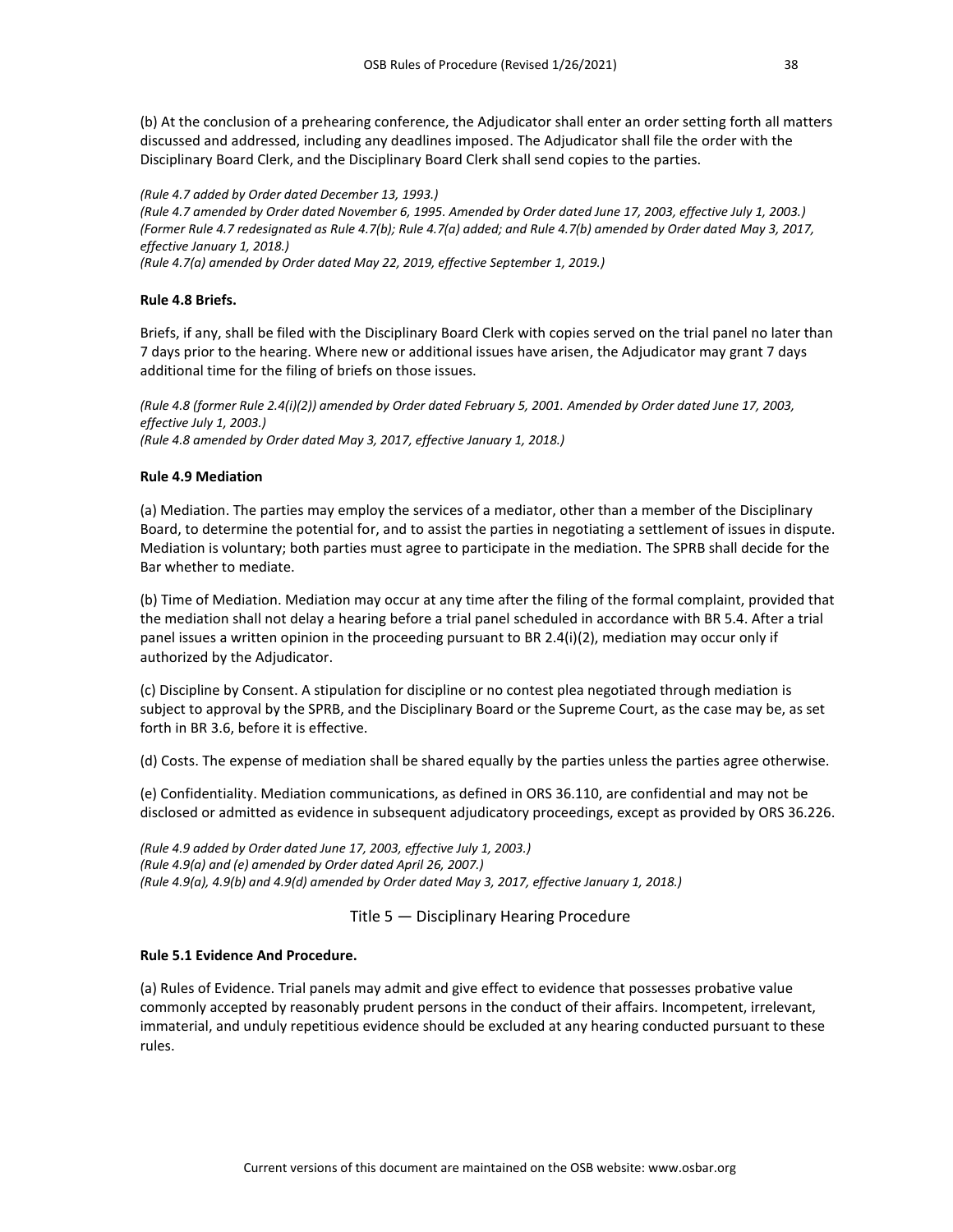(b) Harmless Error. No error in procedure, in admitting or excluding evidence, or in ruling on evidentiary or discovery questions shall invalidate a finding or decision unless upon a review of the record as a whole, a determination is made that a denial of a fair hearing to either the Bar or the respondent has occurred.

*(Rule 5.1(a) amended by Order dated February 23, 1988.) (Rule 5.1(a) and 5.1(b) amended by Order dated May 3, 2017, effective January 1, 2018.)*

# **Rule 5.2 Burden Of Proof.**

The Bar has the burden of establishing misconduct by clear and convincing evidence.

*(Rule 5.2 amended by Order dated May 3, 2017, effective January 1, 2018.)*

# **Rule 5.3 Location Of Hearing; Subpoenas; Testimony.**

(a) Location. The trial panel hearing of any Disciplinary Proceeding in which the respondent maintains an office or residence in Oregon shall be held either in the county in which the respondent maintains his or her office for the practice of law or other business, in which he or she resides, or in which the misconduct is alleged to have occurred, at the Adjudicator's discretion. With the respondent's consent, the hearing may be held elsewhere. For any proceeding brought pursuant to these rules other than Title 4 in which the attorney or LP the subject of the proceeding maintains an office or residence in Oregon, and for any proceeding brought pursuant to these rules in which the attorney or LP the subject of the proceeding does not maintain an office or residence in Oregon, the Adjudicator shall designate a location for the hearing.

(b) Subpoenas. The Chief Executive Officer, the Adjudicator, or regional chairpersons of-the Disciplinary Board, Bar Counsel, Disciplinary Counsel and the attorney for the respondent, or the respondent, if appearing without an attorney, shall have the authority to issue subpoenas. Subpoenas shall be issued and served in accordance with the Oregon Rules of Civil Procedure in the same manner as in a case pending in a-circuit court. Any witness who testifies falsely, fails to appear when subpoenaed, or fails to produce any documents pursuant to subpoena, is subject to the same orders and penalties to which a witness before a circuit court is subject. Subpoenas issued pursuant this rule may be enforced by application of either party to any circuit court. The circuit court shall determine what sanction to impose, if any, for noncompliance.

(c) Board Members as Witnesses. Current members of the Board of Governors shall not testify as witnesses in any Bar admission, discipline or reinstatement proceeding except pursuant to subpoena.

(d) Testimony. Witnesses shall testify under oath or affirmation administered by any member of the Disciplinary Board or by any person authorized by law to administer an oath.

(e) Transcript of Proceedings; Correction of Errors; Settlement Order. Every disciplinary hearing shall be transcribed and shall comply with the Oregon Rules of Appellate Procedure as to form. The transcription shall be certified by the person preparing it. The reporter shall give written notice to Disciplinary Counsel, Bar Counsel, and the respondent of the filing of the transcripts with the Disciplinary Board Clerk, who shall provide copies to the Adjudicator. Within 14 days after the transcript is filed, the Bar or the respondent may move the Adjudicator for an order to correct any errors appearing in the transcript, by filing a motion with the Disciplinary Board Clerk and serving the other party. Within 7 days the Bar or the respondent, as the case may be, may file a response to the motion with the Disciplinary Board Clerk, serving a copy on the other party. The Adjudicator shall thereafter either deny the motion or direct the making of such corrections as may be appropriate. Upon the denial of the motion or the making of such corrections, the Adjudicator shall file with the Disciplinary Board Clerk an order settling the transcript and the Disciplinary Board clerk shall send copies to the parties.

*(Rule 5.3(b) amended by Order dated April 4, 1991, effective April 15, 1991.) (Rule 5.3(a) amended by Order dated July 22, 1991.)*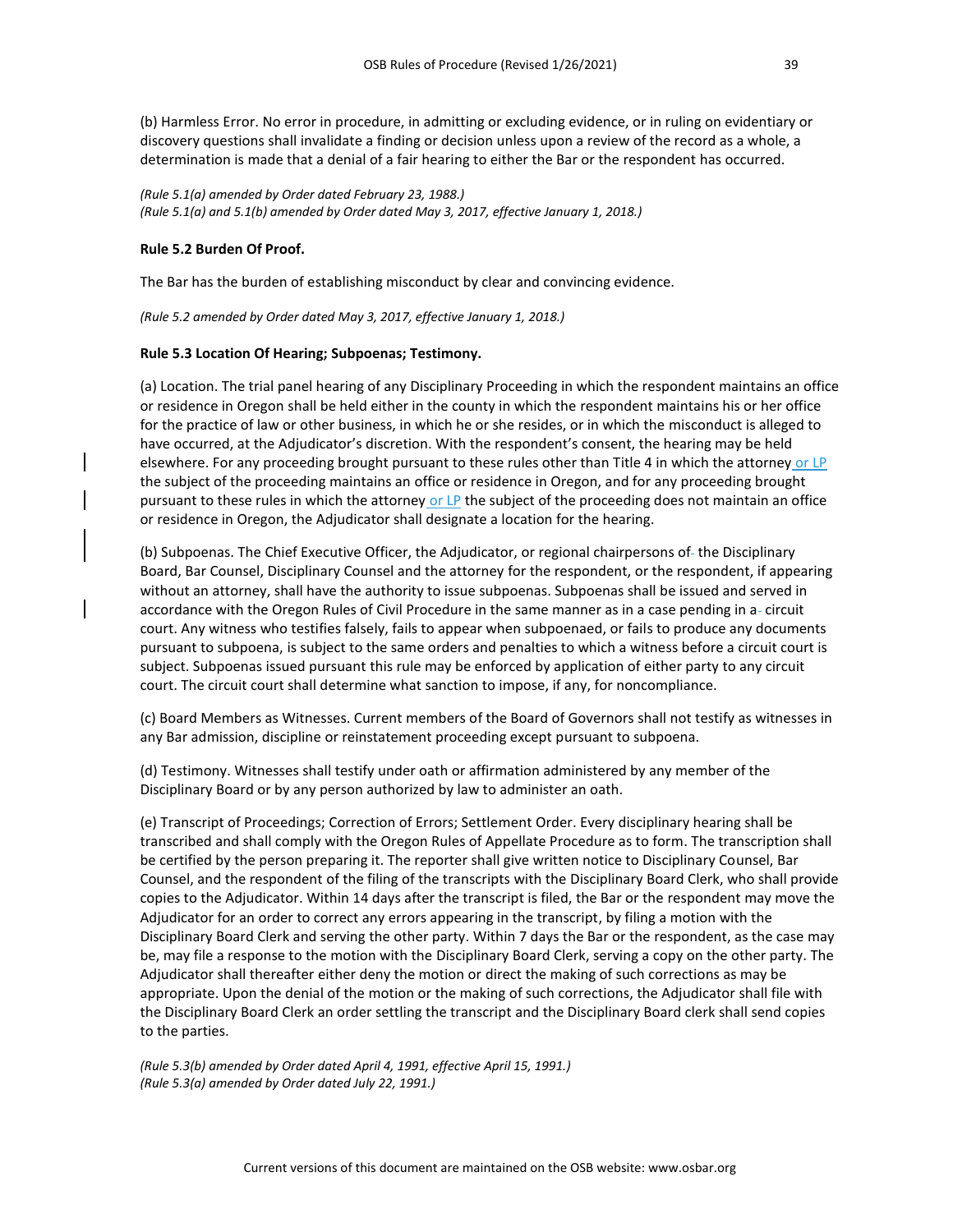*(Rule 5.3 (c), (d), and (e) amended by Order dated June 5, 1997, effective July 1, 1997.) (Rule 5.3(a) and (e) amended by Order dated February 5, 2001.) (Rule 5.3(e) amended by Order dated June 17, 2003, effective July 1, 2003.) (Rule 5.3(a) amended by Order dated April 26, 2007.) (Rule 5.3(a), 5.3(b), and 5.3(e) amended by Order dated May 3, 2017, effective January 1, 2018.)*

#### **Rule 5.4 Hearing Date; Continuances.**

Except in matters of default pursuant to BR 5.8, the Adjudicator shall establish the hearing date, which shall not be less than 91 days nor more than 182 days following the date the Adjudicator notifies the parties of the date and time for hearing pursuant to BR 2.4(e)(8). The Adjudicator may grant continuances of the hearing date at any time prior to the hearing or upon a showing of compelling necessity therefor, the trial panel may grant continuances at the time of the hearing. In no event shall continuances exceed 56 days in the aggregate.

*(Rule 5.4 amended by Order dated October 10, 1994.) (Rule 5.4 amended by Order dated February 5, 2001.) (Rule 5.4 amended by Order dated May 3, 2017, effective January 1, 2018.)*

#### **Rule 5.5 Prior Record.**

(a) Defined. "Prior record" means any contested admission, disciplinary or reinstatement decision of the Disciplinary Board or the Supreme Court that has become final.

(b) Restrictions on Admissibility. At the fact-finding hearing in a disciplinary proceeding, a respondent's prior record or lack thereof shall not be admissible to prove the character of a respondent or to impeach his or her credibility.

*(Rule 5.5(a-b) amended by Order dated May 3, 2017, effective January 1, 2018.)*

# **Rule 5.6 Evidence Of Prior Acts Of Misconduct.**

Evidence of prior acts of misconduct on the part of a respondent is admissible in a disciplinary proceeding for such purposes as proof of motive, opportunity, intent, preparation, plan, knowledge, identity, or absence of mistake or accident.

*(Rule 5.6 amended by Order dated May 3, 2017, effective January 1, 2018.)*

# **Rule 5.7 Consideration Of Sanctions.**

Trial panels may receive evidence relating to the imposition of a sanction during a hearing, but are not to consider that evidence until after a determination is made that the respondent is in violation of a rule of professional conduct or statute. Only when the Adjudicator considers it appropriate because of the complexity of the case or the seriousness of the charge or charges, the trial panel may be reconvened to consider evidence in aggravation or mitigation of the misconduct found to have occurred.

*(Rule 5.7 amended by Order dated February 23, 1988.) (Rule 5.7 amended by Order dated May 3, 2017, effective January 1, 2018.)*

# **Rule 5.8 Default.**

(a) Failure to Answer or Appear. If a respondent fails to resign or file an answer to a formal complaint within the time allowed by these rules, or if a respondent fails to appear at a hearing set pursuant to BR 2.4(e)(8), the Adjudicator may file with the Disciplinary Board Clerk an order finding the respondent in default under this rule and, if so, shall request the regional chairperson to appoint an attorney member and a public member to serve on the trial panel. The Disciplinary Board Clerk shall send copies of the order of default to the parties. The trial panel shall thereafter deem the allegations in the formal complaint to be true and either issue its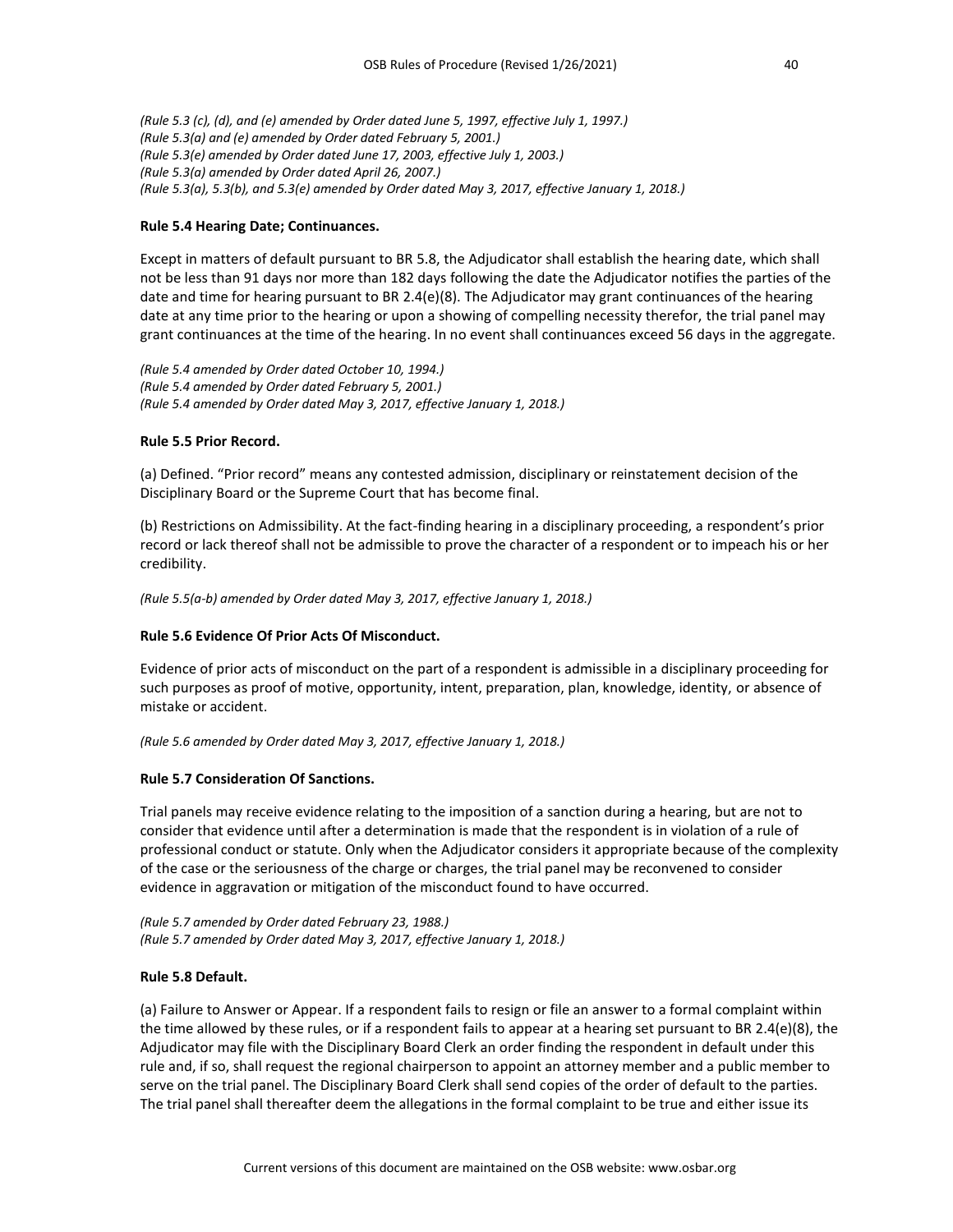written opinion based on the formal complaint, or, in its sole discretion, after considering evidence or legal authority limited to the issue of sanction. Following entry of an order of default, the respondent is not entitled to further notice in the disciplinary proceeding under consideration, except as may be required by these rules or by statute. The trial panel shall not, absent good cause, continue or delay proceedings due to a respondent's failure to answer or appear.

(b) Setting Aside Default. At any time prior to a trial panel's issuing its written opinion, the trial panel may set aside an order of default upon a showing by the respondent that the respondent's failure to resign, answer, or appear timely was the result of mistake, inadvertence, surprise, or excusable neglect. If a trial panel has issued its opinion, a respondent must file any motion to set aside an order of default with the Supreme Court.

*(Rule 5.8 amended by Order dated June 29, 1993.) (Rule 5.8(a) amended by Order dated February 5, 2001. Amended by Order dated June 17, 2003, effective July 1, 2003.) (Rule 5.8(a) amended by Order dated October 19, 2009.) (Rule 5.8(a) and 5.8(b) amended by Order dated May 3, 2017, effective January 1, 2018.) (Rule 5.8(a) amended by Order dated May 22, 2019, effective September 1, 2019.)*

# **Rule 5.9 Attorney Assistance Evidence.**

(a) Definition. For the purposes of this rule, an "attorney assistance program" is any treatment, counseling, training or remedial service, created under ORS 9.568 or otherwise, designed to provide assistance to attorneys or LPs who are suffering from impairment or other circumstances which may adversely affect their professional competence or conduct, or to provide advice and training to attorneys or LPs in practice management.

(b) Use of Evidence by Respondent. Subject to the provisions of BR 5.1(a) and this rule, the respondent may offer evidence at a disciplinary hearing concerning the respondent's participation in or communication with an attorney assistance program. If the respondent fails to provide timely notice to Disciplinary Counsel as required under BR 5.9(c), the respondent may not offer evidence of the respondent's participation in or communication with an attorney assistance program at the hearing.

(c) Prior Notice. If the respondent intends to offer evidence at a hearing concerning the respondent's participation in or communication with an attorney assistance program, the respondent shall file with the Disciplinary Board Clerk, with proof of service on Disciplinary Counsel, written notice of such intent, not less than 63 days prior to the date the hearing is scheduled to commence. For good cause shown, the Adjudicator may permit the respondent to give the notice within a shorter period of time. The notice shall specify the identity of the attorney assistance program, the nature of the evidence that will be offered, the names of the service providers with whom the respondent dealt, and the names and addresses of witnesses the respondent intends to call to present the evidence. The notice shall also include the consent or waiver required by BR 5.9(d). The respondent shall provide a copy of the notice to the attorney assistance program.

(d) Discovery. In the event the respondent provides a notice to Disciplinary Counsel under BR 5.9(c), Disciplinary Counsel may conduct discovery concerning the respondent's participation in or communication with the attorney assistance program. The respondent shall provide any consent or waiver necessary to permit Disciplinary Counsel to obtain discovery from the attorney assistance program or its service providers at the time the respondent provides the notice required by BR 5.9(c). Questions regarding the permissible scope of discovery under this rule shall be resolved by the Adjudicator on motion pursuant to BR 4.5(c).

(e) Discovery not Public. Records and information obtained by Disciplinary Counsel through discovery under this rule are not be subject to public disclosure pursuant to BR 1.7(b), consistent with ORS 9.568(3), and may be disclosed by the parties only in the disciplinary proceeding.

(f) Use of Evidence by Bar. The Bar shall have the right to introduce evidence obtained through discovery under this rule only if the respondent introduces evidence of participation in or communication with an attorney assistance program.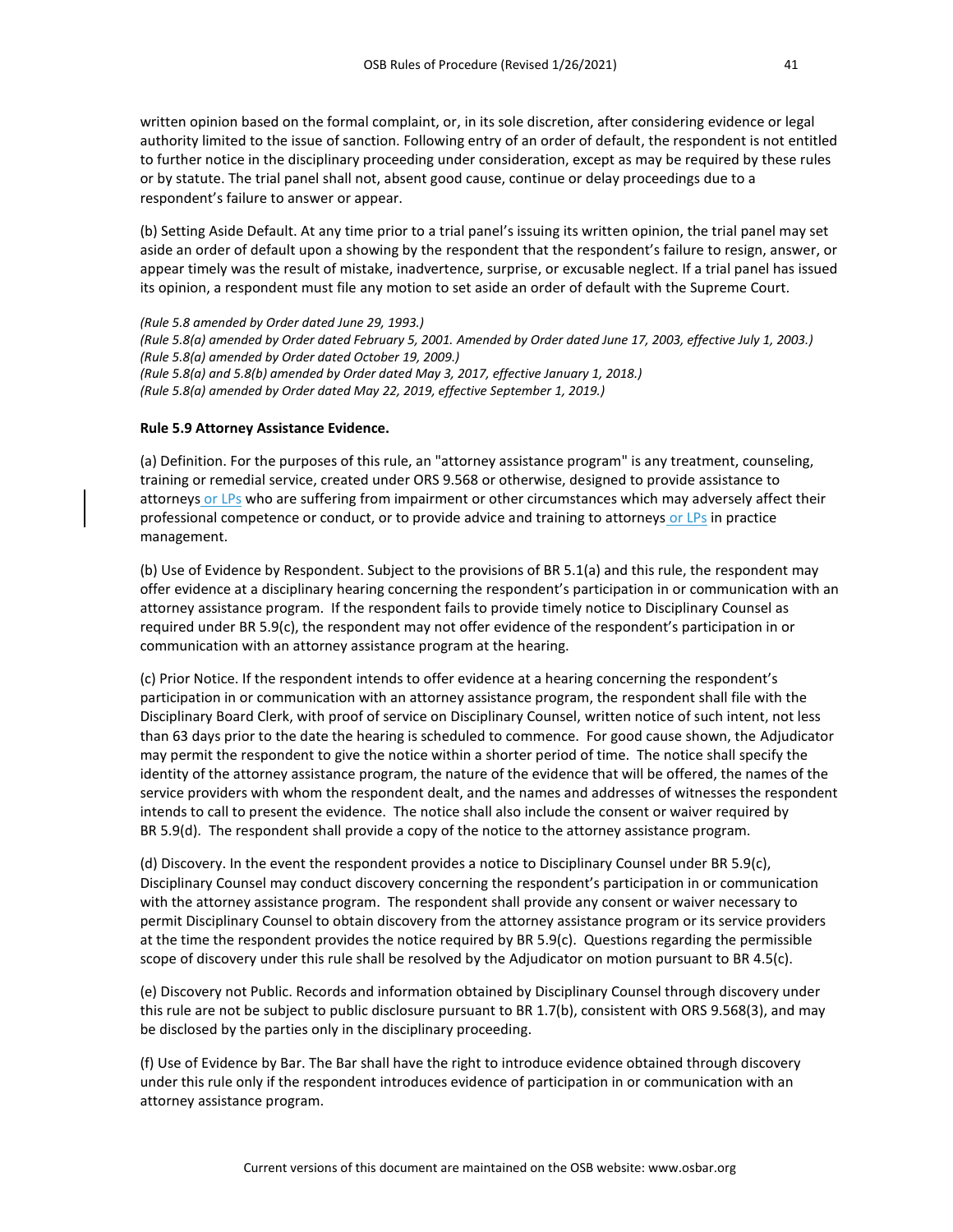(g) Enforcement. The Adjudicator may issue a protective order and impose sanctions to enforce this rule pursuant to BR 4.5(d) and (e).

*(Rule 5.9 added by Order dated November 30, 1999.) (Rule 5.9(a) amended by Order dated February 5, 2001.) (Rule 5.9(c) amended by Order dated June 17, 200, effective July 1, 2003.) (Rule 5.9(b), 5.9(c), 5.9(d), 5.9(e), 5.9(f), and 5.9(g) amended by Order dated May 3, 2017, effective January 1, 2018.)*

# Title 6 — Sanctions And Other Remedies

#### **Rule 6.1 Sanctions.**

(a) Disciplinary Proceedings. The dispositions or sanctions in disciplinary proceedings or matters brought pursuant to BR 3.4 or 3.5 are

- (1) dismissal of any charge or all charges;
- (2) public reprimand;
- (3) suspension for periods from 30 days to five years;

(4) a suspension for any period designated in BR 6.1(a)(3) which may be stayed in whole or in part on the condition that designated probationary terms are met; or

(5) disbarment.

In conjunction with a disposition or sanction referred to in this rule, a respondent may be required to make restitution of some or all of the money, property, or fees received by the respondent in the representation of a client, or reimbursement to the Client Security Fund.

(b) Contested Reinstatement Proceedings. In contested reinstatement cases a determination shall be made whether the applicant shall be

- (1) denied reinstatement;
- (2) reinstated conditionally, subject to probationary terms; or
- (3) reinstated unconditionally.

(c) Time Period Before Application and Reapplication. The Supreme Court may require an applicant whose admission or reinstatement has been denied to wait a period of time designated by the court before reapplying for admission or reinstatement.

(d) Effect of Disbarment. An attorney disbarred as a result of a disciplinary proceeding commenced by formal complaint before January 1, 1996, may not apply for reinstatement until five years have elapsed from the effective date of his or her disbarment. An attorney or LP disbarred as a result of a disciplinary proceeding commenced by formal complaint after December 31, 1995, shall never be eligible to apply and shall not be considered for admission under ORS 9.220 or reinstatement under Title 8 of these rules.

*(Rule 6.1(a) amended by Order dated May 31, 1984, effective July 1, 1984. Rule 6.1(d) amended by Order dated November 29, 1985, effective December 1, 1985. Rule 6.1(a) amended by Order dated December 14, 1995. Rule 6.1(d) amended by Order dated December 14, 1995. Rule 6.1(e) added by Order dated December 14, 1995. Rule 6.1(a) amended by Order dated June 5, 1997, effective July 1, 1997.)*

*(Rule 6.1(a) amended by Order dated February 5, 2001.)*

*(Rule 6.1(a)(iii) – 6.1(a)(v) and 6.1(b) – 6.1(d) amended by Order dated October 19, 2009.)*

*(Former Rule 6.1(a)(i), 6.1(a)(ii), 6.1(a)(iii), 6.1(a)(iv), 6.1(a)(v), 6.1(b)(i), 6.1(b)(ii), and 6.1(b)(iii) redesignated Rule 6.1(a)(1), 6.1(a)(2), 6.1(a)(3), 6.1(a)(4), 6.1(a)(5), 6.1(b)(1), 6.1(b)(2), and 6.1(b)(3); Rule 6.1(a), 6.1(a)(4), 6.1(c), and 6.1(d) amended by Order dated May 3, 2017, effective January 1, 2018.)*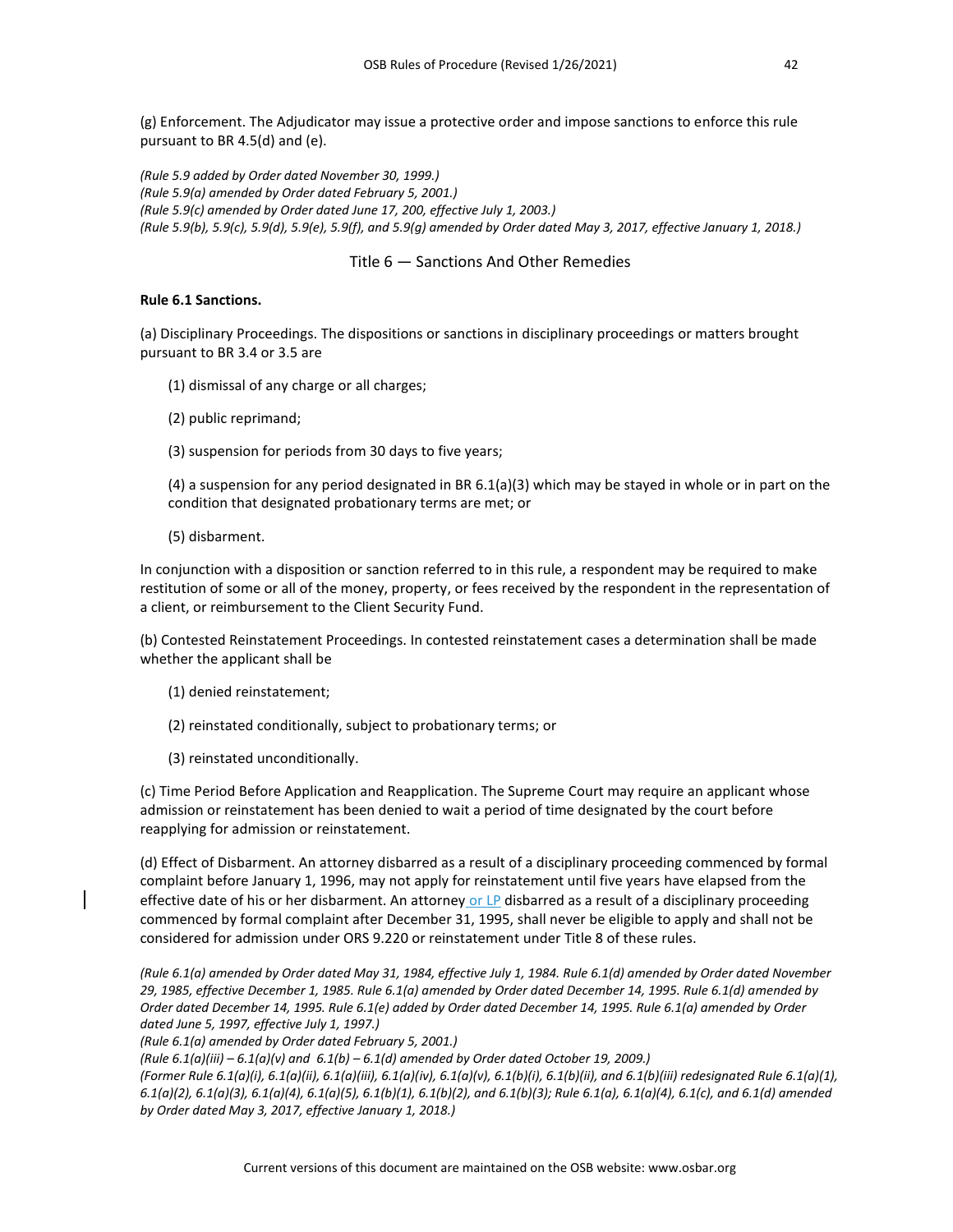#### **Rule 6.2 Probation.**

(a) Authority in Disciplinary Proceedings. Upon determining that a respondent should be suspended, the trial panel may decide to stay execution of the suspension, in whole or in part, and place the respondent on probation for a period no longer than three years. The imposition of a probationary term shall not affect the criteria established by statute and these rules for Supreme Court review of trial panel decisions. Probation, if ordered, may be under such conditions as the trial panel or the court considers appropriate. Such conditions may include, but are not limited to, requiring alcohol or drug treatment; requiring medical care; requiring psychological or psychiatric care; requiring professional office practice or management counseling; and requiring periodic audits or reports. In any case where an attorney or LP is placed on probation pursuant to this rule, the Adjudicator or the court may appoint a suitable person or persons to supervise the probation. Cooperation with any person so-appointed shall be a condition of the probation.

(b) Authority in Contested Reinstatement Proceedings. Upon determining that an applicant should be readmitted to membership in the Oregon State Bar, the trial panel may decide to place the applicant on probation for a period no longer than three years. The probationary terms may include, but are not limited to, those provided in BR 6.2(a). The court may adopt, in whole or in part, the trial panel's decision regarding probation and enter an appropriate order upon a review -of the proceeding. The court may appoint a suitable person or persons to supervise the probation. Cooperation with any person so appointed shall be a condition of the probation. An attorney or LP placed on probation pursuant to this rule may have his or her probation revoked for a violation of any probationary term by petition of Disciplinary Counsel in accordance with the procedures set forth in BR 6.2(d). An attorney or LP whose probation is revoked shall be suspended from the practice of law until further order of the court.

(c) Disciplinary Board. In all cases where the trial panel determines that the respondent should be suspended and the determination is not reviewed by the court, thereby resulting in such determination becoming final, the decision that the respondent be placed on probation under the conditions specified in the trial panel's opinion shall be deemed adopted and made a part of the determination.

(d) Revocation Petition; Service; Trial Panel; Setting Hearing. Disciplinary Counsel may petition the Adjudicator or the court, as the case may be, to revoke the probation of any attorney or  $LP$  for violation of any probationary term imposed by a trial panel or the court, serving the attorney or LP with a copy of the petition pursuant to BR 1.8. The Adjudicator or the court, as the case may be, may order the attorney or LP to appear and show cause why probation should not be revoked and the original sanction imposed; the court also may refer the matter to the Disciplinary Board for hearing. When revocation of a trial panel probation is sought or the court has referred the matter to the Disciplinary Board for hearing, the Adjudicator shall appoint trial panel members pursuant to BR 2.4(e)(7) to serve with the Adjudicator on a trial panel that will conduct the show cause hearing and, where applicable, report back to the court. The Disciplinary Board Clerk shall notify the attorney or LP and Disciplinary Counsel in writing of the members to serve on the trial panel. BR 2.4(g) applies. After any timely filed challenges have been ruled upon and any substitute members have been appointed, the Adjudicator shall promptly enter an order that the attorney or LP appear and show cause why probation should not be revoked and the original sanction imposed, and that establishes the date, place, and time of the show cause hearing, which must be held not less than 21 days later. The Disciplinary Board Clerk shall send the parties a copy of the show cause order. At the hearing, Disciplinary Counsel has the burden of proving by clear and convincing evidence that the attorney or LP has violated a material term of probation. If the attorney or LP, after being served with a copy of the petition and sent a copy of the show cause order, fails to appear at the hearing, the trial panel shall deem the allegations in the petition to be true and proceed to issue its written opinion based on the petition. If the revocation matter is within the jurisdiction of the Disciplinary Board, the trial panel's decision shall be filed with the Disciplinary Board Clerk, and the Disciplinary Board Clerk shall send copies to the parties. If the revocation matter is within the court's jurisdiction, the trial panel appointed to conduct the show cause hearing shall report back to the court, and the court shall thereafter rule on the petition. A petition for revocation of an attorney's or LP's probation shall not preclude the Bar from filing independent disciplinary charges based on the same conduct as alleged in the petition.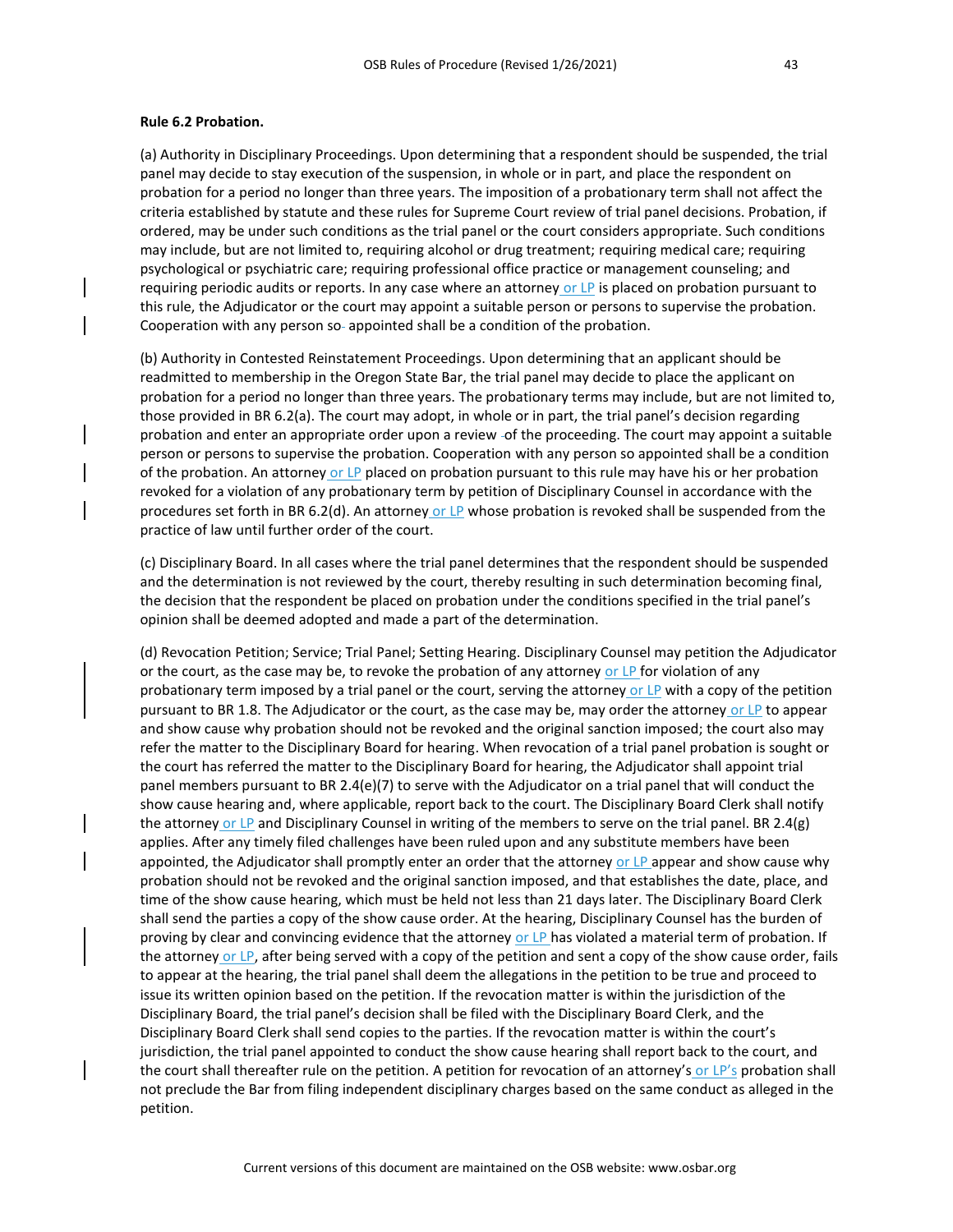(e) Application of Other Rules. Except as specifically provided herein, Title 4 and Title 5 of the Rules of Procedure do not apply to proceedings brought pursuant to BR 6.2(d).

#### *(Rule 6.2(b) amended by Order dated July 22, 1991.)*

*(Rule 6.2(d) amended by Order dated February 5, 2001. Amended by Order dated June 17, 2003, effective July 1, 2003.) (Rule 6.2(a), 6.2(b), 6.2(c), and 6.2(d) amended and Rule 6.2(e) added by Order dated May 3, 2017, effective January 1, 2018.)*

#### **Rule 6.3 Duties Upon Disbarment Or Suspension.**

(a) Attorney or LP to Discontinue Practice. A disbarred or suspended attorney or LP shall not practice law after the effective date of disbarment or suspension. This rule shall not preclude a disbarred or suspended attorney or LP from providing information on the facts of a case and its status to a succeeding attorney or LP, and such information shall be provided on request.

(b) Responsibilities. It shall be the duty of a disbarred or suspended attorney or LP to immediately take all reasonable steps to avoid foreseeable prejudice to any client and to comply with all applicable laws and disciplinary rules.

(c) Notice; Return of Client Property. When, as a result of the disbarment or suspension, any active client matter will be left for which no other active member of the Bar, with the consent of the client, has agreed to resume responsibility, the disbarred or suspended attorney or LP shall give written notice of the cessation of practice to the affected clients, opposing parties, courts, agencies, and any other person or entity having reason to be informed of the cessation of practice. Such notice shall be given no later than 14 days after the effective date of the disbarment or suspension. In the case of a disbarment or a suspension of more than 60 days, client property pertaining to any active client matter shall be delivered to the client or an active member of the Bar designated by the client as substitute counsel.

(d) Contempt. Disciplinary Counsel may petition the Supreme Court to hold a disbarred or suspended attorney or LP in contempt for failing to comply with the provisions of BR 6.3(a), (b), or (c). The court may order the attorney or LP to appear and show cause, if any, why the attorney or LP should not be held in contempt of court and sanctioned accordingly.

*(Rule 6.3 amended by Order dated March 13, 1989, effective April 1, 1989.) (Former Rule 6.3(c) redesignated as Rule 6.3(d); Rule 6.3(c) added; and Rule 6.3(d) amended by Order dated May 3, 2017, effective January 1, 2018.)*

# **Rule 6.4 Ethics School.**

(a) An attorney or LP sanctioned under BR 6.1(a)(2), (a)(3) or (a)(i4) shall successfully complete a one-day course of study developed and offered by the Bar on the subjects of legal ethics, professional responsibility and law office management. Successful completion requires that the attorney or LP attend in person the course offered by the Bar and pay the attendance fee established by the Bar.

(b) An attorney or LP reprimanded under BR 6.1(a)(2) who does not successfully complete the course of study when the course is next offered by the Bar following the effective date of the reprimand may be suspended from the practice of law upon order of the Adjudicator, until the attorney or LP successfully completes the course.

(c) An attorney or LP suspended under BR 6.1(a)(iii) or (a)(iv) shall not be reinstated until the attorney or LP successfully completes the course of study, unless the course is not offered before the attorney's or LP's term of suspension expires, in which case the attorney or LP may be reinstated if otherwise eligible under applicable provisions of Title 8 of these Rules until the course is next offered by the Bar. If the attorney or LP does not successfully complete the course when it is next offered, the attorney or LP may be suspended from the practice of law upon order of the Adjudicator, until the attorney or LP successfully completes the course.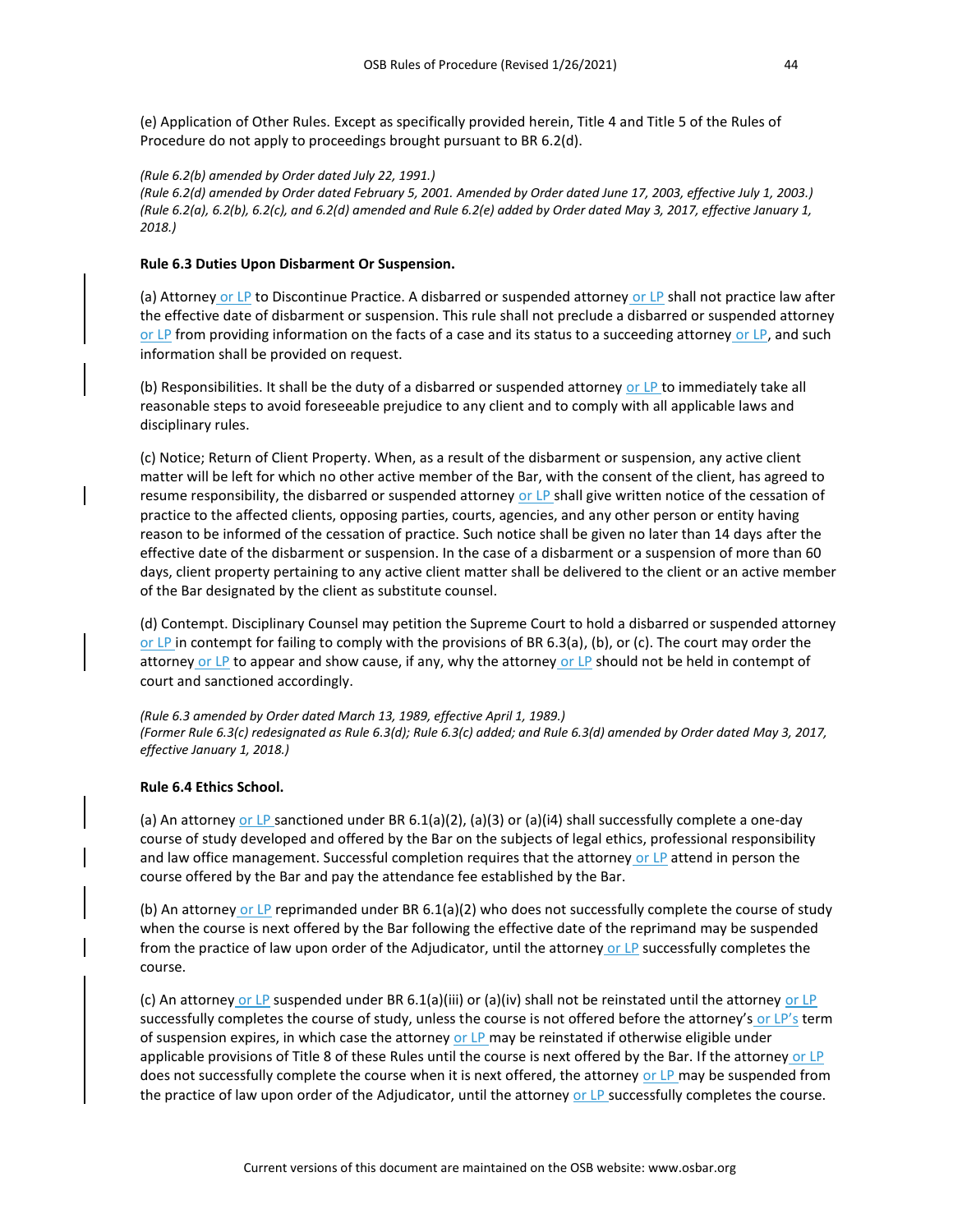(d) Notwithstanding the provisions of BR 6.4(b) and (c), an extension of time in which to complete the ethics school requirement may be granted by the Bar or the Adjudicator, as the case may be, for good cause shown.

*(Rule 6.4 added by Order dated December 10, 2010, effective June 1, 2011.) (Rule 6.4(a), 6.4(b), 6.4(c), and 6.4(d) amended by Order dated May 3, 2017, effective January 1, 2018.)*

Title 7 — Suspension for Failure to Respond in a Disciplinary Investigation

#### **Rule 7.1 Suspension for Failure to Respond to a Subpoena.**

(a) Petition for Suspension. When an attorney or LP fails without good cause to timely respond to a request from Disciplinary Counsel for information or records, or fails to respond to a subpoena issued pursuant to BR 2.2(b)(2), Disciplinary Counsel may petition the Disciplinary Board for an order immediately suspending the attorney or LP until such time as the attorney or LP responds to the request or complies with the subpoena. A petition under this rule shall allege that the attorney or LP has not responded to requests for information or records or has not complied with a subpoena, and has not asserted a good-faith objection to responding or complying. The petition shall be supported by a declaration setting forth the efforts undertaken by Disciplinary Counsel to obtain the attorney's or LP's response or compliance.

(b) Procedure. Disciplinary Counsel shall file a petition under this rule with the Disciplinary Board Clerk. The Adjudicator shall have the authority to act on the matter for the Disciplinary Board. A copy of the petition and declaration shall be served on the attorney or LP as set forth in BR 1.8(a).

(c) Response. Within 7 business days after service of the petition, the attorney or LP may file a response with the Disciplinary Board Clerk, setting forth facts showing that the attorney or LP has responded to the requests or complied with the subpoena, or the reasons why the attorney or LP has not responded or complied. The attorney or LP shall serve a copy of the response upon Disciplinary Counsel pursuant to BR 1.8(b). Disciplinary Counsel may file a reply to any response with the Disciplinary Board Clerk within 2 business days after being served with a copy of the attorney's or  $LP'$ s response and shall serve a copy of the reply on the attorney or  $LP$ .

(d) Review by the Disciplinary Board. Upon review, the Adjudicator shall issue an order that either denies the petition or immediately suspends the attorney or LP from the practice of law for an indefinite period. The Adjudicator shall file the order with the Disciplinary Board Clerk, who shall promptly send copies to Disciplinary Counsel and the attorney or LP.

(e) Duties upon Suspension. An attorney or LP suspended from practice under this rule shall comply with the requirements of BR 6.3(a) and (b).

(f) Independent Charges. Suspension of an attorney or LP under this rule is not discipline. Suspension or reinstatement under this rule shall not prevent the SPRB from directing Disciplinary Counsel to file a formal complaint against an attorney or LP alleging a violation of RPC 8.1(a)(2), arising from the failure to respond or comply as alleged in the petition for suspension filed under this rule.

(g) Reinstatement. Subject to BR 8.1(a)(8) and BR 8.2(a)(5), any attorney or LP who has been a member of the Bar or licensed as an LP but suspended under BR 7.1 solely for failure to respond to requests for information or records or to respond to a subpoena shall be reinstated by the Chief Executive Officer to the membership status from which the person was suspended upon the filing of a Compliance Declaration with Disciplinary Counsel as set forth in BR 13.10.

*(Rule 7.1 amended by Order dated November 1, 1984, effective December 1, 1984. Amended by Order dated September 24, 1987, effective October 1, 1987. Rule 7.1 amended by Order dated October 1, 1990. Title 7 amended by Order dated July 22, 1991.)*

*(Rule 7.1 deleted by Order dated October 19, 2009.)*

*(Rule 7.1 added by Order dated August 12, 2013, effective November 1, 2013.)*

*(Rule 7.1(a), 7.1(b), 7.1(c), 7.1(d), 7.1(f), and 7.1(g) amended by Order dated May 3, 2017, effective January 1, 2018.) (Rule 7.1(a) and 7.1(g) amended by Order dated May 22, 2019, effective September 1, 2019.)*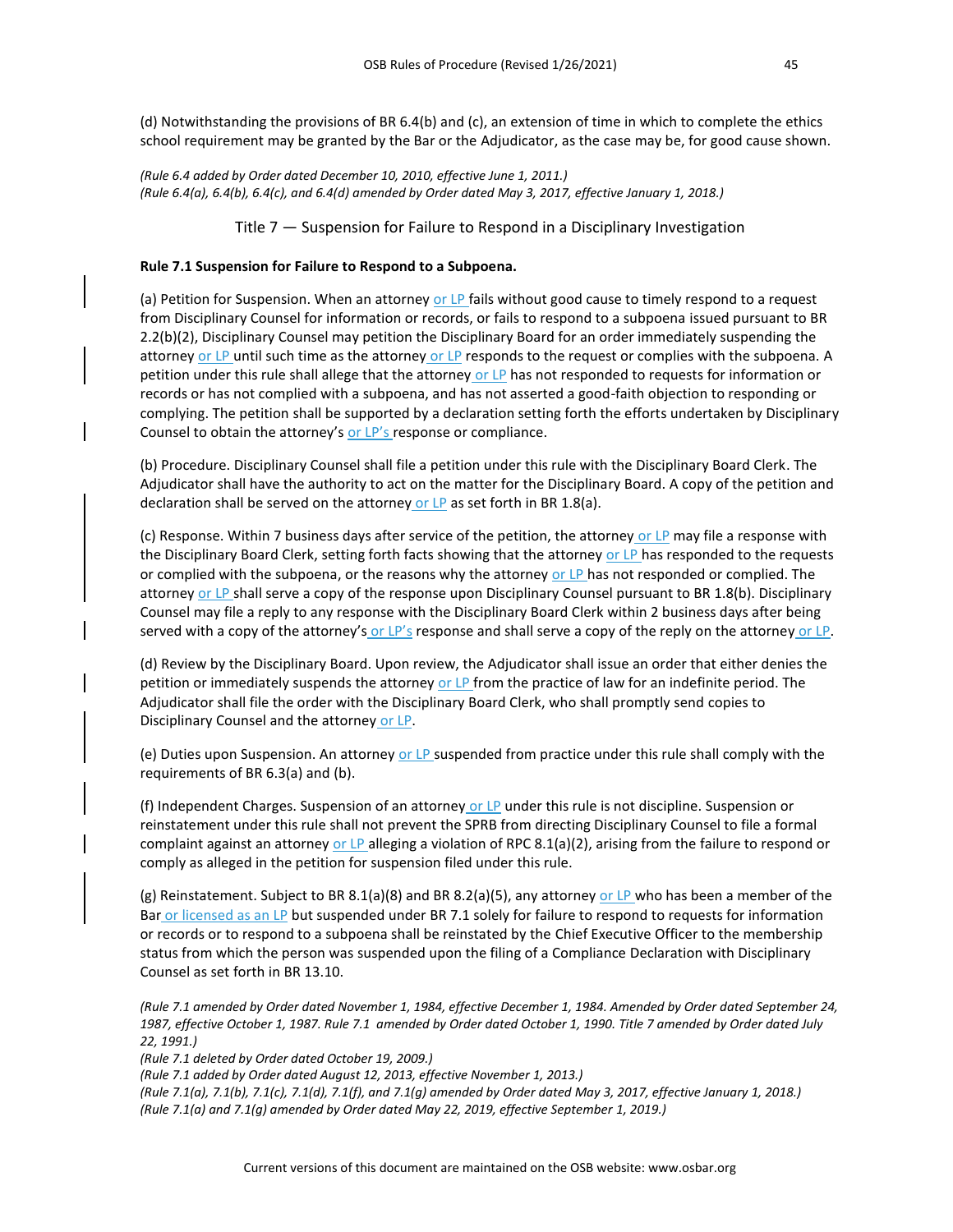#### Title 8 — Reinstatement

#### **Rule 8.1 Reinstatement — Formal Application Required.**

(a) Applicants. Any person who has been a member of the Bar, but who has

(1) resigned under Form A of these rules prior to December 1, 2019, more than five years prior to the date of application for reinstatement and who has not been a member of the Bar during such period; or

(2) resigned under Form B of these rules prior to January 1, 1996; or

(3) been disbarred as a result of a disciplinary proceeding commenced by formal complaint before January 1, 1996; or

(4) been suspended for misconduct for a period of more than 6 months; or

(5) been suspended for misconduct for a period of 6 months or less but has remained in a suspended status for a period of more than 6 months prior to the date of application for reinstatement; or

(6) been enrolled voluntarily as an inactive or retired member for more than 5 years; or

(7) been involuntarily transferred to an inactive membership status; or

(8) been suspended for any reason and has remained in that status more than 5 years; or

(9) been in any status other than active, including active pro bono, inactive, resigned, retired, administratively suspended, suspended, or disbarred, for a combined total of more than 5 years prior to the date of application for reinstatement;

and who desires to be reinstated as an active member or to resume the practice of law in Oregon shall be reinstated as an active member of the Bar only upon formal application and compliance with the Rules of Procedure in effect at the time of such application. Applicants for reinstatement under this rule must file a completed application with the Bar on a form prepared by the Bar for that purpose. The applicant shall attest that the applicant did not engage in the practice of law except where authorized to do so during the period of the applicant's inactive or retired status, suspension, disbarment, or resignation. A reinstatement to inactive status is not allowed under this rule. An applicant who has been suspended for a period exceeding 6 months may not apply for reinstatement any earlier than 3 months before the earliest possible expiration of the period specified in the opinion or order imposing suspension.

(b) Required Showing; Effect of Noncooperation.

(1) Each applicant under this rule must show that the applicant has good moral character and general fitness to practice law; that the applicant has reformed since engaging in earlier misconduct, if any; and that the resumption of the practice of law in Oregon by the applicant will not be detrimental to the administration of justice or the public interest. Reformation may be established by evidence, such as: (i) character evidence from people who know and have had the opportunity to observe the applicant; (ii) evidence of the applicant's participation in activities for the public good; (iii) evidence of the applicant's forthrightness in acknowledging earlier wrongdoing; (iv) evidence of the applicant's adequate resolution of any previous substance abuse problem; and (v) evidence of the applicant's willingness to pay restitution to those people harmed by the applicant's earlier conduct. In determining whether the evidence is sufficient to establish reformation, the Supreme Court must be satisfied that the applicant has reformed in light of the earlier misconduct.

(2) Each applicant has a duty to cooperate and comply with requests from the Bar in its efforts to assess the applicant's good moral character and general fitness to practice law, including responding to a lawful demand for information; the execution of releases necessary to obtain information and records from third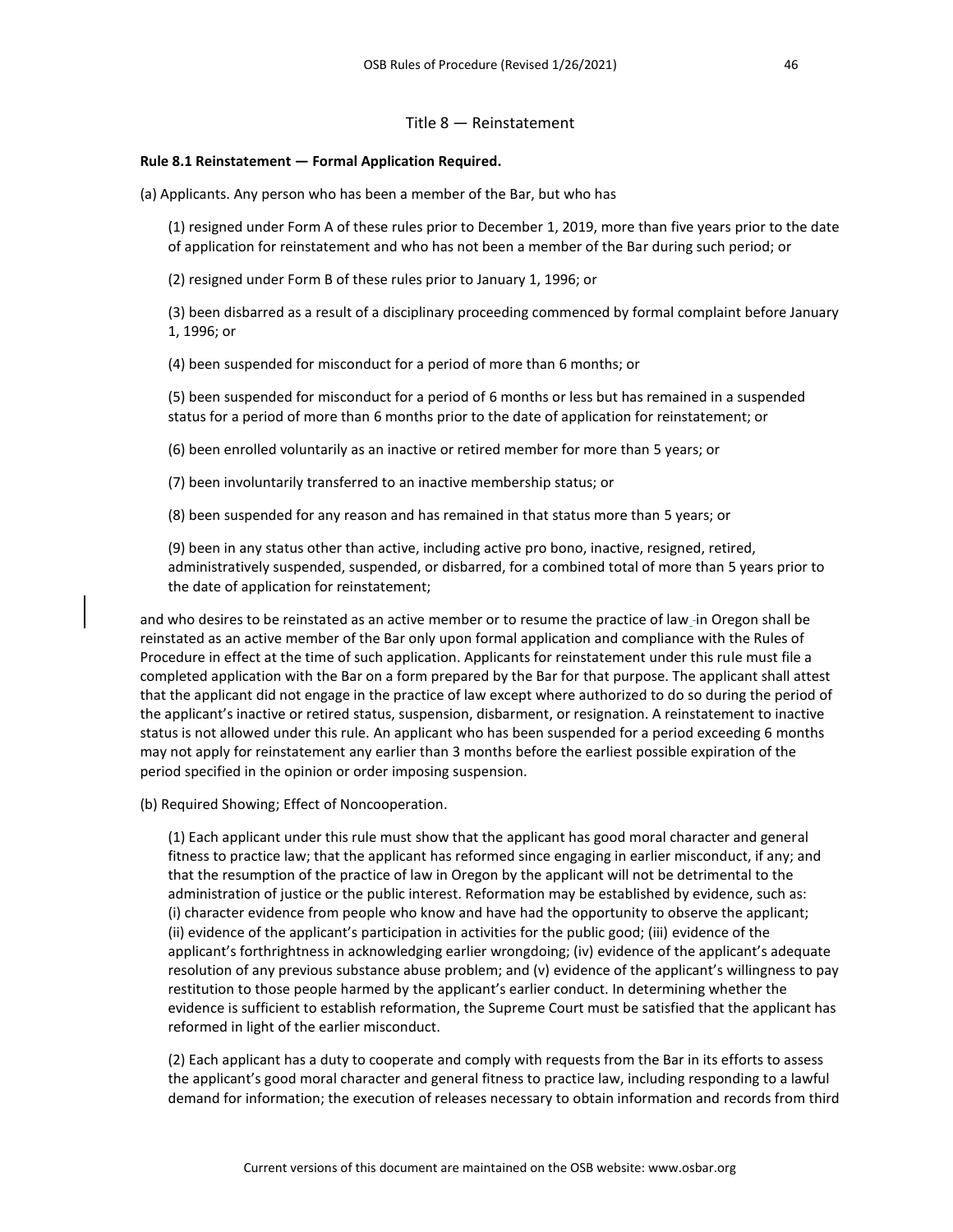parties whose records reasonably bear upon character and fitness; and reporting promptly any changes, additions or corrections to information provided in the application.

(3) The Chief Executive Officer may refer to the Board any applicant who, during the pendency of a reinstatement application, engages in conduct that would violate RPC 8.1(a) if done by an attorney or  $LP$ , with a recommendation that the Board determine that the applicant has not made the showing required by BR 8.1(b) and recommend to the Supreme Court that the application be denied. No applicant shall resume the practice of law in Oregon or active membership status unless all the requirements of this rule are met.

(c) Learning and Ability. In addition to the showing required in BR 8.1(b), each applicant under this rule who has remained in a suspended or resigned status for more than 3 years or has been enrolled voluntarily or involuntarily as an inactive or retired member for more than 5 years must show that the applicant has the requisite learning and ability to practice law in Oregon. The Bar may recommend and the Supreme Court may require as a condition precedent to reinstatement that the applicant take and pass the bar examination administered by the BBX, or successfully complete a prescribed course of continuing legal education. Factors to be considered in determining an applicant's learning and ability include, but are not limited to: the length of time since the applicant was an active member of the Bar; whether and when the applicant has practiced law in Oregon; whether the applicant practiced law in any jurisdiction during the period of the applicant's suspension, resignation, inactive, or retired status in Oregon; and whether the applicant has participated in continuing legal education activities during the period of suspension, inactive, or retired status in Oregon.

(d) Fees. In addition to the payments required in BR 8.6, an applicant under this rule shall pay an application fee of \$500 at the time the application for reinstatement is filed.

(e) Review by Chief Executive Officer; Referral of Application to Board. Notice of and requests for comment on applications filed under BR 8.1 shall be published on the Bar's website for a period of 30 days. If, after review of an application filed under BR 8.1 and any information gathered in the investigation of the application, the Chief Executive Officer determines that the applicant has made the showing required by BR 8.1(b), the Chief Executive Officer shall recommend to the Supreme Court, as provided in BR 8.7, that the application be granted, conditionally or unconditionally. If the Chief Executive Officer is unable to determine from a review of an application and any information gathered in the investigation of the application that the applicant has made the showing required by BR 8.1(b), the Chief Executive Officer shall refer the application to the Board for consideration, with notice to the applicant.

(f) Board Consideration of Application. If, after a referral from the Chief Executive Officer, the Board determines from its review of the application and any information gathered in the investigation of the application that the applicant has made the showing required by BR 8.1(b), the Board shall recommend to the Supreme Court, as provided in BR 8.7, that the application be granted, conditionally or unconditionally. If the Board determines that the applicant has not made the showing required by BR 8.1(b), the Board shall recommend to the court that the application be denied.

(g) If either the Chief Executive Officer or the Board recommend to the Supreme Court, under paragraph (e) or (f) of this rule, that the application be granted conditionally or unconditionally, then the court must determine whether the applicant has satisfied the burden of proof set out in BR 8.12. If the court determines that the applicant has not satisfied the burden of proof, the court may deny the application or it may remand to the Chief Executive Officer or the Board, or take any other action that it deems appropriate.

*(Rule 8.1(c) and (f) amended by Order dated May 31, 1984, effective July 1, 1984.) (Rule 8.1(c) amended by Order dated July 27, 1984 nun pro tunc May 31, 1984.) (Rule 8.1 amended by Order dated March 13, 1989, effective April 1, 1989, corrected June 1, 1989.) (Rule 8.1(a) and (c) amended by Order dated March 20, 1990, effective April 2, 1990.) (Rule 8.1(a), (c), and (d) amended by Order dated December 14, 1995.) (Rule 8.1(a) amended by Order dated February 5, 2001.) (Rule 8.1(d) amended by Order dated October 19, 2009.)*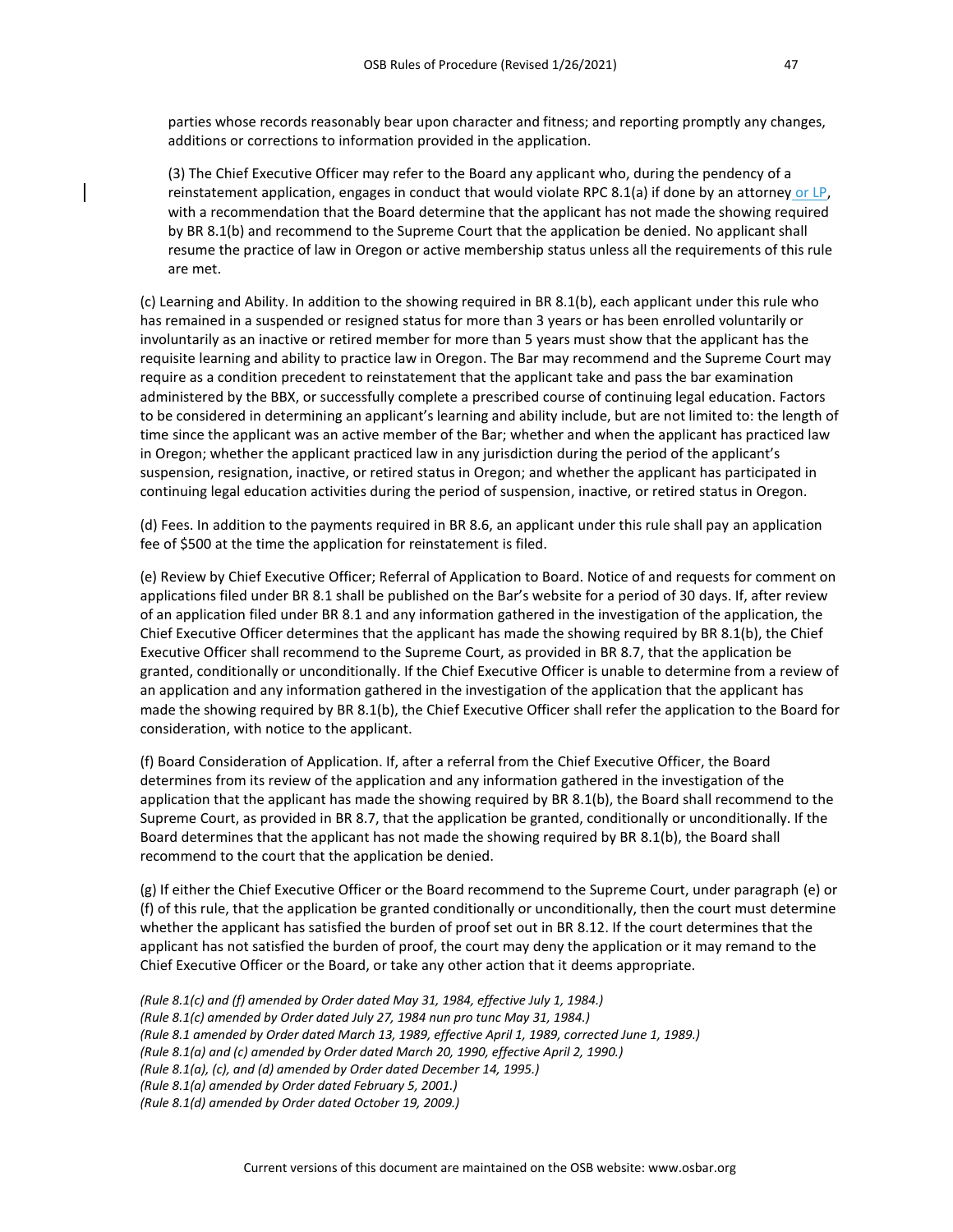*(Rule 8.1(c) amended and Rule 8.1(e) and (f) added by Order dated April 5, 2013.) (Rule 8.1(a)(i), 8.1(a)(ii), 8.1(a)(iii), 8.1(a)(iv), 8.1(a)(v), 8.1(a)(vi), 8.1(a)(vii), and 8.1(a)(viii) redesignated as Rule 8.1(a)(1), 8.1(a)(2), 8.1(a)(3), 8.1(a)(4), 8.1(a)(5), 8.1(a)(6), 8.1(a)(7), and 8.1(a)(8); Rule 8.1(a), 8.1(a)(4), 8.1(a)(5), 8.1(a)(6), 8.1(a)(7), 8.1(a)(8), 8.1(b), 8.1(c), 8.1(d), 8.1(e), and 8.1(f) amended by Order dated May 3, 2017, effective January 1, 2018.) (Rule 8.1(a)(1) amended by Order dated May 22, 2019, effective September 1, 2019.) (Rule 8.1(b) amended and redesignated BR 8.1(b)(1), 8.1(b)(2), and 8.1(b)(3) and Rule 8.1(g) added by Order dated October 27, 2019, effective December 1, 2019.) (Rule 8.1(a)(9) added by Order dated October 15, 2020, effective November 14, 2020.) (Rule 8.1(a) amended by Order dated December 8, 2020.)*

# **Rule 8.2 Reinstatement — Informal Application Required.**

(a) Applicants. Any person who has been a member of the Bar, but who has

(1) resigned under Form A of these rules prior to December 1, 2019, and 5 years or less prior to the date of application for reinstatement, and who has not been a member of the Bar during such period; or

(2) been enrolled voluntarily as an inactive or retired member for 5 years or less prior to the date of application for reinstatement; or

(3) been suspended for failure to pay the Professional Liability Fund assessment, Client Security Fund assessment, or membership fees or penalties and has remained in that status more than 6 months but not in excess of 5 years prior to the date of application for reinstatement; or

(4) been suspended for failure to file with the Bar a certificate disclosing lawyer trust accounts and has remained in that status more than 6 months but not in excess of 5 years prior to the date of application for reinstatement; or

(5) been suspended under BR 7.1 and has remained in that status more than 6 months but not in excess of 5 years prior to the date of application for reinstatement; or

(6) has been suspended solely for failure to pay the Professional Liability Fund assessment, Client Security Fund assessment, or membership fees or penalties and has remained in that status more than 6 months prior to the date of application for reinstatement and seeks reinstatement to inactive or retired status; or

(7) has been suspended solely for failure to file with the Bar a certificate disclosing lawyer trust accounts and has remained in that status more than 6 months prior to the date of application for reinstatement and seeks reinstatement to inactive or retired status; and

(8) has only been enrolled in any status other than active, including active pro bono, inactive, resigned, retired, administratively suspended, suspended, or disbarred, for a combined total of 5 years or less prior to the date of application for reinstatement;

may be reinstated by the Chief Executive Officer by filing an informal application for reinstatement with the Bar and compliance with the Rules of Procedure in effect at the time of such application. The informal application for reinstatement shall be on a form prepared by the Bar for such purpose. The applicant shall attest that the applicant did not engage in the practice of law except where authorized to do so during the period of the applicant's inactive or retired status, suspension, or resignation. No applicant shall resume the practice of law in Oregon, or active, inactive, or retired membership status, unless all the requirements of this rule are met.

(b) Required Showing. Each applicant under this rule must show that the applicant has good moral character and general fitness to practice law, and that the applicant's resumption of the practice of law in Oregon will not be detrimental to the administration of justice or the public interest. Each applicant has a duty to cooperate and comply with requests from the Bar in its efforts to assess the applicant's good moral character and general fitness to practice law, including responding to a lawful demand for information; the execution of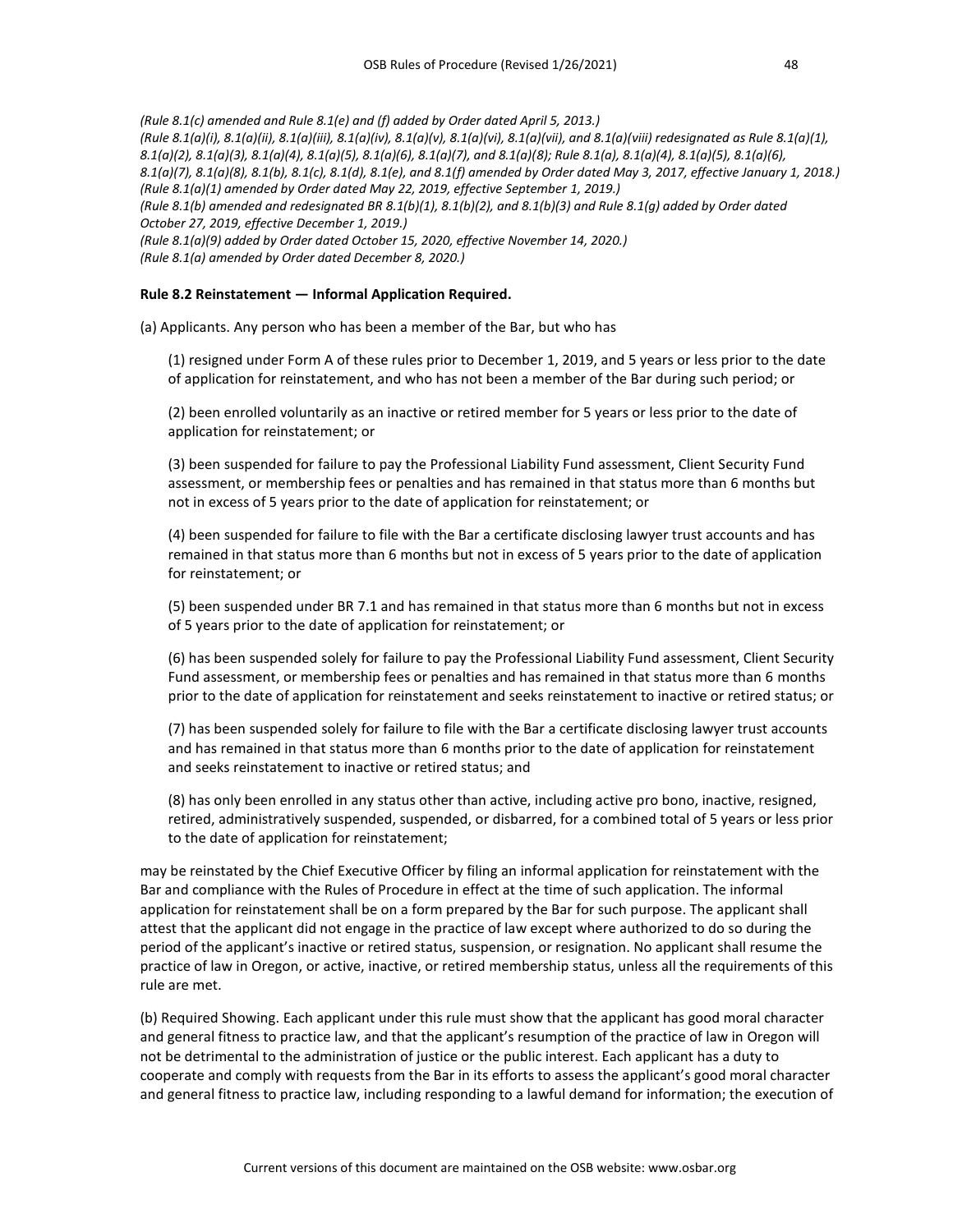releases necessary to obtain information and records from third parties whose records reasonably bear upon character and fitness; and reporting promptly any changes, additions or corrections to information provided in the application. The Chief Executive Officer may refer to the Board any applicant who, during the pendency of a reinstatement application, engages in conduct that would violate RPC 8.1(a) if done by an attorney, with a recommendation that the Board determine that the applicant has not made the showing required by BR 8.1(b) and recommend to the Supreme Court that the application be denied. No applicant shall resume the practice of law in Oregon or active membership status unless all the requirements of this rule are met.

(c) Fees. In addition to the payments required in BR 8.6, an applicant under this rule shall pay an application fee of \$250 at the time the application for reinstatement is filed.

(d) Exceptions. Any applicant otherwise qualified to file for reinstatement under this rule but who

(1) during the period of the member's suspension, resignation, active pro bono, inactive, or retired status has been convicted in any jurisdiction of an offense that is a misdemeanor involving moral turpitude or a felony under the laws of this state, or is punishable by death or imprisonment under the laws of the United States; or

(2) during the period of the member's suspension, resignation, active pro bono, inactive, or retired status, has been suspended for professional misconduct for more than six months or has been disbarred by any court other than the Supreme Court; or

(3) has engaged in conduct that raises issues of possible violation of the Bar Act, former Code of Professional Responsibility, or Rules of Professional Conduct;

shall be required to seek reinstatement under BR 8.1. Any applicant required to apply for reinstatement under BR 8.1 because of this rule shall pay all fees, assessments and penalties due and delinquent at the time of the applicant's resignation, suspension or transfer to inactive status, and an application fee of \$500 to the Bar at the time the application for reinstatement is filed, together with any payments due under BR 8.6.

(e) Referral of Application to Board. If the Chief Executive Officer is unable to determine from a review of an informal application and any information gathered in the investigation of the application that the applicant for reinstatement has made the showing required by BR 8.2(b), the Chief Executive Officer shall refer the application to the Board for consideration, with notice to the applicant.

(f) Board Consideration of Application. If, after a referral from the Chief Executive Officer, the Board determines from its review of the informal application and any information gathered in the investigation of the application that the applicant for reinstatement has made the showing required by BR 8.2(b), the Board shall reinstate the applicant. If the Board determines that the applicant has not made the showing required by BR 8.2(b), the Board shall deny the application for reinstatement. The Board also may determine that an application filed under BR 8.2 be granted conditionally. The Board shall file an adverse recommendation or a recommendation of conditional reinstatement with the Supreme Court under BR 8.7.

(g) Suspension of Application. If the Chief Executive Officer or the Board, as the case may be, determines that additional information is required from an applicant regarding conduct during the period of suspension, resignation, inactive, or retired status, the Chief Executive Officer or the Board, as the case may be, may require additional information concerning the applicant's conduct and defer consideration of the application for reinstatement until the required information is obtained.

*(Rule 8.2(b) amended by Order dated May 31, 1984, effective July 1, 1984.) (Rule 8.2 amended by Order dated March 13, 1989, effective April 1, 1989.) (Rule 8.2 (a) and (b) amended by Order dated March 20, 1990, effective April 2, 1990.) (Rule 8.2(a) amended by Order dated December 28, 1993.) (Rule 8.2(a) amended by Order dated December 14, 1995.) (Rule 8.2 amended by Order dated December 9, 2004, effective January 1, 2005.) (Rule 8.2(d)(iii) amended by Order dated April 26, 2007.)*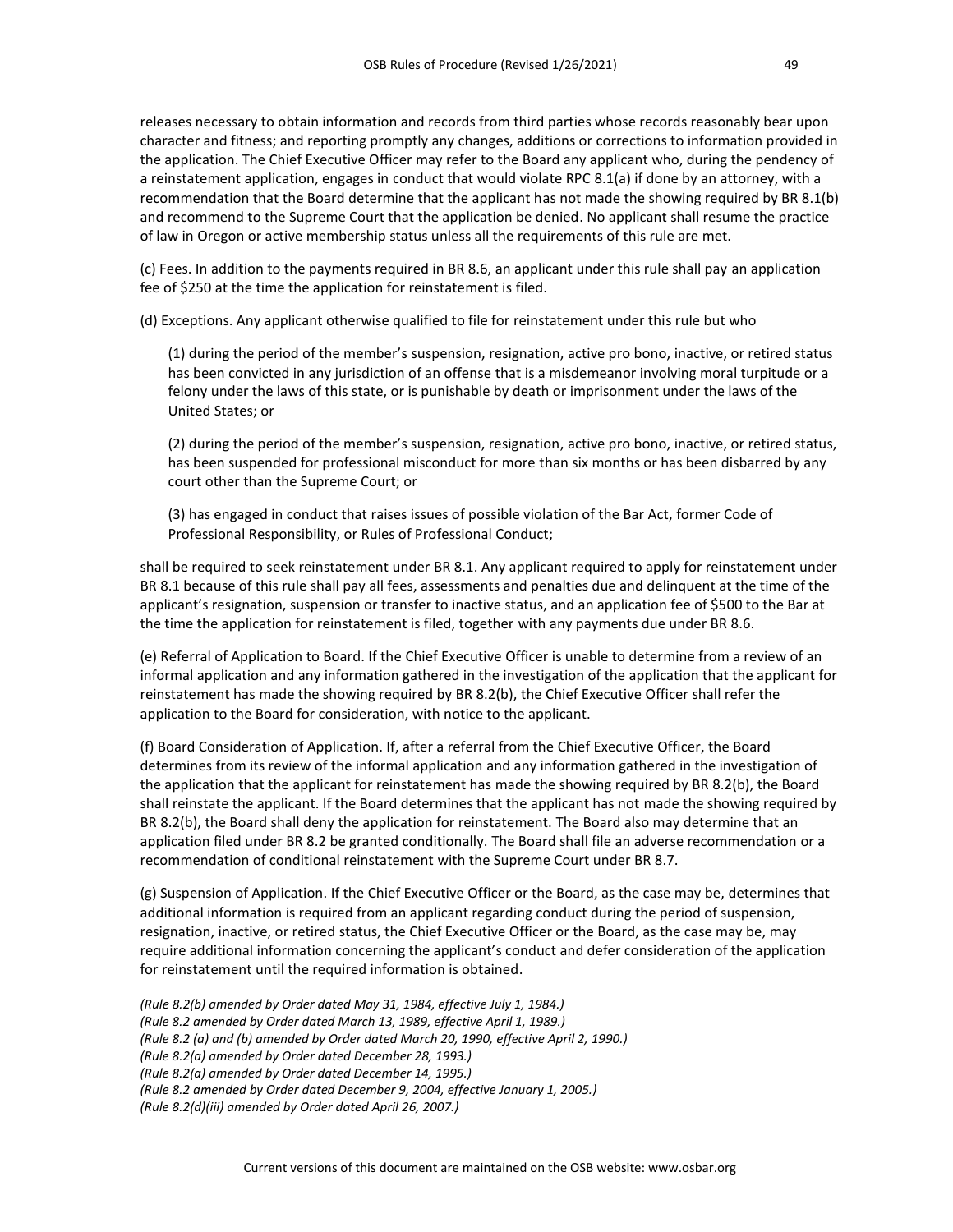*(Rule 8.2(c) and 8.2(d) amended by Order dated October 19, 2009.) (Rule 8.2(a)(iv) added by Order dated June 6, 2012.) (Rule 8.2(a)(v) added by Order dated August 12, 2013, effective November 1, 2013.) (Rule 8.2(a)(i), 8.2(a)(ii), 8.2(a)(iii), 8.2(a)(iv), 8.2(a)(v), 8.2(d)(i), 8.2(d)(ii), and 8.2(d)(iii) redesignated as Rule 8.2(a)(1), 8.2(a)(2), 8.2(a)(3), 8.2(a)(4), 8.2(a)(5), 8.2(d)(1), 8.2(d)(2), and 8.2(d)(3); Rule 8.2(a), 8.2(a)(1), 8.2(a)(2), 8.2(a)(3), 8.2(a)(4), 8.2(a)(5), 8.2(b), 8.2(c), 8.2(d)(1), 8.2(d)(2), 8.2(d)(3), 8.2(e), 8.2(f), and 8.2(g) amended by Order dated May 3, 2017, effective January 1, 2018.) (Rule 8.2(a), 8.2(a)(1), and 8.2(d)(1) amended and Rule 8.2(a)(6) and 8.2(a)(7) added by Order dated May 22, 2019, effective September 1, 2019.) (Rule 8.2(a)(8) added and Rule 8.2(d)(1) and 8.2(d)(2) amended by Order dated October 15, 2020, effective November 14, 2020.)*

*(Rule 8.2(g) amended by Order dated December 8, 2020.)*

# **Rule 8.3 Reinstatement — Compliance Affidavit.**

(a) Applicants. Subject to the provisions of BR 8.1(a)(5), any person who has been a member of the Bar but who has been suspended for misconduct for a period of six months or less shall be reinstated upon the filing of a Compliance Declaration with Disciplinary Counsel as set forth in BR 13.9, unless the court or Disciplinary Board in any suspension order or decision shall have directed otherwise.

(b) Fees. In addition to the payments required in BR 8.6, an applicant under this rule shall pay an application fee of \$250 at the time the application for reinstatement is filed.

*(Rule 8.3 established by Order dated March 13, 1989, effective April 1, 1989.) (Rule 8.3(a) amended by Order dated December 28, 1993.) (Rule 8.3(b) amended by Order dated October 19, 2009.) (Rule 8.3(a) and 8.3(b) amended by Order dated May 3, 2017, effective January 1, 2018.)*

#### **Rule 8.4 Reinstatement — Financial or Trust Account Certification Matters.**

(a) Applicants. Any person who has been a member of the Bar but suspended solely for failure to pay the Professional Liability Fund assessment, Client Security Fund assessment or annual membership fees or penalties, or suspended solely for failure to file a certificate disclosing lawyer trust accounts, may be reinstated by the Chief Executive Officer to the membership status from which the person was suspended within six months from the date of the applicant's suspension, upon:

(1) payment to the Bar of all applicable assessments, fees and penalties owed by the member to the Bar, and

(2) in the case of a suspension for failure to pay membership fees or penalties or the Client Security Fund assessment, payment of a reinstatement fee of \$100; or

(3) in the case of a suspension for failure to pay the Professional Liability Fund assessment, payment of a reinstatement fee of \$100; or

(4) in the case of suspensions for failure to pay both membership fees or penalties or the Client Security Fund assessment, and the Professional Liability Fund assessment, payment of a reinstatement fee of \$200; or

(5) in the case of suspension for failure to file a lawyer trust account certificate, filing such a certificate with the Bar and payment of a reinstatement fee of \$100.

An applicant under this rule must, in conjunction with the payment of all required sums, submit a written statement to the Chief Executive Officer indicating compliance with this rule before reinstatement will be authorized. The written statement shall be on a form prepared by the Bar for that purpose. The applicant shall attest such the applicant did not engage in the practice of law except where authorized to do so during the period of the applicant's suspension.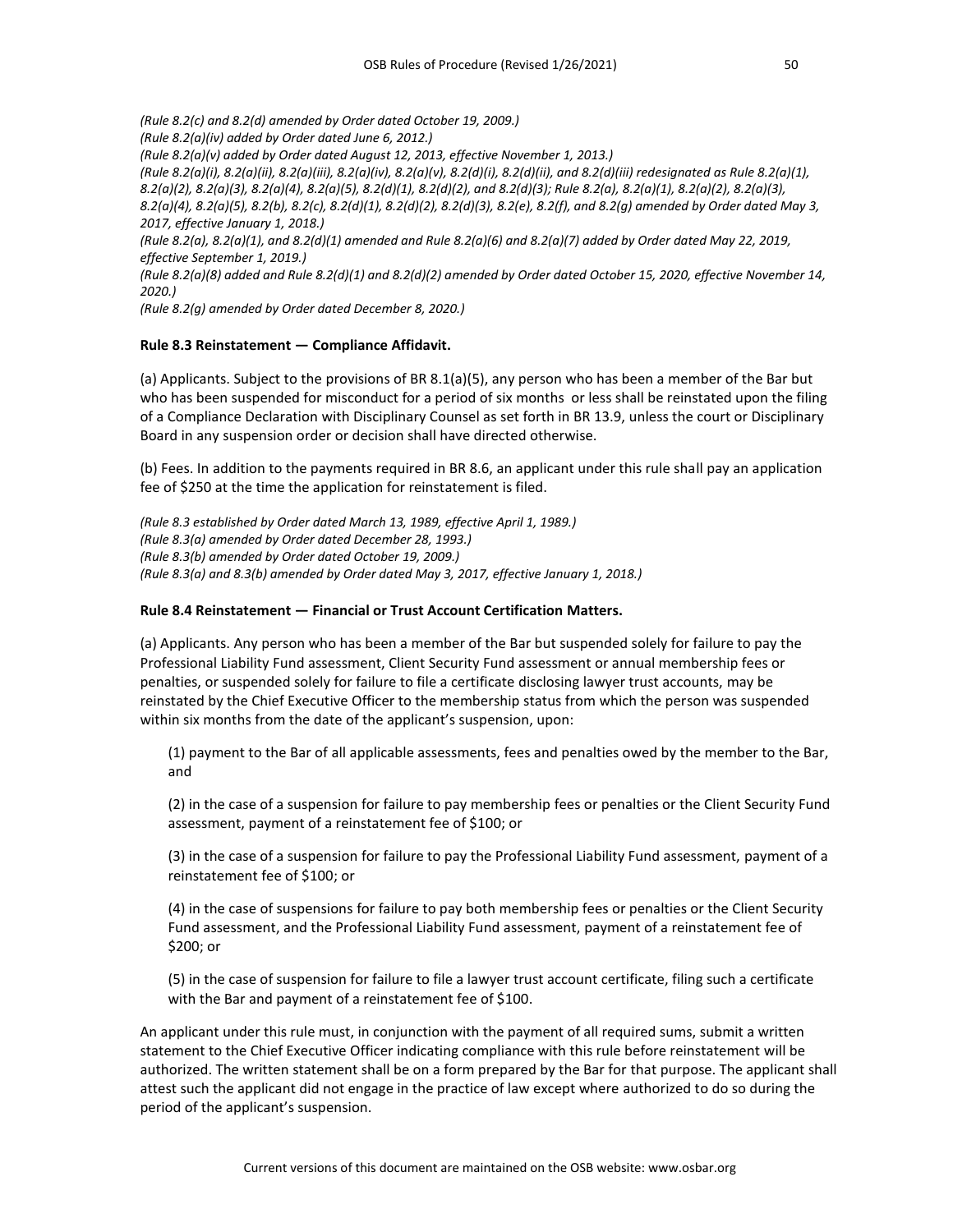(b) Exceptions. Any applicant otherwise qualified to file for reinstatement under this rule but who, during the period of the member's suspension, has been suspended for misconduct for more than six months or been disbarred by any court other than the Supreme Court, must seek reinstatement under BR 8.1. Any applicant required to apply for reinstatement under BR 8.1 pursuant to this rule shall pay all fees, assessments and penalties due and delinquent at the time of the applicant's suspension and an application fee of \$500 to the Bar at the time the application for reinstatement is filed, together with any payments due under BR 8.6.

*(Rule 8.4 (former BR 8.3) amended by Order dated March 13, 1989, effective April 1, 1989.) (Rule 8.4(a)(ii) – 8.4(a)(iv) and 8.4(b) amended by Order dated October 19, 2009.) (Rule 8.4(a) amended by Order dated June 6, 2012.) (Rule 8.4(a)(i), 8.4(a)(ii), 8.4(a)(iii), 8.4(a)(iv), and 8.4(a)(v) redesignated as Rule 8.4(a)(1), 8.4(a)(2), 8.4(a)(3), 8.4(a)(4), and 8.4(a)(5); Rule 8.4(a) and 8.4(b) amended by Order dated May 3, 2017, effective January 1, 2018.)*

# **Rule 8.5 Reinstatement — Noncompliance With Minimum Continuing Legal Education, New Lawyer Mentoring Program or Ethics School Requirements.**

(a) Applicants. Subject to the provisions of BR 8.1(a)(viii), any person who has been a member of the Bar but suspended solely for failure to comply with the requirements of the Minimum Continuing Legal Education Rules, the New Lawyer Mentoring Program, or the Ethics School established by BR 6.4 may seek reinstatement at any time subsequent to the date of the applicant's suspension by meeting the following conditions:

(1) Completing the requirements that led to the suspension;

(2) Filing a written statement with the Chief Executive Officer, on a form prepared by the Bar for that purpose, which indicates compliance with this rule and the applicable MCLE, NLMP or Ethics School Rule. The applicant shall attest that the applicant did not engage in the practice of law except where authorized to do so during the period of the applicant's suspension; and

(3) Submitting a reinstatement fee of \$100 at the time of filing the written statement.

(b) Referral to Supreme Court. Upon compliance with the requirements of this rule, the Chief Executive Officer shall submit a recommendation to the court with a copy to the applicant. No reinstatement is effective until approved by the court.

(c) Exception. Reinstatement under this rule shall have no effect upon any member's status under any other proceeding under these Rules of Procedure.

*(Rule 8.4 established by Order dated November 24, 1987, effective January 1, 1988.) (Rule 8.5 (former BR 8.4) amended by Order dated March 13, 1989, effective April 1, 1989.) (Rule 8.5(a) amended by Order dated December 14, 1995.) (Rule 8.5(a) amended by Order dated October 19, 2009.) (Rule 8.5(a) amended by Order dated June 6, 2012.) (Rule 8.5(a)(i), 8.5(a)(ii), and 8.5(a)(iii) redesignated as Rule 8.5(a)(1), 8.5(a)(2), and 8.5(3); Rule 8.5(a), 8.5(a)(2), 8.5(a)(3), and 8.5(b) amended by Order dated May 3, 2017, effective January 1, 2018.)*

# **Rule 8.6 Other Obligations Upon Application.**

(a) Financial Obligations. Each applicant under BR 8.1 through 8.5 shall pay to the Bar, at the time the application for reinstatement is filed, all past due assessments, fees, and penalties owed to the Bar for prior years, and the membership fee and Client Security Fund assessment for the year in which the application for reinstatement is filed, less any active or inactive membership fees or Client Security Fund assessment paid by the applicant previously for the year of application. Each applicant under BR  $8.1(a)(1)$  and BR  $8.1(a)(8)$ , shall also pay to the Bar, at the time of application, an amount equal to \$100 for each year the applicant remained suspended or resigned, and for which no membership fee has been paid. Each applicant under BR 8.2(a)(1), BR 8.2(a)(3), or (4) shall also pay to the Bar, at the time of application, an amount equal to \$100 for each year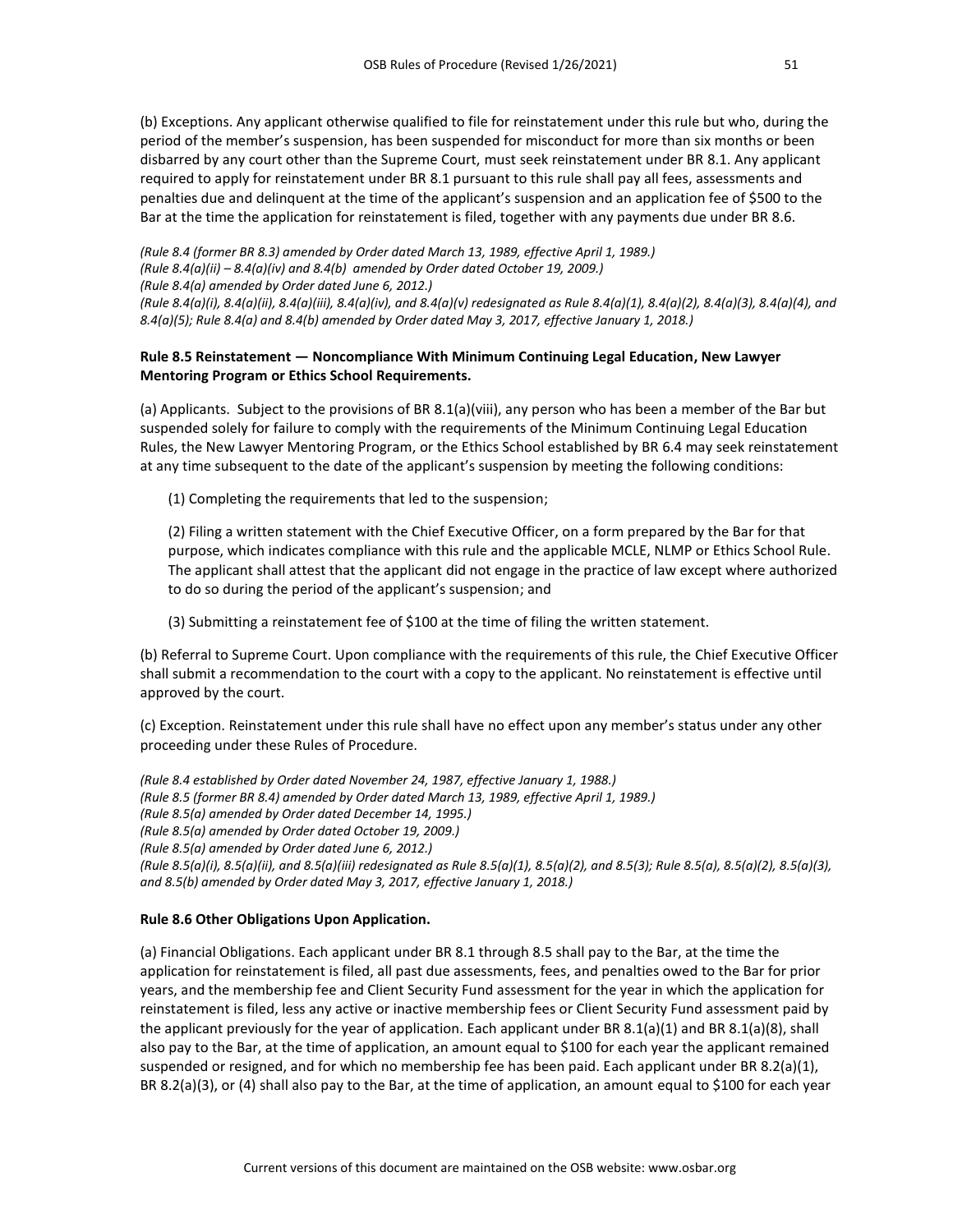the applicant remained suspended or resigned and for which no membership fee has been paid. Each applicant shall also pay, upon reinstatement, any applicable assessment to the Professional Liability Fund.

(b) Judgment for Costs; Client Security Fund Claim. Each applicant shall also pay to the Bar, at the time of application:

(1) any unpaid judgment for costs and disbursements assessed in a disciplinary or contested reinstatement proceeding; and

(2) an amount equal to any claim paid by the Client Security Fund due to the applicant's conduct, plus accrued interest thereon.

(c) Refunds. In the event an application for reinstatement is denied, the Bar shall refund to the applicant the membership fees and assessments paid for the year the application was filed, less the membership fees and assessments that applied during any temporary reinstatement under BR 8.7.

(d) Adjustments. In the event an application for reinstatement is filed in one year and not acted upon until the following year, the applicant shall pay to the Bar, prior to reinstatement, any increase in membership fees or assessments since the date of application. If a decrease in membership fees and assessments has occurred, the Bar shall refund the decrease to the applicant.

*(Rule 8.6(a) and (b) amended by Order dated December 14, 1995.) (Rule 8.6(a), (b) and (c) amended by Order dated February 5, 2001.) (Rule 8.6(a) amended by Order dated June 6, 2012.) (Rule 8.6(a) amended by Order dated August 10, 2015.) (Rule 8.6(b)(i) and 8.6(a)(ii) redesignated as Rule 8.6(b)(1) and 8.6(b)(2); Rule 8.6(a) amended by Order dated May 3, 2017, effective January 1, 2018.) (Rule 8.6(a) amended by Order dated May 22, 2019, effective September 1, 2019.)*

# **Rule 8.7 Board Investigation And Recommendation.**

(a) Investigation and Recommendation. On the filing of an application for reinstatement under BR 8.1 and BR 8.2 in which the applicant seeks reinstatement for reasons other than previously imposed discipline, Regulatory Counsel shall conduct such investigation as it deems proper and report to the Chief Executive Officer or the Board, as the case may be. For all applications filed pursuant to BR 8.1 or BR 8.2(d) in which applicants seek reinstatement as a result of imposed discipline or as otherwise provided in BR 8.2(d), Disciplinary Counsel shall conduct such investigations as it deems proper and report to the Chief Executive Officer or the Board, as necessary. For applications filed under BR 8.1, the Chief Executive Officer or the Board, as the case may be, shall recommend to the Supreme Court that the application be granted, conditionally or unconditionally, or denied, and shall mail a copy of its recommendation to the applicant. For applications denied by the Board or recommended for conditional reinstatement under BR 8.2(f), the Board shall file its recommendation with the court and mail a copy of the recommendation to the applicant.

(b) Temporary Reinstatements. Except as provided herein, upon making a determination that the applicant is of good moral character and generally fit to practice law, the Chief Executive Officer or the Board may temporarily reinstate an applicant pending receipt of all investigatory materials. A temporary reinstatement shall not exceed a period of four months unless authorized by the court. An applicant who seeks reinstatement following a suspension or disbarment for professional misconduct, or an involuntary transfer to inactive status, shall not be temporarily reinstated pursuant to this rule.

*(Rule 8.7 amended by Order dated December 28, 1993.) (Rule 8.7(a) amended by Order dated December 9, 2004, effective January 1, 2005.) (Rule 8.7(a) and (b) amended by Order dated April 5, 2013.) (Rule 8.7(a) and 8.7(b) amended by Order dated May 3, 2017, effective January 1, 2018.) (Rule 8.7(a) amended by Order dated December 8, 2020.)*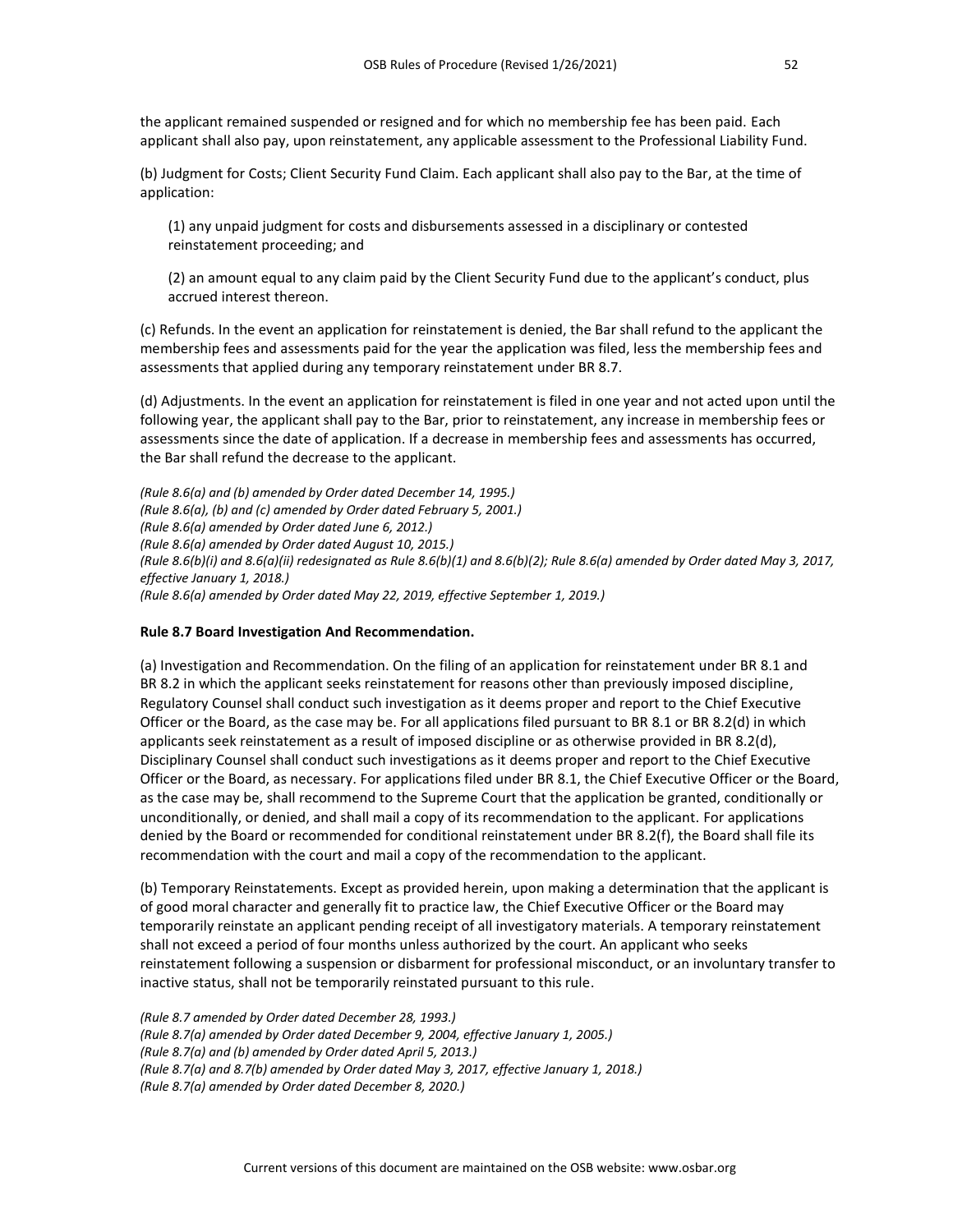#### **Rule 8.8 Petition To Review Adverse Recommendation.**

(a) Not later than 28 days after the Bar files an adverse recommendation regarding the applicant with the Supreme Court, an applicant who desires to contest the Bar's recommendation shall file with the State Court Administrator a petition stating in substance that the applicant desires to have the case reviewed by the court, serving a copy on Disciplinary Counsel. The State Court Administrator shall give written notice of such a referral to the Disciplinary Board Clerk, Disciplinary Counsel, and the applicant. The applicant's resignation, disbarment, suspension, inactive, or retired membership status shall remain in effect until the court's final disposition of the petition.

(b) If the court considers it appropriate, it may refer the petition to the Disciplinary Board to inquire into the applicant's moral character and general fitness to practice law. If the court determines that the applicant has not satisfied the burden of proof set out in BR 8.12, the court may deny the application or it may remand to the Board, or take any other action that it deems appropriate.

*(Rule 8.8 amended by Order dated June 17, 2003, effective July 1, 2003.) (Rule 8.8 amended by Order dated April 5, 2013.) (Rule 8.8 amended by Order dated May 3, 2017, effective January 1, 2018.) (Rule 8.8 amended and redesignated as Rule 8.8(a) and 8.8(b) by Order dated October 27, 2019, effective December 1, 2019.)*

# **Rule 8.9 Procedure On Referral By Supreme Court.**

On receipt of notice of a referral to the Disciplinary Board under BR 8.8, Disciplinary Counsel may appoint Bar Counsel to represent the Bar. Disciplinary Counsel or Bar Counsel shall prepare and file with the Disciplinary Board Clerk, with proof of service on the applicant, a statement of objections. The statement of objections shall be substantially in the form set forth in BR 13.5.

*(Rule 8.9 amended by Order dated February 5, 2001. Amended by Order dated June 17, 2003, effective July 1, 2003.) (Rule 8.9 amended by Order dated May 3, 2017, effective January 1, 2018.)*

# **Rule 8.10 Answer To Statement Of Objections.**

The applicant shall answer the statement of objections within 14 days after service of the statement and notice to answer upon the applicant. The answer shall be responsive to the objections filed. General denials are not allowed. The answer shall be substantially in the form set forth in BR 13.3 and shall be filed with the Disciplinary Board Clerk, with proof of service on Disciplinary Counsel. After the answer is filed or upon the expiration of the time allowed in the event the applicant fails to answer, the matter shall proceed to hearing.

*(Rule 8.10 amended by Order dated July 17, 2003, effective July 1, 2003.) (Rule 8.10 amended by Order dated May 3, 2017, effective January 1, 2018.)*

# **Rule 8.11 Hearing Procedure.**

Titles 4, 5, and 10 apply as far as practicable to reinstatement proceedings referred by the Supreme Court to the Disciplinary Board for hearing.

*(Rule 8.11 amended by Order dated May 3, 2017, effective January 1, 2018.)*

# **Rule 8.12 Burden Of Proof.**

An applicant has the burden of proving the elements of the applicable standard by clear and convincing evidence.

*(Rule 8.12 amended by Order dated May 3, 2017, effective January 1, 2018.) (Rule 8.12 amended by Order dated October 27, 2019, effective December 1, 2019.)*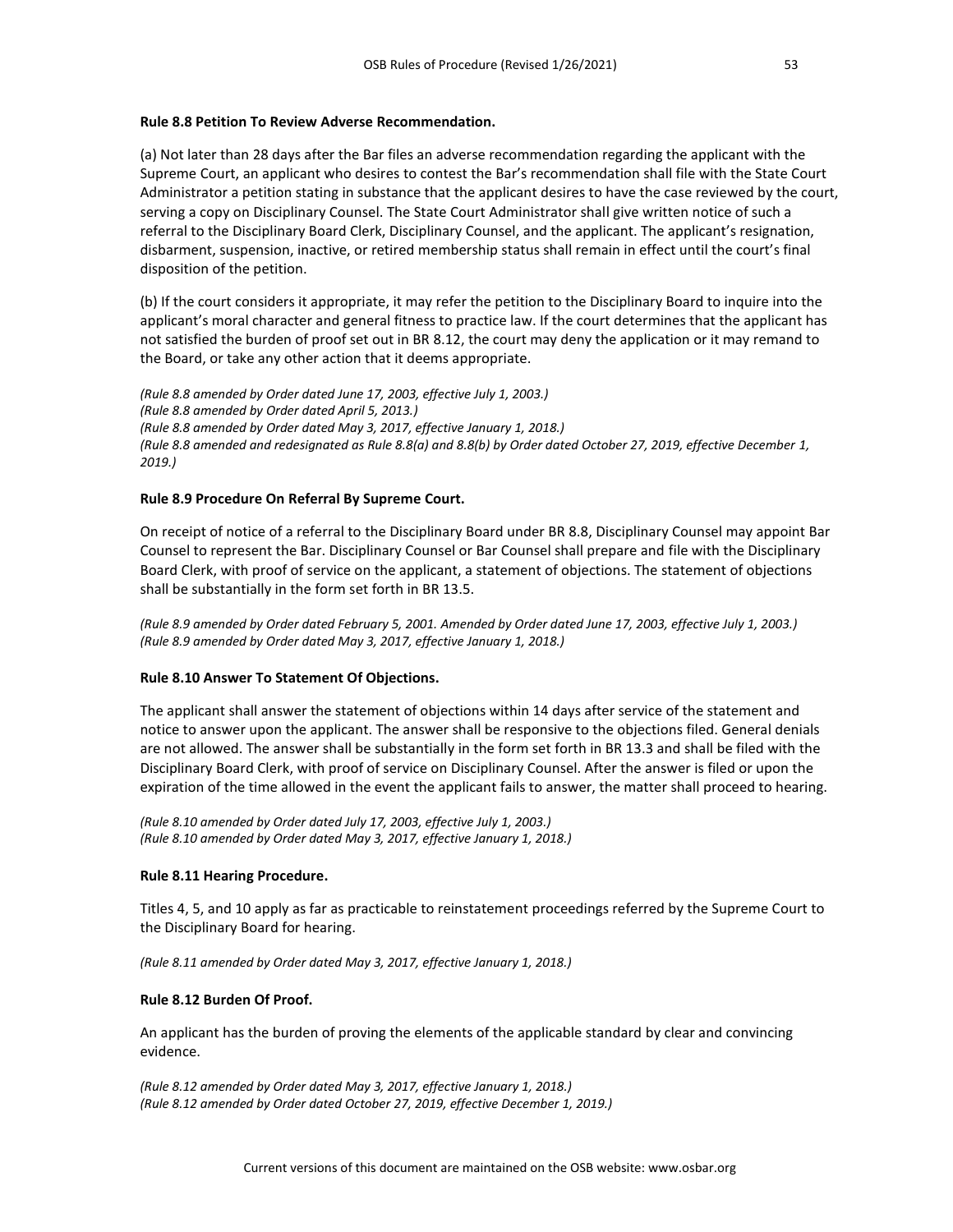#### **Rule 8.13 Burden Of Producing Evidence.**

While an applicant for reinstatement has the ultimate burden of proof to establish good moral character and general fitness to practice law, the Bar shall initially have the burden of producing evidence in support of its position that the applicant should not be readmitted to the practice of law.

# **Rule 8.14 Reinstatement and Transfer--Active Pro Bono.**

(a) Reinstatement from Inactive Status. An applicant who has been enrolled voluntarily as an inactive member and who has not engaged in any of the conduct described in BR 8.2(d) may be reinstated by the Chief Executive Officer to Active Pro Bono status. The Chief Executive Officer may deny the application of such an applicant for reinstatement for the reasons set forth in BR 8.2(d), in which case the applicant may be reinstated only upon successful compliance with all of the provisions of BR 8.2. The application for reinstatement to Active Pro Bono status shall be on a form prepared by the Bar for such purpose. No fee is required.

(b) Transfer to Regular Active Status. An applicant who has been on Active Pro Bono status for a period of 5 years or less and who desires to be eligible to practice law without restriction may be transferred to regular active status in the manner provided in and subject to the requirements of BR 8.1 and BR 8.2.

*(Rules 8.5 - 8.11 amended by Order dated November 24, 1987, effective January 1, 1988.) (Rules 8.6 - 8.13 amended by Order dated March 13, 1989, effective April 1, 1989.) (Rule 8.14 added by Order dated September 6, 2001, effective September 6, 2001.) (Rule 8.14(a) and (b) amended by Order dated October 19, 2009.) (Rule 8.14(a) and 8.14(b) amended by Order dated May 3, 2017, effective January 1, 2018.) (Rule 8.14(b) amended by Order dated October 15, 2020, effective November 14, 2020.)*

Title 9 — Resignation

# **Rule 9.1 Resignation.**

An attorney or LP may resign membership in the Bar by filing a resignation that shall be effective only on acceptance by the Supreme Court. If no inquiries or grievances involving the attorney or LP are under investigation by the Bar, no disciplinary proceedings are pending against the attorney or LP, the attorney or LP is not suspended, disbarred, or on probation pursuant to BR 6.1 or BR 6.2, and the attorney or LP is not charged in any jurisdiction with an offense that is a misdemeanor that may involve moral turpitude, a felony under the laws of this state, or a crime punishable by death or imprisonment under the laws of the United States, the resignation must be on the form set forth in BR 13.6 and shall be filed with Regulatory Counsel. In all other circumstances, the resignation must be on the form set forth in BR 13.7 and shall be filed with Disciplinary Counsel.

*(Rule 9.1 amended by Order dated February 5, 2001.) (Rule 9.1 amended by Order dated May 3, 2017, effective January 1, 2018.) (Rule 9.1 amended by Order dated May 22, 2019, effective September 1, 2019.) (Rule 9.1 amended by Order dated December 8, 2020.)*

# **Rule 9.2 Acceptance Of Resignation.**

Disciplinary or Regulatory Counsel, as the case may be, shall promptly forward the resignation to the State Court Administrator for submission to the Supreme Court. Upon acceptance of the resignation by the court, the name of the resigning attorney or LP shall be stricken from the roll of attorneys or LPs; and he or she shall no longer be entitled to the rights or privileges of an attorney or LP, but shall remain subject to the jurisdiction of the court with respect to matters occurring while he or she was an attorney or LP. Unless otherwise ordered by the court, any pending investigation of charges, allegations, or instances of alleged misconduct by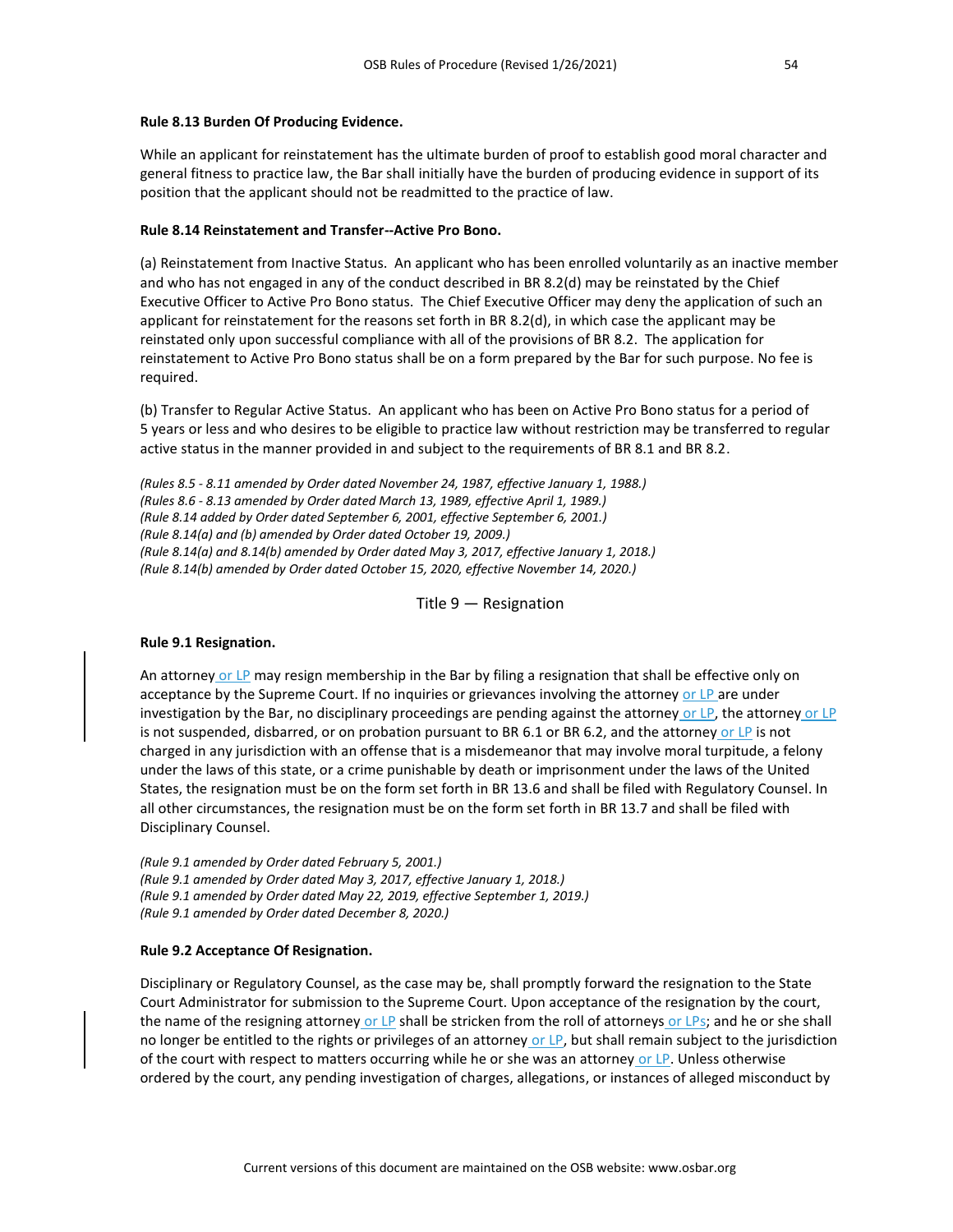the resigning attorney or LP shall, on the acceptance by the court of his or her resignation, be closed, as shall any pending disciplinary proceeding against the attorney or LP.

*(Rule 9.2 amended by Order dated February 5, 2001.) (Rule 9.2 amended by Order dated May 3, 2017, effective January 1, 2018.) (Rule 9.2 amended by Order dated December 8, 2020.)*

#### **Rule 9.3 Duties Upon Resignation.**

(a) Attorney or LP to Discontinue Practice. An attorney or LP who has resigned membership in the Oregon State Bar shall not practice law after the effective date of the resignation. This rule shall not preclude an attorney or LP who has resigned from providing information on the facts of a case and its status to a succeeding attorney or LP, and such information shall be provided on request.

(b) Responsibilities. It shall be the duty of an attorney or LP who has resigned to immediately take all reasonable steps to avoid foreseeable prejudice to any client and to comply with all applicable laws and disciplinary rules.

(c) Notice. When, as a result of an attorney's or LP's resignation, an active client matter will be left for which no other active member of the Bar, with the consent of the client, has agreed to resume responsibility, the resigned attorney or LP shall give written notice of the cessation of practice to the affected clients, opposing parties, courts, agencies, and any other person or entity having reason to be informed of the cessation of practice. Such notice shall be given no later than 14 days after the effective date of the resignation. Client property pertaining to any active client matter shall be delivered to the client or an active member of the Bar designated by the client as substitute counsel no later than 21 days after the effective date of the resignation.

(d) Contempt. Disciplinary Counsel may petition the Supreme Court to hold an attorney or LP who has resigned in contempt for failing to comply with the provisions of BR 9.3(a), (b), or (c). The court may order the attorney or LP to appear and show cause, if any, why the attorney or LP should not be held in contempt of court and sanctioned accordingly.

*(Rule 9.3 amended by Order dated March 13, 1989, effective April 1, 1989.) (Former Rule 9.3(c) redesignated as Rule 9.3(d); Rule 9.3(c) added; and Rule 9.3(d) amended by Order dated May 3, 2017, effective January 1, 2018.) (Rule 9.3(d) amended by Order dated May 22, 2019, effective September 1, 2019.)*

#### **Rule 9.4 Effect of Form B Resignation.**

An attorney or LP who has resigned membership in the Bar under Form B of these rules after December 31, 1995, shall never be eligible to apply for reinstatement under Title 8 of these rules and shall not be considered for admission under OR 9.220 or on any basis under the Rules for Admission of Attorneys.

*(Rule 9.4 added by Order dated December 14, 1995.) (Rule 9.4 amended by Order dated May 3, 2017, effective January 1, 2018.)*

#### **Rule 9.5 Effect of Form A Resignation after November 30, 2019.**

An attorney or LP who has resigned membership in the Bar under Form A of these rules after November 30, 2019, shall never be eligible to apply for reinstatement under Title 8 of these rules, but may be considered for admission under ORS 9.220 or any basis under the Rules for Admission of Attorneys or Rules for Admission of Licensed Paralegals.

*(Rule 9.5 repealed by Order dated January 17, 2008.) (Rule 9.5 added by Order dated May 22, 2019, effective September 1, 2019.)*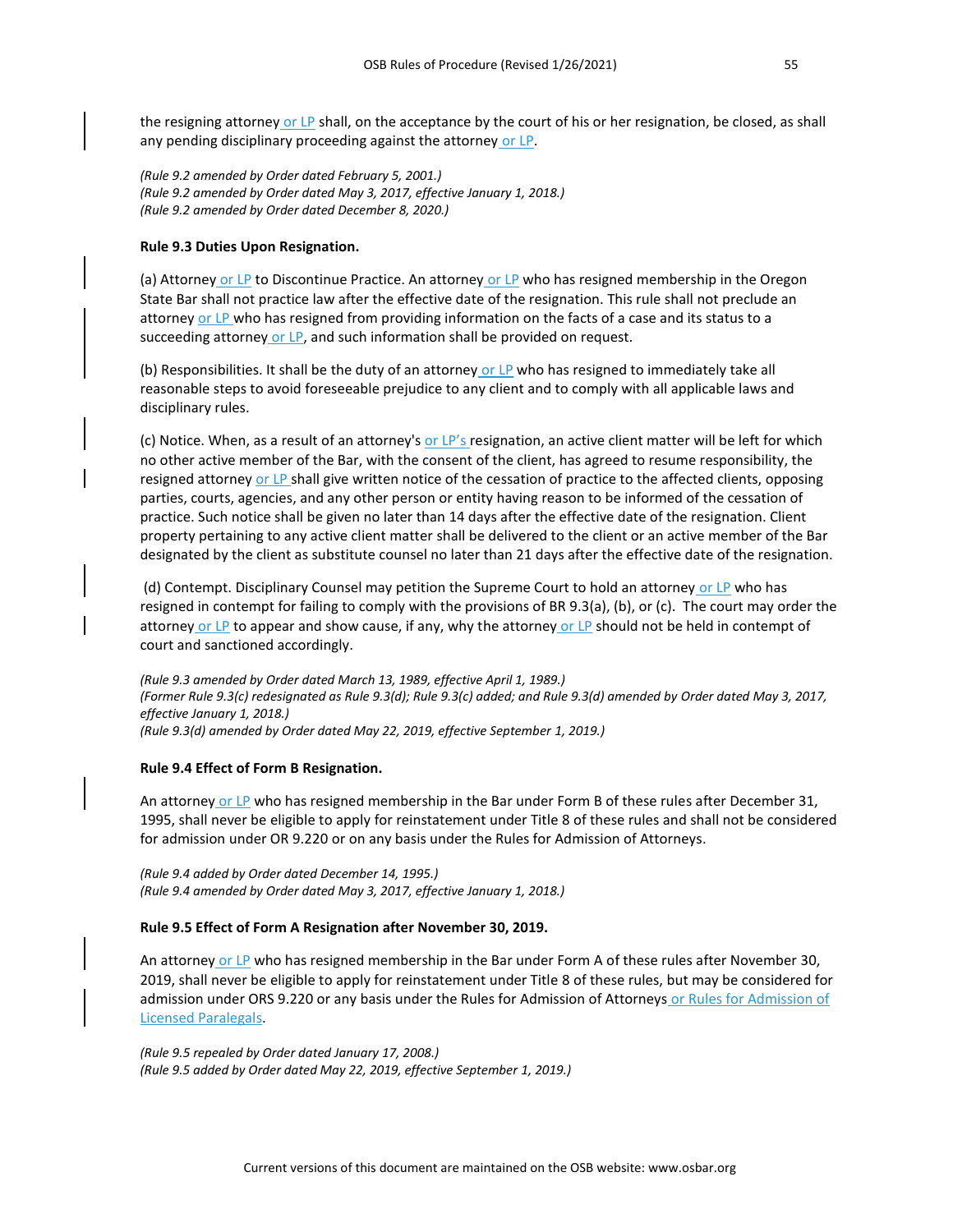#### Title 10 — Review By Supreme Court

#### **Rule 10.1 Disciplinary Proceedings.**

Upon the conclusion of a disciplinary hearing, the Adjudicator, pursuant to BR 1.8, shall file the trial panel's written opinion with the Disciplinary Board Clerk, and the Disciplinary Board Clerk shall send copies to Disciplinary Counsel, Bar Counsel, and the respondent. The Bar or the respondent may seek review of the matter by the Supreme Court; otherwise, the decision of the trial panel shall be final on the 31st day following the notice of receipt of the trial panel opinion by the Disciplinary Board Clerk, pursuant to BR 2.4(h)(4).

*(Rule 10.1 amended by Order dated July 8, 1988.) (Rule 10.1 amended by Order dated August 2, 1991.) (Rule 10.1 amended by Order dated August 19, 1997, effective October 4, 1997.) (Rule 10.1 amended by Order dated February 5, 2001.) (Rule 10.1 amended by Order dated June 17, 2003, effective July 1, 2003.) (Rule 10.1 amended by Order dated June 17, 2003, effective January 1, 2004.) (Rule 10.1 amended by Order dated May 3, 2017, effective January 1, 2018.) (Rule 10.1 amended by Order dated May 22, 2019, effective September 1, 2019.)*

#### **Rule 10.2 Request for Review.**

Within 30 days after the Disciplinary Board Clerk has acknowledged, as required by BR 2.4(h)(4), receipt of a trial panel opinion, the Bar or the respondent may file with the Disciplinary Board Clerk and the State Court Administrator a request for review as set forth in BR 13.8. A copy of the request for review shall be served on the opposing party.

*(Rule 10.2 amended by Order dated July 22, 1991.) (Rule 10.2 amended by Order dated February 5, 2001.) (Rule 10.2 amended by Order dated June 17, 2003, effective July 1, 2003.) (Rule 10.2 amended by Order dated October 19, 2009.) (Rule 10.2 amended by Order dated May 3, 2017, effective January 1, 2018.) (Rule 10.2 amended by Order dated May 22, 2019, effective September 1, 2019.)*

#### **Rule 10.3 Contested Reinstatement Proceeding.**

Upon the conclusion of a contested reinstatement hearing, the trial panel shall file its written opinion with the Disciplinary Board Clerk and the State Court Administrator, and serve copies on Disciplinary Counsel and the applicant. Each such reinstatement matter shall be reviewed by the Supreme Court.

*(Rule 10.3 amended by Order dated July 8, 1988.) (Rule 10.3 amended by Order dated August 19, 1997, effective October 4, 1997.) (Rule 10.3 amended by Order dated February 5, 2001.) (Rule 10.3 corrected by Order dated June 28, 2001.) (Rule 10.3 amended by Order dated June 17, 2003, effective July 1, 2003 .) (Rule 10.3 amended by Order dated June 17, 2003, effective January 1, 2004.) (Rule 10.3 amended by Order dated May 3, 2017, effective January 1, 2018.)*

#### **Rule 10.4 Filing In Supreme Court.**

(a) Record. Disciplinary Counsel shall file the record of a proceeding with the State Court Administrator upon the receipt by Disciplinary Counsel of:

- (1) a request for review timely filed pursuant to BR 10.2; or
- (2) a trial panel opinion in any contested reinstatement proceeding.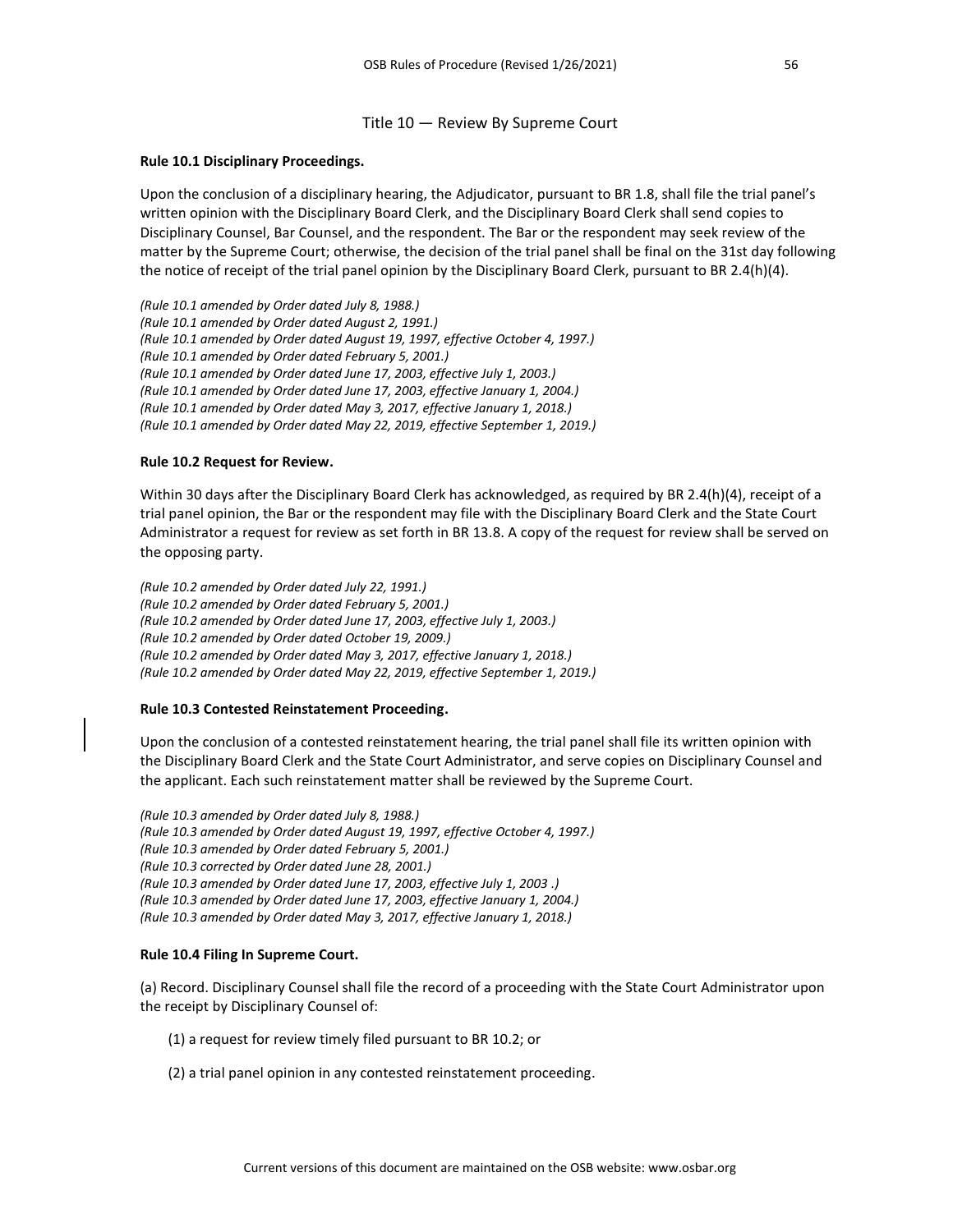The record shall include a copy of the trial panel's opinion. Upon receipt of the record, the matter shall be reviewed by the court as provided in BR 10.5.

*(Rule 10.4(a)(i) amended by Order dated July 22, 1991.) (Rule 10.4 amended by Order dated June 29, 1993.) (Rule 10.4(a)(ii) and (b) amended by Order dated August 19, 1997, effective October 4, 1997.) (Rule 10.4 amended by Order dated June 17, 2003, effective January 1, 2004.) (Former Rule 10.4(a)(i) and 10.4(a)(ii) redesignated as Rule 10.4(a)(1) and 10.4(a)(2); Rule 10.4(a), 10.4(a)(1), and 10.4(a)(2) amended by Order dated May 3, 2017, effective January 1, 2018.)*

# **Rule 10.5 Procedure In Supreme Court.**

(a) Briefs. No later than 28 days after the Supreme Court's written notice to Disciplinary Counsel and the respondent or applicant of receipt of the record, the party who requested review or the applicant, as the case may be, must file an opening brief. The brief must include a request for relief asking the court to adopt, modify, or reject, in whole or in part, the decision of the trial panel. Otherwise, the format of the opening brief and the timing and format of any answering or reply briefs shall be governed by the applicable Oregon Rules of Appellate Procedure. The failure of the Bar or a respondent or applicant to file a brief does not prevent the opposing litigant from filing a brief. Answering briefs are not limited to issues addressed in petitions or opening briefs, and may urge the adoption, modification, or rejection in whole or in part of any decision of the trial panel.

(b) Oral Argument. The Oregon Rules of Appellate Procedure relating to oral argument apply in disciplinary and contested reinstatement proceedings.

*(Rule 10.5(b) and (c) amended by Order dated July 22, 1991.) (Rule 10.5(b), 10.5(c), and 10.5(d) amended by Order dated October 19, 2009.) (Former Rule 10.5(a) and 10.5(b) deleted; former Rule 10.5(c) and 10.5(d) redesignated as Rule 10.5(a) and 10.5(b); Rule 10.5(a) and 10.5(b) amended by Order dated May 3, 2017, effective January 1, 2018.)*

# **Rule 10.6 Nature Of Review.**

The Supreme Court shall consider each matter de novo upon the record and may adopt, modify, or reject the decision of the trial panel in whole or in part and thereupon enter an appropriate order. If the court's order adopts the decision of the trial panel without opinion, the opinion of the trial panel shall stand as a statement of the decision of the court in the matter but not as the opinion of the court.

*(Rule 10.6 amended by Order dated July 22, 1991.) (Rule 10.6 amended by Order dated October 19, 2009.) (Rule 10.6 amended by Order dated May 3, 2017, effective January 1, 2018.)*

#### **Rule 10.7 Costs And Disbursements.**

(a) Costs and Disbursements. "Costs and disbursements" are actual and necessary (1) service, filing and witness fees; (2) expenses of reproducing any document used as evidence at a hearing, including perpetuation depositions or other depositions admitted into evidence; (3) expenses of the hearing transcript, including the cost of a copy of the transcript if a copy has been provided by the Bar to a respondent or an applicant without charge; and (4) the expense of preparation of an appellate brief in accordance with ORAP 13.05. Lawyer fees are not recoverable costs and disbursements, either at the hearing or on review. Prevailing party fees are not recoverable by any party.

(b) Allowance of Costs and Disbursements. In any discipline or contested reinstatement proceeding, costs and disbursements as permitted in BR 10.7(a) may be allowed to the prevailing party by the Disciplinary Board or the Supreme Court. A respondent or applicant prevails when the charges against the respondent are dismissed in their entirety or the applicant is unconditionally reinstated to the practice of law in Oregon. The Bar shall be considered to have prevailed in all other cases.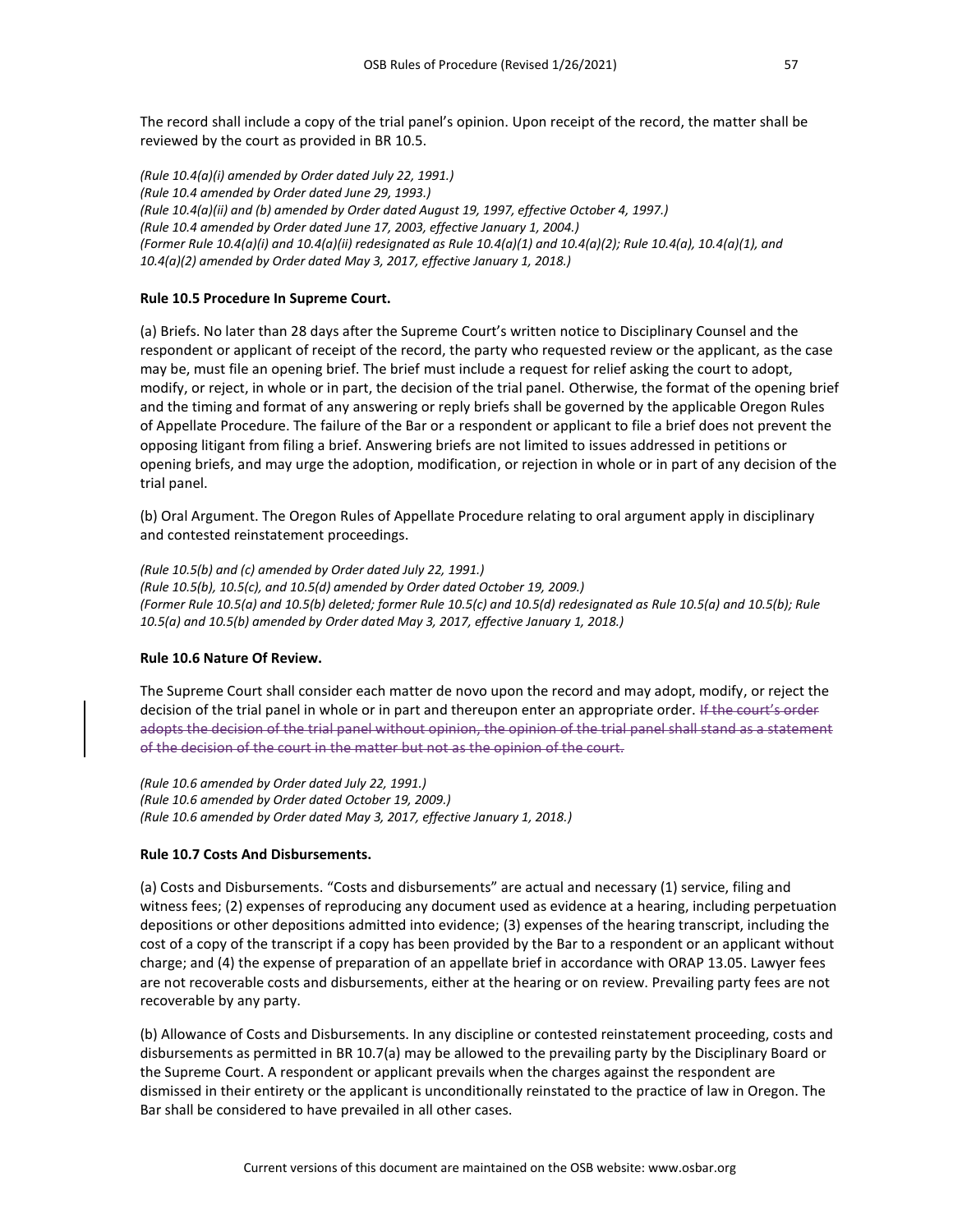(c) Recovery After Offer of Settlement. A respondent may, at any time up to 14 days prior to hearing, serve upon Disciplinary Counsel an offer to enter into a stipulation for discipline or no contest plea under BR 3.6. In the event the SPRB rejects such an offer, and the matter proceeds to hearing and results in a final decision of the Disciplinary Board or the court imposing a sanction no greater than that to which the respondent was willing to plead no contest or stipulate based on the charges the respondent was willing to concede or admit, the Bar shall not recover, and the respondent shall recover, actual and necessary costs and disbursements as permitted in BR 10.7(a) incurred after the date the SPRB rejected the respondent's offer.

(d) Procedure for Recovery and Collection. The procedure set forth in the Oregon Rules of Appellate Procedure regarding the filing of cost bills and objections thereto shall apply, except that, in matters involving final decisions of the Disciplinary Board, cost bills and objections thereto shall be resolved by the Adjudicator. The cost bill and objections thereto shall be filed with the Disciplinary Board Clerk, with proof of service on the other party, and shall not be due until 21 days after the date a trial panel's decision is deemed final under BR 10.1. The procedure for entry of judgments for costs and disbursements as judgment liens shall be as provided in ORS 9.536.

*(Rule 10.7 amended by Order dated June 25, 1985, effective July 15, 1985; amended by further Orders dated July 8, 1985 and July 22, 1985; amended by Order dated March 13, 1989, effective April 1, 1989. Rule 10.7 (a) amended by Order dated October 1, 1990; amended by Order dated June 28, 2001.) (Rule 10.7(d) amended by Order dated June 17, 2003, effective July 1, 2003.) (Rule 10.7(a) and (d) amended by Order dated April 26, 2007.)*

*(Rule 10.7(b) amended by Order dated October 19, 2009.)*

*(Rule 10.7(a), 10.7(b), 10.7(c), and 10.7(d) amended by Order dated May 3, 2017, effective January 1, 2018.)*

# Title 11 — Time Requirements

# **Rule 11.1 Failure To Meet Time Requirements.**

The failure of any person or body to meet any time limitation or requirement in these rules shall not be grounds for the dismissal of any charge or objection, unless a showing is made that the delay substantially prejudiced the ability of the respondent or applicant to receive a fair hearing.

*(Rule 11.1 amended by Order dated May 3, 2017, effective January 1, 2018.)*

# Title 12 — Unlawful Practice of Law Committee

# **Rule 12.1 Appointment.**

The Supreme Court may appoint as many members as it deems necessary to carry out the Unlawful Practice of Law Committee's functions. At least two members of the Unlawful Practice of Law Committee must be members of the general public, and no more than one-quarter of the Unlawful Practice of Law Committee members may be lawyers engaged in the private practice of law.

# **Rule 12.2 Investigative Authority.**

Pursuant to ORS 9.164, the Unlawful Practice of Law Committee shall investigate on behalf of the Bar complaints of the unlawful practice of law. For purposes of this rule, "unlawful practice of law" means (1) the practice of law in Oregon, as defined by the Supreme Court, by a person who is not an active member of the Bar and is not otherwise authorized by law to practice law in Oregon; or (2) holding oneself out, in any manner, as authorized to practice law in Oregon when not authorized to practice law in Oregon.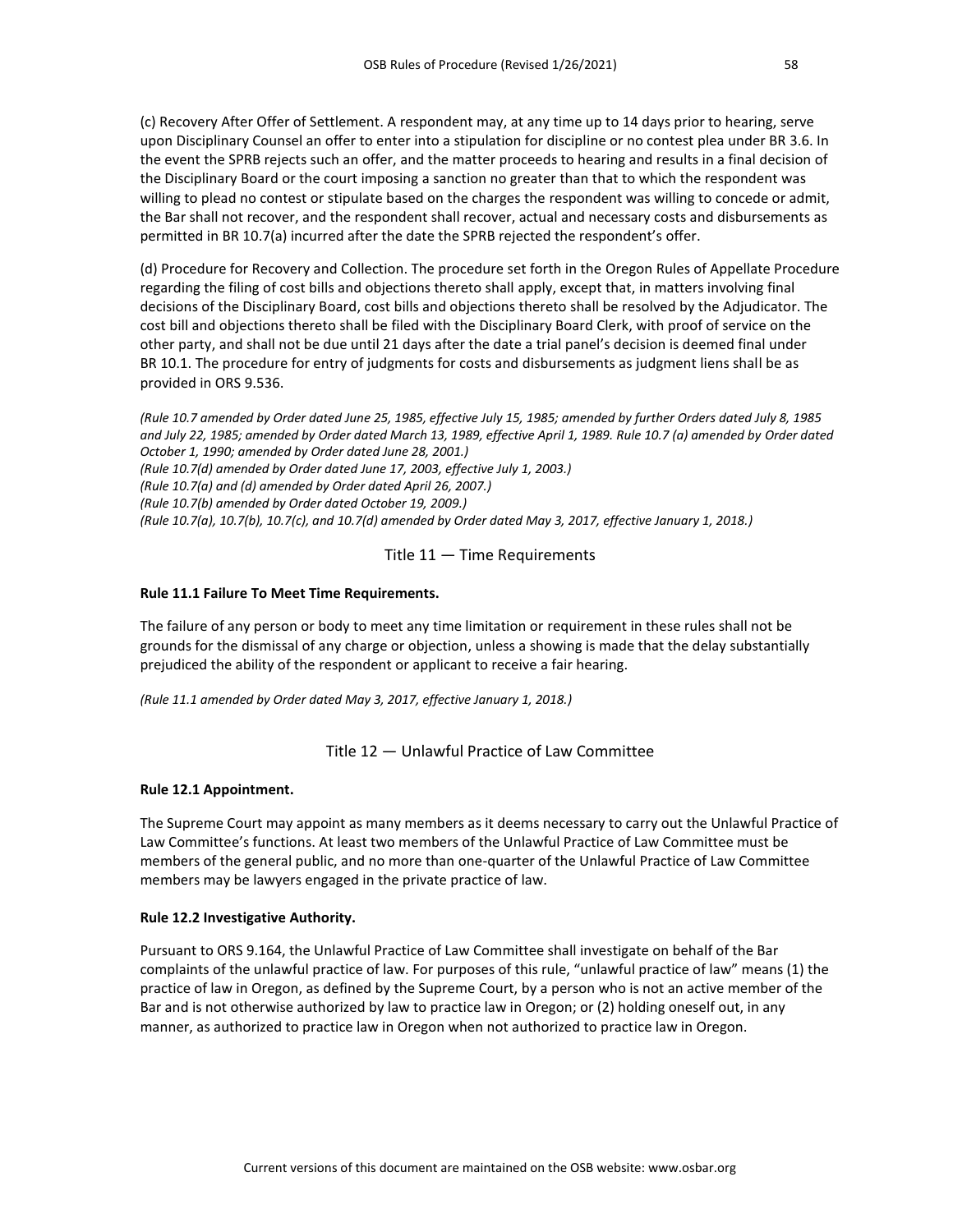#### **Rule 12.3 Public Outreach and Education.**

(a) The Unlawful Practice of Law Committee may engage in public outreach to educate the public about the potential harm caused by the unlawful practice of law. The Unlawful Practice of Law Committee may cooperate in its education efforts with federal, state, and local agencies tasked with preventing consumer fraud.

(b) The Unlawful Practice of Law Committee may write informal opinions on questions relating to what activities may constitute the practice of law. Opinions must be approved by the Board before publication. The published opinions are not binding, but are intended only to provide general guidance to lawyers and members of the public about activities that Supreme Court precedent and Oregon law indicate may constitute the unlawful practice of law.

# **Rule 12.4 Enforcement.**

The Bar may petition the Supreme Court to hold a disbarred attorney or LP or an attorney or LP whose resignation pursuant to BR 9.1 has been accepted by the court in contempt for engaging in the unlawful practice of law. The court may order the disbarred or resigned attorney or LP to appear and show cause, if any, why the disbarred or resigned attorney or LP should not be held in contempt of court and sanctioned accordingly.

*(Former Title 12 redesignated as Title 13; Title 12, Rule 12.1, 12.2, 12.3, and 12.4 added by Order dated May 3, 2017, effective January 1, 2018.) (Rule 12.4 amended by Order dated May 22, 2019, effective September 1, 2019.)*

Title 13 — Forms

# **Rule 13.1 Formal Complaint.**

A formal complaint in a disciplinary proceeding shall be in substantially the following form:

# **IN THE SUPREME COURT OF THE STATE OF OREGON**

 $\overline{\phantom{a}}$  No. \_\_\_\_\_\_\_\_\_\_\_\_\_\_\_\_\_\_\_\_\_\_ ) Complaint as to the conduct of ) FORMAL \_\_\_\_\_\_\_\_\_\_\_\_\_, Respondent ) COMPLAINT

For its first cause of complaint, the Oregon State Bar alleges:

**1.** 

The Oregon State Bar was created and exists by virtue of the laws of the State of Oregon and is, and at all times mentioned herein was, authorized to carry out the provisions of ORS Chapter 9, relating to discipline of attorneys or licensed paralegals.

**2.** 

The Respondent, \_\_\_\_\_\_\_\_\_\_\_\_\_\_\_\_\_\_\_\_\_\_\_\_\_\_\_\_\_\_\_, is, and at all times mentioned herein was, an attorney at law (or a Licensed Paralegal), duly admitted by the Supreme Court of the State of Oregon to practice law in Oregon and a member of the Oregon State Bar, having his [her] office and place of business in the County of \_\_\_\_\_\_\_\_\_\_\_\_\_\_\_\_, State of \_\_\_\_\_\_\_\_\_\_\_\_\_\_\_\_.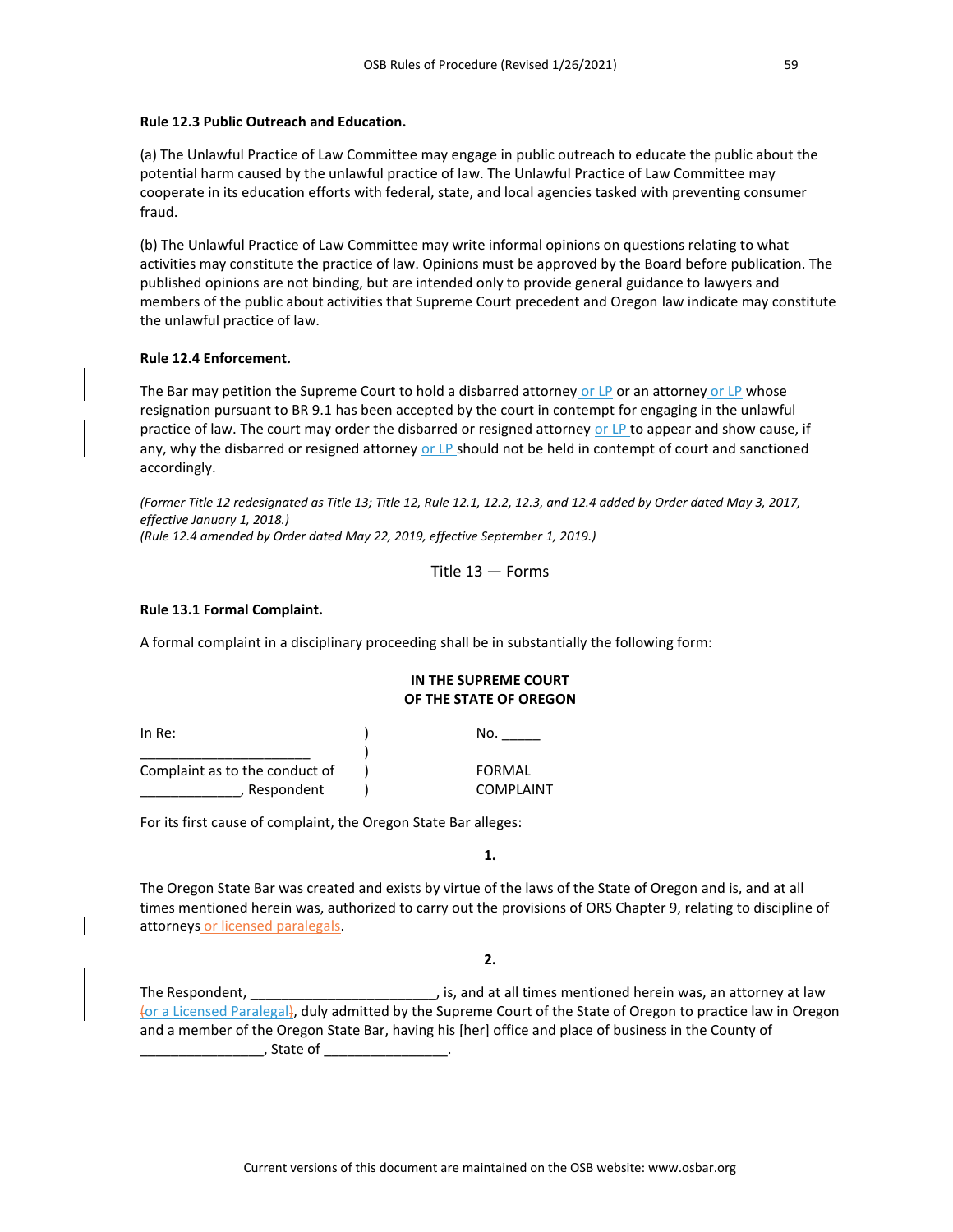# **3. et seq.**

(State with certainty and particularity the actions of the Respondent alleged to be in violation of the disciplinary rules or statutes, including time, place and transaction, if necessary.)

#### **4. (or next number)**

The aforesaid conduct of the Respondent violated the following standard[s] of professional conduct established by law and by the Oregon State Bar: (insert applicable disciplinary rules and statutes).

AND, for its second cause of complaint against said Respondent, the Oregon State Bar alleges:

#### **5. (or next number)**

Incorporates by reference as fully set forth herein Paragraphs \_\_\_\_\_, \_\_\_\_\_, \_\_\_\_\_, and \_\_\_\_\_ of its first cause of complaint.

#### **6. (or next number)**

(State with certainty and particularity the actions of the Respondent alleged to be in violation of the disciplinary rules or statutes, including time, place and transaction, if necessary.)

# **7. (or next number)**

The aforesaid conduct of the Respondent violated the following standard[s] of professional conduct established by law and by the Oregon State Bar: (insert applicable disciplinary rules and statutes).

AND, for its third cause of complaint against said Respondent, the Oregon State Bar alleges:

# **8. (or next number)**

Incorporates by reference as fully set forth herein Paragraphs \_\_\_\_, \_\_\_\_, \_\_\_\_, \_\_\_\_, and \_\_\_\_\_ of its first cause of complaint and Paragraphs \_\_\_\_\_, \_\_\_\_\_, \_\_\_\_\_, and \_\_\_\_\_ of its second cause of complaint.

#### **9. (or next number)**

(State with certainty and particularity the actions of the Respondent alleged to be in violation of the disciplinary rules or statutes, including time, place and transaction, if necessary.)

# **10. (or next number)**

The aforesaid conduct of the Respondent violated the following standard[s] of professional conduct established by law and by the Oregon State Bar: (insert applicable disciplinary rules and statutes).

WHEREFORE, the Oregon State Bar demands that the Respondent make answer to this complaint; that a hearing be set concerning the charges made herein; that the matters alleged herein be fully, properly and legally determined; and pursuant thereto, such action be taken as may be just and proper under the circumstances.

DATED this \_\_\_ day of \_\_\_, 20\_\_.

OREGON STATE BAR By: Disciplinary Counsel

*(Rule 12.1 amended by Order dated February 5, 2001.) (Former Rule 12.1 redesignated as Rule 13.1; Rule 13.1 amended by Order dated May 3, 2017, effective January 1, 2018.*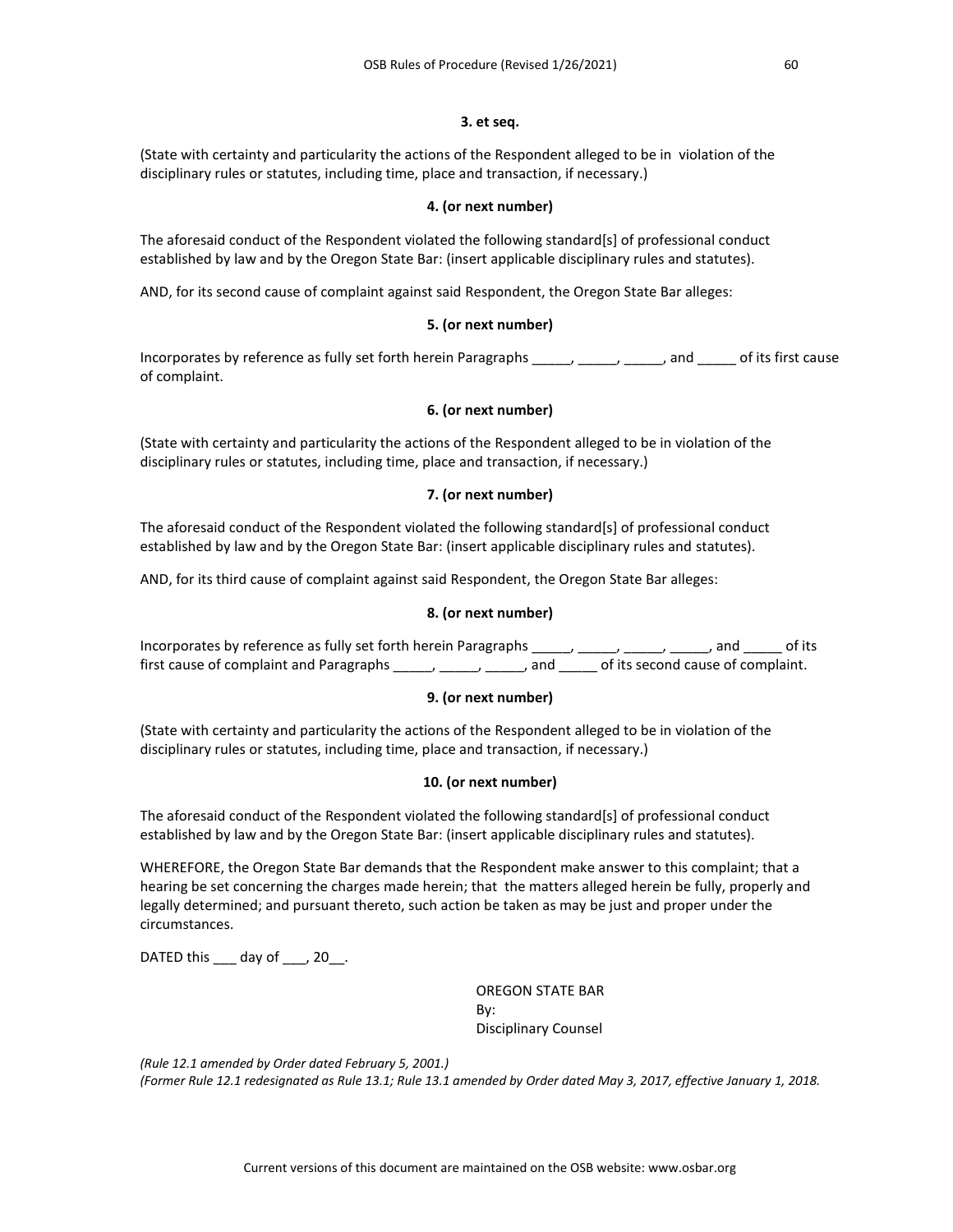#### **Rule 13.2 Notice to Answer.**

A copy of the formal complaint (statement of objections), accompanied by a notice to answer it within a designated time, shall be served on the respondent (applicant). Such notice shall be in substantially the following form:

# **(Heading as in complaint/statement of objections)**

#### **NOTICE TO ANSWER**

You are hereby notified that a formal complaint against you (statement of objections to your reinstatement) has been filed by the Oregon State Bar, a copy of which formal complaint (statement of objections) is attached hereto and served upon you herewith. You are further notified that you may file with the Disciplinary Board Clerk, with a service copy to Disciplinary Counsel, your verified answer within fourteen (14) days from the date of service of this notice upon you. In case of your default in so answering, the formal complaint (statement of objections) shall be heard and such further proceedings had as the law and the facts shall warrant.

(The following paragraph shall be used in a disciplinary proceeding only:)

You are further notified that an attorney or LP accused of misconduct may, in lieu of filing an answer, elect to file with Disciplinary Counsel of the Oregon State Bar, a written resignation from membership in the Oregon State Bar. Such a resignation must comply with BR 9.1 and be in the form set forth in BR 12.7. You should consult an attorney of your choice for further information about resignation.

The address of the Oregon State Bar is 16037 S.W. Upper Boones Ferry Road, Tigard, Oregon 97224, or by mail at P. O. Box 231935, Tigard, Oregon 97281-1935.

DATED this \_\_\_ day of \_\_\_, 20 .

OREGON STATE BAR By: Disciplinary Counsel

*(Rule 12.2 amended by Order dated February 5, 2001.) (Rule 12.2 amended by Order dated April 26, 2007.) (Rule 12.2 amended by Order dated March 20, 2008.) (Rule 12.2 amended by Order dated October 19, 2009.) (Former Rule 12.2 redesignated as Rule 13.2; Rule 13.2 amended by Order dated May 3, 2017, effective January 1, 2018.)*

# **Rule 13.3 Answer.**

The answer of the respondent (applicant) shall be in substantially the following form:

#### **(Heading as in complaint/statement of objections)**

#### **ANSWER**

| (name of respondent (applicant)), whose residence address is                                      |                            |  |
|---------------------------------------------------------------------------------------------------|----------------------------|--|
| , in the County of                                                                                | . State of                 |  |
| Oregon, and who maintains his [her] principal office for the practice of law or other business at |                            |  |
| , in the County of                                                                                | , State of Oregon, answers |  |
| the formal complaint (statement of objections) in the above-entitled matter as follows:           |                            |  |

**1.**

Admits the following matters charged in the formal complaint (statement of objections) as follows: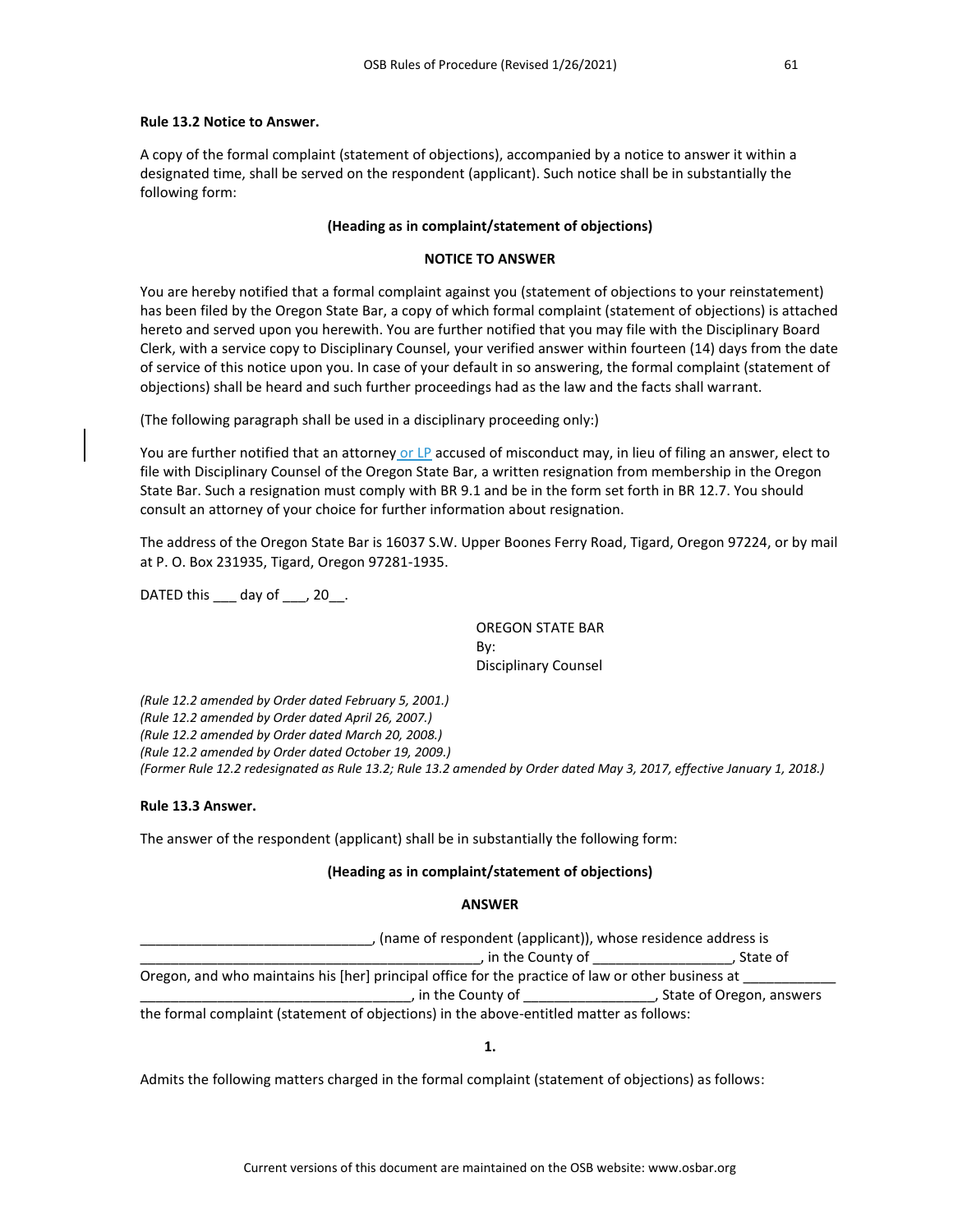#### **2.**

**3.**

# Denies the following matters charged in the formal complaint (statement of objections) as follows:

Explains or justifies the following matters charged in the formal complaint (statement of objections).

#### **4.**

Sets forth new matter and other defenses not previously stated, as follows:

# **5.**

WHEREFORE, the accused (applicant) prays that the formal complaint (statement of objections) be dismissed.

DATED this \_\_\_ day of \_\_\_, 20\_\_.

# RESPONDENT (APPLICANT) Attorney for Respondent (Applicant)

I hereby declare that the above statement is true to the best of my knowledge and belief, and that I understand it is made for use as evidence in the trial panel hearing and is subject to penalty for perjury.

# RESPONDENT (APPLICANT)

*(Former Rule 12.3 redesignated as Rule 13.3; Rule 13.3 amended by Order dated May 3, 2017, effective January 1, 2018.)*

# **Rule 13.4 [Reserved for expansion]**

*(Rule 12.4 repealed by Order dated July 22, 1991.) (Former Rule 12.4 redesignated as Rule 13.4 by Order dated May 3, 2017, effective January 1, 2018.)*

# **Rule 13.5 Statement Of Objections To Reinstatement.**

In a contested reinstatement proceeding, the statement of objections shall be in substantially the following form:

#### **IN THE SUPREME COURT OF THE STATE OF OREGON**

| In The Matter Of The    |                   |
|-------------------------|-------------------|
| Application of          | <b>STATEMENT</b>  |
|                         | ΩF                |
| For Reinstatement as    | <b>OBJECTIONS</b> |
| an Active Member        | ΤO                |
| of the Oregon State Bar | REINSTATEMENT     |

The Oregon State Bar objects to the qualifications of the Applicant for reinstatement on the ground and for the reason that the Applicant has not shown, to the satisfaction of the Board of Governors, that he [she] has the good moral character or general fitness required for readmission to practice law in Oregon, that his [her] readmission to practice law in Oregon will be neither detrimental to the integrity and standing of the Bar or the administration of justice, nor subversive to the public interest, or that he [she] is, in all respects, able and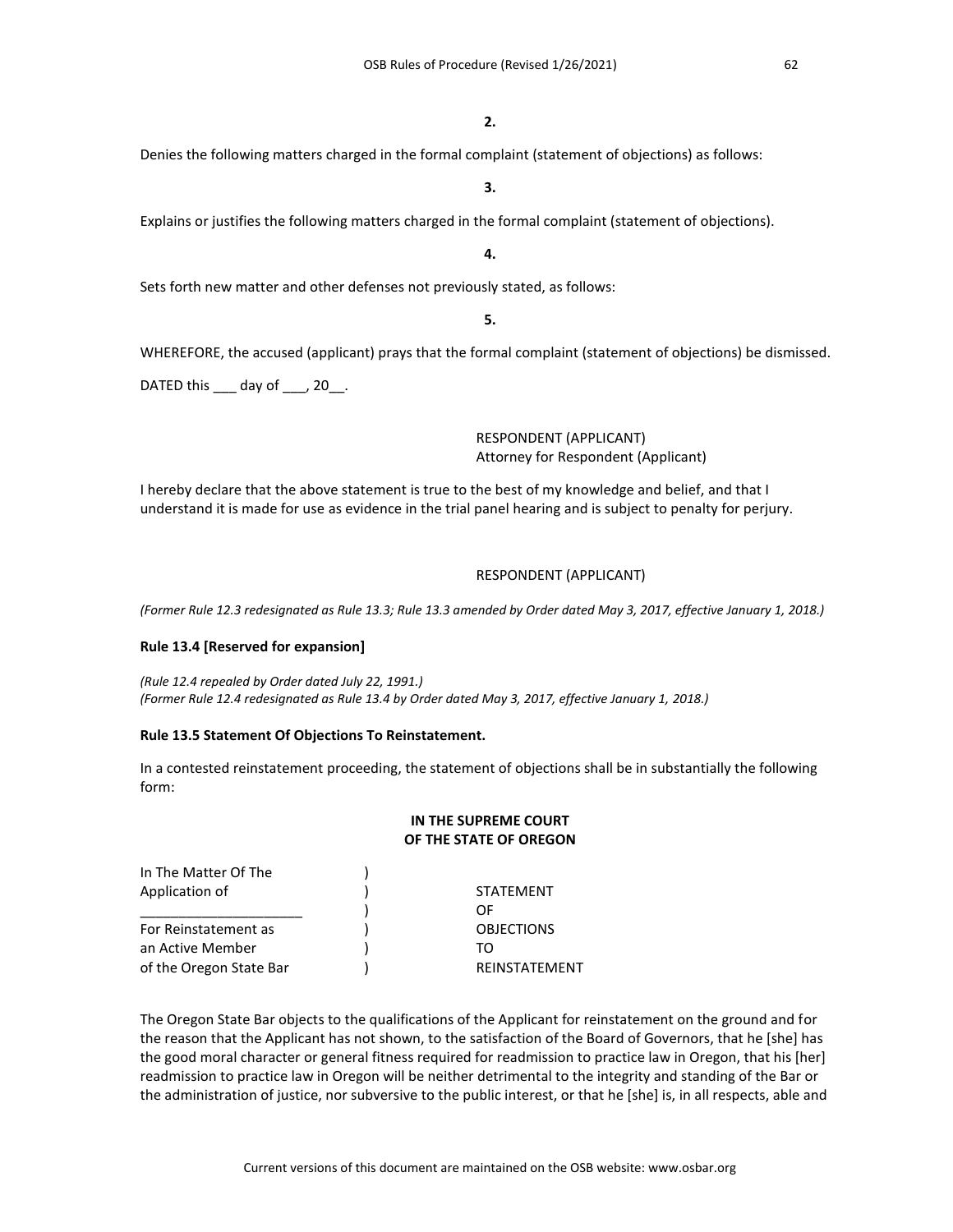qualified, by good moral character and otherwise, to accept the obligations and faithfully perform the duties of an attorney in Oregon, in one or more of the following particulars:

**1.**

The Applicant does not possess good moral character or general fitness to practice law, in that the Applicant, (state the facts of the matter)

**2.**

(Same)

**3.**

(Same)

WHEREFORE, the Oregon State Bar requests that the recommendation of the Board of Governors to the Supreme Court of the State of Oregon in this matter be approved and adopted by the Court and that the application of the Applicant for reinstatement as an active member of the Oregon State Bar be denied.

DATED this  $\rule{1em}{0.15mm}$  day of  $\rule{1em}{0.15mm}$ .

OREGON STATE BAR By: Disciplinary Counsel

*(Rule 12.5 amended by Order dated February 5, 2001.) (Rule 12.5 amended by Order dated October 19, 2009.) (Former Rule 12.5 redesignated as Rule 13.5 by Order dated May 3, 2017, effective January 1, 2018.)*

# **Rule 13.6 Form A Resignation.**

# **IN THE SUPREME COURT OF THE STATE OF OREGON**

| In $Re:$ | FORM A      |
|----------|-------------|
| (Name)   | RESIGNATION |

|                 | declare that my residence address is |
|-----------------|--------------------------------------|
| (No. and Street | ີ**∿.                                |

(State),  $(2ip Code)$ , and that I hereby tender my resignation from membership in the Oregon State Bar and respectfully request and consent to my removal from the roster of those admitted to practice before the courts of this state and from membership in the Oregon State Bar.

I hereby certify that I am not charged in any jurisdiction with an offense that is a misdemeanor that may involve moral turpitude, a felony under the laws of this state, or a crime punishable by death or imprisonment under the laws of the United States.

I hereby certify that all client files and client records in my possession pertaining to active or current clients have been or will be placed promptly in the custody of \_\_\_\_\_\_\_\_\_\_\_\_\_\_\_\_\_\_\_\_\_\_\_\_\_\_\_\_\_\_\_\_\_\_\_, a resident Oregon attorney, whose principal office address is **whose intervals and the example of the example of the example of the example of the example of the example of the example of the example of the example of the example of** has agreed to serve as custodian to take possession of the files and take such further action as necessary to protect the interests of the clients, and that all such clients have been or will be promptly notified accordingly, and that the following arrangements have been made with regard to client files and records pertaining to inactive or former clients, if any: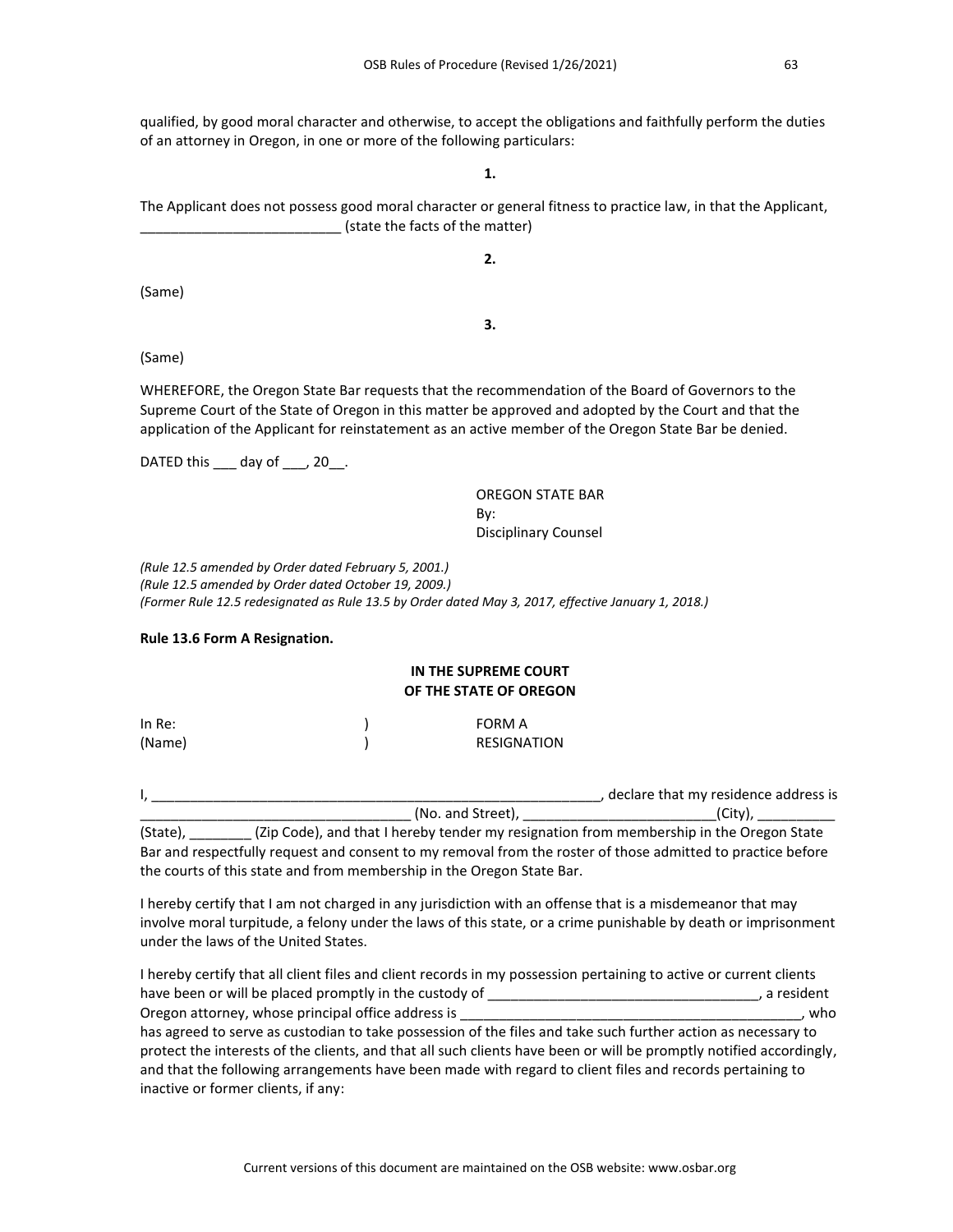#### OR

\_\_\_\_\_\_\_\_\_\_\_\_\_\_\_\_\_\_\_\_\_\_\_\_\_\_\_\_\_\_\_\_\_\_\_\_\_\_\_\_\_\_\_\_\_\_\_\_\_\_\_\_\_\_\_\_\_\_\_\_\_\_\_\_\_\_\_\_\_\_\_\_\_\_\_\_\_\_\_\_\_\_\_\_\_\_\_\_\_\_

I hereby certify that all client files and client records pertaining to active or current clients have been or will be placed promptly in the custody of the Professional Liability Fund, which has agreed to take possession of the files and take such further action as necessary to protect the interests of the clients, and that such clients have been or will be promptly notified accordingly, and that the following arrangements have been made with regard to client files and records pertaining to inactive or former clients, if any:

#### OR

\_\_\_\_\_\_\_\_\_\_\_\_\_\_\_\_\_\_\_\_\_\_\_\_\_\_\_\_\_\_\_\_\_\_\_\_\_\_\_\_\_\_\_\_\_\_\_\_\_\_\_\_\_\_\_\_\_\_\_\_\_\_\_\_\_\_\_\_\_\_\_\_\_\_\_\_\_\_\_\_\_\_\_\_\_\_\_\_\_\_

I hereby certify that I have no client files or client records pertaining to active or current clients and that the following arrangements have been made with regard to client files and records pertaining to inactive or former clients, if any:

I agree to perform the duties of a resigned attorney set forth in BR 9.3 and that I may be held in contempt of court if I do not.

\_\_\_\_\_\_\_\_\_\_\_\_\_\_\_\_\_\_\_\_\_\_\_\_\_\_\_\_\_\_\_\_\_\_\_\_\_\_\_\_\_\_\_\_\_\_\_\_\_\_\_\_\_\_\_\_\_\_\_\_\_\_\_\_\_\_\_\_\_\_\_\_\_\_\_\_\_\_\_\_\_\_\_\_\_\_\_\_\_\_

DATED at  $_{\text{1}}$ , this  $_{\text{2}}$  day of  $_{\text{2}}$ , 20

I HEREBY DECLARE THAT THE ABOVE STATEMENT IS TRUE TO THE BEST OF MY KNOWLEDGE AND BELIEF, AND THAT I UNDERSTAND IT IS MADE FOR USE AS EVIDENCE IN COURT AND IS SUBJECT TO PENALTY FOR PERJURY.

(Signature of Member)

I, \_\_\_\_\_\_\_\_\_\_\_\_\_\_\_\_\_\_, Chief Executive Officer of the Oregon State Bar, do hereby certify that there are no inquiries or grievances involving the above-name attorney under investigation by the Bar, no disciplinary proceedings are pending against the attorney, and the attorney is not suspended, disbarred, or on probation pursuant to BR 6.1 and BR 6.2.

DATED this \_\_\_\_\_ day of \_\_\_\_\_\_\_\_\_\_\_\_\_\_\_\_, 20\_\_.

OREGON STATE BAR By: \_\_\_\_\_\_\_\_\_\_\_\_\_\_\_\_\_\_\_\_\_\_\_\_\_\_\_\_\_\_\_\_\_\_\_\_ Chief Executive Officer

*(Former Rule 12.6 redesignated as Rule 13.6; Rule 13.6 amended by Order dated May 3, 2017, effective January 1, 2018.) (Rule 13.6 amended by Order dated May 22, 2019, effective September 1, 2019.)*

#### **Rule 13.7 Form B Resignation.**

# **IN THE SUPREME COURT OF THE STATE OF OREGON**

| In Re:<br>(Name)      |    | FORM B<br><b>RESIGNATION</b> |
|-----------------------|----|------------------------------|
| State of<br>County of | SS |                              |

I, \_\_\_\_\_\_\_\_\_\_\_\_\_\_\_\_\_\_\_\_\_\_\_\_\_, being duly sworn on oath, depose and say that my principal office for the practice of law or other business is located at **the actual CO** (Building No. and Name, if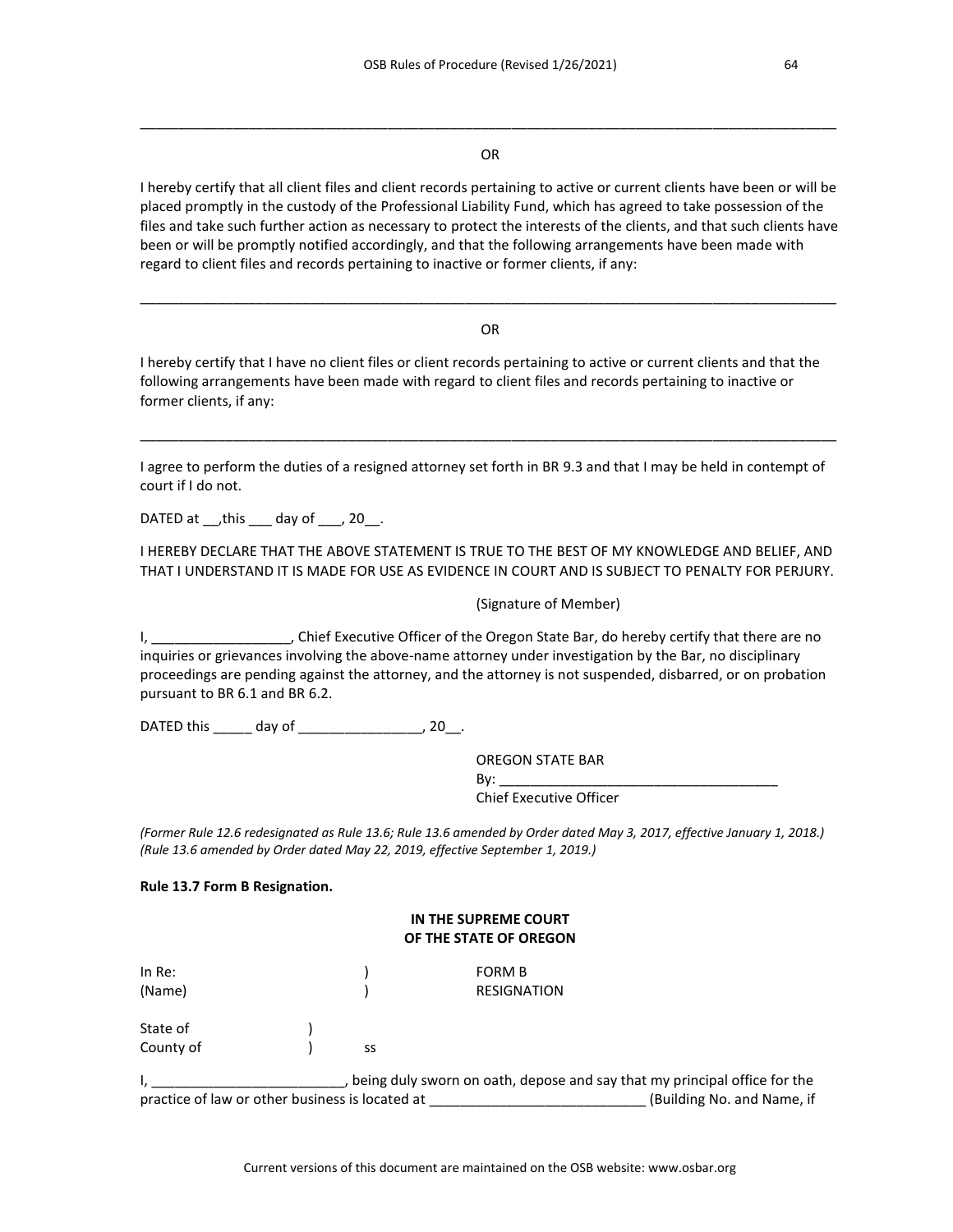| any, or Box No.), |                                          | (Street address, if any), |                        |
|-------------------|------------------------------------------|---------------------------|------------------------|
|                   | (City).                                  |                           |                        |
| (State),          | (Zip Code); that my residence address is |                           |                        |
| (No. and Street), | (City).                                  | (State).                  | (Zip Code), and that I |
|                   |                                          |                           |                        |

hereby tender my resignation from membership in the Oregon State Bar and request and consent to my removal from the roster of those admitted to practice before the courts of this state and from membership in the Oregon State Bar.

I am aware that there is pending against me a formal complaint concerning alleged misconduct and/or that complaints, allegations or instances of alleged misconduct by me are under investigation by the Oregon State Bar and that such complaints, allegations and/or instances include:

(List of formal complaints, proceedings or investigations pending.)

I do not desire to contest or defend against the above-described complaints, allegations or instances of alleged misconduct. I am aware of the rules of the Supreme Court and of the bylaws and rules of procedure of the Oregon State Bar with respect to admission, discipline, resignation and reinstatement of members of the Oregon State Bar. I understand that any future application by me for reinstatement as a member of the Oregon State Bar is currently barred by BR 9.4, but that should such an application ever be permitted in the future, it will be treated as an application by one who has been disbarred for misconduct, and that, on such application, I shall not be entitled to a reconsideration or reexamination of the facts, complaints, allegations or instances of alleged misconduct upon which this resignation is predicated. I understand that, on its filing in this court, this resignation and any supporting documents, including those containing the complaints, allegations or instances of alleged misconduct, will become public records of this court, open for inspection by anyone requesting to see them.

This resignation is freely and voluntarily made; and I am not being, and have not been, subjected to coercion or duress. I am fully aware of all the foregoing and any other implications of my resignation.

I hereby certify that all client files and client records in my possession pertaining to active or current clients have been or will be placed promptly in the custody of \_\_\_\_\_\_\_\_\_\_\_\_\_\_\_\_\_\_\_\_\_\_\_\_\_\_, a resident Oregon attorney, whose principal office address is \_\_\_\_\_\_\_\_\_\_\_\_\_\_\_\_\_\_\_\_\_\_\_\_\_\_\_\_\_\_\_\_\_\_\_\_\_\_\_\_\_\_\_\_\_\_\_\_\_\_\_, who has agreed to serve as custodian to take possession of the files and take such further action as necessary to protect the interests of the clients, and that all such clients have been or will be promptly notified accordingly, and that the following arrangements have been made with regard to client files and records pertaining to inactive or former clients, if any:

OR

\_\_\_\_\_\_\_\_\_\_\_\_\_\_\_\_\_\_\_\_\_\_\_\_\_\_\_\_\_\_\_\_\_\_\_\_\_\_\_\_\_\_\_\_\_\_\_\_\_\_\_\_\_\_\_\_\_\_\_\_\_\_\_\_\_\_\_\_\_\_\_\_\_\_\_\_\_\_\_\_\_\_\_\_\_\_\_\_\_\_

I hereby certify that all client files and client records pertaining to active or current clients have been or will be placed promptly in the custody of the Professional Liability Fund, which has agreed to take possession of the files and take such further action as necessary to protect the interests of the clients, and that such clients have been or will be promptly notified accordingly, and that the following arrangements have been made with regard to client files and records pertaining to inactive or former clients, if any:

# OR

\_\_\_\_\_\_\_\_\_\_\_\_\_\_\_\_\_\_\_\_\_\_\_\_\_\_\_\_\_\_\_\_\_\_\_\_\_\_\_\_\_\_\_\_\_\_\_\_\_\_\_\_\_\_\_\_\_\_\_\_\_\_\_\_\_\_\_\_\_\_\_\_\_\_\_\_\_\_\_\_\_\_\_\_\_\_\_\_\_\_

I hereby certify that I have no client files or client records pertaining to active or current clients and that the following arrangements have been made with regard to client files and records pertaining to inactive or former clients, if any:

\_\_\_\_\_\_\_\_\_\_\_\_\_\_\_\_\_\_\_\_\_\_\_\_\_\_\_\_\_\_\_\_\_\_\_\_\_\_\_\_\_\_\_\_\_\_\_\_\_\_\_\_\_\_\_\_\_\_\_\_\_\_\_\_\_\_\_\_\_\_\_\_\_\_\_\_\_\_\_\_\_\_\_\_\_\_\_\_\_\_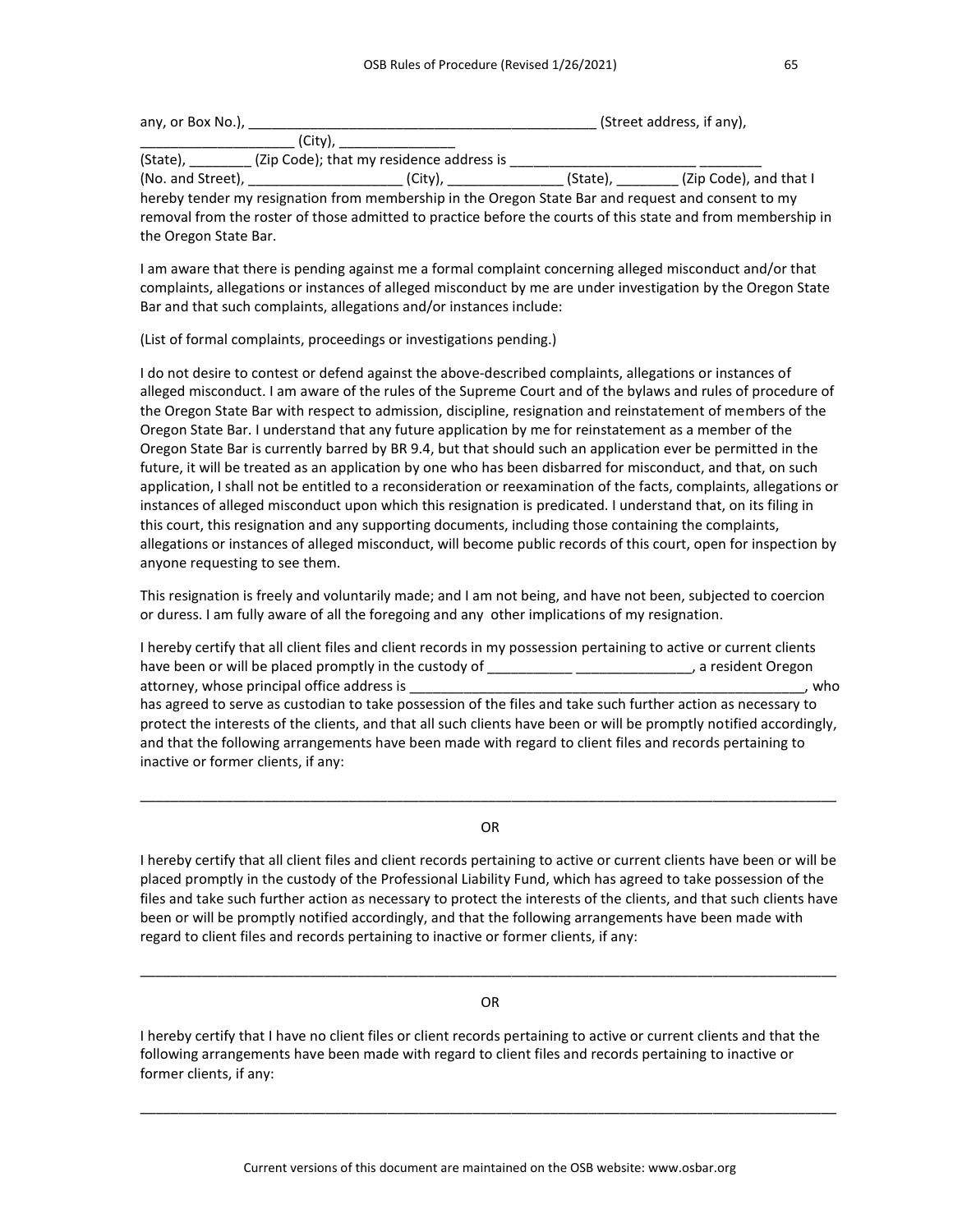I agree to perform the duties of a resigned attorney set forth in BR 9.3 and that I may be held in contempt of court if I do not.

DATED at  $\,$ , this day of , 20.

(Signature of Attorney)

Subscribed and sworn to before me this \_\_\_ day of \_\_\_, 20\_\_.

Notary Public for Oregon My Commission Expires:

*(Rule 12.7 amended by Order dated June 5, 1997, effective July 1, 1997). (Rule 12.7 amended by Order dated February 5, 2001.) (Former Rule 12.7 redesignated as Rule 13.7 by Order dated May 3, 2017, effective January 1, 2018.) (Rule 13.7 amended by Order dated May 22, 2019, effective September 1, 2019.)*

#### **Rule 13.8 Request For Review.**

A request for review pursuant to BR 10.3 shall be in substantially the following form.

|                             | IN THE SUPREME COURT<br>OF THE STATE OF OREGON |
|-----------------------------|------------------------------------------------|
| In $Re:$                    |                                                |
|                             | No.                                            |
| Complaint as to the         |                                                |
| Conduct of/Application for- |                                                |
| Admission as a Licensed     |                                                |
| Paralegal:                  |                                                |
|                             | <b>REQUEST FOR</b>                             |
| [Respondent/Applicant].—    | <b>RFVIFW</b>                                  |

[The Respondent/The Oregon State Bar] hereby requests the Supreme Court to review the decision of the [Disciplinary Board trial panel/hearing panel] rendered on [date] in the above matter.

DATED this \_\_\_\_ day of \_\_\_, 20\_\_.

[signature of respondent or counsel]

*(Former Rule 12.8 redesignated as Rule 13.8; Rule 13.8 amended by Order dated May 3, 2017, effective January 1, 2018.)*

# **Rule 13.9 Compliance Declaration.**

A compliance declaration filed under BR 8.3 shall be in substantially the following form:

#### **COMPLIANCE DECLARATION**

In re: Application of

| (Name of attorney) | (Bar number) |
|--------------------|--------------|

For reinstatement as an active/inactive (circle one) member of the OSB.

1. Full name \_\_\_\_\_\_\_\_\_\_\_\_\_\_\_\_\_\_\_\_\_ Date of Birth \_\_\_\_\_\_\_\_\_\_\_\_\_

2. Residence address \_\_\_\_\_\_\_\_ Telephone \_\_\_\_\_\_\_\_\_\_\_\_\_\_\_\_\_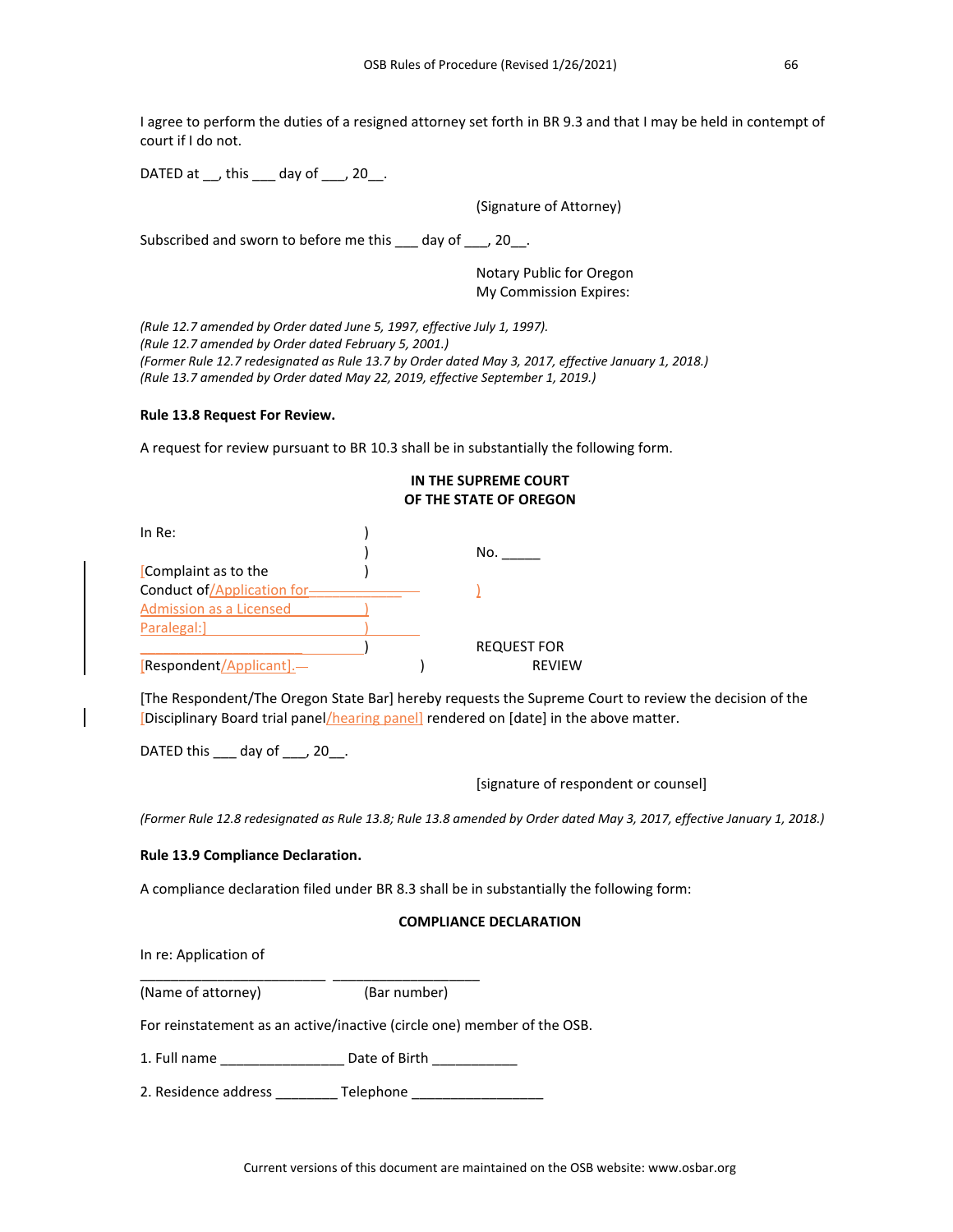3. I hereby attest that during my period of suspension from the practice of law from  $\_\_$ 

\_\_\_\_\_\_\_\_\_\_, (insert dates) I did not at any time engage in the practice of law except where authorized to do so.

4. I also hereby attest that I complied as directed with the following terms of probation: (circle applicable items)

a. abstinence from consumption of alcohol and mind-altering chemicals/drugs, except as prescribed by a physician

b. attendance at Alcoholics Anonymous meetings

c. cooperation with Chemical Dependency Program

d. cooperation with State Lawyers Assistance Committee

e. psychiatric/psychological counseling

f. passed Multi-State Professional Responsibility exam

g. attended law office management counseling and/or programs

h. other - (please specify)

i. none required

I HEREBY DECLARE THAT THE ABOVE STATEMENT IS TRUE TO THE BEST OF MY KNOWLEDGE AND BELIEF, AND THAT I UNDERSTAND IT IS MADE FOR USE AS EVIDENCE IN COURT AND IS SUBJECT TO PENALTY FOR PERJURY.

(Name)

*(Rule 12.9 established by Order dated March 13, 1989, effective April 1, 1989.) (Rule 12.9 amended by Order dated February 5, 2001.) (Former Rule 12.9 redesignated as Rule 13.9; Rule 13.9 amended by Order dated May 3, 2017, effective January 1, 2018.) (Rule 13.9 amended by Order dated May 22, 2019, effective September 1, 2019.)*

# **Rule 13.10 Compliance Declaration.**

A compliance declaration filed under BR 7.1(g) shall be in substantially the following form:

# **COMPLIANCE DECLARATION**

In re: Reinstatement of

\_\_\_\_\_\_\_\_\_\_\_\_\_\_\_\_\_\_\_\_\_\_\_\_ \_\_\_\_\_\_\_\_\_\_\_\_\_\_\_\_\_\_\_ (Name of attorney) (Bar number)

For reinstatement as an active/inactive (circle one) member of the OSB.

1. Full name \_\_\_\_\_\_\_\_\_\_\_\_\_\_\_\_ Date of Birth \_\_\_\_\_\_\_\_\_\_\_

2. Residence address Telephone

3. I hereby attest that during my period of suspension from the practice of law from to \_\_\_\_\_\_\_\_\_\_, (insert dates)

 $\Box$  I did not at any time engage in the practice of law except where authorized to do so.

OR